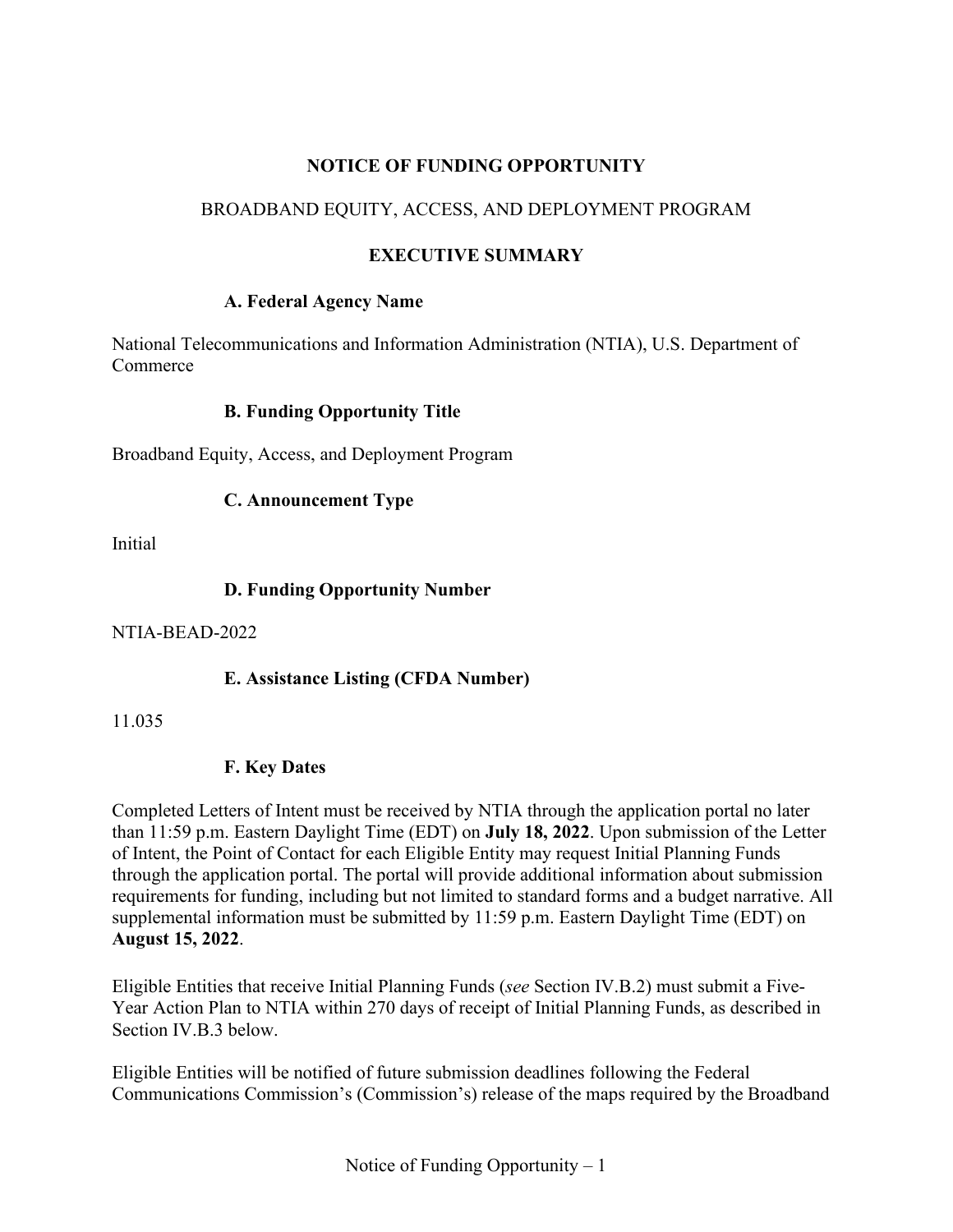Deployment Accuracy and Technology Availability (DATA) Act, Pub. L. No. 116-130, 134 Stat. 228 (2020) (codified at 47 U.S.C. §§ 641-646) (Broadband DATA Maps). Initial Proposals may be submitted immediately upon issuance of the Notices of Available Amounts described in Section [IV.B.4.b](#page-28-0) and will be due to NTIA no later than 180 days after such issuance. Final Proposals will be due to NTIA no later than 365 days after the approval of the Initial Proposal by the Assistant Secretary. *See* Section [IV.B](#page-22-0) of this Notice of Funding Opportunity (NOFO) for additional timeline and program sequencing information.

## **G. Application Submission Address**

Complete Letters of Intent, Requests for Initial Planning Funds, Five-Year Action Plans, Initial Proposals, and Final Proposals must be submitted electronically through NTIA's online application portal, available at [https://grants.ntia.gov/.](https://grants.ntia.gov/) Complete program materials or portions thereof submitted by postal mail, courier, email, facsimile, or other means will not be accepted. *See* Section [V](#page-75-0) of this NOFO for detailed information concerning submission requirements.

## **H. Funding Opportunity Description**

NTIA issues this NOFO to describe the requirements under which it will award grants for the Broadband Equity, Access, and Deployment (BEAD) Program (Program), authorized by the Infrastructure Investment and Jobs Act of 2021, Division F, Title I, Section 60102, Public Law 117-58, 135 Stat. 429 (November 15, 2021) (Infrastructure Act or Act) also known as the Bipartisan Infrastructure Law. The BEAD Program provides new federal funding for NTIA to grant to all fifty states, the District of Columbia, and Puerto Rico (States), as well as American Samoa, the Commonwealth of the Northern Mariana Islands, Guam, and the United States Virgin Islands (Territories), and in certain circumstances political subdivisions of these States and Territories, for broadband planning, deployment, mapping, equity, and adoption activities. Funding is distributed primarily based on the relative number of "unserved" locations (*i.e.*, broadband-serviceable locations that lack access to Reliable Broadband Service at speeds of at least 25 Mbps downstream and 3 Mbps upstream and latency levels low enough to support realtime, interactive applications) in each State and Territory. Each State is eligible to receive a minimum of \$100,000,000 and each Territory is eligible to receive a minimum of \$25,000,000. *See* Section I of this NOFO for the full Program Description.

#### **I. Funding Instrument**

Grant.

## **J. Eligibility**

Eligible Entities authorized to apply to NTIA for grants under the BEAD Program are the entities identified in Section 60102(a)(2)(F) of the Infrastructure Act—specifically, any State of the United States, the District of Columbia, Puerto Rico, American Samoa, Guam, the U.S. Virgin Islands, and the Commonwealth of the Northern Mariana Islands. *See* Section [III](#page-18-0) of this NOFO for additional information concerning the BEAD Program's eligibility requirements.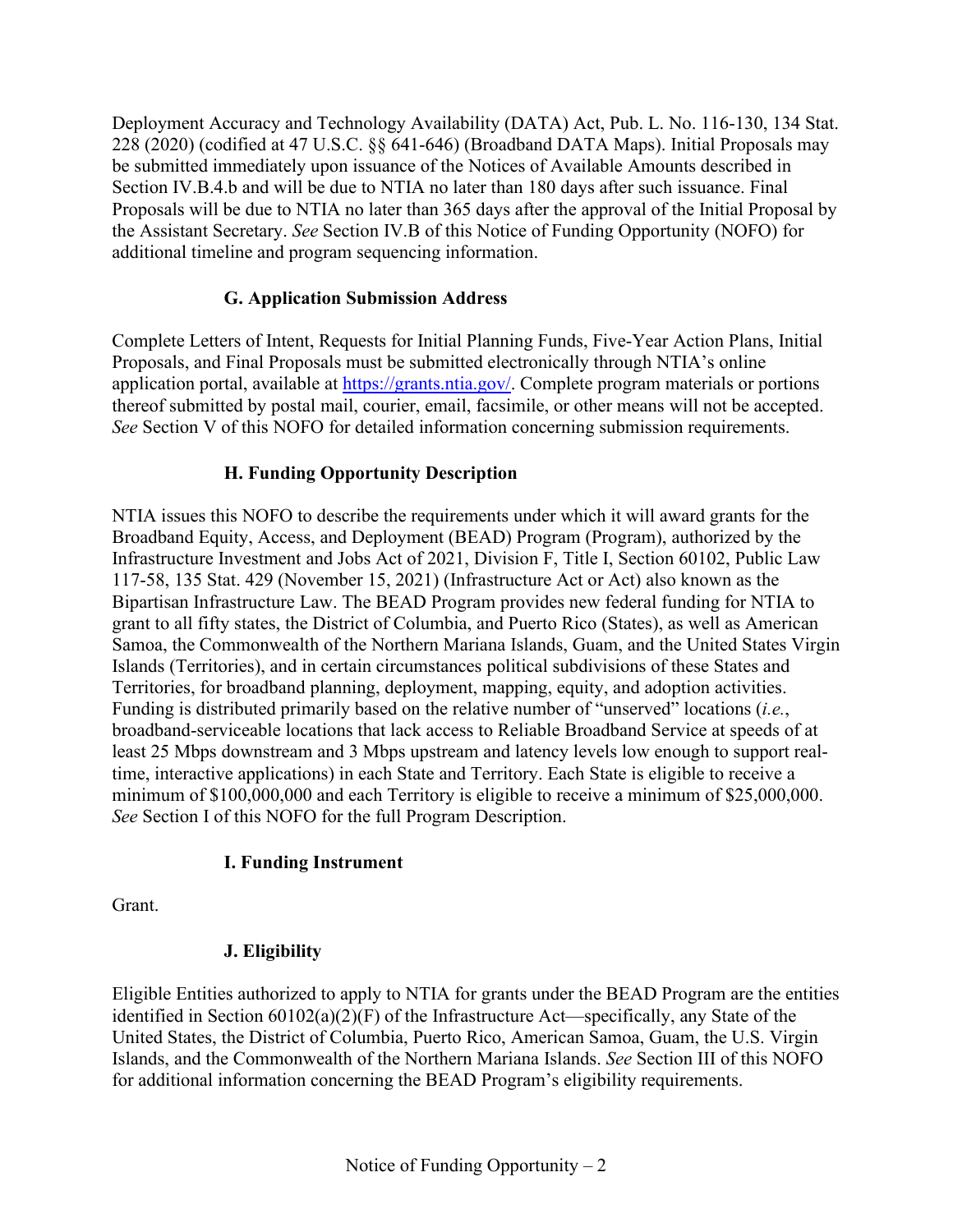#### **K. Anticipated Amounts**

Each State is eligible to receive a minimum allocation of \$100,000,000. Each State may request up to \$5,000,000 of its minimum allocation in Initial Planning Funds. American Samoa, Guam, the U.S. Virgin Islands, and the Commonwealth of the Northern Mariana Islands each are eligible to receive a minimum allocation of \$25,000,000. Each of those territories may request up to \$1,250,000 of its minimum allocation in Initial Planning Funds. Not less than twenty percent of the total allocation for a State or Territory will be made available at the approval of the Initial Proposal with remaining funds released upon approval of the Final Proposal.

After the publication of broadband coverage maps being prepared by the Federal Communications Commission (Broadband DATA Maps), which will be used to determine the number of unserved locations in every State and Territory, NTIA will notify Eligible Entities of their total funding allocations, calculated in accordance with Sections  $60102(c)(1)$  and  $(c)(3)$  of the Infrastructure Act, and inclusive of the minimum initial allocation and Initial Planning Funds.

*See* Section [II](#page-16-0) of this NOFO for additional information pertaining to award amounts and to the period of performance for grants issued pursuant to this NOFO.

## **L. Cost Sharing/Matching**

Except in certain specific circumstances described herein (including projects in designated "high-cost areas," as defined in Section  $60102(a)(2)(G)$ , and other cases in which NTIA has waived the matching requirement pursuant to Section  $60102(h)(3)(A)(ii)$ , for each broadband deployment project utilizing BEAD grant funding, each Eligible Entity shall provide, require its subgrantee to provide, or provide in concert with its subgrantee, matching funds of not less than 25 percent of project costs. Funds from federal programs, including funds from the Commission's Universal Service Fund programs, generally may not be used as matching funds; however, the Infrastructure Act expressly provides that matching funds for the BEAD Program may come from a federal regional commission or authority and from funds that were provided to an Eligible Entity or a subgrantee for the purpose of deploying broadband service under the Families First Coronavirus Response Act (Public Law 116-127; 134 Stat. 178); the CARES Act (Public Law 116-136; 134 Stat. 281), the Consolidated Appropriations Act, 2021 (Public Law 116-260; 134 Stat. 1182); or the American Rescue Plan Act of 2021 (Public Law 117-2; 135 Stat. 4), to the extent permitted by those laws. *See* Section [III.B](#page-19-0) of this NOFO for more information pertaining to the cost sharing requirements for this Program.

## **FULL ANNOUNCEMENT TEXT**

#### **Table of Contents**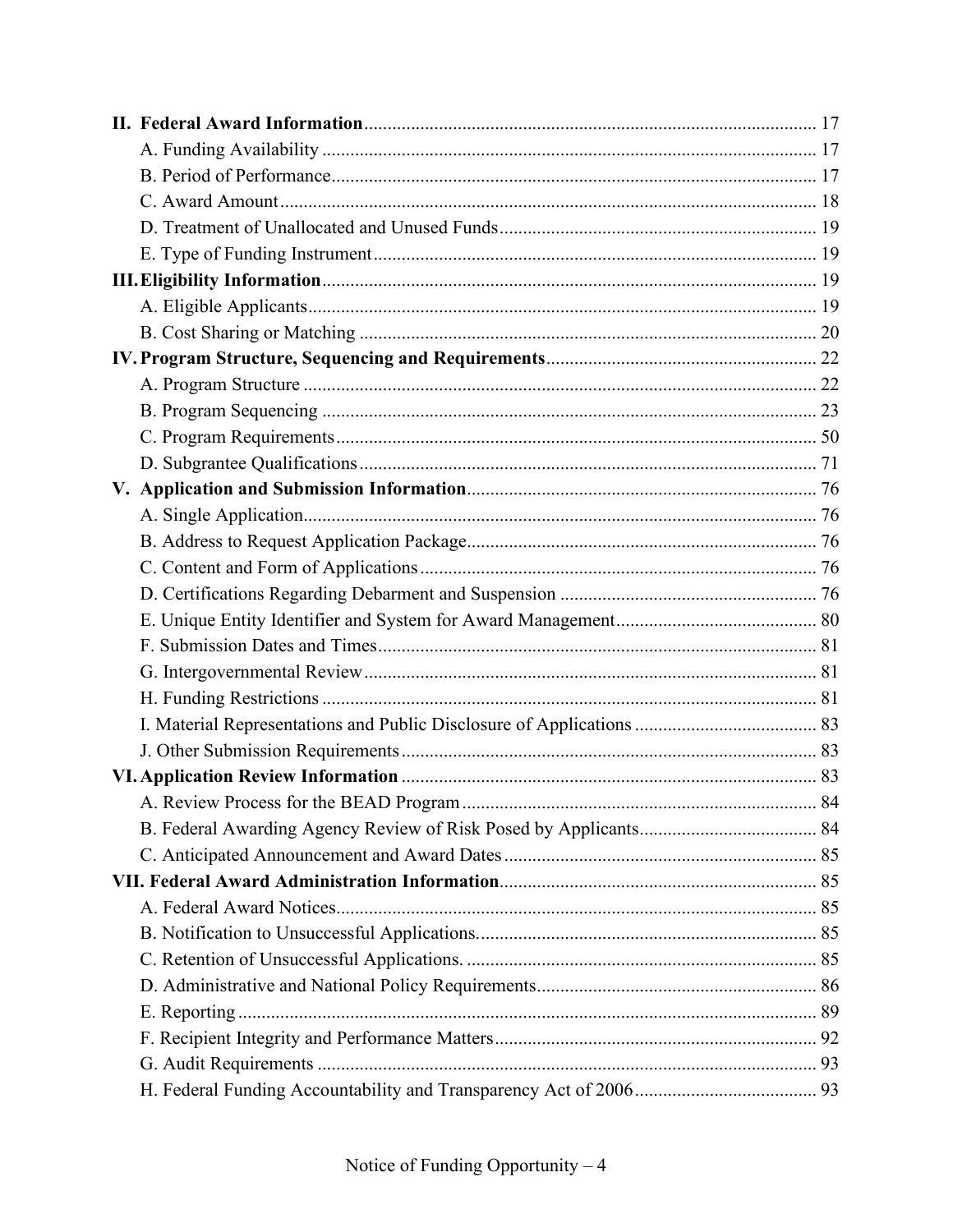# <span id="page-4-0"></span>**I. Program Description**

The National Telecommunications and Information Administration (NTIA) issues this Notice of Funding Opportunity (NOFO) to describe the requirements under which it will award grants in connection with the Broadband Equity, Access, and Deployment (BEAD) Program (Program), authorized by the Infrastructure Investment and Jobs Act of 2021, Division F, Title I, Section 60102, Public Law 117-58, 135 Stat. 429 (November 15, 2021) (Infrastructure Act or Act) also known as the Bipartisan Infrastructure Law. The BEAD Program provides federal funding for grants to Eligible Entities for broadband planning, deployment, mapping, equity, and adoption activities.

## **A. NOFO Structure**

<span id="page-4-1"></span>This NOFO presents information relevant to entities eligible for direct receipt of BEAD funding (*i.e.*, States and Territories, referred to in the Infrastructure Act as "Eligible Entities"), as well as entities that may seek subgrants from those Eligible Entities to conduct the numerous activities that are eligible uses for BEAD funding. It is generally organized as follows:

**Section I (Program Description)** provides an overview of the BEAD Program, including background material related to the Infrastructure Act broadly, as well as an overview of the Program's procedural framework. It then defines key terms used throughout the NOFO.

**Section II (Federal Award Information)** provides basic information such as the amounts made available under the BEAD Program, key dates, the circumstances in which the Assistant Secretary may grant extensions, and the treatment of unallocated and unawarded funds.

**Section III (Eligibility Information)** describes entities eligible for BEAD Program grants (generally, States and Territories of the United States), requirements relating to the provision of matching funds by Eligible Entities and/or other actors, and circumstances that might warrant waiver of the match requirements.

**Section IV (Program Sequencing, Structure, and Requirements)** provides information regarding the BEAD Program's structure, describing in detail the nine principal steps in the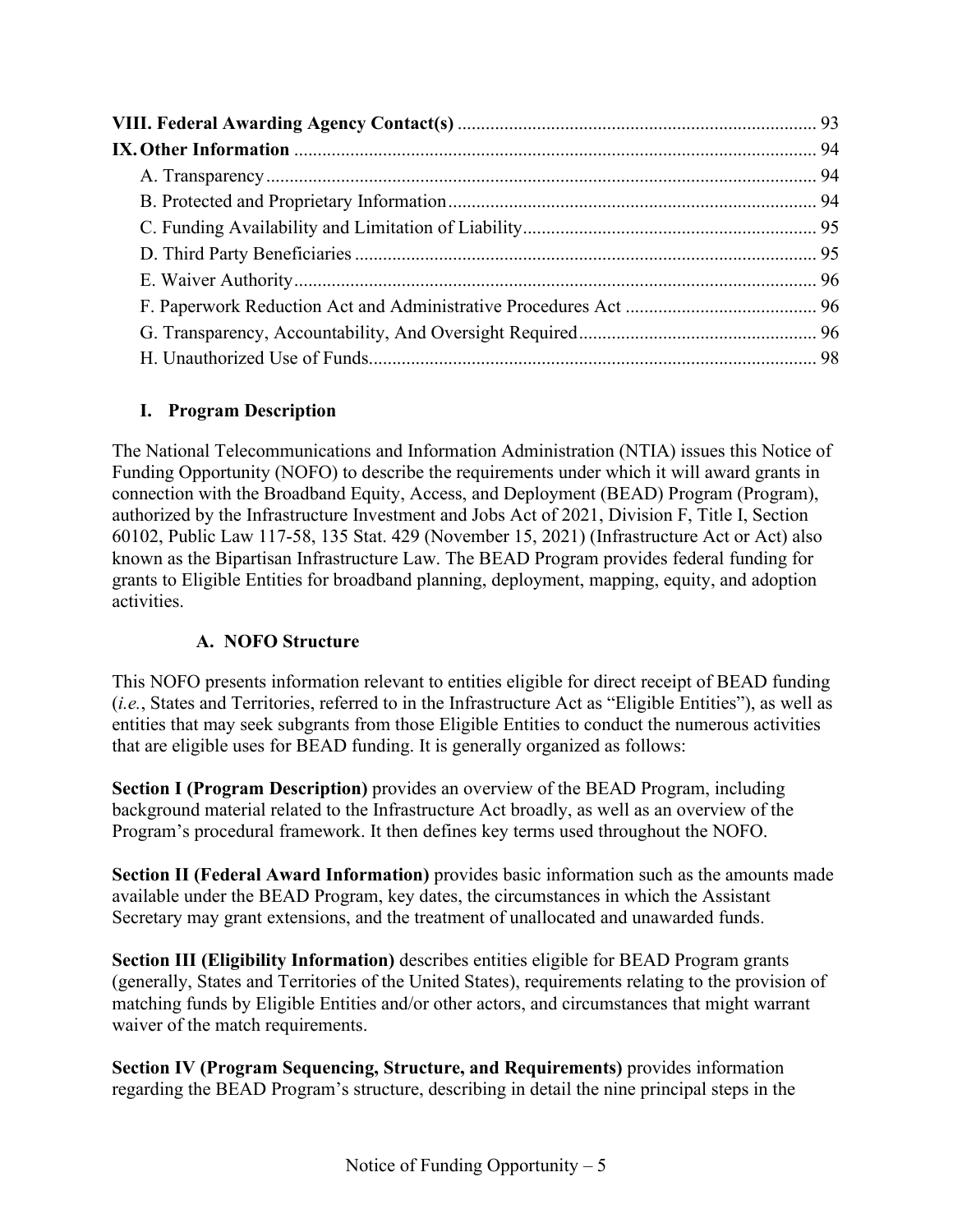process: (1) the Letter of Intent, (2) the Request for Initial Planning Funds, (3) the Five-Year Action Plan, (4) Program Fund Allocation and the Notice of Available Amounts, (5) the Initial Proposal, (6) the Challenge Process, (7) the Subgrantee Selection Process, (8) the 20 Percent Funding Release, and (9) the Final Proposal and Release of Remaining Funds. NTIA urges entities seeking to participate in the BEAD Program as Eligible Entities or as subgrantees to review this section especially closely. NTIA plans to provide detailed technical assistance to Eligible Entities regarding all matters addressed in this section.

**Section V (Application and Submission Information)** sets out information regarding how Eligible Entities may apply for and use BEAD Program funding, including a link to the online application portal, formatting instructions, certification requirements, submission timelines, and eligible uses for funding. It also provides information regarding certifications that prospective subgrantees must make in order to be eligible for subgrants.

**Section VI (Application Review Information)** briefly describes the review process that NTIA will undertake in assessing submissions by Eligible Entities in connection with the BEAD Program.<sup>[1](#page-5-1)</sup>

**Section VII (Federal Award Administration Information)** explains the process NTIA will employ to approve applications, notify successful and unsuccessful applicants of the process's results, and various legal obligations applicable to grant recipients (including, but not limited to, those relating to domestic procurement preferences ("Buy American" requirements) and contracting with small and minority businesses, women's business enterprises, and labor surplus area firms).

**Section VIII (Federal Awarding Agency Contacts)** provides contact information for individuals to whom interested parties may direct inquiries regarding the BEAD Program.

<span id="page-5-0"></span>**Section IX (Other Information)** details information regarding topics including audit and reporting requirements, mandatory transparency, accountability, and oversight measures, and consequences associated with the unauthorized use of BEAD Program funds.

## **B. Overview**

# **1. Background**

In recent decades, access to the internet has played a critical and growing role in the ways in which Americans work, learn, receive health care, and participate in democracy. The COVID-19 pandemic crystalized what many have known for a very long time: High-speed internet access is not a luxury, but a necessity, for all Americans, regardless of their age, race, or income, irrespective of where they live, what languages they speak, what resources they have at their disposal, and what specific challenges they may face in their daily lives.

Recognizing broadband's fundamental role in today's society and its centrality to our nation's continued health and prosperity, President Biden has pledged to make sure that every American

<span id="page-5-1"></span><sup>&</sup>lt;sup>1</sup> NIST is the entity within the Department of Commerce that will administer BEAD Program grants.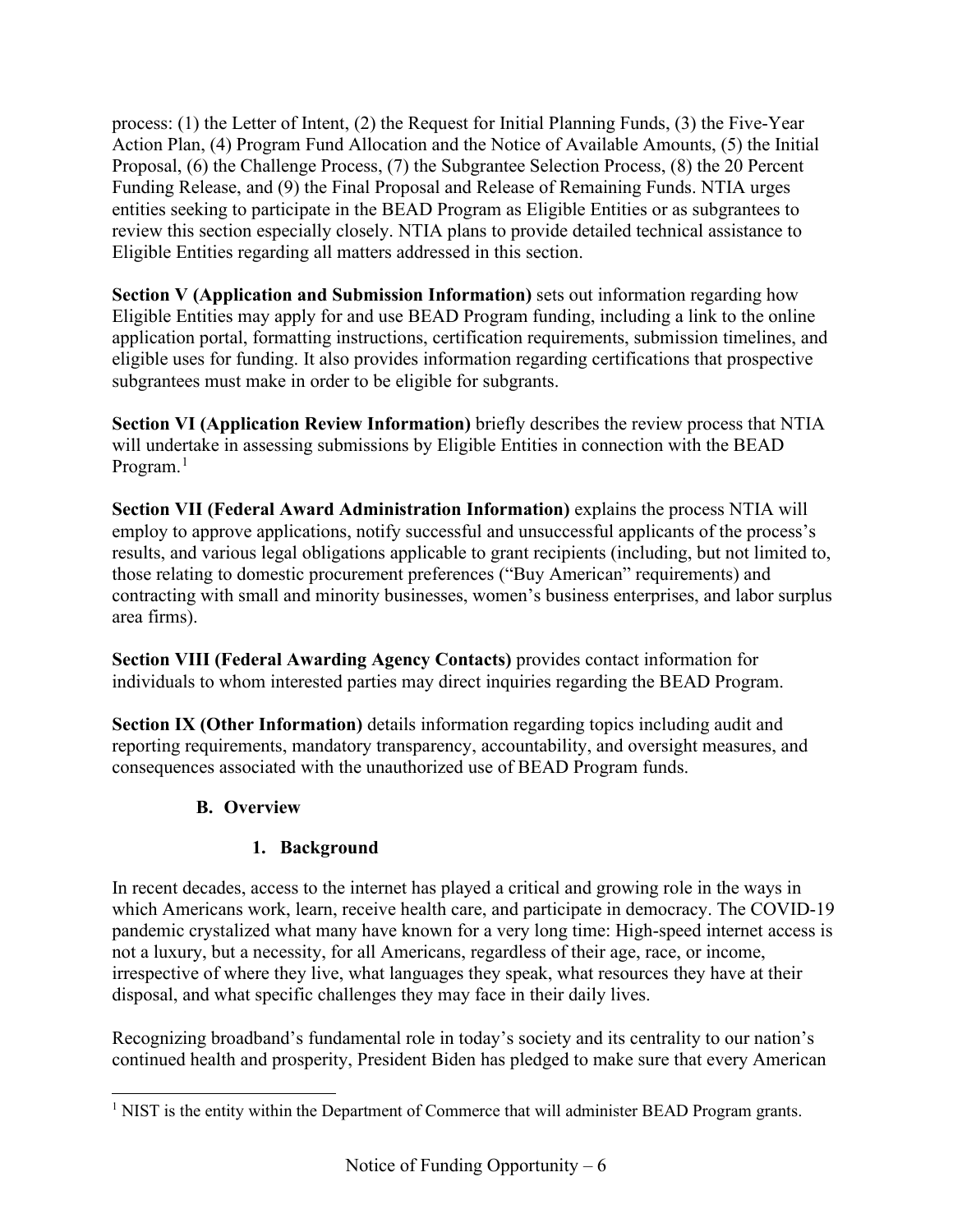has access to reliable, affordable, high-speed internet. Full participation in our twenty-first century economy requires no less. Digital equity is necessary for civic and cultural participation, employment, lifelong learning, and access to essential services. Yet affordable, reliable, highspeed internet access has remained elusive to many for too long, because they live in a location where no service is available, the speed or quality of the service available is unreliable, or the offering available is unaffordable or inadequate. Internet connectivity itself is a necessary, but not sufficient, condition for eradicating the digital divide. Many on the wrong side of that divide require equipment, digital skills, financial resources, and more to realize the internet's full potential. Those who lack these resources face substantial barriers to digital equity, even in places where fast broadband connections are physically available. This digital divide is particularly acute for communities of color, Tribal nations, and lower-income areas and spans both urban and rural areas of the country.

Passed on a bipartisan basis, the Infrastructure Act includes \$42.45 billion to create the BEAD Program. The law charges NTIA—the President's chief advisor on telecommunications and information policy matters, housed within the United States Department of Commerce (DOC) with administering this program.

This NOFO describes how, in partnership with other federal actors, as well as States, Territories, Tribal nations, cities, towns, counties and other localities, the non-profit sector, academia, unions and worker organizations, and industry, NTIA intends to administer the BEAD Program. This program will lay critical groundwork for widespread access, affordability, equity, and adoption of broadband, create good-paying jobs; grow economic opportunities, including for local workers, provide increased access to healthcare services, enrich educational experiences of students, close long-standing equity gaps, and improve the overall quality of life across America.

The Program's principal focus will be on deploying broadband service to *un*served locations (those without any broadband service at all or with broadband service offering speeds below 25 megabits per second (Mbps) downstream/3 Mbps upstream) and *under*served locations (those without broadband service offering speeds of 100 Mbps downstream/20 Mbps upstream). Eligible Entities that demonstrate they will be able to ensure service to all unserved and underserved locations will be free to propose plans that use remaining funds in a wide variety of ways, but NTIA underscores its strong preference that Eligible Entities also ensure deployment of gigabit connections to community anchor institutions such as libraries and community centers that lack such connectivity. Eligible Entities can apply any additional funding to pursue eligible access-, adoption-, and equity-related uses, as well as any other uses approved by the Assistant Secretary that support the Program's goals.

With respect to the deployment of last-mile broadband infrastructure, the Program prioritizes projects designed to provide fiber connectivity directly to the end user. It also requires all projects to provide a low-cost option to eligible subscribers, requires all states to have plans to address middle-class affordability, and further prioritizes proposals that improve affordability to ensure that networks built using taxpayer dollars are accessible to all Americans. The framework set out below will provide Eligible Entities flexibility to pursue deployments in the manner best suited to their populations – including, for example, the deployment of Wi-Fi service within multi-family buildings.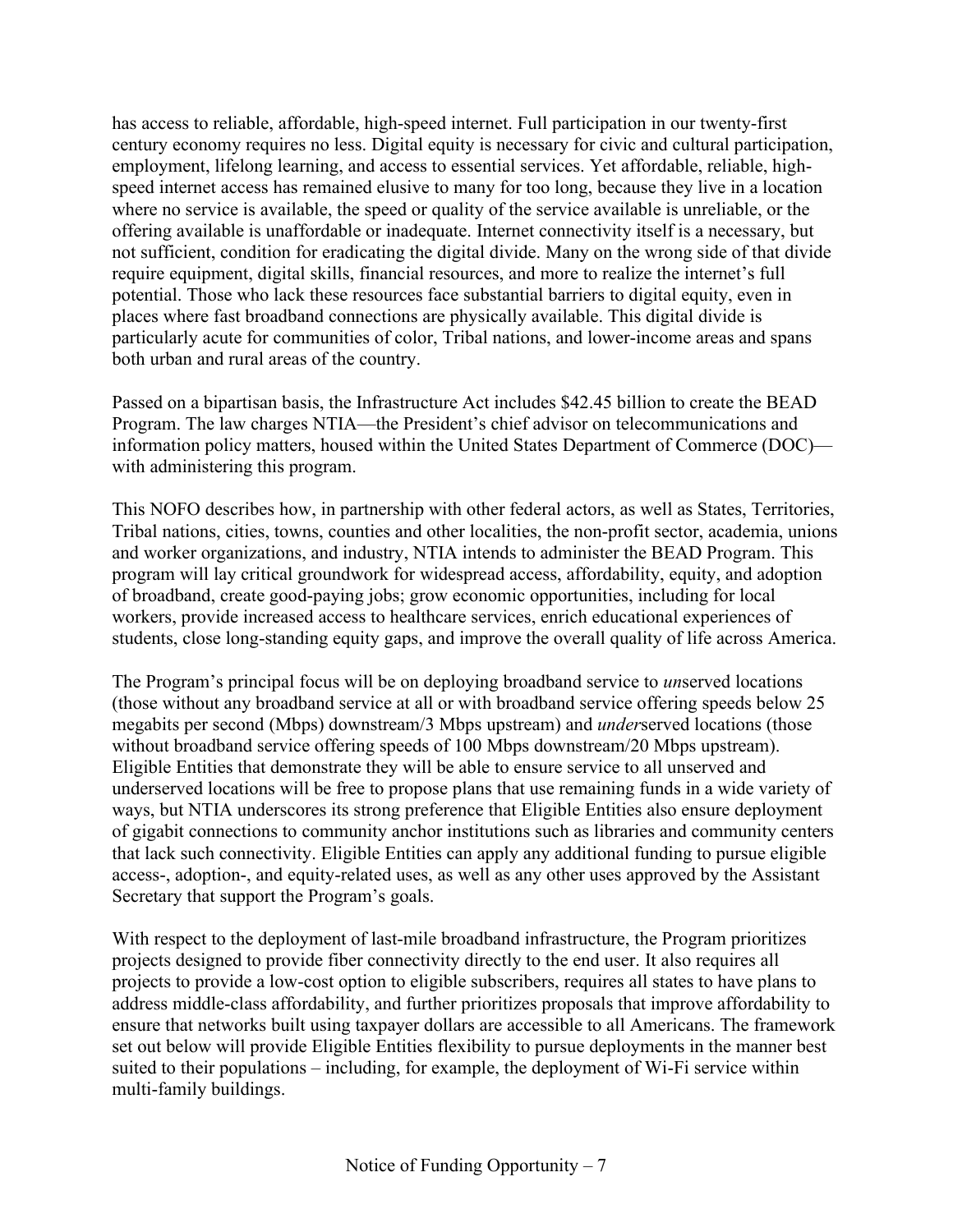NTIA envisions and welcomes extensive coordination and cooperation with all relevant stakeholders. States and Territories have an important statutory role in the BEAD process. Localities and groups representing historically excluded communities can and must make their voices heard to ensure that longstanding equity gaps are finally closed. Existing broadband providers and new entrants must communicate well with Federal, State, Territorial, local, and Tribal partners to ensure that deployments proceed as expected and that non-deployment activities are designed and implemented in ways that most benefit the communities they are designed to serve. And, of course, NTIA urges individual stakeholders to engage throughout the process—with NTIA, with State, Territorial, and Tribal Governments, with providers, and with civil society groups—to ensure that this historic investment effectuates the purposes of the Infrastructure Act.

## **2. Process Overview**

Successful execution of the BEAD Program will require close collaboration between NTIA, as the Program administrator, and the Eligible Entities, which must ensure that affordable, reliable, high-speed internet is accessible at every location within their jurisdictions and that other BEAD Program objectives are achieved. Eligible Entities, in turn, can succeed only by committing to close and ongoing coordination with their political subdivisions, subgrantees, and outside stakeholders, including current and prospective broadband providers, citizens, civil rights- and equity-focused organizations, community-based organizations, civil society and consumerfocused groups, unions and worker organizations, workforce boards, economic development organizations, schools, community colleges, neighborhood and housing associations, and the communities that stand to benefit from these unprecedented investments.

The Assistant Secretary and the staff of NTIA look forward to close communication during all phases of the process described in this NOFO. Broadly speaking, the process contemplated by the Infrastructure Act and this NOFO is as follows:

| <b>Stage</b>          | <b>Description</b>                                                           |
|-----------------------|------------------------------------------------------------------------------|
| Letter of Intent      | July 18, 2022 is the deadline for an Eligible Entity to submit a Letter of   |
|                       | Intent to participate in the Program.                                        |
|                       |                                                                              |
| Request for Initial   | Either with its Letter of Intent or afterwards, an Eligible Entity that is a |
| <b>Planning Funds</b> | State (including the District of Columbia and Puerto Rico) may request       |
|                       | up to \$5,000,000 in Initial Planning Funds. American Samoa, Guam,           |
|                       | the U.S. Virgin Islands, and the Commonwealth of the Northern                |
|                       | Mariana Islands each may request up to \$1,250,000. Each Eligible            |
|                       | Entity's Initial Planning Funds will be drawn from that Eligible             |
|                       | Entity's Minimum Initial Allocation. If the Eligible Entity requests         |
|                       | Initial Planning Funds, it must submit an application for Initial            |
|                       | Planning Funds by 11:59 p.m. Eastern Daylight Time (EDT) August              |
|                       | 15, 2022, and a Five-Year Action Plan within 270 days of receipt of          |
|                       | Initial Planning Funds.                                                      |
|                       |                                                                              |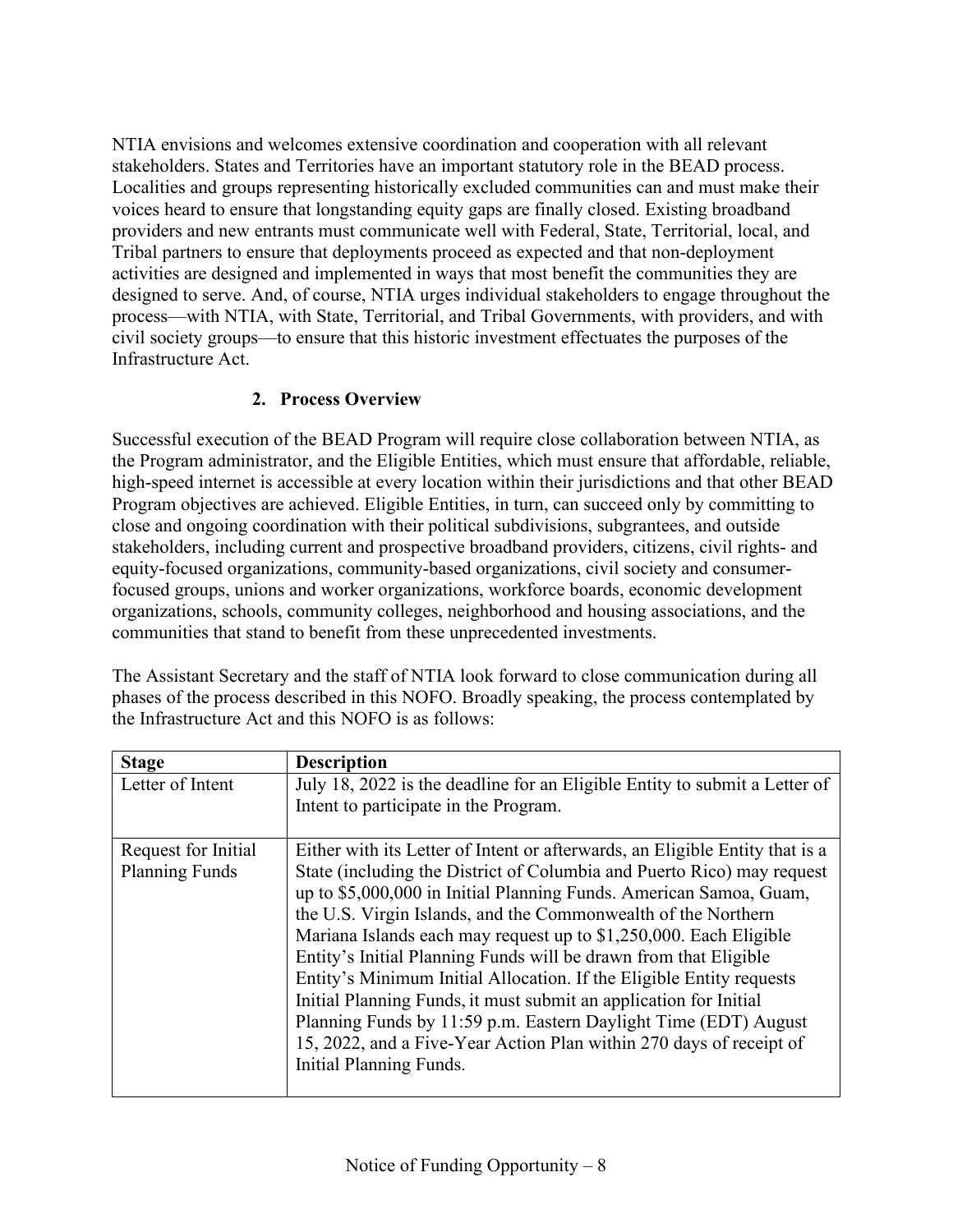| Notice of Available<br>Amounts         | On or after the date on which the Broadband DATA Maps are made<br>public, the Assistant Secretary will notify each Eligible Entity of the<br>estimated amount of funding that NTIA will make available to the<br>Eligible Entity under the Program (Notice of Available Amounts) and<br>invite the submission of an initial grant proposal (Initial Proposal) and<br>a final grant proposal (Final Proposal).                                                                                                                                                                                                                                                                                                                               |
|----------------------------------------|---------------------------------------------------------------------------------------------------------------------------------------------------------------------------------------------------------------------------------------------------------------------------------------------------------------------------------------------------------------------------------------------------------------------------------------------------------------------------------------------------------------------------------------------------------------------------------------------------------------------------------------------------------------------------------------------------------------------------------------------|
| Technical<br>Assistance                | Leading up to submission of the Initial Proposal and throughout the<br>remainder of the process, NTIA will provide support and technical<br>assistance to help ensure that the Eligible Entity's proposals fully meet<br>the requirements of the Infrastructure Act and the goals of the Program.<br>This technical assistance will include iterative feedback on draft Initial<br>and Final Proposals.                                                                                                                                                                                                                                                                                                                                     |
| <b>Initial Proposal</b>                | Eligible Entities will have 180 days from receipt of the Notice of<br>Available Amounts to develop and submit an Initial Proposal, which<br>will, among other things, describe the competitive process the Eligible<br>Entity proposes to use to select subgrantees to construct broadband<br>projects. Prior to submission to NTIA, the Initial Proposal must be<br>made available for public comment, and the Initial Proposal must<br>incorporate local coordination feedback for the Assistant Secretary's<br>review.                                                                                                                                                                                                                   |
| <b>Challenge Process</b>               | After submission of its Initial Proposal and before allocating BEAD<br>funds received for the deployment of broadband networks to<br>subgrantees, an Eligible Entity must conduct a challenge process.<br>Under this process, a unit of local government, nonprofit organization,<br>or broadband service provider can challenge a determination made by<br>the Eligible Entity in the Initial Proposal as to whether a particular<br>location or community anchor institution within the jurisdiction of the<br>Eligible Entity is eligible for the grant funds, including whether a<br>particular location is unserved or underserved, and Eligible Entities<br>must submit any successful challenges to NTIA for review and<br>approval. |
| <b>Initial Funding</b><br>Availability | NTIA will review Initial Proposals as expeditiously as possible. Once<br>an Initial Proposal is approved, NTIA will make available to the<br>Eligible Entity not less than 20 percent of the total grant funds<br>allocated to the Eligible Entity.                                                                                                                                                                                                                                                                                                                                                                                                                                                                                         |
| Subgrantee<br>Selection                | An Eligible Entity may initiate its competitive subgrantee selection<br>process upon approval of its Initial Proposal and will have up to one<br>year to conduct additional local coordination, complete the selection<br>process, and submit a Final Proposal to NTIA. NTIA will provide<br>support and technical assistance to help ensure that the Final Proposal<br>fully meets the requirements of the Infrastructure Act and the goals of                                                                                                                                                                                                                                                                                             |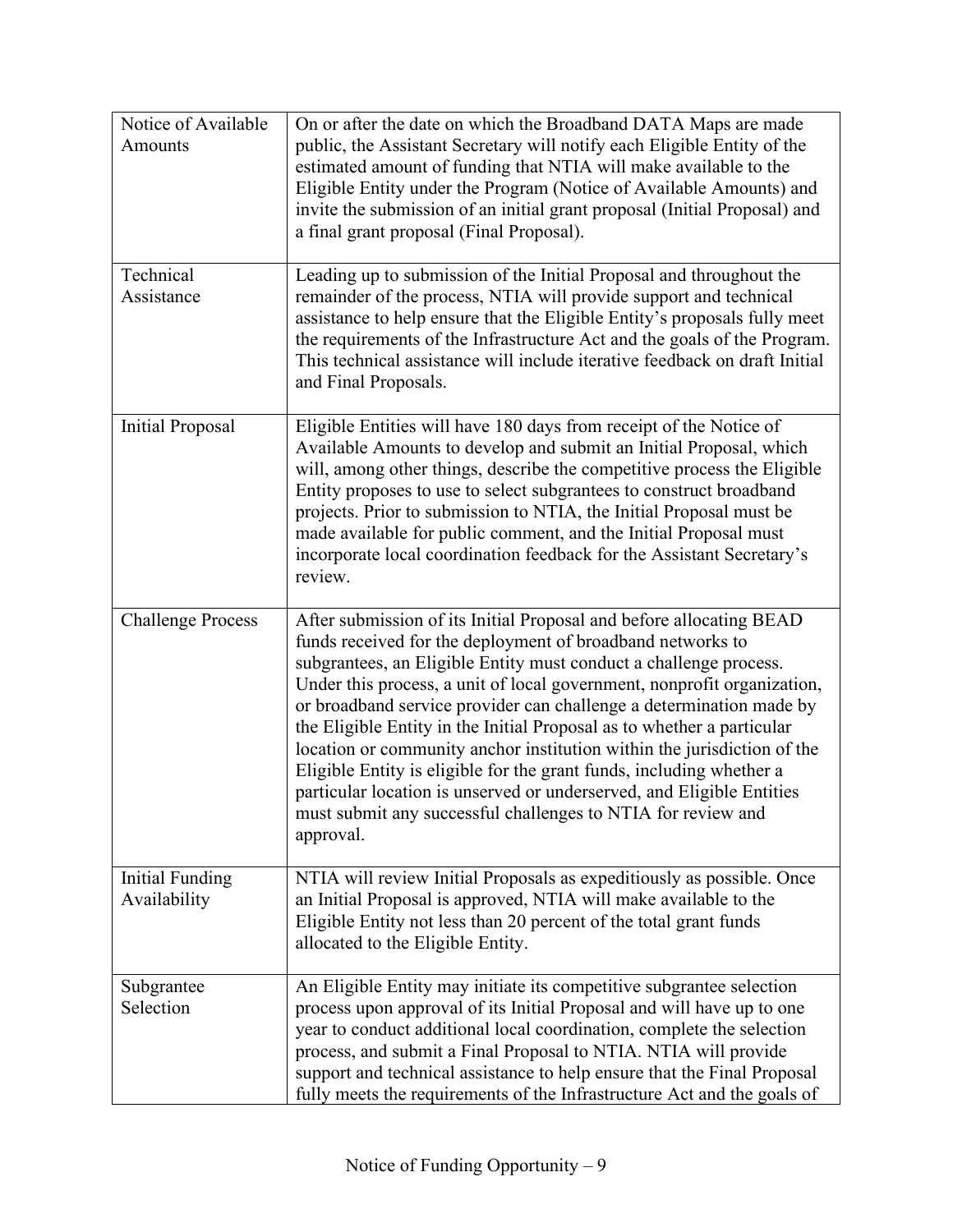|                                                                       | the Program. The Eligible Entity may, at this point, utilize the funding<br>provided (not less than 20 percent of the Eligible Entity's total grant<br>funds) to initiate certain eligible activities (see Section IV.B.8) before<br>submission and approval of their Final Proposals.                                                                                                                                                                                                                                                                                                                                                                                                       |
|-----------------------------------------------------------------------|----------------------------------------------------------------------------------------------------------------------------------------------------------------------------------------------------------------------------------------------------------------------------------------------------------------------------------------------------------------------------------------------------------------------------------------------------------------------------------------------------------------------------------------------------------------------------------------------------------------------------------------------------------------------------------------------|
| <b>Final Proposal</b>                                                 | After the Eligible Entity has selected subgrantees and otherwise<br>executed its approved Initial Proposal, it will submit to NTIA a Final<br>Proposal describing how it complied with that Initial Proposal and the<br>results of its processes. NTIA will award the remaining funds allocated<br>to the Eligible Entity upon approval of the Eligible Entity's Final<br>Proposal, and Eligible Entities will initiate their subgrants for the<br>remaining 80 percent of funding and any portion of the original 20<br>percent that the Eligible Entity has not yet awarded as a subgrant. Prior<br>to submission to NTIA the Final Proposal must be made available for<br>public comment. |
| Ongoing<br>Monitoring,<br>Reporting, and<br>Performance<br>Management | Throughout the BEAD Program, NTIA will conduct ongoing<br>monitoring of an Eligible Entity's progress against its plans and ensure<br>that the requirements of the Infrastructure Act are met. Eligible Entities<br>will be required to comply with reporting requirements and monitor<br>subgrantee compliance.                                                                                                                                                                                                                                                                                                                                                                             |

NTIA strongly encourages each Eligible Entity participating in the BEAD Program to concurrently participate in the programs established under the Digital Equity Act of 2021, which provides \$2.75 billion to further advance federal goals relating to digital equity and digital inclusion. Just as the BEAD Program begins with a Five-Year Action Plan, the Digital Equity Act begins with State Digital Equity Planning Grants, which is the subject of a separate NOFO. Eligible Entities should view this NOFO and the State Digital Equity Planning Grant NOFO holistically as complementary efforts aimed at a singular, unified objective of closing the digital divide.

The Five-Year Action Plan that an Eligible Entity develops for the BEAD Program should therefore incorporate the Eligible Entity's State Digital Equity Plan, as an Eligible Entity cannot have a Five-Year Action Plan that does not address digital equity. Moreover, Initial Proposals and Final Proposals developed for the BEAD Program should be informed by and be complementary to and closely integrated with the Eligible Entity's Five-Year Action Plans and State Digital Equity Plans to address the goal of universal broadband access and adoption. So too each Eligible Entity should ensure overlap—or at least substantial interaction—between those tasked with developing the Five-Year Action Plan, Initial Proposal, Final Proposal, and State Digital Equity Plan. For example, Eligible Entities should ensure coordination between BEAD planning teams and State Digital Equity planning teams and should establish a formal and direct communication and collaboration pathway between the teams that remain in place throughout the entire planning process. This will be particularly important to reduce the burden and confusion on community stakeholders when fulfilling the local coordination requirements in this NOFO.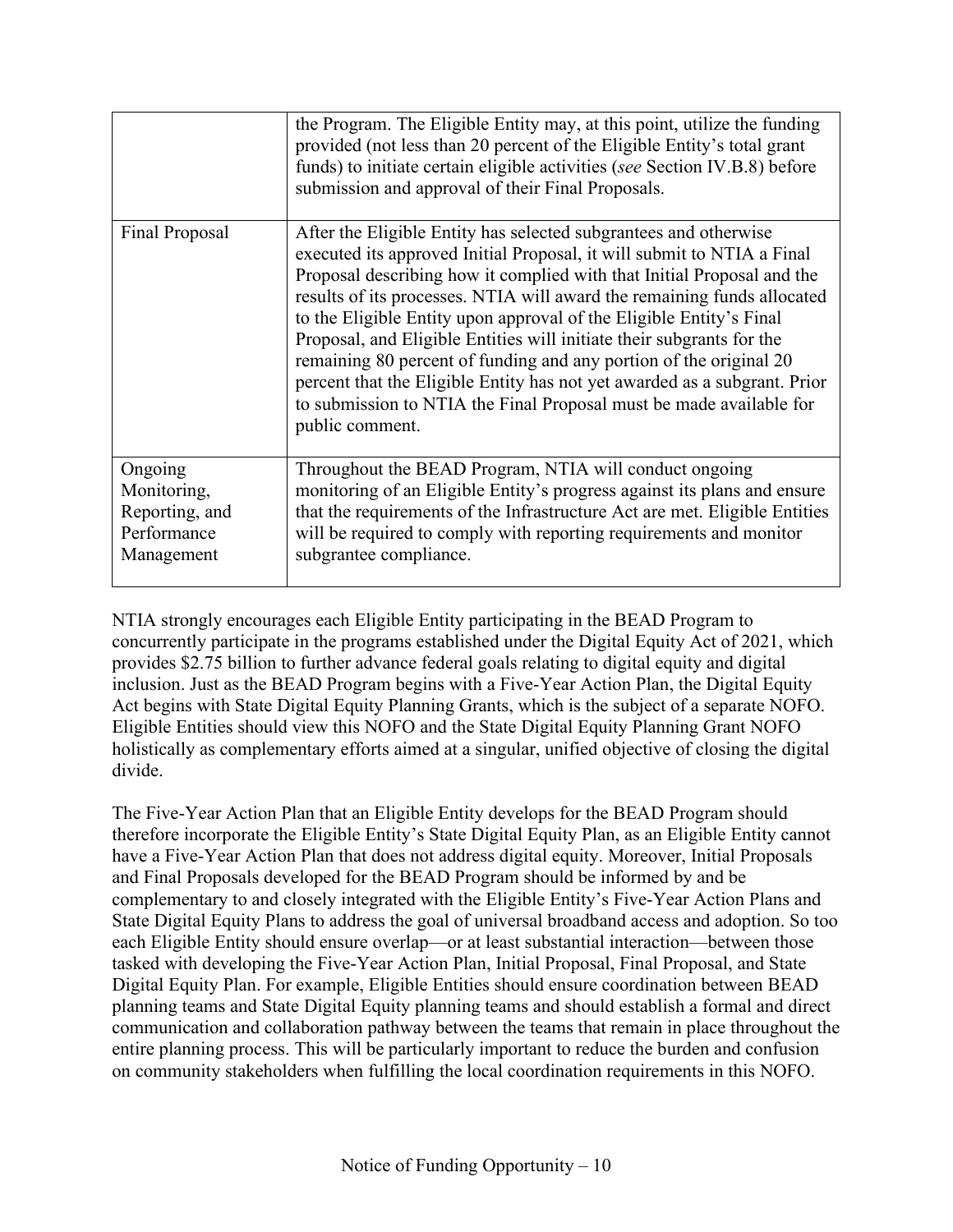NTIA is committed to working closely with, and providing support and technical assistance to, Eligible Entities to help ensure that the Initial Proposals and Final Proposals fully meet the requirements of the Infrastructure Act and the goals of the Program. NTIA will provide submission templates throughout the process to provide clarity on expectations and reduce the administrative burden on Eligible Entities. When the Final Proposals have been approved and Eligible Entities begin to initiate Program activities, NTIA will work closely with the Eligible Entities to monitor progress, troubleshoot, and provide technical assistance as necessary and appropriate.

## **C. Definitions**

<span id="page-10-0"></span>The following definitions are applicable to the BEAD Program:

(a) Aging Individual—The term "aging individual" means an individual who is 60 years of age or older.[2](#page-10-1)

(b) Assistant Secretary—The term "Assistant Secretary" means the Assistant Secretary of Commerce for Communications and Information or the individual who holds any successor position.

(c) Broadband; Broadband Service—The term "broadband" or "broadband service" has the meaning given the term "broadband internet access service" in Section 8.1(b) of title 47, Code of Federal Regulations, or any successor regulation, meaning it is a mass-market retail service by wire or radio that provides the capability to transmit data to and receive data from all or substantially all internet endpoints, including any capabilities that are incidental to and enable the operation of the communications service, but excluding dial-up internet access service. This term also encompasses any service that the Commission finds to be providing a functional equivalent of the service described in the previous sentence or that is used to evade the protections set forth in this part.

(d) Broadband DATA Maps—The term "Broadband DATA Maps" means the maps created by the Federal Communications Commission under Section 802(c)(1) of the Communications Act of 1934 (47 U.S.C. § 642(c)(1)).

(e) Commission—The term "Commission" means the Federal Communications Commission.

(f) Community Anchor Institution (CAI)—The term "community anchor institution" means an entity such as a school, library, health clinic, health center, hospital or other medical provider, public safety entity, institution of higher education, public housing organization<sup>[3](#page-10-2)</sup>, or community support organization that facilitates greater use of broadband service by vulnerable populations, including, but not limited to, low-income individuals, unemployed individuals, children, the incarcerated, and aged individuals. An Eligible Entity may propose to NTIA that additional types

<span id="page-10-1"></span><sup>2</sup> NTIA adopts the definition for "aging individual" set forth in Title III of the Infrastructure Act. *See* Section 60302(3) of the Infrastructure Act.

<span id="page-10-2"></span><sup>&</sup>lt;sup>3</sup> This term is used broadly and includes any public housing agency, HUD-assisted housing organization, or Tribal housing organization.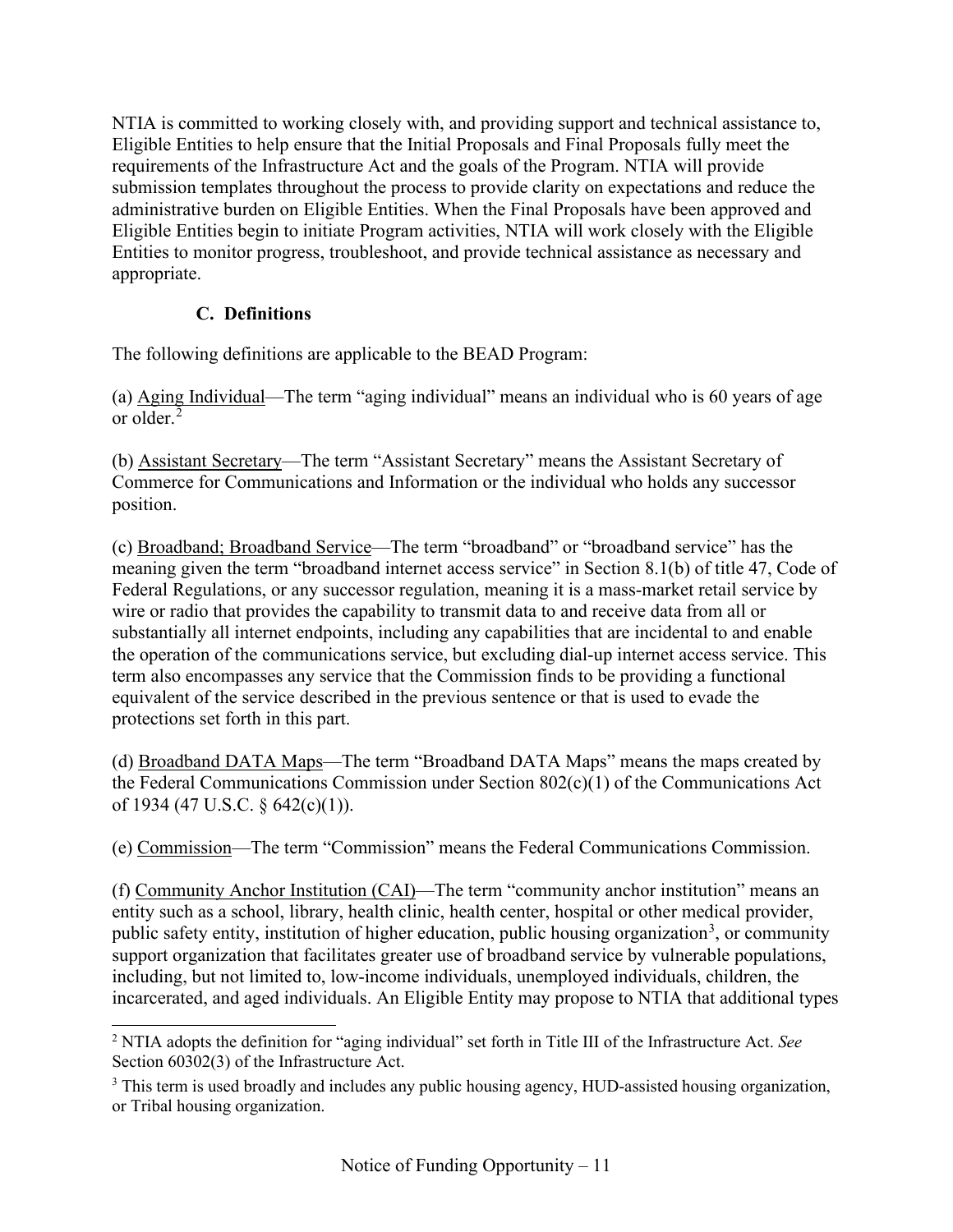of institutions should qualify as CAIs within the entity's territory. If so, the Eligible Entity shall explain why it has determined that the institution or type of institution should be treated as such and affirm that the institution or class of institutions facilitates greater use of broadband service by vulnerable populations, including low-income individuals, unemployed individuals, children, the incarcerated, and aged individuals.

(g) Digital Equity—The term "digital equity" means the condition in which individuals and communities have the information technology capacity that is needed for full participation in the society and economy of the United States.<sup>[4](#page-11-0)</sup>

(h) Eligible Community Anchor Institution—The term "eligible community anchor institution" means a community anchor institution that lacks access to Gigabit-level broadband service.

(i) Eligible Entity—The term "Eligible Entity" means any State of the United States, the District of Columbia, Puerto Rico, American Samoa, Guam, the U.S. Virgin Islands, and the Commonwealth of the Northern Mariana Islands or, in the case of an application failure, a political subdivision or consortium of political subdivisions that is serving as a Substitute Entity.

(j) Eligible Subscriber—The term "Eligible Subscriber" means any household seeking to subscribe to broadband internet access service that (1) qualifies for the Affordable Connectivity Program<sup>[5](#page-11-1)</sup> (ACP) or any successor program, or  $(2)$  is a member of a household that meets any of the following criteria:

- A) Household income for the most recently completed calendar year was at or below 200 percent of the Federal Poverty Guidelines;
- B) Any member of the household receives benefits under the Supplemental Nutrition Assistance Program, Medicaid, Federal Public Housing Assistance, Supplemental Security Income, Veterans and Survivors Pension benefit, or Special Supplemental Nutrition Program for Women, Infants, and Children;
- C) Any member of the household participates in Tribal specific assistance programs, such as Bureau of Indian Affairs General Assistance, Tribal TANF, Tribal Head Start, or Food Distribution Program on Indian Reservations;
- D) Any member of the household has applied for and been approved to receive benefits under the National School Lunch Program or the School Breakfast Program, or at least one member of the household is enrolled in a school or school district that participates in the USDA Community Eligibility Provision;
- E) Any member of the household received a Federal Pell Grant during the current award year;

<span id="page-11-0"></span><sup>4</sup> NTIA adopts the definition for "digital equity" set forth in Title III of the Infrastructure Act. *See* Section 60302(10) of the Infrastructure Act.

<span id="page-11-1"></span><sup>&</sup>lt;sup>5</sup> The Affordable Connectivity Program was established in the Infrastructure Act as the successor to a previous program that has since been discontinued. The Commission in 2022 issued the *Affordable Connectivity Program Report and Order*, which sets out details regarding the ACP's operation. *See* Affordable Connectivity Program, Report and Order and Further Notice of Proposed Rulemaking, FCC 22-2, (rel. Jan. 21, 2022).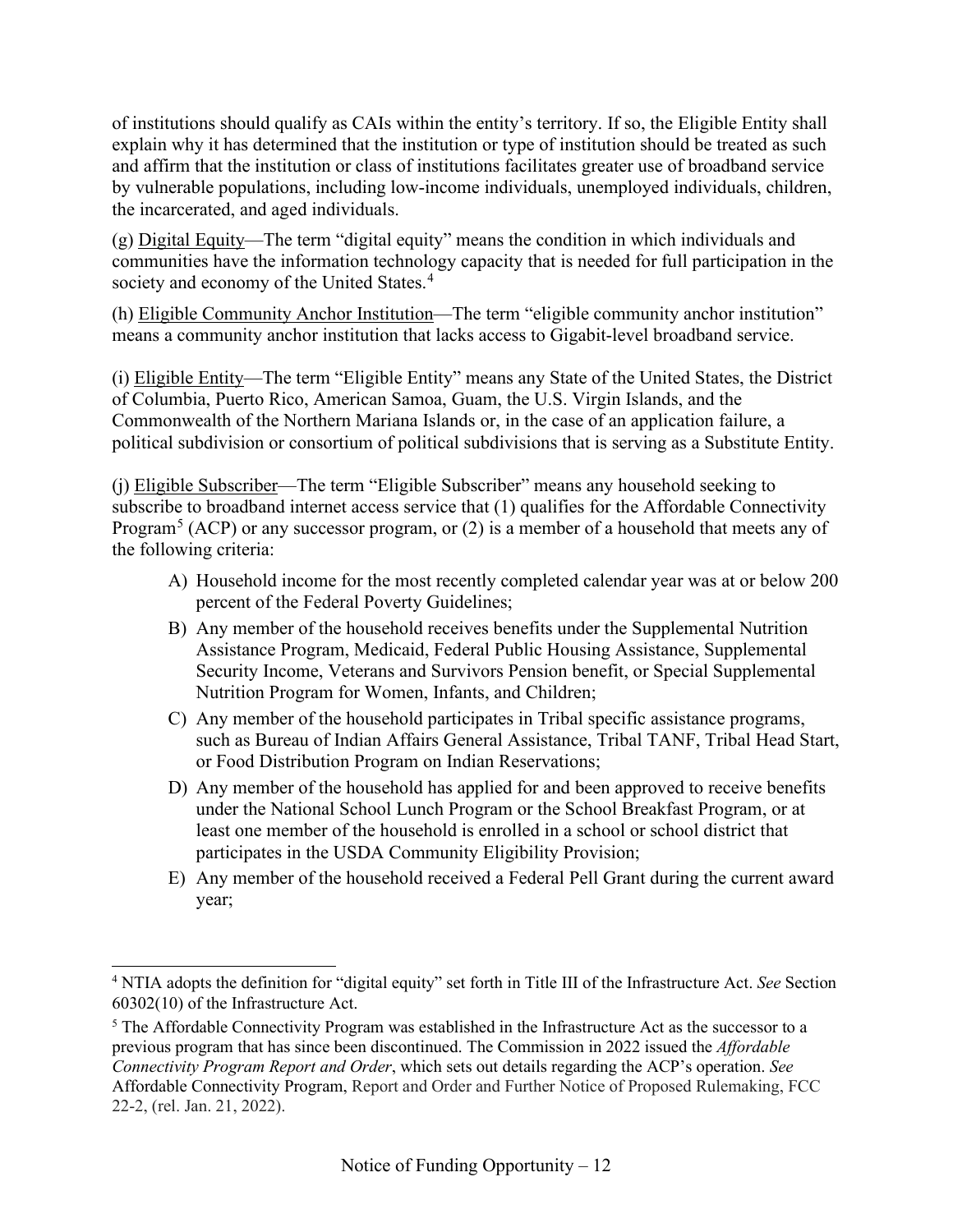- F) The household meets the eligibility criteria for a participating provider's existing lowincome internet program; or
- G) The household satisfies any other additional criteria proposed by the Eligible Entity in its Initial Proposal and Final Proposal and approved by the Assistant Secretary.

(k) Extremely High Cost Per Location Threshold— an "Extremely High Cost Per Location Threshold" is a BEAD subsidy cost per location to be utilized during the subgrantee selection process described in Section [IV.B.7](#page-34-0) of this NOFO above which an Eligible Entity may decline to select a proposal if use of an alternative technology meeting the BEAD Program's technical requirements would be less expensive.<sup>[6](#page-12-0)</sup>

(l) Funded Network—The term "Funded Network" means any broadband network deployed and/or upgraded with BEAD Program funds.

(m) High-Cost Area—The term "high-cost area" means an unserved area in which the cost of building out broadband service is higher, as compared with the average cost of building out broadband service in unserved areas in the United States (as determined by the Assistant Secretary, in consultation with the Commission), incorporating factors that include— (I) the remote location of the area; (II) the lack of population density of the area; (III) the unique topography of the area; (IV) a high rate of poverty in the area; or (V) any other factor identified by the Assistant Secretary, in consultation with the Commission, that contributes to the higher cost of deploying broadband service in the area. For purposes of defining "high-cost area," the term "unserved area" means an area in which not less than 80 percent of broadband-serviceable locations are unserved locations. NTIA will release further information regarding the identification of high-cost areas for purposes of BEAD funding allocations at a later date.

(n) Location; Broadband-Serviceable Location — The terms "location" and "broadband serviceable location" mean "a business or residential location in the United States at which fixed broadband Internet access service is, or can be, installed."[7](#page-12-1)

(o) Middle Mile Infrastructure — The term "middle mile infrastructure" (A) means any broadband infrastructure that does not connect directly to an end-user location, including a

<span id="page-12-0"></span><sup>6</sup> Each Eligible Entity must establish its Extremely High Cost Per Location Threshold in a manner that maximizes use of the best available technology while ensuring that the program can meet the prioritization and scoring requirements set forth in Section [IV.B.6.b](#page-39-0) of this NOFO. NTIA expects Eligible Entities to set the Extremely High Cost Per Location Threshold as high as possible to help ensure that end-to-end fiber projects are deployed wherever feasible. NTIA looks forward to working with each Eligible Entity to help develop an appropriate Extremely High Cost Per Location Threshold.

<span id="page-12-1"></span><sup>&</sup>lt;sup>7</sup> Section  $60102(a)(2)(H)$  states that the terms "location" and "broadband-serviceable location" "have the meanings given those terms by the Commission under rules and guidance that are in effect, as of the date of enactment of this Act." *See* § 60102(a)(2)(H) of the Infrastructure Act. In the Third Broadband Data Collection Report and Order, the Commission adopted "as the fundamental definition of a 'location' for purposes of the [Broadband Serviceable Location] Fabric: a business or residential location in the United States at which fixed broadband Internet access service is, or can be, installed." *See* Establishing the Digital Opportunity Data Collection; Modernizing the FCC Form 477 Data Program, WC Docket Nos. 19‐195, 11‐10, Third Report and Order, 36 FCC Rcd 1126, 1175 para. 126 (2021).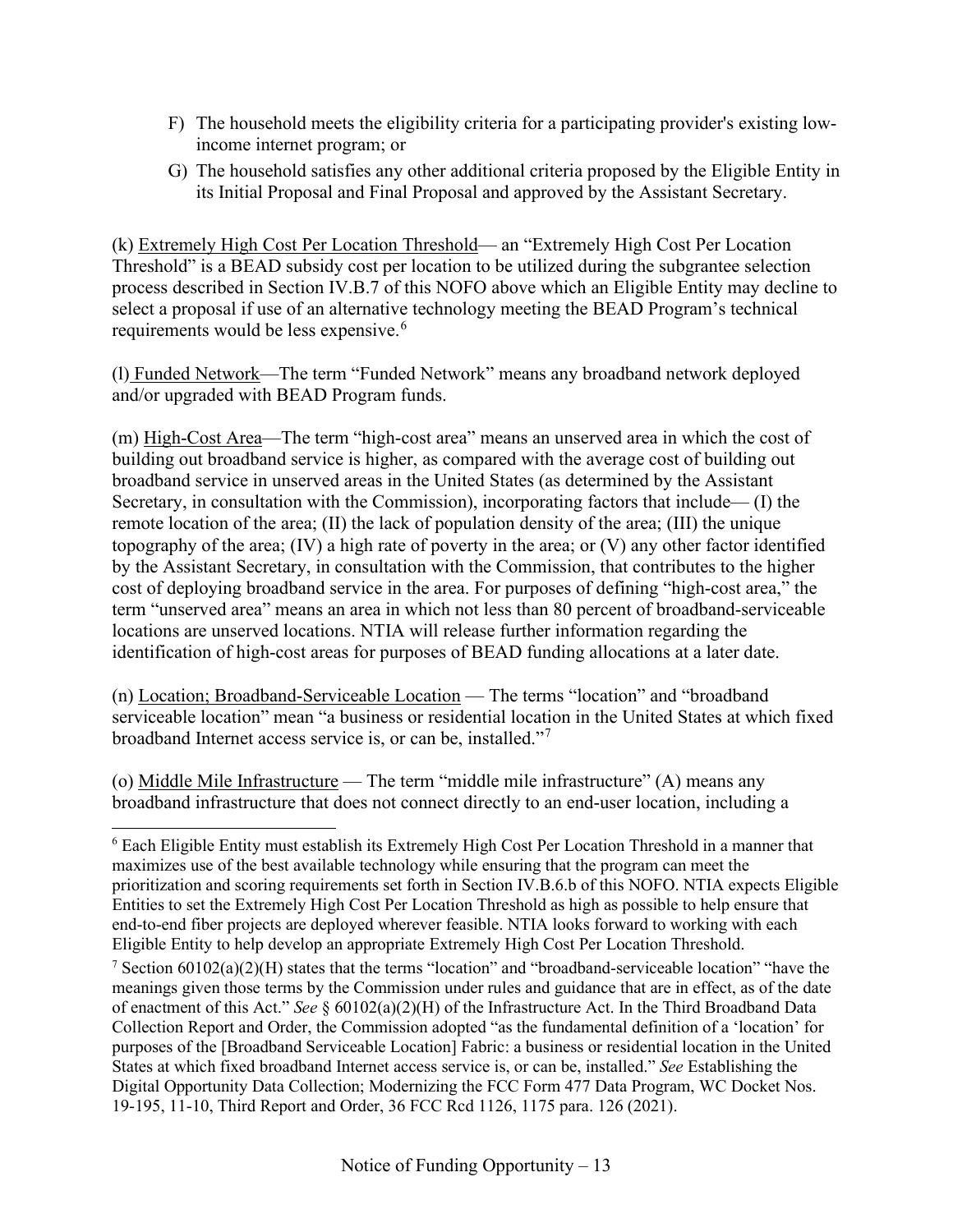community anchor institution; and (B) includes—(i) leased dark fiber, interoffice transport, backhaul, carrier-neutral internet exchange facilities, carrier-neutral submarine cable landing stations, undersea cables, transport connectivity to data centers, special access transport, and other similar services; and (ii) wired or private wireless broadband infrastructure, including microwave capacity, radio tower access, and other services or infrastructure for a private wireless broadband network, such as towers, fiber, and microwave links.<sup>[8](#page-13-0)</sup>

(p) Non-Traditional Broadband Provider—The term "non-traditional broadband provider" means an electric cooperative, nonprofit organization, public-private partnership, public or private utility, public utility district, Tribal entity, or local government (including any unit, subdivision, authority, or consortium of local governments) that provides or will provide broadband services.

(q) Open Access— The term "open access" refers to an arrangement in which the subgrantee offers nondiscriminatory access to and use of its network on a wholesale basis to other providers seeking to provide broadband service to end-user locations, at just and reasonable wholesale rates for the useful life of the subsidized network assets. For this purpose, "just and reasonable wholesale rates" means rates that include a discount from the provider's retail rates reflecting the costs that the subgrantee avoids by virtue of not providing retail service to the end user location (including, for example, marketing, billing, and collection-related costs).

(r) Priority Broadband Project—The term "Priority Broadband Project" means a project that will provision service via end-to-end fiber-optic facilities to each end-user premises. [9](#page-13-1) An Eligible Entity may disqualify any project that might otherwise qualify as a Priority Broadband Project from Priority Broadband Project status, with the approval of the Assistant Secretary, on the basis that the location surpasses the Eligible Entity's Extremely High Cost Per Location Threshold (as described in Section [IV.B.7](#page-34-0) below), or for other valid reasons subject to approval by the Assistant Secretary.

(s) Program—The term "Program" means the Broadband Equity, Access, and Deployment Program.

(t) Project—The term "project" means an undertaking by a subgrantee to construct and deploy infrastructure for the provision of broadband service. A "project" may constitute a single unserved or underserved broadband-serviceable location, or a grouping of broadband-serviceable locations in which not less than 80 percent of broadband-serviceable locations served by the project are unserved locations or underserved locations.

<span id="page-13-0"></span> $8$  NTIA adopts the definition of "middle mile infrastructure" set forth in Title IV of the Infrastructure Act, modified slightly to reflect the term "community anchor institution" used in the BEAD Program. *See* Infrastructure Act  $\delta$  60401(a)(9).

<span id="page-13-1"></span><sup>&</sup>lt;sup>9</sup> A project that will rely entirely on fiber-optic technology to each end-user premises will ensure that the network built by the project can easily scale speeds over time to meet the evolving connectivity needs of households and businesses and support the deployment of 5G, successor wireless technologies, and other advanced services. *See* Infrastructure Act § 60102(a)(2)(I). *See also* Sectio[n IV.B.7.b.i](#page-41-0) of this NOFO.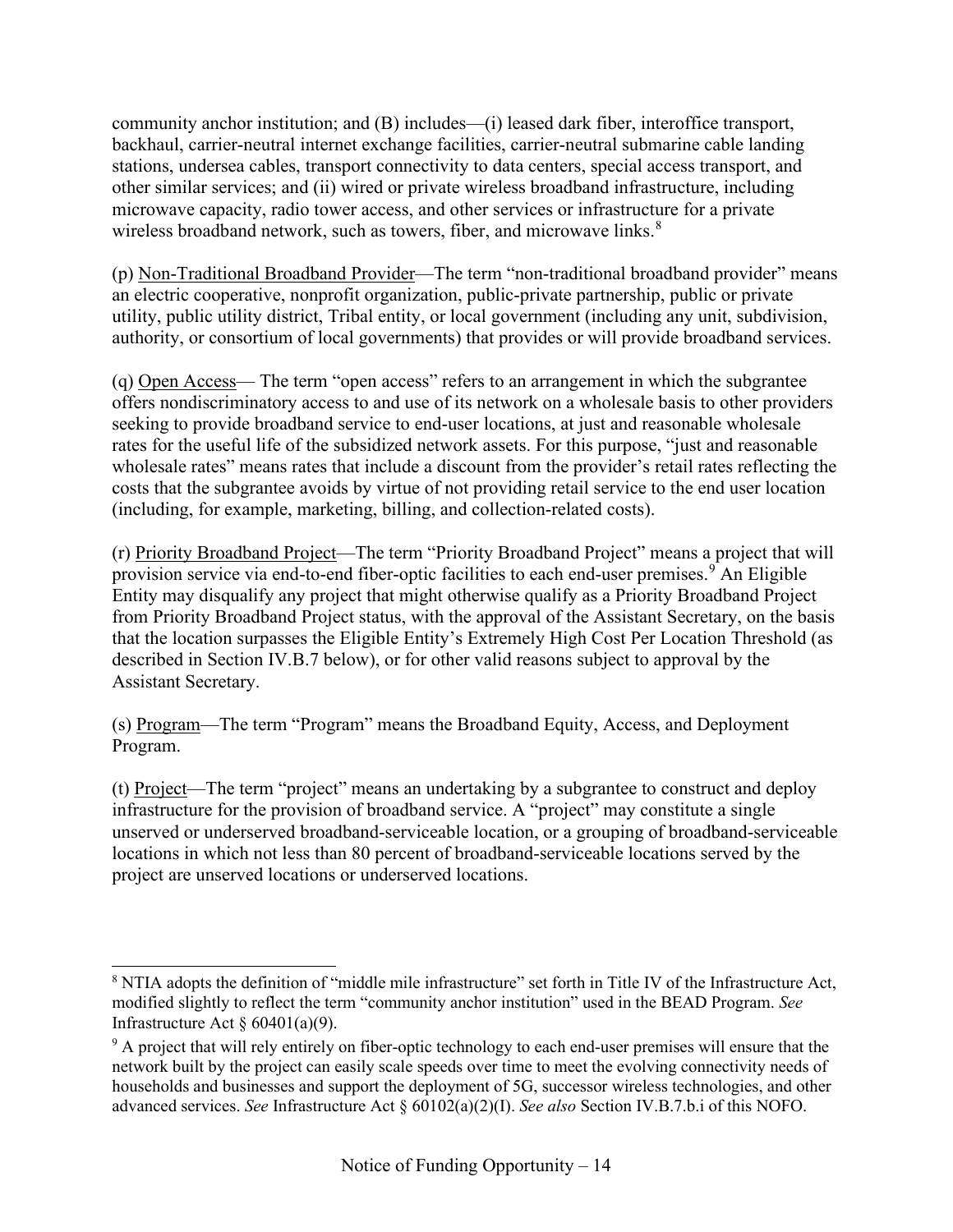(u) Reliable Broadband Service—The term "Reliable Broadband Service" means broadband service that the Broadband DATA Maps show is accessible to a location via:<sup>[10](#page-14-0)</sup> (i) fiber-optic technology;<sup>[11](#page-14-1)</sup> (ii) Cable Modem/ Hybrid fiber-coaxial technology;<sup>[12](#page-14-2)</sup> (iii) digital subscriber line (DSL) technology;[13](#page-14-3) or (iv) terrestrial fixed wireless technology utilizing entirely licensed spectrum or using a hybrid of licensed and unlicensed spectrum.<sup>[14](#page-14-4)</sup>

(v) State—The term "State" means, for the purposes of the BEAD Program, any State of the United States, the District of Columbia, and Puerto Rico.

(w) Subgrantee/Subrecipient—The term "subgrantee" or "subrecipient" means an entity that receives grant funds from an Eligible Entity to carry out eligible activities.<sup>[15](#page-14-5)</sup>

(x) Territory— The term "Territory" means, for the purposes of the BEAD Program, American Samoa, Guam, the United States Virgin Islands, and the Commonwealth of the Northern Mariana Islands.

(y) Tribal Lands— The term "Tribal Lands" means (A) any land located within the boundaries of— (i) an Indian reservation, pueblo, or rancheria; or (ii) a former reservation within Oklahoma; (B) any land not located within the boundaries of an Indian reservation, pueblo, or rancheria, the title to which is held— (i) in trust by the United States for the benefit of an Indian Tribe or an

<span id="page-14-1"></span><sup>11</sup> Broadband Data Collection Fixed Technology Code 50. *See* Federal Communications Commission, Broadband Data Collection Data Specifications for Biannual Submission of Subscription, Availability, and Supporting Data at 11, Table 4.1 (Apr. 5, 2022), *available at* https://us-fcc.app.box.com/v/bdcavailability-spec (BDC Specifications).

<span id="page-14-2"></span><sup>12</sup> Broadband Data Collection Fixed Technology Code 40. *Id.*

<span id="page-14-3"></span><sup>13</sup> Broadband Data Collection Fixed Technology Code 10. *Id.* NTIA acknowledges concerns that, in some cases, DSL arrangements fail to provide consistent access to advertised speeds. To the extent a particular location is identified on the Broadband DATA Maps as served by DSL at speeds that warrant treatment of that location as "served" or "underserved" but is not in fact reliably served at such speeds, this would be a proper basis for challenging the relevant location's service status during the challenge process created by the Eligible Entity.

<span id="page-14-4"></span><sup>14</sup> Broadband Data Collection Fixed Technology Code 71. *Id.* 

<span id="page-14-5"></span><sup>15</sup> This NOFO generally uses the terms "subgrantee" and "subgrant" because these are the terms used in the relevant Infrastructure Act provisions. We note, though, that applicable regulations governing federal financial assistance generally use the term "subrecipient" to refer to what the Infrastructure Act calls "subgrantees" and the term "subaward" to refer to what the Infrastructure Act calls "subgrants." *See generally* 2 C.F.R. Part 200. As used herein, the terms "subgrantee" and "subgrant" herein are meant to have the same meaning, respectively, as the terms "subrecipient" and "subaward" in those regulations and other governing authorities.

<span id="page-14-0"></span> $10$  The Infrastructure Act defines "reliable broadband service" as "broadband service that meets performance criteria for service availability, adaptability to changing end-user requirements, length of serviceable life, or other criteria, other than upload and download speeds, as determined by the Assistant Secretary in coordination with the Commission." *Id.* § 60102(a)(2)(L). For the purposes of this definition, the Assistant Secretary adopts the criteria that Reliable Broadband Service must be (1) a fixed broadband service that (2) is available with a high degree of certainty, (3) both at present and for the foreseeable future, and finds, after coordination with the Commission, that the definition of Reliable Broadband Service set forth in this NOFO best meets those criteria.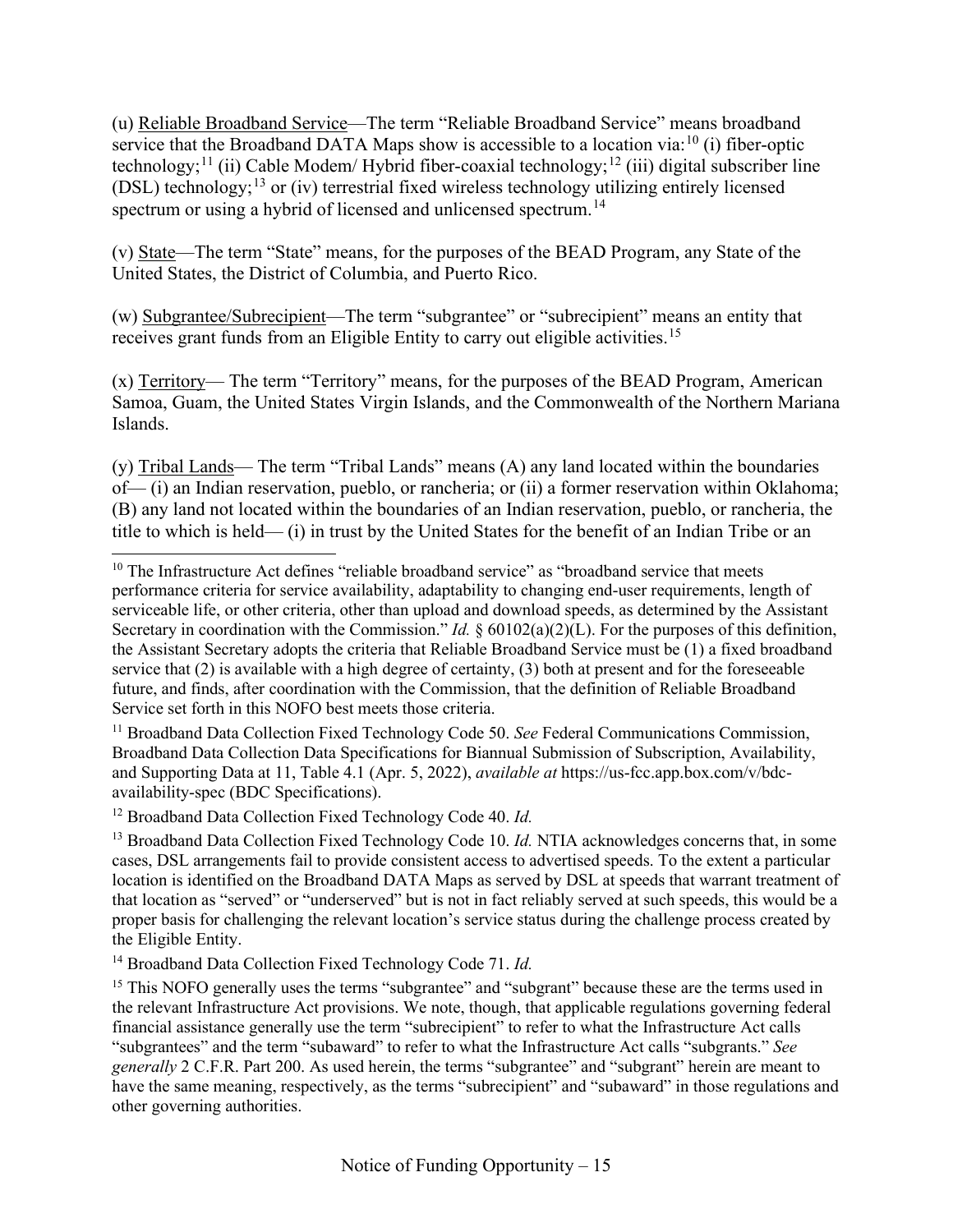individual Indian; (ii) by an Indian Tribe or an individual Indian, subject to restriction against alienation under laws of the United States; or (iii) by a dependent Indian community; (C) any land located within a region established pursuant to section 7(a) of the Alaska Native Claims Settlement Act (43 U.S.C. § 1606(a)); (D) Hawaiian Home Lands, as defined in section 801 of the Native American Housing Assistance and Self-Determination Act of 1996 (25 U.S.C. § 4221); or (E) those areas or communities designated by the Assistant Secretary of Indian Affairs of the Department of the Interior that are near, adjacent, or contiguous to reservations where financial assistance and social service programs are provided to Indians because of their status as Indians; and the term.

(z) Tribal Government—The term "Tribal Government" means the governing body of any Indian or Alaska Native Tribe, band, nation, pueblo, village, community, component band, or component reservation, individually recognized (including parenthetically) in the list published most recently as of the date of enactment of this Act pursuant to section 104 of the Federally Recognized Indian Tribe List Act of 1994 (25 U.S.C. § 5131).<sup>[16](#page-15-0)</sup>

(aa) Underrepresented Communities—The term "underrepresented communities" refers to groups that have been systematically denied a full opportunity to participate in aspects of economic, social, and civic life, including: low-income households, aging individuals, incarcerated individuals, veterans, persons of color, Indigenous and Native American persons, members of ethnic and religious minorities, women, LGBTQI+ persons, persons with disabilities, persons with limited English proficiency, persons who live in rural areas, and persons otherwise adversely affected by persistent poverty or inequality.

(bb) Underserved Location—The term "underserved location" means a broadband-serviceable location that is (a) not an unserved location, and (b) that the Broadband DATA Maps show as lacking access to Reliable Broadband Service offered with—(i) a speed of not less than 100 Mbps for downloads; and (ii) a speed of not less than 20 Mbps for uploads; and (iii) latency less than or equal to 100 milliseconds.<sup>[17](#page-15-1)</sup>

(cc) Underserved Service Project—The term "Underserved Service Project" means a project in which not less than 80 percent of broadband-serviceable locations served by the project are unserved locations or underserved locations. An "Underserved Service Project" may be as small as a single underserved broadband-serviceable location.

<span id="page-15-0"></span><sup>&</sup>lt;sup>16</sup> See Department of the Interior, Bureau of Indian Affairs, Indian Entities Recognized by and Eligible to Receive Services from the United States Bureau of Indian Affairs, 86 Fed. Reg. 7554 (Jan. 29, 2021), *available at* https://www.govinfo.gov/content/pkg/FR-2021-01-29/pdf/2021-01606.pdf.

<span id="page-15-1"></span><sup>&</sup>lt;sup>17</sup> The definitions of "unserved location" and "underserved location" set forth in Section  $60102(a)(1)$ require that a location have Reliable Broadband Service with "a latency sufficient to support real-time, interactive applications." *See* Infrastructure Act § 60102(a)(1)(A)(ii)(II), (C)(ii)(II). NTIA interprets this to mean a latency of less than or equal to 100ms for the reasons articulated by the FCC's Wireline Communications Bureau in the 2013 Connect America Fund *Phase II Service Obligations Order*. *See Connect America Fund*, WC Docket No. 10-90, Report and Order, 28 FCC Rcd 15060, 15068-76 paras. 19-38 (*Phase II Service Obligations Order*).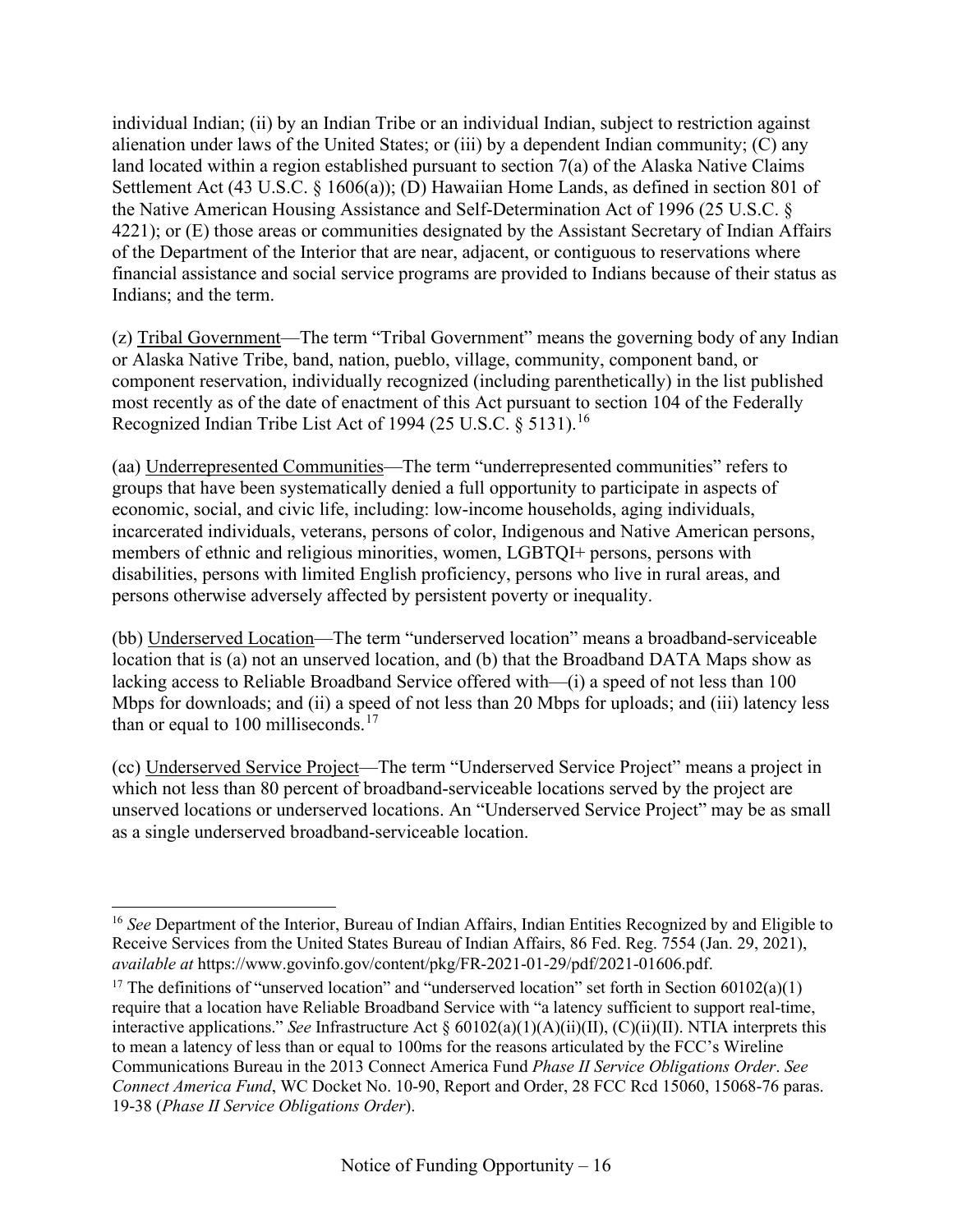(dd) Unserved Location—The term "unserved location" means a broadband-serviceable location that the Broadband DATA Maps show as (a) having no access to broadband service, or (b) lacking access to Reliable Broadband Service offered with—(i) a speed of not less than 25 Mbps for downloads; and (ii) a speed of not less than 3 Mbps for uploads; and (iii) latency less than or equal to 100 milliseconds.<sup>[18](#page-16-3)</sup>

(ee) Unserved Service Project—The term "Unserved Service Project" means a project in which not less than 80 percent of broadband-serviceable locations served by the project are unserved locations. An "Unserved Service Project" may be as small as a single unserved broadbandserviceable location.

# <span id="page-16-0"></span>**II. Federal Award Information**

This Section provides basic information such as the amounts made available under the BEAD Program, key dates, the circumstances in which the Assistant Secretary may grant extensions, and the treatment of unallocated and unawarded funds.

# **A. Funding Availability**

<span id="page-16-2"></span><span id="page-16-1"></span>NTIA will make up to \$41,601,000,000 available for federal assistance under the Broadband Equity, Access, and Deployment Program.<sup>[19](#page-16-4)</sup>

# **B. Period of Performance**

Completed Letters of Intent must be received by NTIA through the application portal no later than 11:59 p.m. Eastern Daylight Time (EDT) on **July 18, 2022.** Either with its Letter of Intent or afterwards, an Eligible Entity may submit a request for Initial Planning Funds. Upon submission of the Letter of Intent, the Point of Contact for each Eligible Entity that requests Initial Planning Funds through the application portal will be provided with additional information about submission requirements for that funding, including but not limited to standard forms and a budget narrative template. All requests for Initial Planning Funds and supplemental information must be submitted by 11:59 p.m. Eastern Daylight Time (EDT) on **August 15, 2022**.

Eligible Entities that receive Initial Planning Funds must submit their Five-Year Action Plans to NTIA no later than 270 days after their receipt of Initial Planning Funds.

Eligible Entities will be notified of future submission deadlines after the Commission's Broadband DATA Maps are released. Eligible Entities' Initial Proposals may be submitted immediately after Eligible Entities are formally notified of their formula allocations and will be due to NTIA no later than 180 days after that date. Final Proposals will be due to NTIA no later than 365 days after the approval of the Initial Proposal by the Assistant Secretary.

<span id="page-16-3"></span><sup>18</sup> *See id*.

<span id="page-16-4"></span><sup>&</sup>lt;sup>19</sup> This figure reflects the \$42,450,000,000 appropriated for the BEAD program minus the two percent of that sum allocated for administrative purposes. *See* Section 60102(d) of the Infrastructure Act.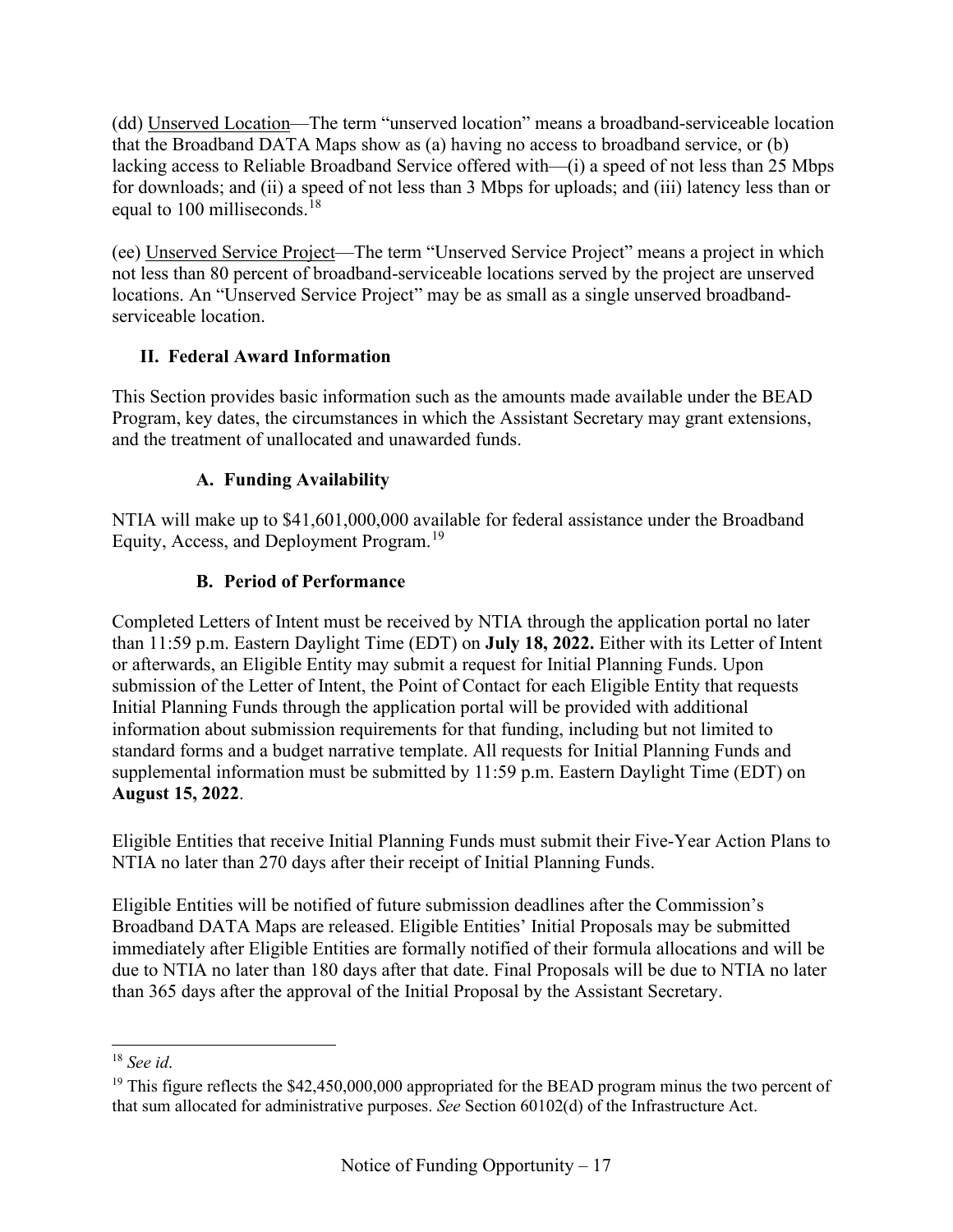Eligible Entities may submit their Letters of Intent, Five-Year Action Plans, Initial Proposals, and Final Proposals at any time during the windows established in this NOFO, and are encouraged to file their submissions as soon as they are prepared to do so.

As established in Section 60102(h)(4)(C) of the Infrastructure Act, subgrantees that receive BEAD Program funds for network deployment must deploy the planned broadband network and begin providing services to each customer that desires broadband service within the project area not later than four years after the date on which the subgrantee receives the subgrant from the Eligible Entity.

# **1. Extensions**

<span id="page-17-1"></span>Extensions may be granted for both the Eligible Entity and subgrantees under the following circumstances:

An Eligible Entity may extend the four-year network deployment deadline for subgrantees by not more than one year if: (1) the subgrantee has a specific plan for use of the grant funds, with project completion expected by a specific date not more than one year after the four-year deadline; (2) the construction project is underway; or (3) extenuating circumstances require an extension of time to allow the project to be completed.

Extensions for Eligible Entities for any part of the process may be granted at the sole discretion of the Assistant Secretary when extenuating circumstances demonstrate that additional time will support the overall goals of the BEAD Program.

# **2. Petition for Extension**

Each Eligible Entity must develop a process by which subgrantees may request extensions and provide documentation about the qualifying circumstance that warrants the extension.

If an Eligible Entity is seeking an extension for any part of the process with respect to which the Infrastructure Act does not authorize the Eligible Entity itself to grant such extension, it shall make a request in writing to NTIA and explain the need for such an extension. Such requests will then be evaluated by the Assistant Secretary based on the text of the Infrastructure Act and the goals of the BEAD Program.

# **C. Award Amount**

<span id="page-17-0"></span>States may request up to \$5,000,000 in Initial Planning Funds. Further, each State is eligible to receive a minimum initial allocation of \$100,000,000 (inclusive of the Initial Planning Funds). Territories may request up to \$1,250,000 of in Initial Planning funds and are each eligible to receive an initial minimum allocation of \$25,000,000. Remaining funds will be allocated to Eligible Entities based on the formulas provided in Section  $60102(c)(1)$  and  $(c)(3)$  of the Infrastructure Act.

NTIA will notify Eligible Entities of the funding allocations available to each Eligible Entity according to the process described in Section [IV.B.4.c.](#page-28-1)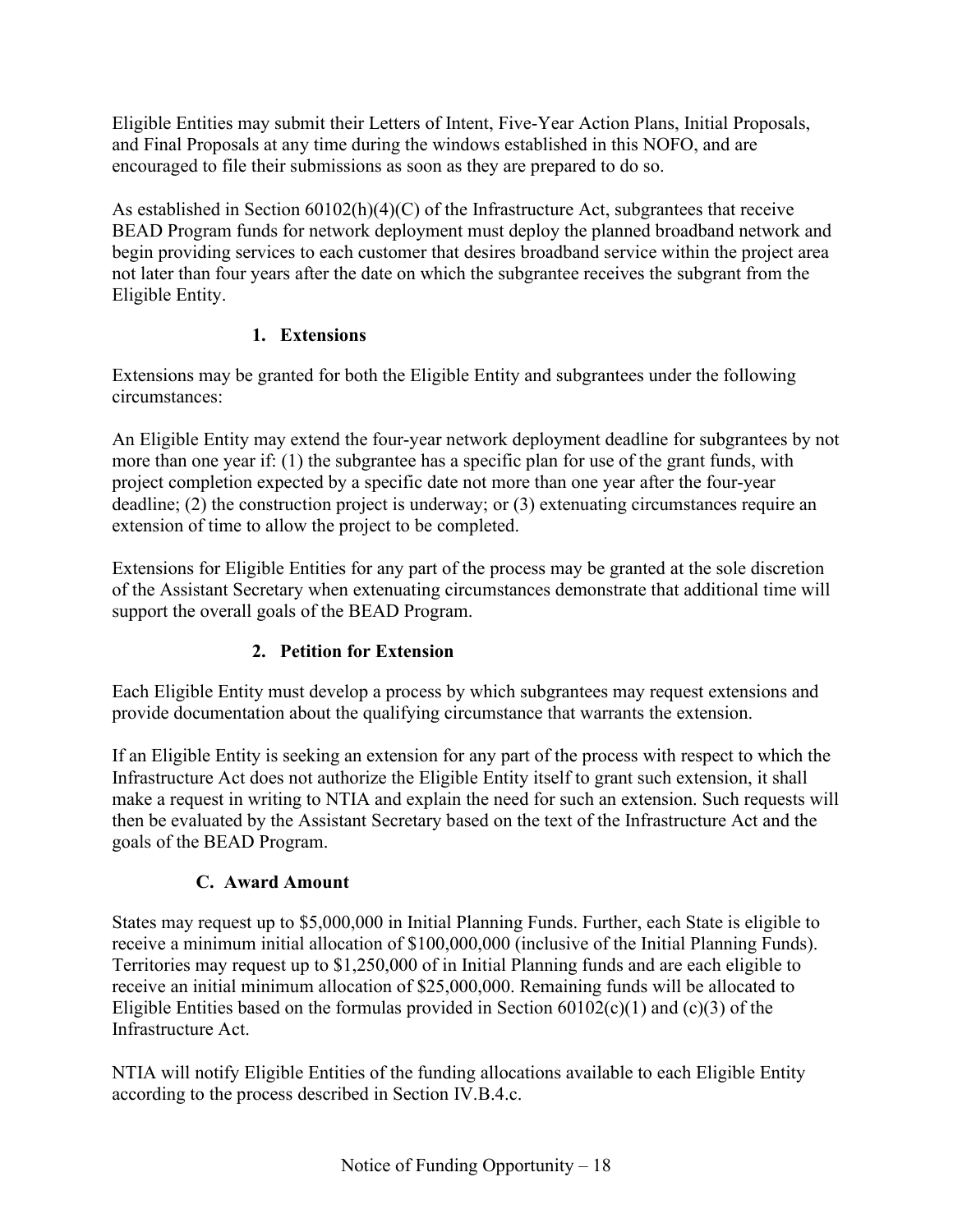## **D. Treatment of Unallocated and Unused Funds**

<span id="page-18-1"></span>If an Eligible Entity fails to submit a covered application (*i.e.*, a Letter of Intent, Initial Proposal, or Final Proposal) by the applicable deadline or any subsequent resubmission deadlines if revisions are needed, a political subdivision or consortium of political subdivisions of the Eligible Entity may submit the applicable type of covered application in place of the Eligible Entity. For more information on the ability of political subdivisions to apply in place of Eligible Entities see Section [IV.B.10](#page-49-1) of this NOFO.

Subject to the application failure provisions set forth in Section [IV.B.10,](#page-49-1) if an Eligible Entity (including an Eligible Entity's political subdivision or a consortium of such subdivisions) fails to submit a covered application by the applicable deadline (including any deadlines for resubmission if revisions are needed) and no extension is granted, the Assistant Secretary may reallocate the amounts that would have been available to that Eligible Entity to the Eligible Entities that did submit and receive approval by the applicable deadline. Such reallocation will be based on the percentage of unserved locations in each Eligible Entity. If an Eligible Entity fails to use the full allocation made to that Eligible Entity by the applicable deadline, the Assistant Secretary may reallocate the unused amounts to other Eligible Entities with approved Final Proposals based on the percentage of unserved locations in each Eligible Entity. The number of unserved locations in each Eligible Entity for the purposes of such reallocations will be made using the most recently published version of the Broadband DATA Maps available as of the date the Assistant Secretary determines reallocation is appropriate.

## **E. Type of Funding Instrument**

<span id="page-18-2"></span><span id="page-18-0"></span>The funding instrument for awards made pursuant to this NOFO will be a grant.

#### **III.Eligibility Information**

This Section describes entities eligible for BEAD Program grants (generally, States and Territories of the United States), requirements relating to the provision of matching funds by Eligible Entities and/or other actors, and circumstances that might warrant waiver of the match requirements.

#### **A. Eligible Applicants**

<span id="page-18-3"></span>Eligible Entities authorized to apply for grants under the BEAD Program are any State of the United States, the District of Columbia, Puerto Rico, American Samoa, Guam, the U.S. Virgin Islands, and the Commonwealth of the Northern Mariana Islands. In cases of application failure, an Eligible Entity's political subdivision, or a consortium of such subdivisions, may seek to act in the place of the Eligible Entity. For more information on the ability of political subdivisions to apply in place of Eligible Entities see Section [IV.B.10](#page-49-1) of this NOFO.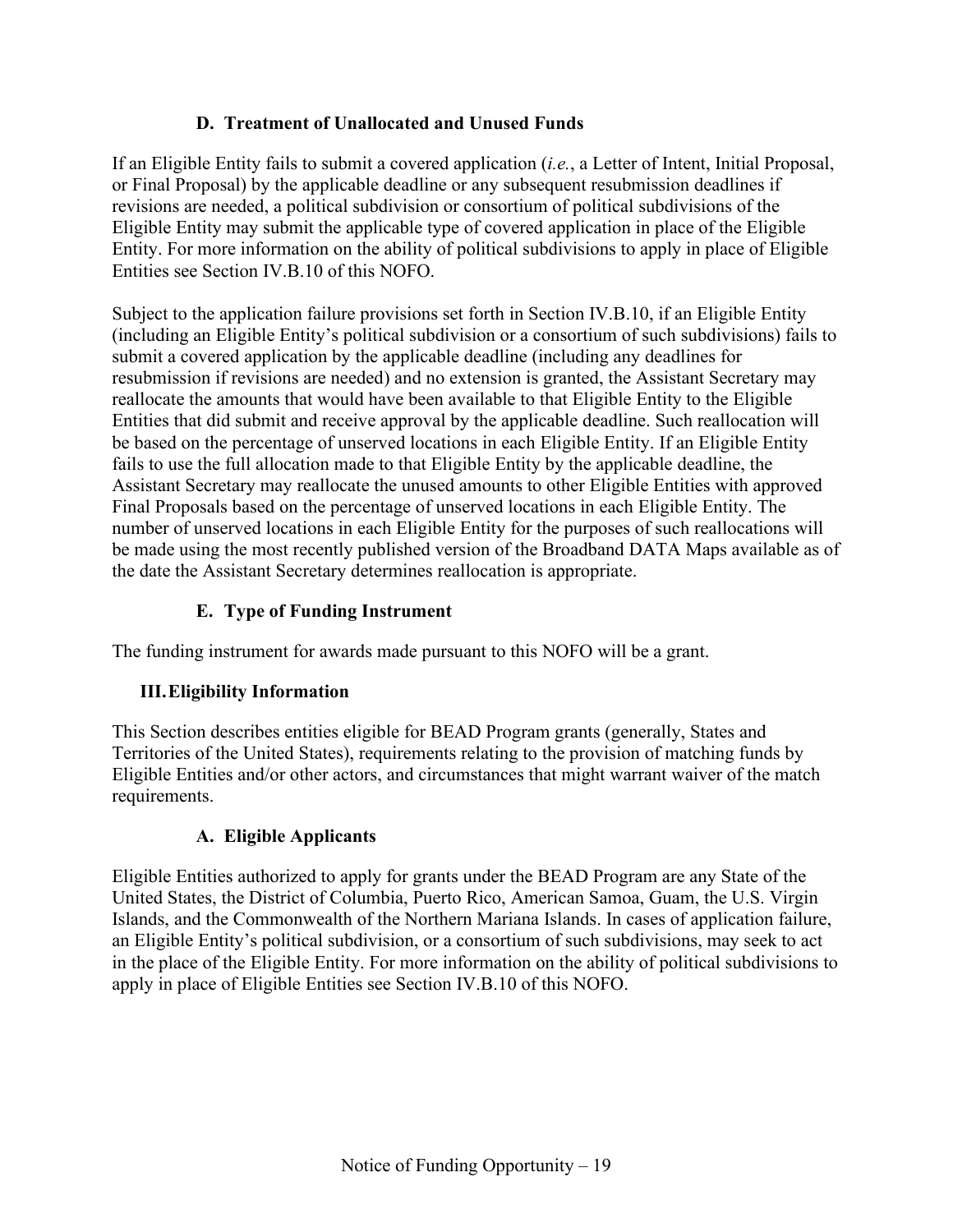### **B. Cost Sharing or Matching**

### **1. Match Generally**

<span id="page-19-0"></span>Except in certain specific circumstances described herein (including projects in designated "high-cost areas" and other cases in which NTIA has waived the matching requirement), in the context of subgrants used to fund broadband network infrastructure deployment, each Eligible Entity shall provide, require its subgrantee to provide, or provide in concert with its subgrantee, matching funds of not less than 25 percent of project costs. Funds from other Federal programs (including funds from the Commission's Universal Service Fund programs) generally may not be used as matching funds; however, the Infrastructure Act expressly provides that matching funds for the BEAD Program may come from a federal regional commission or authority and from funds that were provided to an Eligible Entity or a subgrantee for the purpose of deploying broadband service under the Families First Coronavirus Response Act (Public Law 116-127; 134 Stat. 178); the CARES Act (Public Law 116-136; 134 Stat. 281), the Consolidated Appropriations Act, 2021 (Public Law 116-260; 134 Stat. 1182); or the American Rescue Plan Act of 2021 (Public Law 117-2; 135 Stat. 4), to the extent permitted by those laws.

Eligible Entities should rigorously explore ways to cover a project's cost with contributions outside of the BEAD program funding. Matching contributions, including in-kind contributions that lower project costs, demonstrate commitment to a particular project and minimize BEAD funding outlay, extend the reach of the BEAD program funding and help to ensure that every unserved location and underserved location in the United States has access to reliable, affordable, high-speed internet. In some cases, though, a match requirement could deter participation in the BEAD Program by small and non-traditional providers, in marginalized or low-income communities, or could threaten affordability (*i.e.*, if an applicant seeks to offset the cost of a substantial match through higher end user prices). In those cases, an Eligible Entity should consider ways to cover part or all of the provider's match through Eligible Entity or other funds or seek a match waiver through the process explained below.

A matching contribution may be provided by the subgrantee, an Eligible Entity, a unit of local government, a utility company, a cooperative, a nonprofit or philanthropic organization, a forprofit company, regional planning or governmental organization, a federal regional commission or authority, or any combination thereof. As detailed in Section [III.B.5,](#page-21-2) an Eligible Entity may seek, and the Assistant Secretary may grant, a partial or full waiver of the non-federal match requirement where warranted.

#### **2. Preference for Maximum Subgrantee Contribution and Minimal BEAD Subsidy**

While the match may be provided by multiple sources, Eligible Entities are encouraged to require a match from the subgrantee rather than utilizing other sources where it deems the subgrantee capable of providing matching funds.<sup>[20](#page-19-1)</sup> This approach will maximize the impact of

<span id="page-19-1"></span><sup>&</sup>lt;sup>20</sup> Rather than using State, Territorial, or local funds as a match to BEAD projects, Eligible Entities are encouraged to use these funding sources on broadband separately and leverage additional subgrantee match commitments. Eligible Entities also must use BEAD Program funds to supplement, and not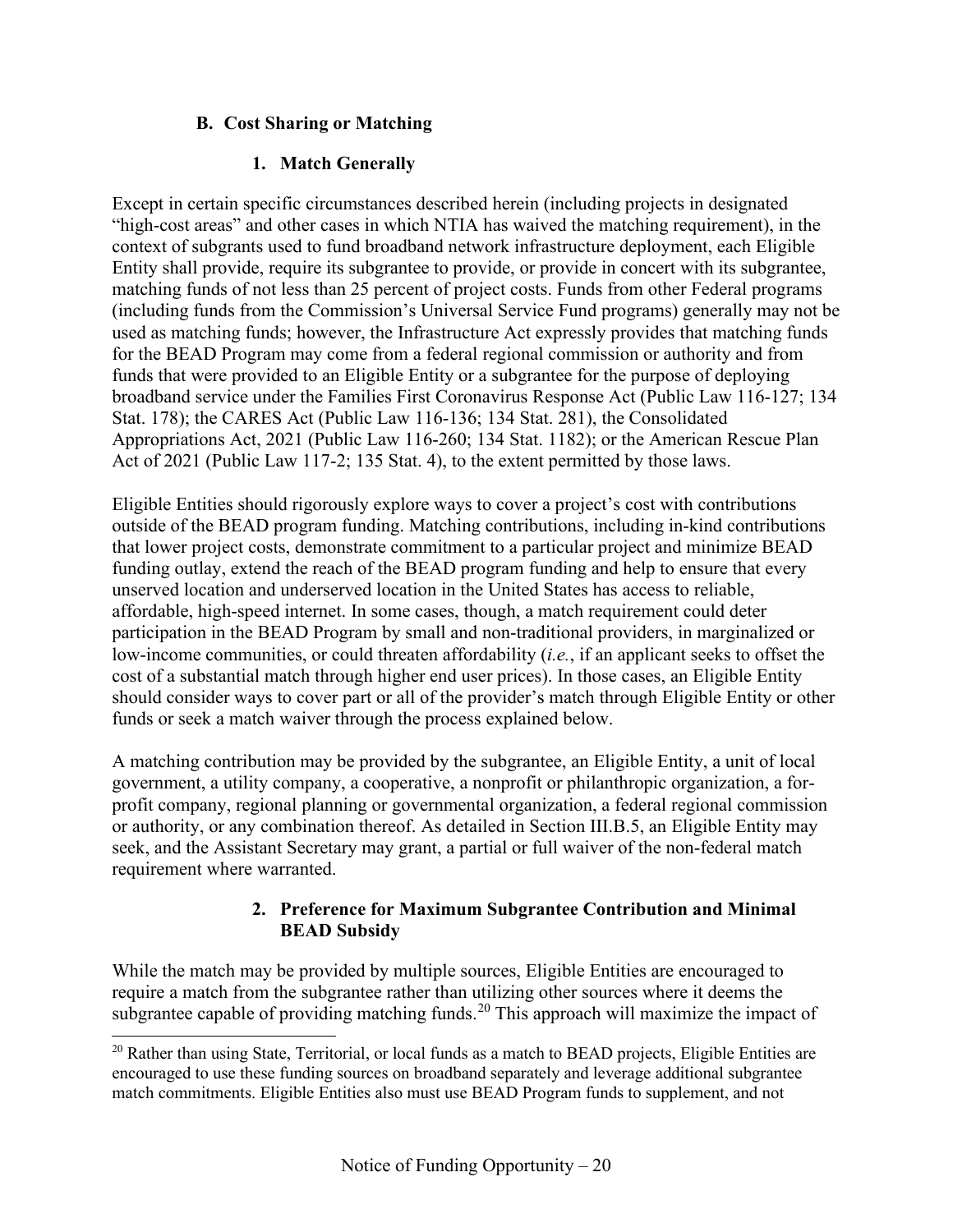Eligible Entity funds and funds provided via other federal programs. As detailed below with regard to the subgrantee selection process for last-mile broadband deployment projects, Eligible Entities are also required to incentivize matches of greater than 25 percent from subgrantees wherever feasible (especially where expected operational costs and revenues are likely to justify greater investment by the subgrantee) by focusing on minimizing the BEAD funding outlay on a particular project, to the extent consistent with other programmatic goals described in this  $N$ OFO $^{21}$  $^{21}$  $^{21}$ 

NTIA will provide technical assistance to Eligible Entities to assist in making these determinations. Eligible Entities will be expected to explain in their Initial Proposals how they intend to ensure that subgrantees will offer the maximum feasible match for each project.<sup>[22](#page-20-1)</sup>

#### **3. Matches from Other Federal Programs and Entities**

Except as expressly provided for in the Infrastructure Act, funds from other Federal programs (including funds from the Commission's Universal Service Fund programs) may not be used as matching funds. The Infrastructure Act expressly provides that matching funds for the BEAD Program may come from a federal regional commission or authority and from funds that were provided to an Eligible Entity or a subgrantee for the purpose of deploying broadband service under the Families First Coronavirus Response Act (Public Law 116-127; 134 Stat. 178); the CARES Act (Public Law 116-136; 134 Stat. 281), the Consolidated Appropriations Act, 2021 (Public Law 116-260; 134 Stat. 1182); or the American Rescue Plan Act of 2021 (Public Law 117-2; 135 Stat. 4), to the extent permitted by those laws. Eligible Entities are encouraged to consider terms and conditions that may be associated with potential sources of match funds and how those may impact the project overall. For example, if an Eligible Entity utilizes federal regional commission funding as a match, the project will need to comply with all BEAD programmatic requirements and any requirements imposed by the federal regional commission. Likewise, Eligible Entities that use funds from the Coronavirus State and Local Fiscal Recovery Funds or Coronavirus Capital Projects Fund as the source of matching funds for the BEAD Program must comply with the requirements of both the BEAD Program and the relevant Treasury program. Loan funding issued through a federal agency, such as through the USDA ReConnect Program, may also be used as match funding.

#### **4. In-Kind Matches**

Matching funds may be provided in the form of either cash or in-kind contributions, so long as such contributions are made consistent with the Uniform Administrative Requirements, Cost

supplant, the amounts that the Eligible Entity would otherwise make available for the purposes for which the grant funds may be used.

<span id="page-20-0"></span><sup>&</sup>lt;sup>21</sup> See supra Section [IV.B.7.](#page-34-0) If the Eligible Entity is considering competing proposals that are materially identical, and one includes a higher proposed total cost but a larger match, whereas the other includes a lower proposed total cost and smaller match, the key consideration for comparative purposes is the amount of the subsidy required, not the proportion of the stated cost that the prospective subgrantee is willing to match.

<span id="page-20-1"></span><sup>22</sup> *See supra* Section [IV.B.7.](#page-34-0)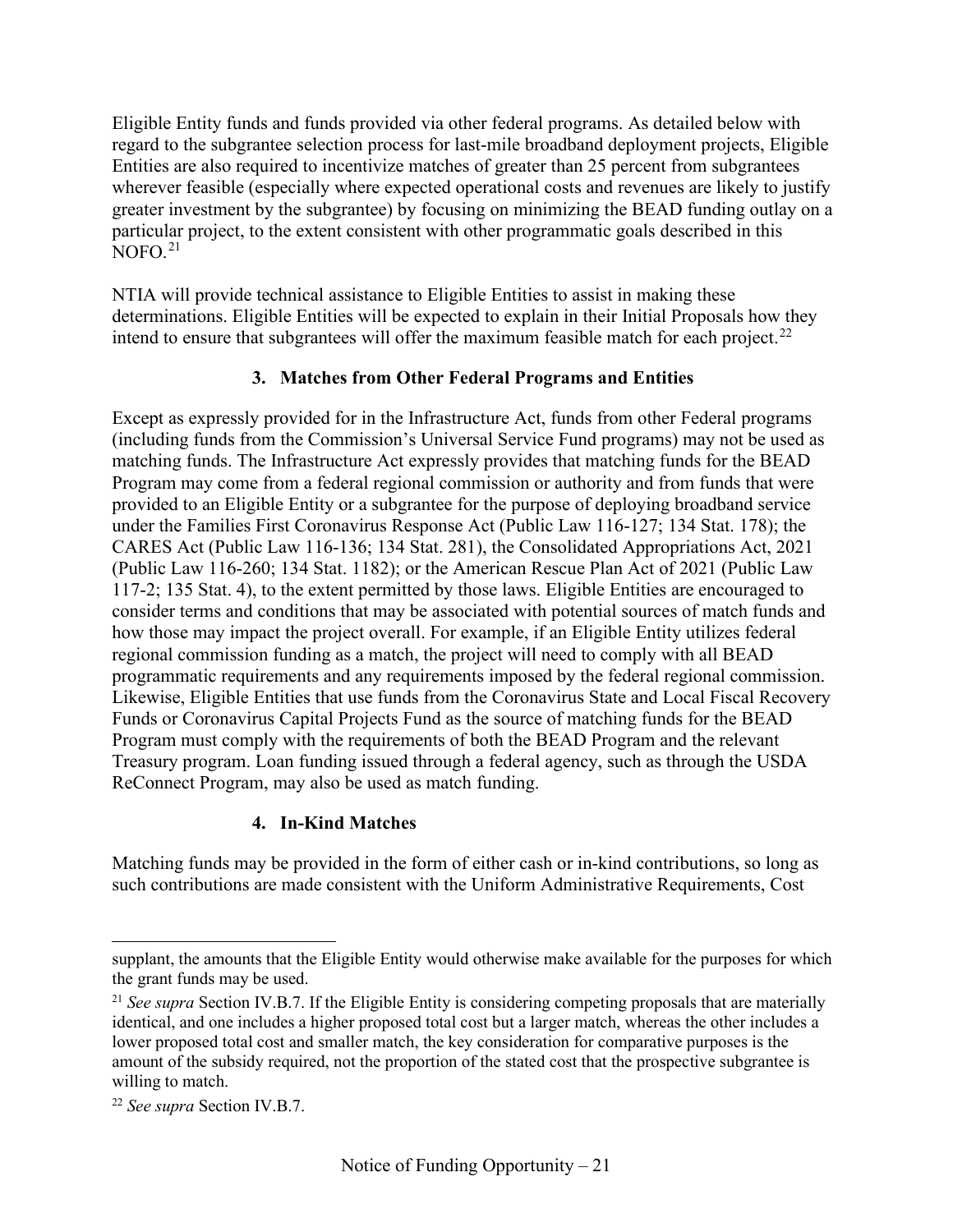Principles, and Audit Requirements for Federal Awards set forth at 2 C.F.R. Part 200.<sup>[23](#page-21-3)</sup> In-kind contributions, which may include third-party in-kind contributions, are non-cash donations of property, goods or services, which benefit a federally assisted project, and which may count toward satisfying the non-federal matching requirement of a project's total budgeted costs when such contributions meet certain criteria.<sup>[24](#page-21-4)</sup> In-kind contributions must be allowable and allocable project expenses. The rules governing allowable in-kind contributions are detailed and encompass a wide range of properties and services. NTIA encourages applicants to thoroughly consider potential sources of in-kind contributions that, depending on the particular property or service and the applicable federal cost principles, could include employee or volunteer services; equipment; supplies; indirect costs; computer hardware and software; and use of facilities. In the broadband context this could include, consistent with federal cost principles, waiver of fees associated with access to rights of way, pole attachments, conduits, easements, or access to other types of infrastructure.

## **5. Match Waivers**

<span id="page-21-2"></span>In evaluating requests for waiver of the BEAD Program's non-federal match requirement, NTIA will carefully balance the Program's various objectives. It is NTIA's policy to ensure that BEAD funds are used to bring affordable broadband to all Americans. Thus, the Assistant Secretary will generally seek to minimize the BEAD funding outlay on a particular project to extend the Program's reach, and expects to grant waivers only in special circumstances, when waiver is necessary to advance objectives that are critical to the Program's success. In order to be considered for a waiver, an Eligible Entity must submit a request that describes the special circumstances underlying the request and explain how a waiver would serve the public interest and effectuate the purposes of the BEAD Program. The Assistant Secretary retains the discretion to waive any amount of the match, including up to the full 25 percent requirement.

#### <span id="page-21-0"></span>**IV.Program Structure, Sequencing and Requirements**

This Section provides information regarding the BEAD Program's structure, describing in detail the nine principal steps in the process: (1) the Letter of Intent, (2) the Request for Initial Planning Funds, (3) the Five-Year Action Plan, (4) Program Fund Allocation and the Notice of Available Amounts, (5) the Initial Proposal, (6) the Challenge Process, (7) the Subgrantee Selection Process, (8) the 20 Percent Funding Release, and (9) the Final Proposal and Release of Remaining Funds. NTIA urges entities seeking to participate in the BEAD Program as Eligible Entities or as subgrantees to review this section especially closely. NTIA plans to provide detailed technical assistance to Eligible Entities regarding all matters addressed in this section.

#### **A. Program Structure**

<span id="page-21-1"></span>As described in greater detail below, the BEAD Program involves multiple steps and stages of application review, a robust and competitive subgrantee selection process, and ongoing reporting and monitoring obligations. NTIA will provide robust technical assistance throughout the Program's application, implementation, and reporting processes. NTIA intends to collaborate

<span id="page-21-3"></span><sup>23</sup> *See id.* and 2 C.F.R. § 200.306.

<span id="page-21-4"></span><sup>24</sup> *See* 2 C.F.R. § 200.306.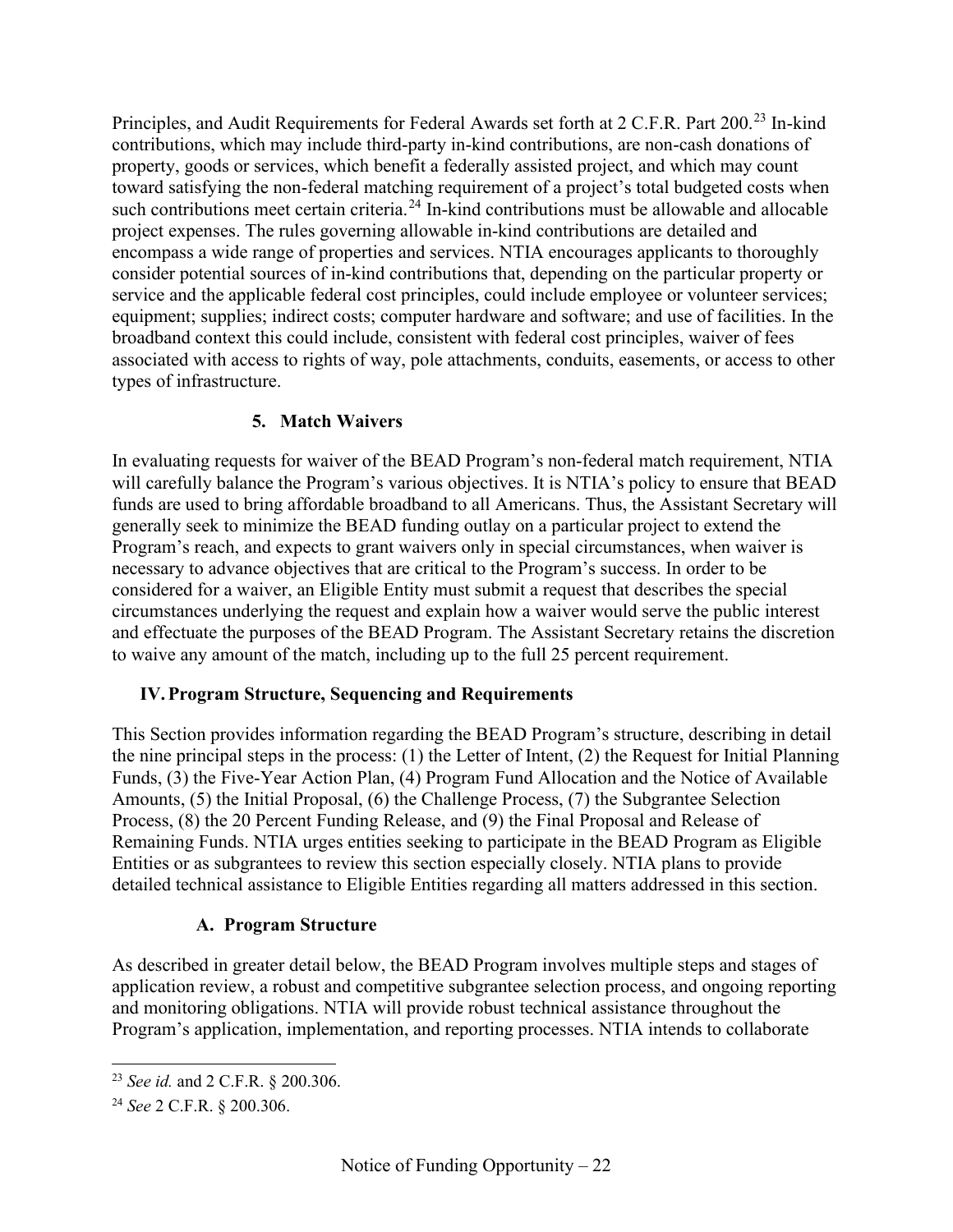with Eligible Entities to maximize the effectiveness of allotted funding and ensure compliance with all federal requirements, while allowing Eligible Entities to tailor program design to the unique needs within their boundaries. Eligible Entities are encouraged to utilize resources that will be made available by NTIA or other partner organizations and should reach out to Program contacts whenever additional assistance is needed. Achieving programmatic goals will require a partnership and ongoing dialogue between NTIA and Eligible Entities.

# **B. Program Sequencing**

<span id="page-22-0"></span>As set forth in the Infrastructure Act and outlined in greater detail below, the BEAD Program is sequenced as follows:

- 1. Letter of Intent
- 2. Request for Initial Planning Funds
- 3. Five-Year Action Plan
- 4. Program Fund Allocation and Notice of Available Amounts
- 5. Initial Proposal
- 6. Challenge Process
- 7. Subgrantee Selection Process
- 8. 20 Percent Funding Release
- 9. Final Proposal and Release of Remaining Funds

The BEAD Program sequencing set forth in this Section contemplates that Eligible Entity submissions and NTIA review will occur on a rolling basis. The deadlines set forth below are the maximum amount of time allowed for each step in the process, absent an extension (*see* Section [II.B.1\)](#page-17-1).<sup>[25](#page-22-1)</sup> Eligible Entities are encouraged, however, to submit materials as early as possible during each submission window to expedite implementation of the Program. NTIA will begin its review of submissions from Eligible Entities in the order they are received.

## **1. Letter of Intent**

# **a. Timing**

Each Eligible Entity that wishes to participate in the Program must file a Letter of Intent (LOI) to participate in the Program no later than 11:59 p.m. Eastern Daylight Time (EDT) on **July 18, 2022.** The Assistant Secretary reserves the right to extend this deadline; however, the Assistant Secretary will be reluctant to grant a waiver of the LOI deadline except in extraordinary circumstances.

## **b. Letter of Intent Form and Content**

An Eligible Entity may submit only a single LOI. The LOI should be in letter form and signed by the Governor (or equivalent official, *e.g.*, the Mayor of the District of Columbia). The LOI must include:

<span id="page-22-1"></span> $25$  Eligible Entities may request an extension from the Assistant Secretary in extenuating circumstances, which will be granted if the Assistant Secretary determines good cause is shown.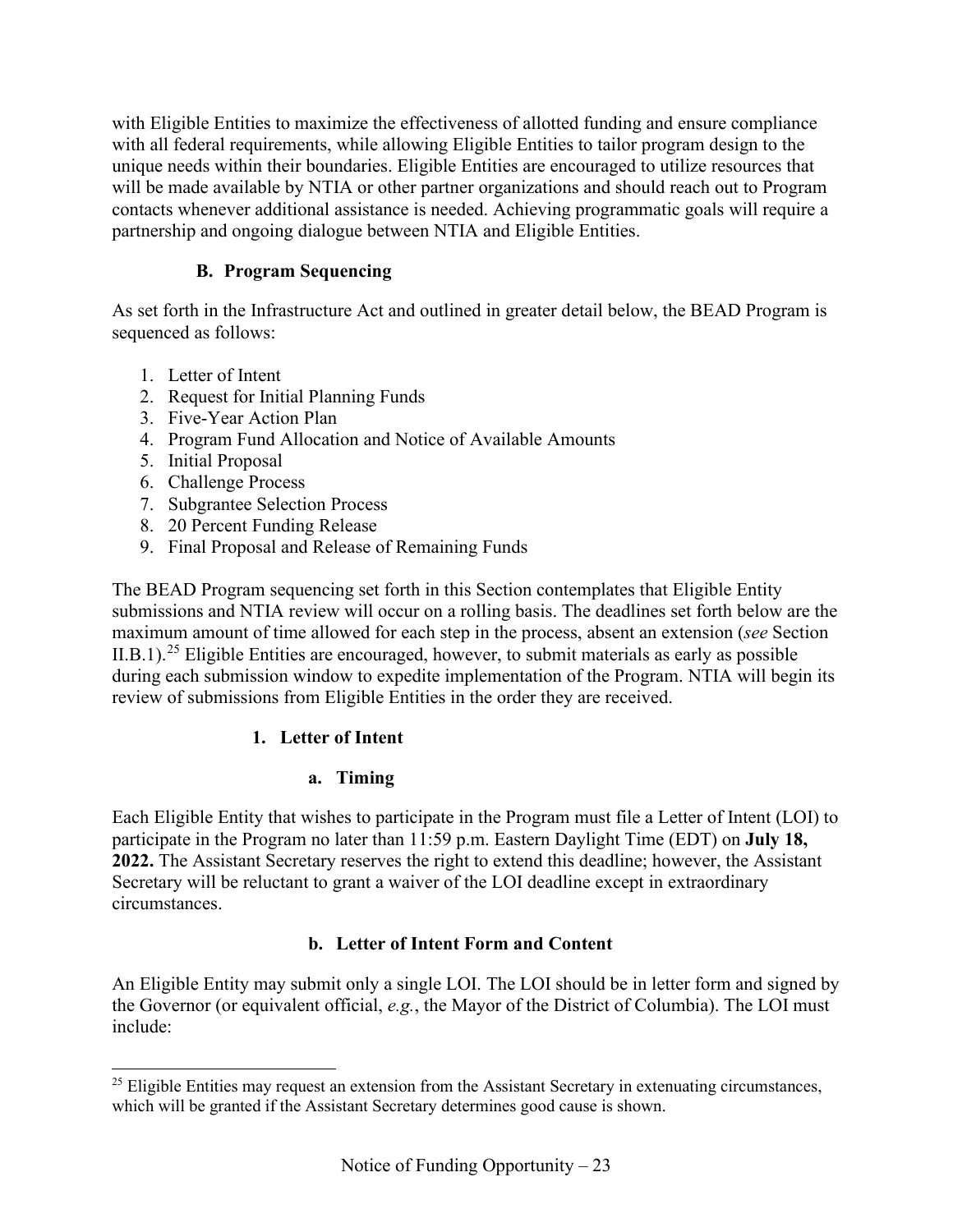1. A statement that the Eligible Entity intends to participate in the Program;

2. Identification of the agency, department, or office that will serve as the recipient of, and administering agent for, any BEAD Program award for the Eligible Entity and the main point of contact at that agency, department, or office for the purposes of the BEAD Program;

3. If the Eligible Entity so chooses, a request to access not more than \$5,000,000 (States) or not more than \$1,250,000 (Territories) for initial planning activities (the "Initial Planning Funds"),  $^{26}$  $^{26}$  $^{26}$ for use as described in Section [IV.B.3](#page-24-0) of this NOFO. The Eligible Entity may instead submit a request for Initial Planning Funds and associated documentation at a later date. All requests and required documentation for Initial Planning Funds must, however, be submitted through the application portal by 11:59 p.m. Eastern Daylight Time (EDT) on August 15, 2022.

# **2. Request for Initial Planning Funds**

<span id="page-23-0"></span>Upon receipt of the Letter of Intent, NTIA will provide the Point of Contact for each Eligible Entity instructions on how to submit a request for Initial Planning Funds through the application portal at [https://grants.ntia.gov/.](https://grants.ntia.gov/%20.) These instructions will provide additional information regarding what materials must be submitted, including but not limited to standard forms and a budget narrative. All supplemental information must be submitted no later than 11:59 p.m. Eastern Daylight Time (EDT) on **August 15, 2022**.

Eligible Entities that receive Initial Planning Funds may use those funds for the following planning and pre-deployment activities:

- 1. Research and data collection, including initial identification of unserved locations and underserved locations consistent with the rules, regulations, and processes the Commission has established for making these determinations in the Broadband DATA Maps;
- 2. The development of a preliminary budget for pre-planning activities;
- 3. Publications, outreach, and communications support related to broadband planning, deployment, mapping, equity and adoption;
- 4. Providing technical assistance to potential subgrantees, including through workshops and events;
- 5. Training for employees of the broadband program or office of the Eligible Entity or employees of political subdivisions of the Eligible Entity, and related staffing capacity or consulting or contracted support to effectuate the goals of the BEAD Program;
- 6. Establishing, operating, or increasing capacity of a broadband office that oversees broadband programs and broadband deployment in an Eligible Entity;
- 7. Asset mapping across the Eligible Entity to catalogue broadband adoption, affordability, equity, access and deployment activities occurring within the Eligible Entity;
- 8. Conducting surveys of unserved, underserved, and underrepresented communities to better understand barriers to adoption;

<span id="page-23-1"></span><sup>&</sup>lt;sup>26</sup> American Samoa, Guam, the U.S. Virgin Islands, and the Commonwealth of the Northern Mariana Islands may not request more than \$1,250,000 each in planning funds. Each Eligible Entity's Initial Planning Funds will be drawn from that Eligible Entity's Minimum Initial Allocation.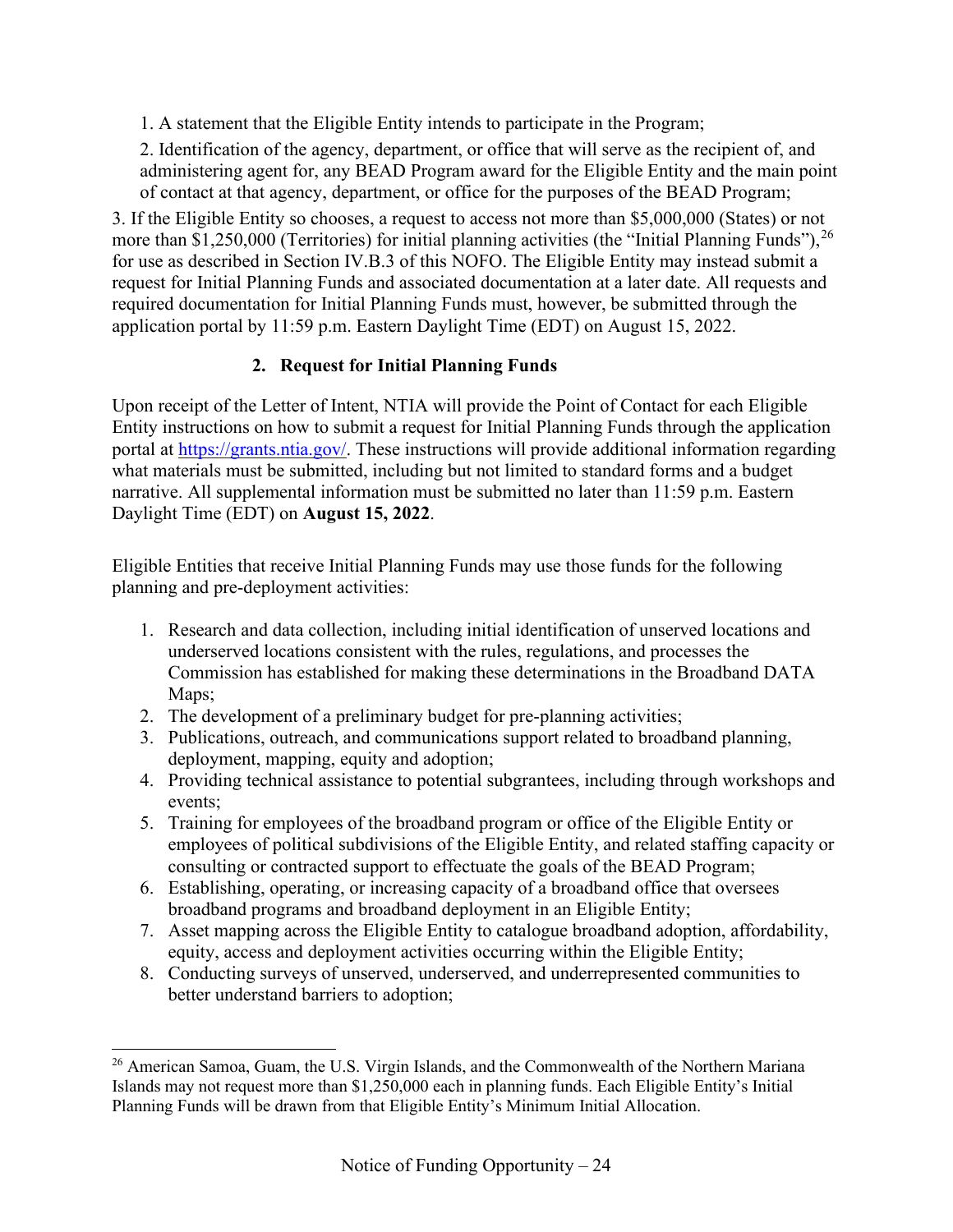- 9. Costs associated with meeting the local coordination requirements in Section [IV.C.1.c](#page-50-0) of this NOFO including capacity building at the local and regional levels or contracted support;
- 10. Reasonable post-NOFO, pre-Initial Planning Funds expenses in an amount not to exceed \$100,000 relating to the preparation of program submissions to NTIA (such as the Letter of Intent) or adding additional capacity to State or Territorial broadband offices in preparation for the BEAD Program may be reimbursed if they are incurred after the publication date of this NOFO and prior to the date of issuance of the grant award from  $NTIA;^{27}$  $NTIA;^{27}$  $NTIA;^{27}$  and
- 11. Other uses approved in advance writing by the Assistant Secretary (including in response to an Eligible Entity's request) that support the goals of the Program.<sup>[28](#page-24-2)</sup>

In determining uses of Initial Planning Funds, Eligible Entities should take into consideration that NTIA will provide guidance on a variety of issues which include, but are not limited to, model job functions and descriptions for broadband office staff, grant support, asset management and data collection, policy considerations for broadband expansion, and outreach and engagement. Once NTIA approves an Eligible Entity's Letter of Intent, NTIA will provide a list of existing resources that are currently available, which will include NTIA slide decks, program and issue overviews, NTIA points of contact and where appropriate, share outside resources that may be able to assist Eligible Entities. Eligible Entities are strongly encouraged to utilize free resources provided by NTIA and other partners and are discouraged from using Initial Planning Funds for resources that can be accessed by the Eligible Entity for free. An NTIA Infrastructure Act website will have resources that are available to Eligible Entities. NTIA will have a robust technical assistance program that will continually share updated resources to Eligible Entities.

## **3. Five-Year Action Plan**

<span id="page-24-0"></span>An Eligible Entity that receives Initial Planning Funds must submit to the Assistant Secretary a Five-Year Action Plan that establishes the State or Territory's broadband goals and priorities and serves as a comprehensive needs assessment that will inform the State or Territory's Initial Proposal.

The Five-Year Action Plan developed using Initial Planning Funds must (a) be informed by collaboration with local, regional, and Tribal (as applicable) entities, as well as unions and worker organizations, (b) detail the Eligible Entity's investment priorities and associated costs, and (c) align the State or Territory's planned spending with its economic development, community benefit, workforce, telehealth, digital equity, and other related efforts.

<span id="page-24-1"></span><sup>&</sup>lt;sup>27</sup> Lobbying costs and contingency fees are not reimbursable from grant funds. Pre-award expenses should be clearly identified in the proposed budget. Additionally, pre-award costs are incurred at the sole risk of the applicant and will not be reimbursed by NTIA if the proposed project or other eligible activity does not receive an award pursuant to this Program. Pre-award expenses must be approved by NTIA and the Grants Officer in writing to be considered allowable;

<span id="page-24-2"></span><sup>&</sup>lt;sup>28</sup> Requests for approval of uses not listed here should be made in writing to the Assistant Secretary and submitted through the appropriate Federal Program Officer. Eligible Entities should make such requests on a timely basis to facilitate resolution prior to the point at which the Eligible Entity seeks to make the expenditure or expenditures at issue.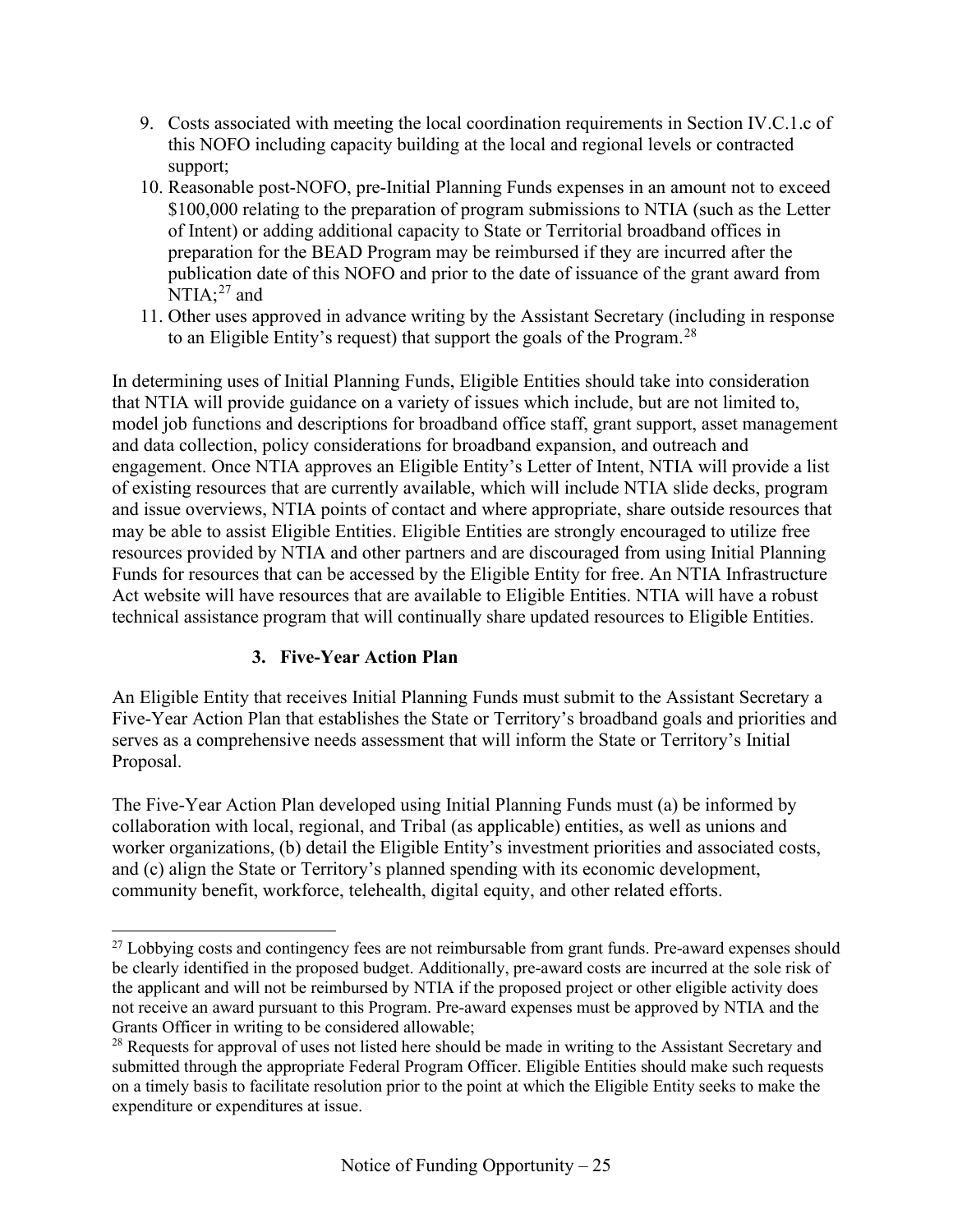NTIA urges each Eligible Entity to apply for Initial Planning Funds and develop a Five-Year Action Plan to ensure that it has comprehensively evaluated the broadband needs of its communities and notes that much of the information required for the Five-Year Action Plan also will be required in the Initial Proposal. NTIA expects to offer technical assistance with regard to the Five-Year Action Plan and to provide specific feedback in response to each plan submitted, which can facilitate later steps in the BEAD Program's process.

#### **a. Five-Year Action Plan Timing**

A completed Five-Year Action Plan must be submitted to NTIA within 270 days of receipt of Initial Planning Funds. The Assistant Secretary reserves the right to extend this deadline; however, the Assistant Secretary will be reluctant to grant a waiver except in extraordinary circumstances.

#### **b. Five-Year Action Plan Form and Content**

Preparing a Five-Year Action Plan gives Eligible Entities the opportunity to identify their communities' broadband access, affordability, equity and adoption needs and to adopt strategies, goals and initial measures for meeting those needs using BEAD and other funds. At a minimum, an Eligible Entity's Five-Year Action Plan must:

1. Provide details of the existing broadband program or office within the Eligible Entity, including any activities that the program or office currently conducts, any previous entitywide plans or goals for availability of broadband, and any prior experience awarding broadband deployment grants.

2. Identify the funding that the Eligible Entity currently has available for broadband deployment and other broadband-related activities, including data collection and local planning, and the sources of that funding, including whether the funds are from the Eligible Entity or from the federal government.

3. Identify existing efforts funded by the federal government, including the Universal Service Fund, or an Eligible Entity to deploy broadband and close the digital divide.

4. Identify the current full-time and part-time employees of the Eligible Entity who will assist in implementing and administering the BEAD Program and the duties assigned to those employees, as well as any existing contracted support, and any planned expansion of employees or contractors.

5. Identify known or potential obstacles or barriers to the successful implementation of the BEAD Program and the Eligible Entity's corresponding plans to address them.

6. Include an asset inventory that catalogues broadband adoption, affordability, equity, access, and deployment activities occurring within the Eligible Entity and identifies and provides details regarding any relevant partners, such as community-based organizations and CAIs that may inform broadband deployment and adoption planning.

7. Include a description of the Eligible Entity's external engagement process, demonstrating collaboration with local, regional, and Tribal (as applicable) entities (governmental and nongovernmental) and reflective of the local coordination requirements outlined herein,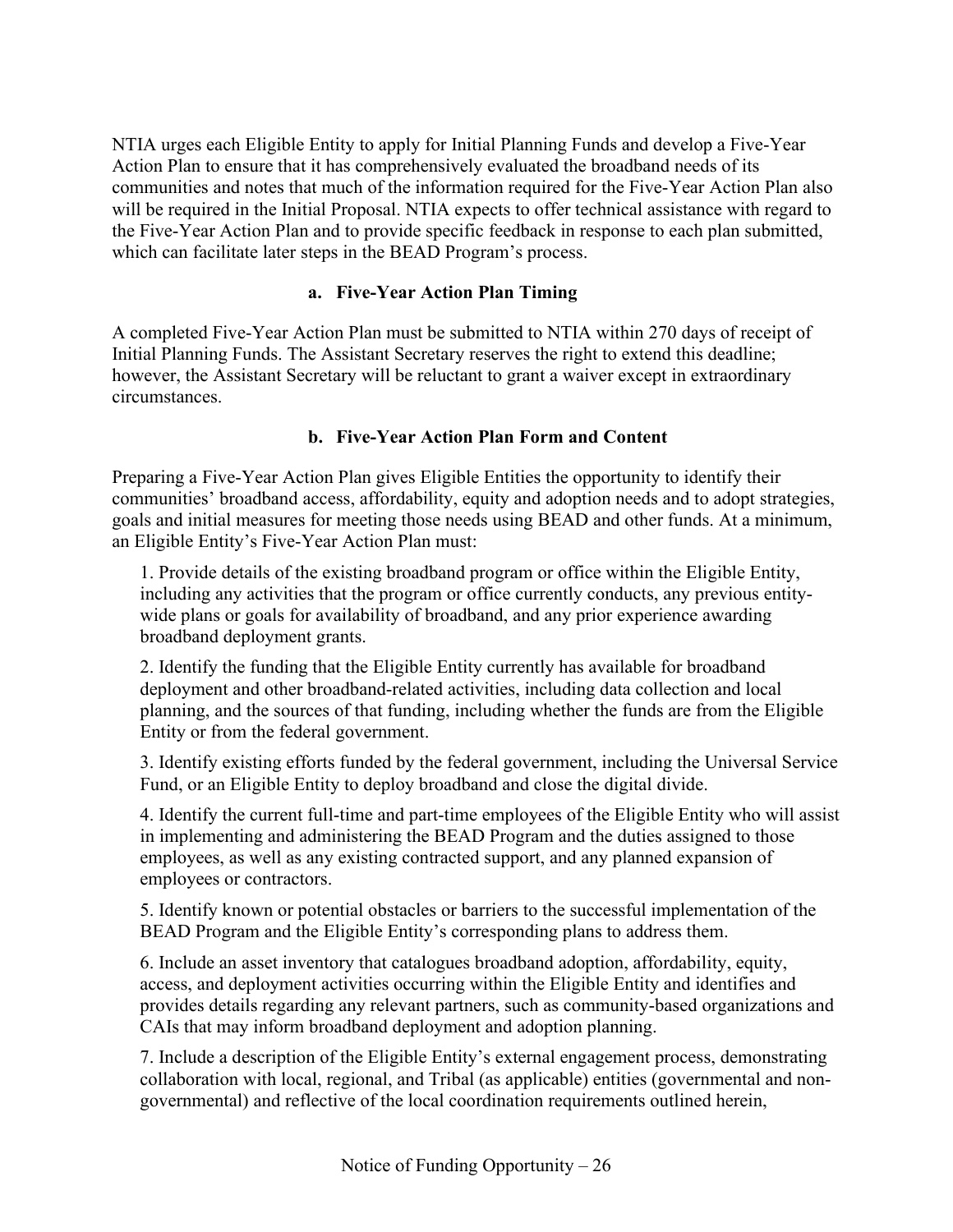including outreach to underrepresented communities and unions and worker organizations. The engagement required must be undertaken both during the development of the Five-Year Action Plan itself and following submission of the plan, reflecting ongoing collaboration throughout the BEAD Program.

8. Incorporate available federal, Eligible Entity, or local broadband availability and adoption data, including but not limited to Affordable Connectivity Program enrollment data. Other federal broadband federal data sources include the NTIA Internet Use Survey,  $^{29}$  $^{29}$  $^{29}$  the NTIA Indicators of Broadband Need Map,  $30$  and the American Community Survey.  $31$ 

9. Identify local and regional broadband service needs and gaps within the Eligible Entity's boundaries, including unserved or underserved locations and CAIs without gigabit service, and/or any plans to make these determinations where service availability is unclear.

10. Provide a comprehensive, high-level plan for providing reliable, affordable, high-speed internet service throughout the Eligible Entity, including:

a. The estimated timeline and cost for universal service,

b. The planned utilization of federal, Eligible Entity, and local funding sources,

c. Prioritization of areas for federal support,

d. Any consideration afforded to the use of public-private partnerships or cooperatives in addressing the needs of the Eligible Entity's residents,

e. Strategies to address affordability issues, including but not limited to strategies to increase enrollment in the Affordable Connectivity Program by eligible households; and

f. Strategies to ensure an available and highly skilled workforce (including by subgrantees, contractors, and subcontractors) to minimize project disruptions, including any plans to ensure strong labor standards and protections, such as those listed in Section [IV.C.1.e;](#page-55-0) and plans to attract, retain, or transition the skilled workforce needed to achieve the plan's goals, including describing the involvement and partnerships of sub-grantees, contractors, and sub-contractors with existing inhouse skills training programs, unions and worker organizations; community colleges and public school districts; supportive services providers; Registered Apprenticeship programs and other labor-management training programs, or other quality workforce training providers.

11. Identify digital equity and inclusion needs, goals, and implementation strategies, including ways in which the Eligible Entity plans to utilize BEAD funding, Digital Equity Act funding and/or other funding streams in concert to remedy inequities and barriers to inclusion. Accordingly, the Five-Year Action Plan should set forth a vision for digital equity, include the results of a needs assessment for underrepresented communities and an asset inventory of ongoing digital equity activities, and detail holistic strategies around affordability, devices, digital skills, technical support, and digital navigation. This requirement may be satisfied by the completion of a State Digital Equity Plan under the

<span id="page-26-0"></span><sup>29</sup> *See* NTIA Data Central, https://www.ntia.gov/data.

<span id="page-26-1"></span><sup>30</sup> *See* Indicators of Broadband Need Map, https://broadbandusa.ntia.gov/indicatorsmap.

<span id="page-26-2"></span><sup>31</sup> *See* American Community Survey (ACS), https://www.census.gov/acs.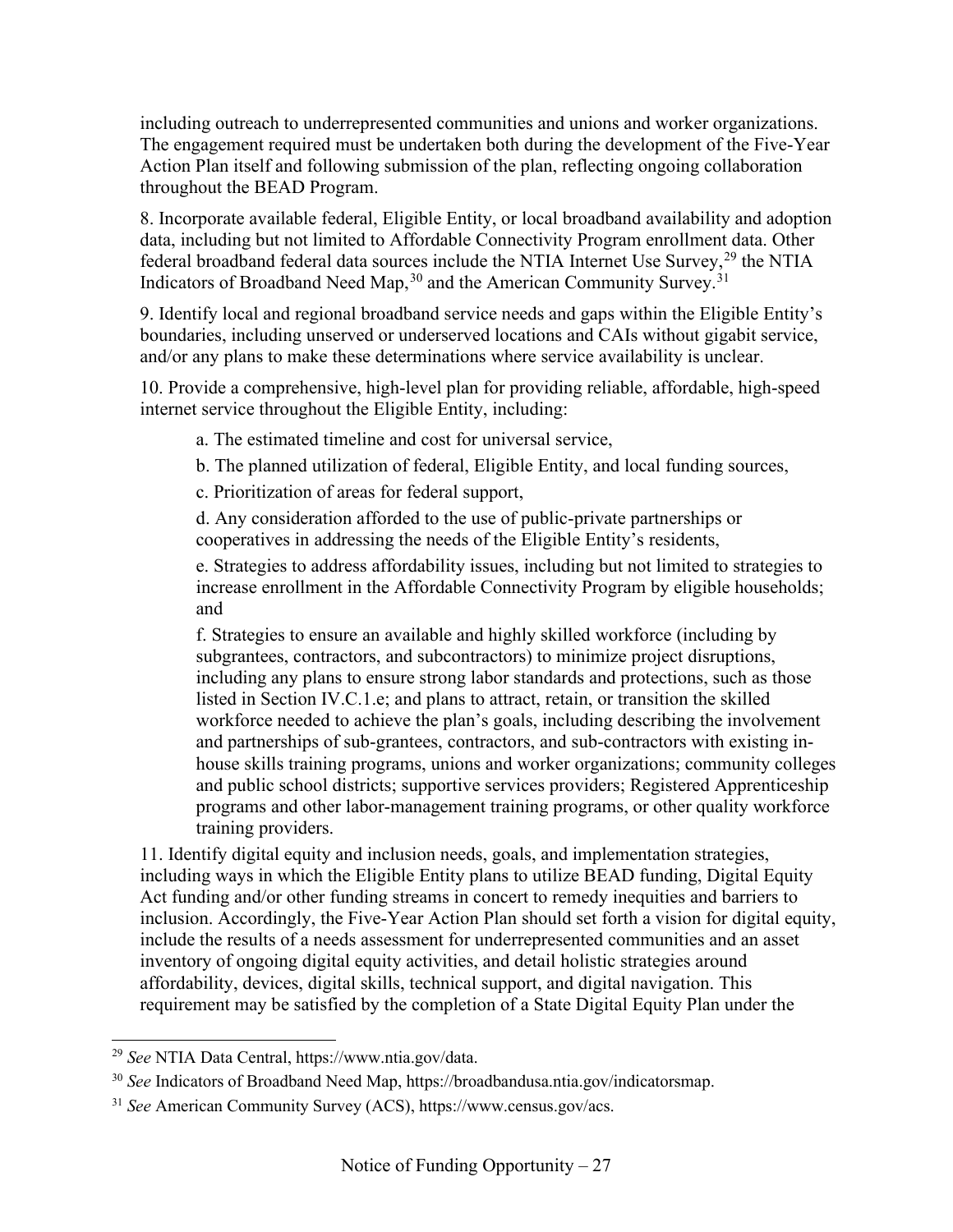Digital Equity Act.<sup>[32](#page-27-0)</sup> Please refer to the Digital Equity Act State Planning Grant Program NOFO for the requirements and deadlines applicable to that program.

12. Detail alignment of the Five-Year Action Plan with other existing and planned economic development, telehealth, workforce development, related connectivity efforts, and other Eligible Entity priorities.

13. Describe technical assistance and additional capacity needed for successful implementation of the BEAD Program.

The Assistant Secretary will publish at [www.grants.ntia.gov](http://www.grants.ntia.gov/) an online template for submission of the Five-Year Action Plan. Use of this template is optional. To the extent an Eligible Entity has an existing plan that meets the requirements set forth above and has been completed in the last 12 months from the date of receipt of Initial Planning Funds, it may submit that plan as its Five-Year Action Plan. If an Eligible Entity has an existing plan that meets the requirements set forth above in part, it may submit that plan as part of the Five-Year Action Plan, along with supplemental materials sufficient to fulfill all of the requirements set forth above. However, with regard to the statements above, please note that an Eligible Entity may not use BEAD funds to pay for previously incurred costs (subject to limited exceptions described in Section [IV.B.2](#page-23-0) of this NOFO). If an Eligible Entity does not utilize the online template published by NTIA, the Eligible Entity must also provide an index, crosswalk, or similar document to allow the reader to quickly and efficiently locate relevant content.

## **4. Program Fund Allocation and Notice of Available Amounts**

## **a. Criteria for Reliable Broadband Service**

For the purposes of the BEAD Program, locations served exclusively by satellite,<sup>[33](#page-27-1)</sup> services using entirely unlicensed spectrum,  $34$  or a technology not specified by the Commission for purposes of the Broadband DATA Maps,<sup>[35](#page-27-3)</sup> do not meet the criteria for Reliable Broadband Service and so will be considered "unserved."<sup>[36](#page-27-4)</sup>

<span id="page-27-0"></span> $32$  It is anticipated that each Eligible Entity participating in the BEAD Program will concurrently participate in the Digital Equity Program, which is the subject of a separate Notice of Funding Opportunity. Eligible Entities should consider the minimum content requirements of the State Digital Equity Plan listed in the State Digital Equity Planning Grants NOFO as the minimum content required here. Eligible Entities that do not participate in the Digital Equity Program should refer to the State Digital Equity Planning Grants NOFO for additional information.

<span id="page-27-1"></span><sup>33</sup> Broadband Data Collection Fixed Technology Codes 60 and 61. *See* BDC Specifications at 11, Table 4.1.

<span id="page-27-2"></span><sup>34</sup> Broadband Data Collection Fixed Technology Code 70. *Id.*

<span id="page-27-3"></span><sup>35</sup> Broadband Data Collection Fixed Technology Code 0. *Id.*

<span id="page-27-4"></span><sup>&</sup>lt;sup>36</sup> See Section [I.C](#page-10-0) of this NOFO (defining "Reliable Broadband Service"). Note that Eligible Entities may consider funding such services under certain circumstances during their subgrantee selection processes. *See* Section [IV.B.7.a.ii](#page-35-0) of this NOFO.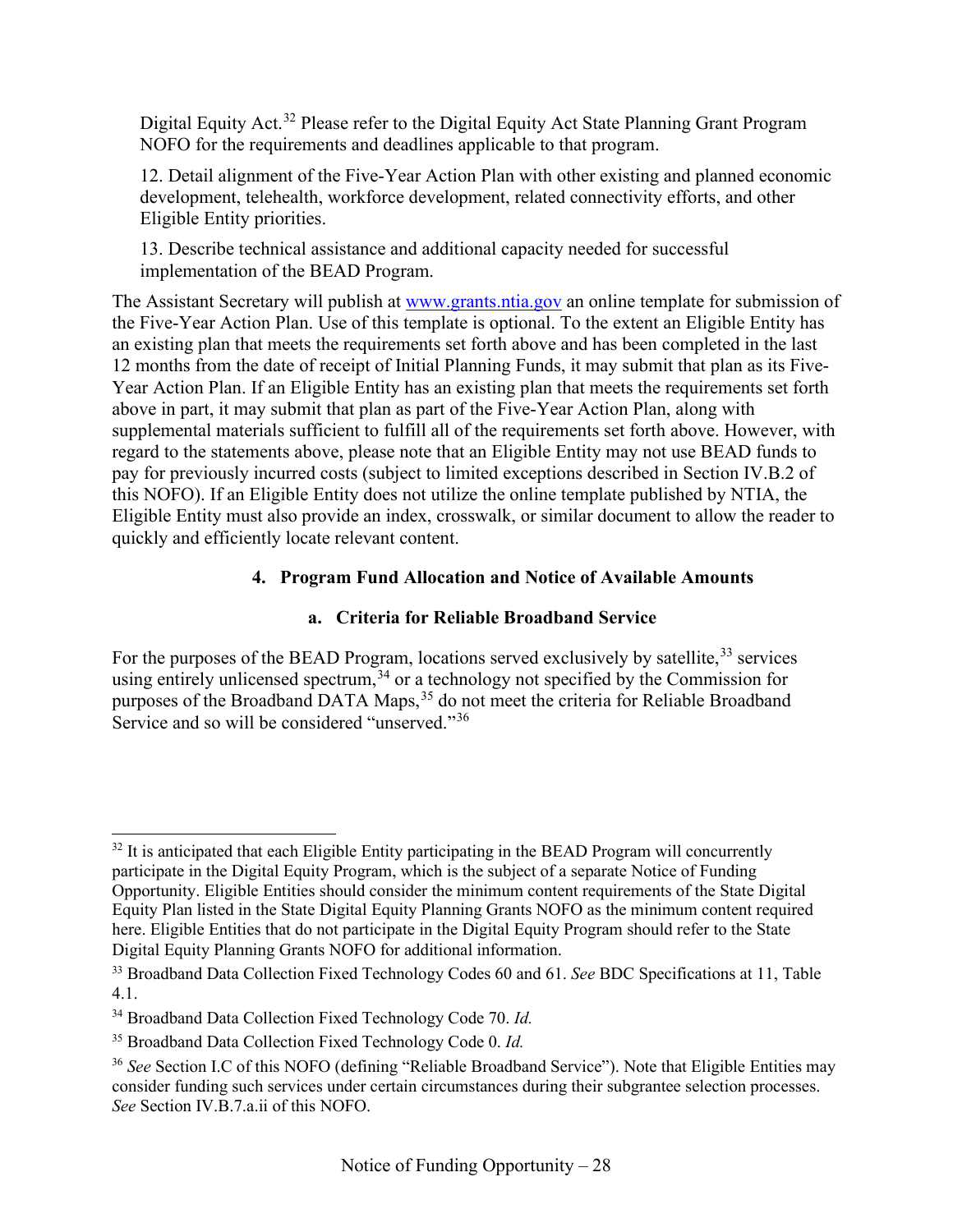#### **b. Form and Content of Notice of Available Amounts**

<span id="page-28-0"></span>On or after the date on which the Broadband DATA Maps are made public, the Assistant Secretary, in coordination with the Commission, shall issue a notice to each Eligible Entity that contains the estimated amount of Program funds that will be available to the Eligible Entity pursuant to the funding allocation process described below (the Eligible Entity's "Total Allocation").

<span id="page-28-1"></span>This "Notice of Available Amounts" will invite the Eligible Entity to submit an Initial Proposal and Final Proposal in accordance with Sections [IV.B.5](#page-29-0) and [IV.B.9](#page-45-1) below.

#### **c. Funding Allocation Process**

The Assistant Secretary will, in coordination with the Commission, choose a date certain upon which the Broadband DATA Maps will be utilized to identify unserved locations (the "Allocation Date"). Each Eligible Entity's Total Allocation will be the sum of the Eligible Entity's (i) Minimum Initial Allocation; (ii) High-Cost Allocation; and (iii) Remaining Funds Allocation, each calculated as follows:

#### **i. Minimum Initial Allocation**

The "Minimum Initial Allocation" for (i) each State of the United States, the District of Columbia, and Puerto Rico is \$100,000,000, and (ii) for American Samoa, Guam, the U.S. Virgin Islands, and the Commonwealth of the Northern Mariana Islands is \$25,000,000.

#### **ii. High-Cost Allocation**

The "High-Cost Allocation" for each Eligible Entity will be calculated by (i) dividing the number of unserved locations in high-cost areas in the Eligible Entity by the total number of unserved locations in high-cost areas in the United States and (ii) multiplying the quotient obtained by \$4.245 billion.

NTIA will provide further information regarding its designation of high-cost areas in future guidance and/or related documents.

#### **iii. Remaining Funds Allocation**

The funds remaining after subtracting each of (i) the total Minimum Initial Allocations; and (ii) the total High-Cost Allocation from \$41,601,000,000 are the "Remaining Funds."[37](#page-28-2)

Each Eligible Entity's Remaining Funds Allocation shall be computed by dividing the number of unserved locations in the Eligible Entity by the total number of unserved locations in the United States and multiplying the result by the Remaining Funds.

<span id="page-28-2"></span><sup>&</sup>lt;sup>37</sup> This figure reflects the \$42,450,000,000 appropriated for the BEAD program minus the two percent of that sum allocated for administrative purposes. *See* Infrastructure Act § 60102(d); Section [II.A](#page-16-1) of this NOFO.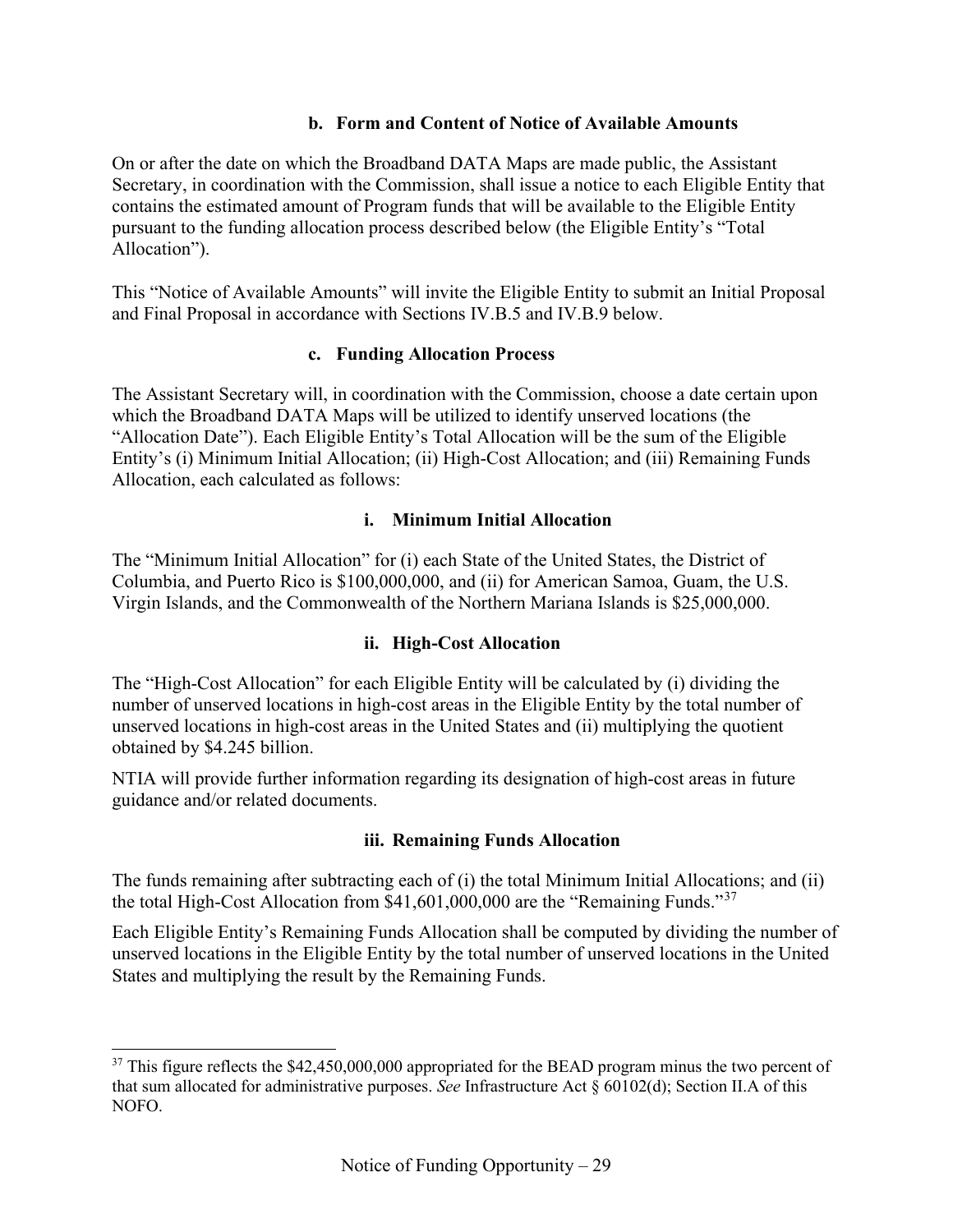#### **5. Initial Proposal**

<span id="page-29-0"></span>The Initial Proposal is the "first draft" of an Eligible Entity's Final Proposal for grant funding, and, among other things, should explain (as described below) how the Eligible Entity intends to ensure that every resident has access to a reliable, affordable, high-speed broadband connection, utilizing all funding available to be brought to bear to accomplish this goal, including but not limited to BEAD Program funds.

#### **a. Initial Proposal Timing**

On the date that an Eligible Entity's Notice of Available Amounts is issued, the Assistant Secretary will invite each Eligible Entity to submit an Initial Proposal. Each Eligible Entity will have 180 days to submit its Initial Proposal but Eligible Entities are encouraged to submit Initial Proposals earlier, if possible. Eligible Entities should not wait until the Notice of Available Amounts is issued to begin preparing their Initial Proposals. Rather, they should begin this process immediately upon receiving the online template. If an Eligible Entity fails to submit an Initial Proposal by the deadline, this will be treated as an application failure by the Eligible Entity pursuant to Section [IV.B.10](#page-49-1) of this NOFO. The Assistant Secretary reserves the right to extend this deadline; however, the Assistant Secretary will be reluctant to grant a waiver except in extraordinary circumstances.

#### **b. Form and Content of Initial Proposal**

NTIA will provide Eligible Entities with an online template for submission of the Initial Proposal. An Eligible Entity may submit only a single Initial Proposal.<sup>[38](#page-29-1)</sup>

The Initial Proposal must, at a minimum:

1. Outline long-term objectives for deploying broadband, closing the digital divide, addressing access, affordability, equity, and adoption issues, and enhancing economic growth and job creation including information developed by the Eligible Entity as part of the Five-Year Action Plan and information from any comparable strategic plan otherwise developed by the Eligible Entity, if applicable.<sup>[39](#page-29-2)</sup>

2. Identify, and outline steps to support, local, Tribal, and regional broadband planning processes or ongoing efforts to deploy broadband or close the digital divide and describe coordination with local and Tribal Governments, along with local, Tribal, and regional broadband planning processes.<sup>[40](#page-29-3)</sup>

<span id="page-29-1"></span><sup>&</sup>lt;sup>38</sup> Leading up to submission of the Initial Proposal and through the review and approval process, NTIA will provide support and technical assistance to help ensure that the proposal fully meets the requirements of the statute and the goals of the Program, up to and including iterative feedback on draft Initial Proposals.

<span id="page-29-2"></span><sup>&</sup>lt;sup>39</sup> For States and Territories that have completed Five-Year Action Plans, reference to this plan satisfies this requirement.

<span id="page-29-3"></span><sup>&</sup>lt;sup>40</sup> For States and Territories that have completed Five-Year Action Plans, reference to this plan satisfies this requirement.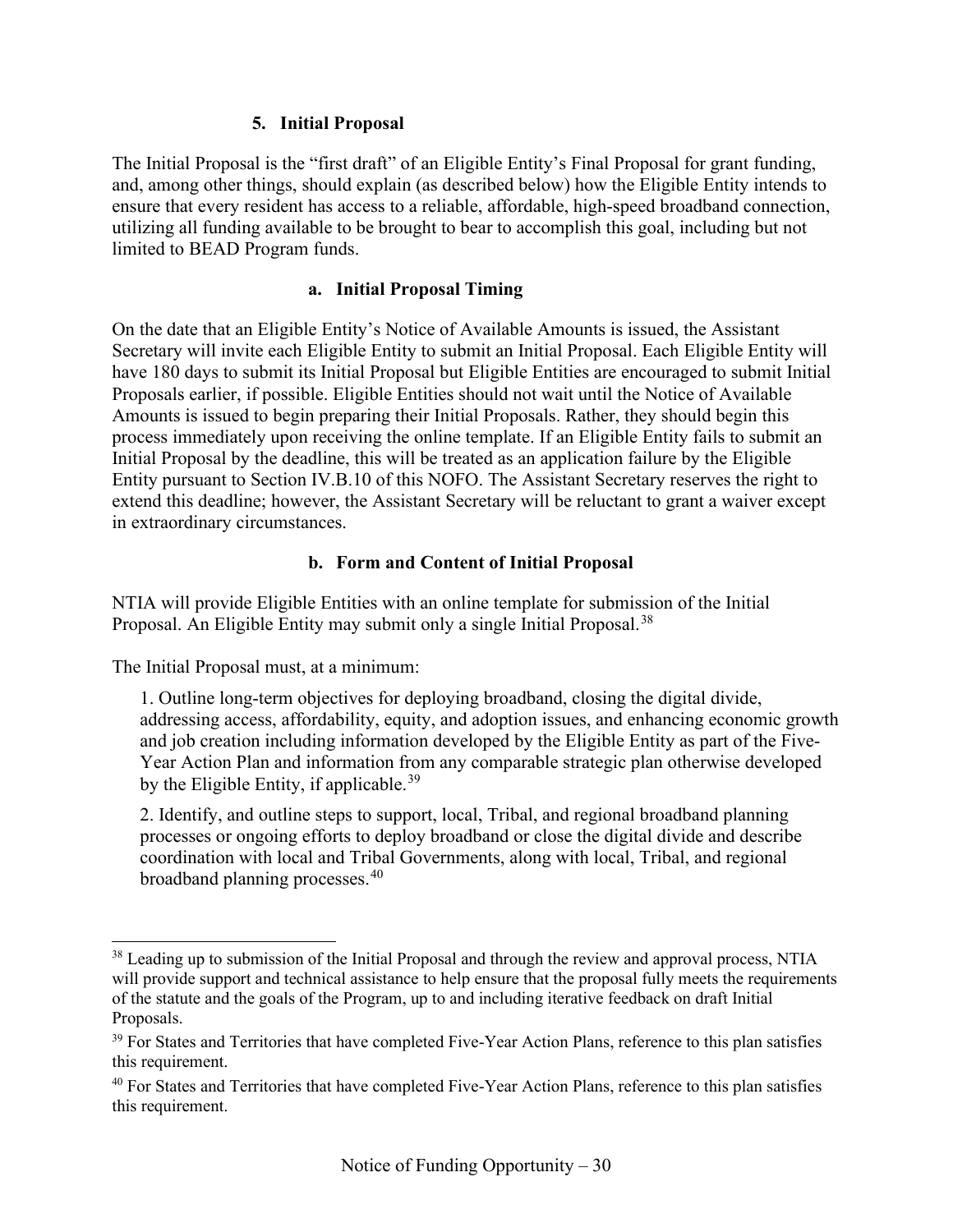3. Identify existing efforts funded by the federal government or an Eligible Entity within the jurisdiction of the Eligible Entity to deploy broadband and close the digital divide, including in Tribal Lands. [41](#page-30-0)

4. Certify that the Eligible Entity has conducted coordination, including with Tribal Governments, local community organizations, unions and worker organizations, and other groups, consistent with the requirements set forth in Section [IV.C.1.c](#page-50-0) of this NOFO, describe the coordination conducted, summarize the impact such coordination had on the content of the Initial Proposal, detail ongoing coordination efforts, and set forth the plan for how the Eligible Entity will fulfill the coordination requirements associated with its Final Proposal.

5. Identify each unserved location and underserved location under the jurisdiction of the Eligible Entity, including unserved and underserved locations in applicable Tribal Lands, using the most recently published Broadband DATA Maps as of the date of submission of the Initial Proposal, and identify the date of publication of the Broadband DATA Maps used for such identification.

6. Describe how the Eligible Entity applied the statutory definition of the term "community anchor institution," identified all eligible CAIs in its jurisdiction, identified all eligible CAIs in applicable Tribal Lands, and assessed the needs of eligible CAIs, including what types of CAIs it intends to serve; which institutions, if any, it considered but declined to classify as CAIs; and, if the Eligible Entity proposes service to one or more CAIs in a category not explicitly cited as a type of CAI in Section  $60102(a)(2)(E)$  of the Infrastructure Act, the basis on which the Eligible Entity determined that such category of CAI facilitates greater use of broadband service by vulnerable populations.

7. Include a detailed plan to conduct a challenge process as described in Section [IV.B.6.](#page-33-0)

8. Include a detailed plan to competitively award subgrants consistent with Section [IV.B.7.a](#page-34-1) of this NOFO with regard to both last-mile broadband deployment projects and other eligible activities. With respect to last-mile broadband deployment projects, the plan must explain how the Eligible Entity will ensure timely deployment of broadband and minimize the BEAD subsidy required to serve consumers consistent with Section [IV.B.7](#page-34-0) and the other priorities set out in this NOFO. The Initial Proposal must include identification of, or a detailed process for identifying, an Extremely High Cost Per Location Threshold to be utilized during the subgrantee selection process described in Section [IV.B.7](#page-34-0) of this NOFO. Each Eligible Entity must establish its Extremely High Cost Per Location Threshold in a manner that maximizes use of the best available technology while ensuring that the program can meet the prioritization and scoring requirements set forth in Section [IV.B.7.b](#page-39-0) of this NOFO. NTIA expects Eligible Entities to set the Extremely High Cost Per Location Threshold as high as possible to help ensure that end-to-end fiber projects are deployed wherever feasible.

9. With respect to non-deployment eligible activities, explain any preferences the Eligible Entity will employ in selecting the type of initiatives it intends to support using BEAD Program funds, the means by which subgrantees for these eligible activities will be selected, how the Eligible Entity expects the initiatives it pursues to address the needs of the Eligible Entity's residents, the ways in which engagement with localities and stakeholders will inform

<span id="page-30-0"></span><sup>&</sup>lt;sup>41</sup> For States and Territories that have completed Five-Year Action Plans, reference to this plan satisfies this requirement.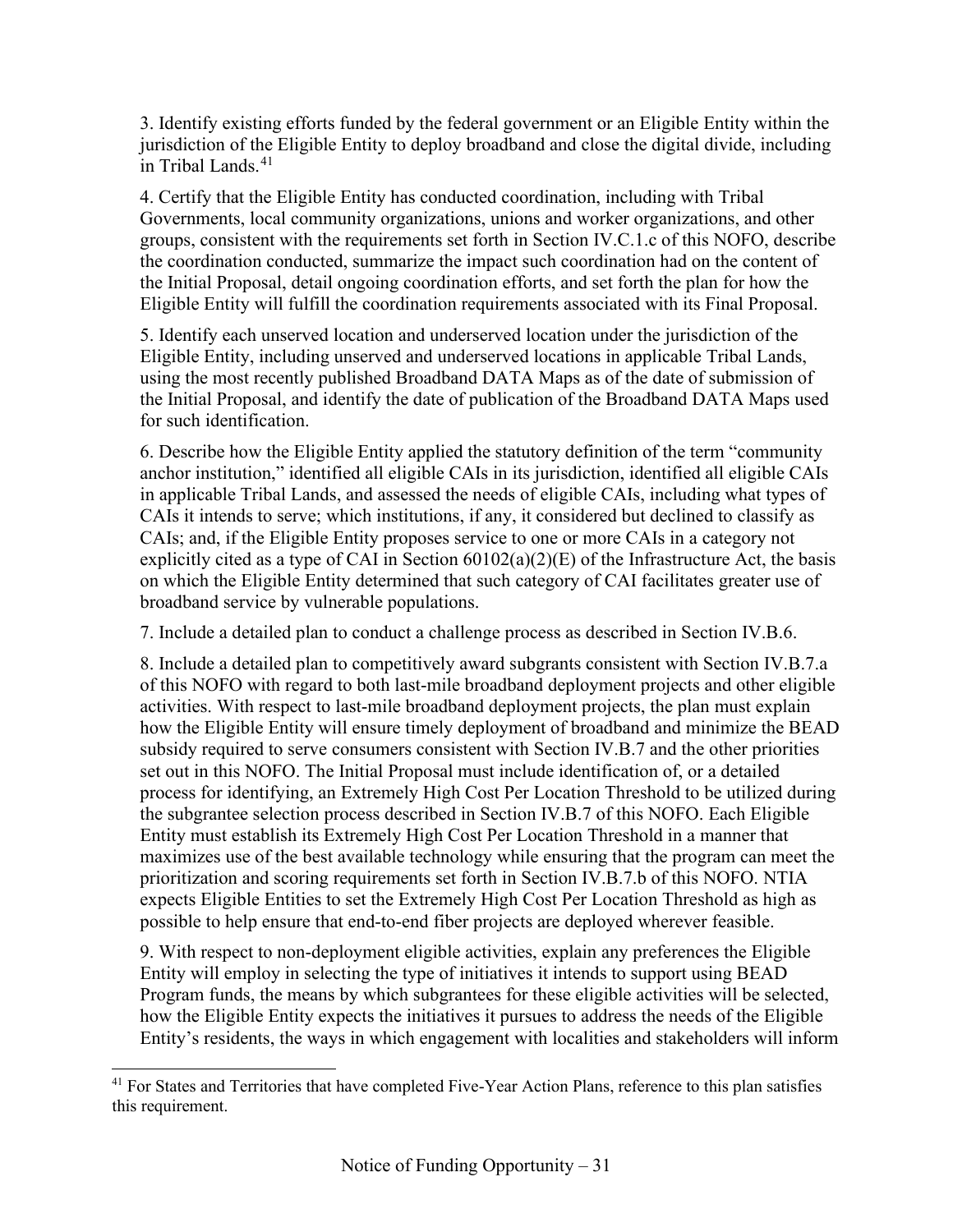the selection of eligible activities, and any efforts the Eligible Entity will undertake to determine whether other uses of the funds might be more effective in achieving the BEAD Program's equity, access, and deployment goals.

10. Describe any initiatives the Eligible Entity proposes to implement as the recipient without making a subgrant, and why it proposes that approach.

11. Detail how the Eligible Entity will ensure that subgrantees, contractors, and subcontractors use strong labor standards and protections, such as those listed in Section [IV.C.1.e,](#page-55-0) and how the Eligible Entity will implement and apply the labor-related subgrantee selection criteria described below in Section [IV.C.1.e](#page-55-0) of this NOFO.

12. Detail how the Eligible Entity will ensure an available, diverse, and highly skilled workforce consistent with Section [IV.C.1.e](#page-55-0) of this NOFO.

13. Describe the process, strategy, and data tracking method(s) that the Eligible Entity will implement to ensure that minority businesses, women-owned business enterprises, and labor surplus area firms are recruited, used, and retained when possible.

14. Identify steps that the Eligible Entity will take to reduce costs and barriers to deployment, promote the use of existing infrastructure, promote and adopt dig-once policies, streamlined permitting processes and cost-effective access to poles, conduits, easements, and rights of way, including the imposition of reasonable access requirements.<sup>[42](#page-31-0)</sup>

15. Provide an assessment of climate threats within the Eligible Entity and proposed mitigation methods consistent with the requirements of Section [IV.C.1.h](#page-61-0) of this NOFO.

16. Describe the low-cost plan(s) that must be offered by subgrantees consistent with the requirements of Section [IV.C.2.c.i](#page-65-0) of this NOFO.

17. Describe the intended use of the 20 percent of total funding allocation that is made available upon approval of the Initial Proposal consistent with Section [IV.B.8](#page-45-0) of this NOFO.

18. Disclose (1) whether the Eligible Entity will waive all laws of the Eligible Entity concerning broadband, utility services, or similar subjects, whether they predate or postdate enactment of the Infrastructure Act, that either (a) preclude certain public sector providers from participation in the subgrant competition or (b) impose specific requirements on public sector entities, such as limitations on the sources of financing, the required imputation of costs not actually incurred by the public sector entity, or restrictions on the service a public sector entity can offer; and (2) if it will not waive all such laws for BEAD Program project selection purposes, identify those that it will not waive and describe how they will be applied in connection with the competition for subgrants.

19. Certify the intent of the Eligible Entity to comply with all applicable requirements of the Program, including the reporting requirements, and describe subgrantee accountability procedures.

<span id="page-31-0"></span> $42$  Consistent with the goal that Eligible Entities seek to minimize the BEAD funding outlay on a particular project, Eligible Entities and their political subdivisions are strongly encouraged to remove time and cost barriers associated with BEAD projects, including by expediting permitting timelines and waiving fees where applicable, where doing so does not undermine other critical policy goals.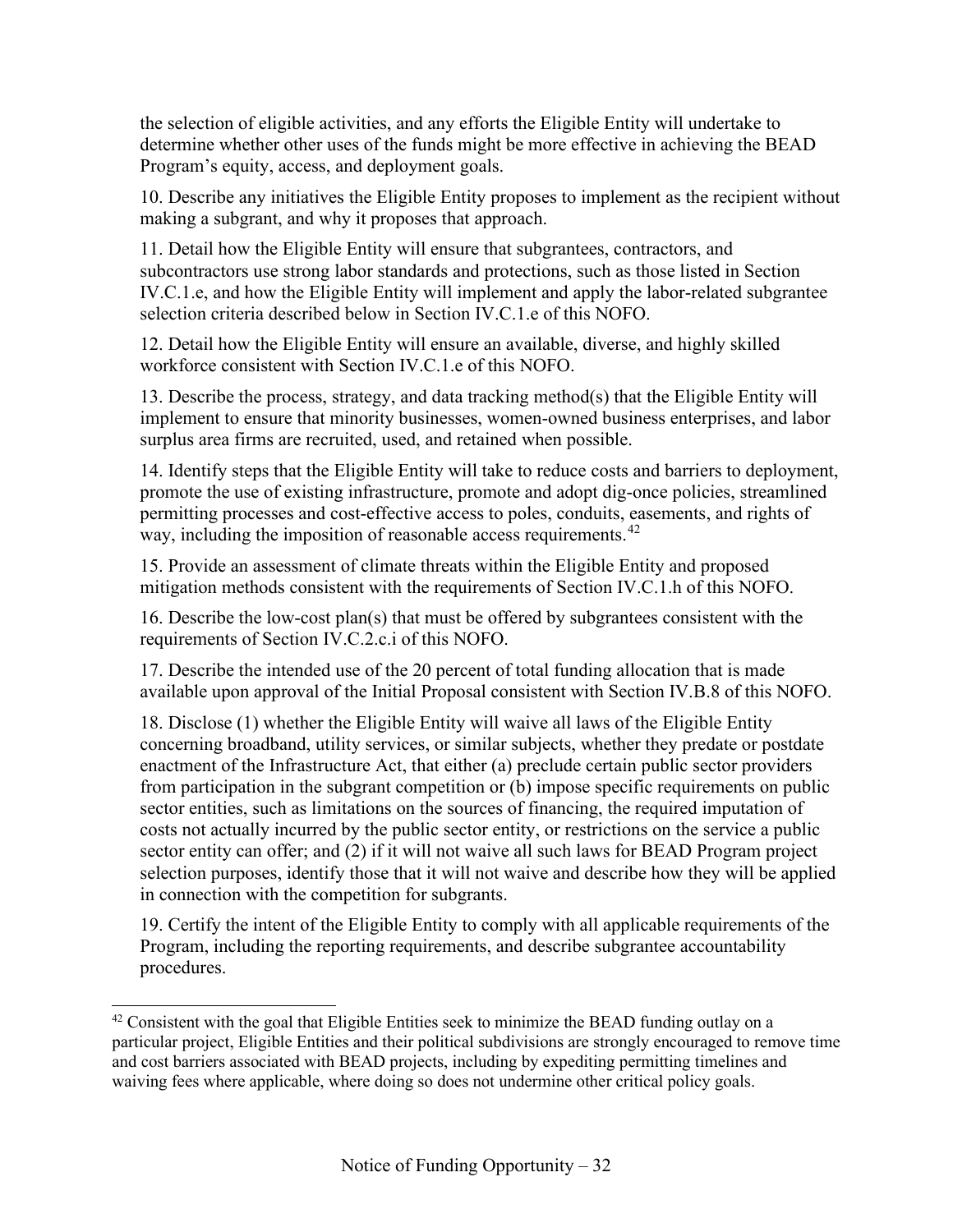Additional requirements for the Initial Proposal may be provided to Eligible Entities when the Notices of Available Amounts are released.

In drafting its Initial Proposal, an Eligible Entity should keep in mind that it may allocate grant funds for the following:

- 1. Deploying and/or upgrading broadband network facilities in connection with an Unserved Service Project or an Underserved Service Project;<sup>[43](#page-32-0)</sup>
- 2. Deploying and/or upgrading broadband network facilities to provide or improve service to an eligible community anchor institution;<sup>[44](#page-32-1)</sup>
- 3. Data collection, broadband mapping, and planning to the extent necessary beyond the planning fund allocation to facilitate the goals and deliverables of the BEAD Program;
- 4. Installing internet and Wi-Fi infrastructure or providing reduced-cost broadband within a multi-family residential building, with priority given to a residential building that has substantial share of unserved households or is in a location in which the percentage of individuals with a household income that is at or below 150 percent of the poverty line<sup>[45](#page-32-2)</sup> applicable to a family of the size involved is higher than the national percentage of such individuals;
- 5. Broadband adoption, including programs to provide affordable internet-capable devices;
- 6. Training and workforce development; and
- 7. Other uses, including other Digital Equity programs not already included above, proposed by Eligible Entities and approved in advance in writing by the Assistant Secretary that support the goals of the Program.<sup>[46](#page-32-3)</sup>

<span id="page-32-4"></span>The Assistant Secretary may request and accept corrections to the Initial Proposal of an Eligible Entity after the Initial Proposal has been submitted.

#### **c. Review process**

After receipt of an Initial Proposal, the Assistant Secretary shall acknowledge receipt and begin the review process in the order in which Initial Proposals are received. This review process is intended to be iterative and may require Eligible Entities to submit revised, updated, or corrected

<span id="page-32-0"></span> $43$  This can potentially include deployment of Middle Mile Infrastructure where the Middle Mile Infrastructure is in or through any area required to reach interconnection points or otherwise to ensure the technical feasibility and financial sustainability of an Unserved Service Project or an Underserved Service Project.

<span id="page-32-1"></span><sup>&</sup>lt;sup>44</sup> This can potentially include deployment of Middle Mile Infrastructure where the Middle Mile Infrastructure is in or through any area required to reach interconnection points or otherwise to ensure the technical feasibility and financial sustainability of an Unserved Service Project or an Underserved Service Project.

<span id="page-32-2"></span><sup>&</sup>lt;sup>45</sup> As determined under Section 673(2) of the Community Services Block Grant Act (42 U.S.C. § 9902(2)).

<span id="page-32-3"></span><sup>46</sup> Requests for approval of uses not listed here should be made in writing to the Assistant Secretary and submitted through the appropriate Federal Program Officer. Eligible Entities should make such requests on a timely basis to facilitate resolution prior to the point at which the Eligible Entity seeks to make the expenditure or expenditures at issue.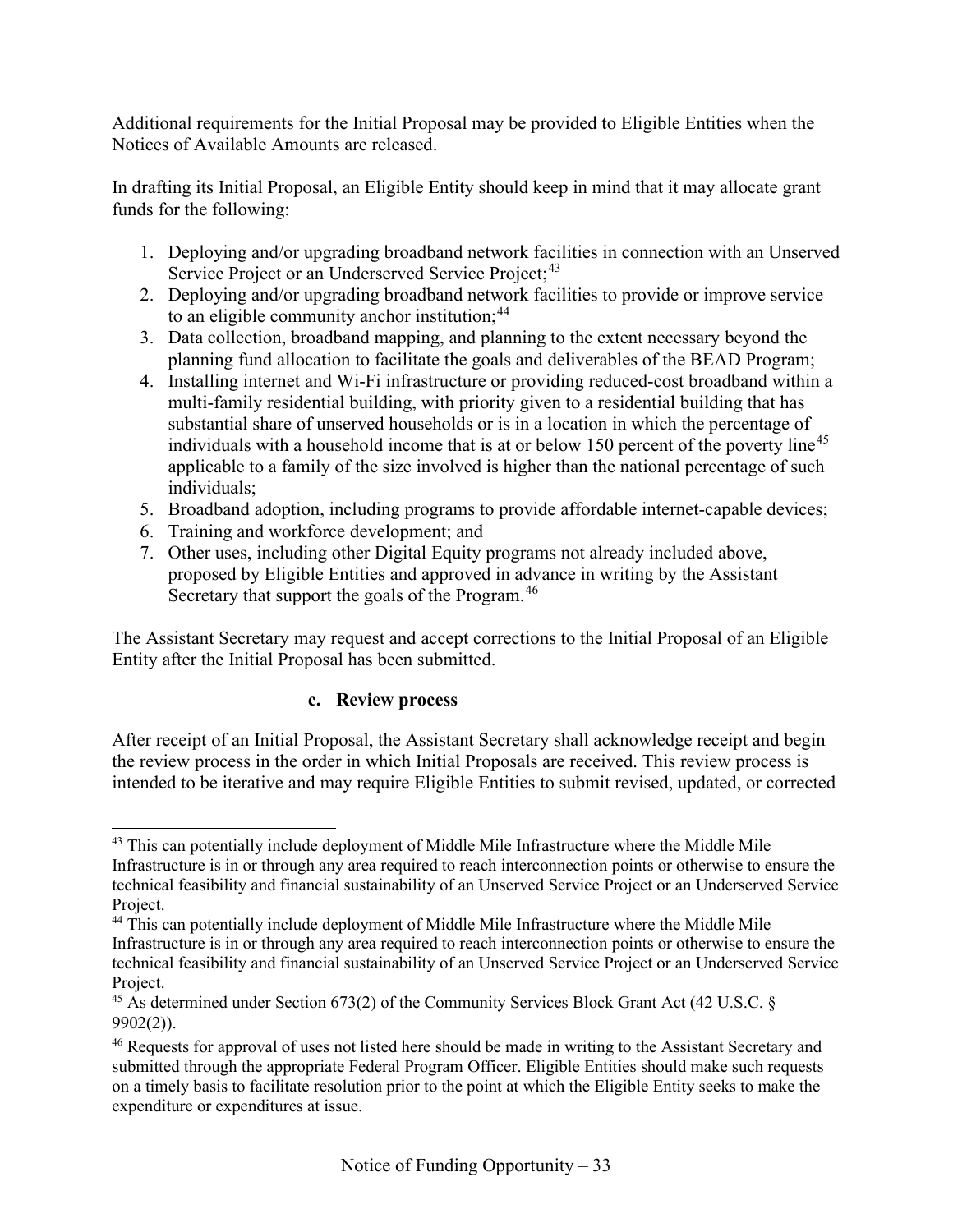Initial Proposals after the Initial Proposal has been submitted. In reviewing the Initial Proposal, the Assistant Secretary shall determine whether the use of funds proposed in the Initial Proposal:

- 1. Complies with Section 60102(f) of the Infrastructure Act;
- 2. Is in the public interest; and
- 3. Effectuates the purposes of the Infrastructure Act.

#### **d. Actions upon completion of review**

## **i. Approval**

If the Assistant Secretary determines that the Initial Proposal meets the standards set forth in Section [IV.B.5.c,](#page-32-4) the Assistant Secretary shall approve the Initial Proposal, inform the Eligible Entity, and make available to the Eligible Entity 20 percent of its Total Allocation; or a higher percentage at the sole discretion of the Assistant Secretary, for uses as described in Section [IV.B.8](#page-45-0) of this NOFO.

## **ii. Disapproval**

If the Initial Proposal is incomplete, or the Assistant Secretary determines that the use of funds proposed in the Initial Proposal does not meet the standards set forth in Section [IV.B.5.c,](#page-32-4) the Assistant Secretary shall notify the Eligible Entity of deficiencies in the proposal, provide the Eligible Entity with an opportunity to resubmit the Initial Proposal, and establish a deadline for resubmission. If an Eligible Entity fails to resubmit an Initial Proposal that remedies the deficiencies identified by the Assistant Secretary by the applicable deadline, the Eligible Entity will be treated as an application failure pursuant to Section [IV.B.10.](#page-49-1) NTIA will provide technical assistance to Eligible Entities in the revision process with the goal of ensuring an approved Initial Proposal for each participating Eligible Entity.

## **6. Challenge Process**

<span id="page-33-0"></span>Each Eligible Entity shall develop and describe in the Initial Proposal, a transparent, evidencebased, fair, and expeditious challenge process under which a unit of local government, nonprofit organization, or broadband service provider can challenge a determination made by the Eligible Entity in the Initial Proposal as to whether a particular location or community anchor institution within the jurisdiction of the Eligible Entity is eligible for grant funds. Among other things, the process must allow for challenges regarding whether a particular location is unserved or underserved as those terms are defined in the Infrastructure Act and Section I.C if this NOFO.<sup>[47](#page-33-1)</sup> Eligible Entities should update the data provided in their Initial Proposal to reflect the most recently published version of the Broadband DATA Maps available as of the initiation of the challenge process.

<span id="page-33-1"></span><sup>&</sup>lt;sup>47</sup> The fact that a location is served does not preclude its inclusion in an Unserved Service Project or an Underserved Service Project, as these terms contemplate that such projects may include served and (in the case of Unserved Service Projects) underserved locations. For example, a particular Unserved Service Project containing 10 total locations may have 8 unserved locations and 2 that are served.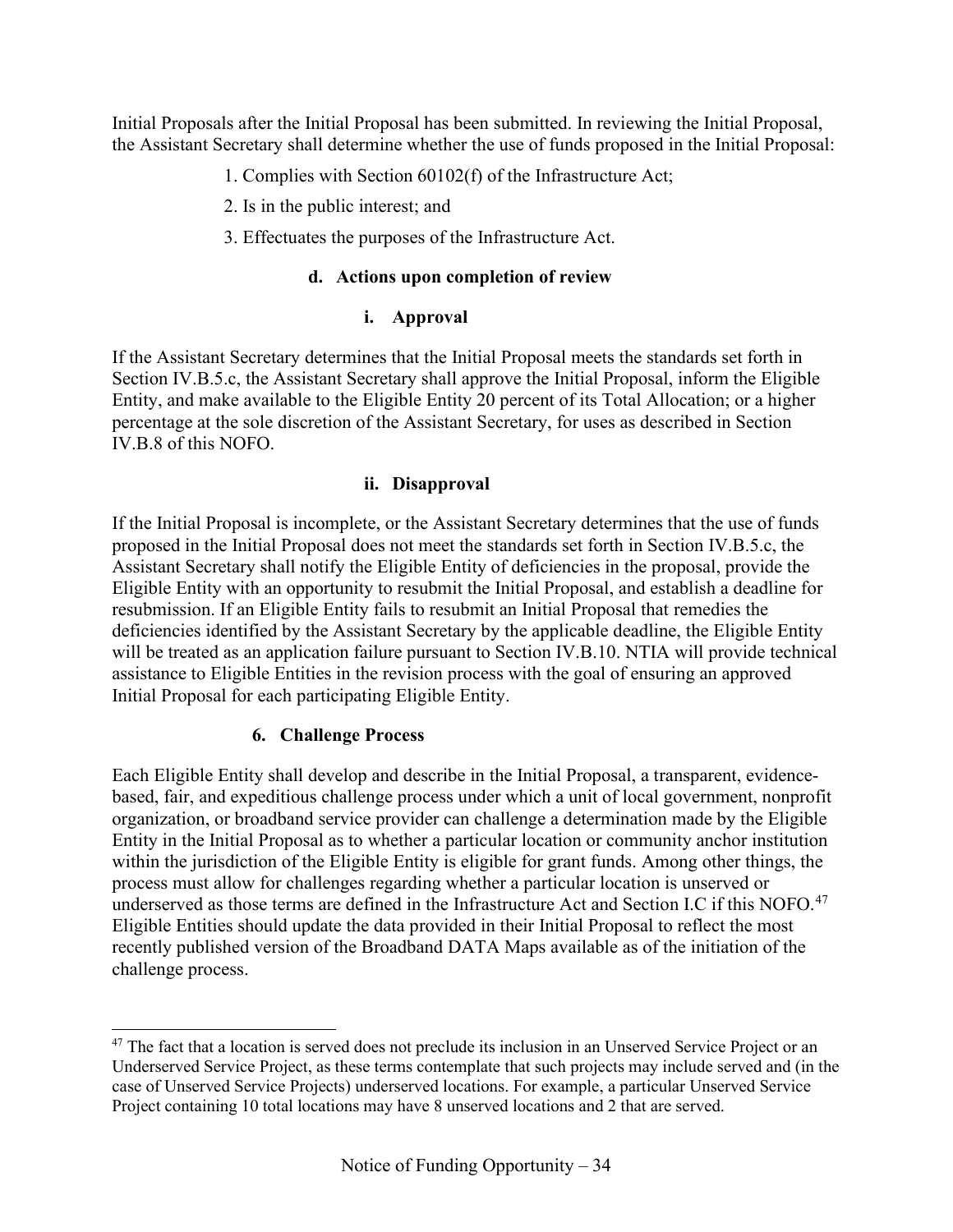The Assistant Secretary may modify the challenge process proposed by the Eligible Entity as necessary and shall inform the Eligible Entity of any modifications required. Once an Eligible Entity makes any required modifications, the Assistant Secretary shall approve the challenge process, either in conjunction with, or prior to, approval of the Eligible Entity's Initial Proposal. The Eligible Entity shall conduct the approved challenge process before allocating grant funds received from BEAD for the deployment of broadband networks to subgrantees.<sup>[48](#page-34-2)</sup>

After resolving each challenge and at least 60 days before allocating grant funds for network deployment, an Eligible Entity must provide public notice of the final classification of each unserved location, underserved location, or Eligible Community Anchor Institution within the jurisdiction of the Eligible Entity. An Eligible Entity must also notify NTIA of any modifications to the Initial Proposal that are necessitated by successful challenges to its initial determinations. Pursuant to the discretionary authority granted to the Assistant Secretary in the Infrastructure Act, NTIA may reverse the determination of an Eligible Entity with respect to the eligibility of a particular location or community anchor institution.

## **7. Subgrantee Selection Process**

<span id="page-34-0"></span>Each Eligible Entity must establish fair, open, and competitive processes for selecting subgrantees.<sup>[49](#page-34-3)</sup> The selection of subgrantees is a critically important process that will determine which providers will bring service to all Americans, and in many cases, which entities will stand up and operate training programs and take other actions aimed at closing the digital divide.<sup>[50](#page-34-4)</sup> Eligible Entities' selection processes must be made clear to potential subgrantees and must be described in the Eligible Entity's Initial Proposal and Final Proposal. NTIA recognizes that there may be a variety of competitive processes Eligible Entities might use to select subgrantees and does not mandate any specific approach. Each Eligible Entity is encouraged to invite participation in the process by a broad cross-section of potential subgrantees, including minorityowned business and other socially or economically disadvantaged individual-owned businesses. NTIA will provide further guidance and technical assistance on approaches to subgrantee selection.

## **a. General Principles Governing Subgrantee Selection**

## **i. Protecting the Integrity of the Selection Process**

<span id="page-34-1"></span>In establishing a fair, open, equitable, and competitive selection process, each Eligible Entity must ensure that adequate safeguards are in place to protect the integrity of the competition, including safeguards against collusion, bias, conflicts of interest, arbitrary decisions, and other factors that could undermine confidence in the process.

<span id="page-34-2"></span><sup>&</sup>lt;sup>48</sup> Eligible Entities may, but are not required to, update their post-challenge data to reflect updates to the Broadband DATA Maps that occur after conclusion of the challenge process.

<span id="page-34-3"></span><sup>49</sup> Subgrantees must meet the minimum qualifications set forth in Section [IV.D](#page-70-0) of this NOFO.

<span id="page-34-4"></span><sup>&</sup>lt;sup>50</sup> Eligible Entities must subgrant funds in connection with broadband deployment projects and may also subgrant funds for non-deployment activities. As a recipient, however, an Eligible Entity may also decide to carry out non-deployment activities themselves.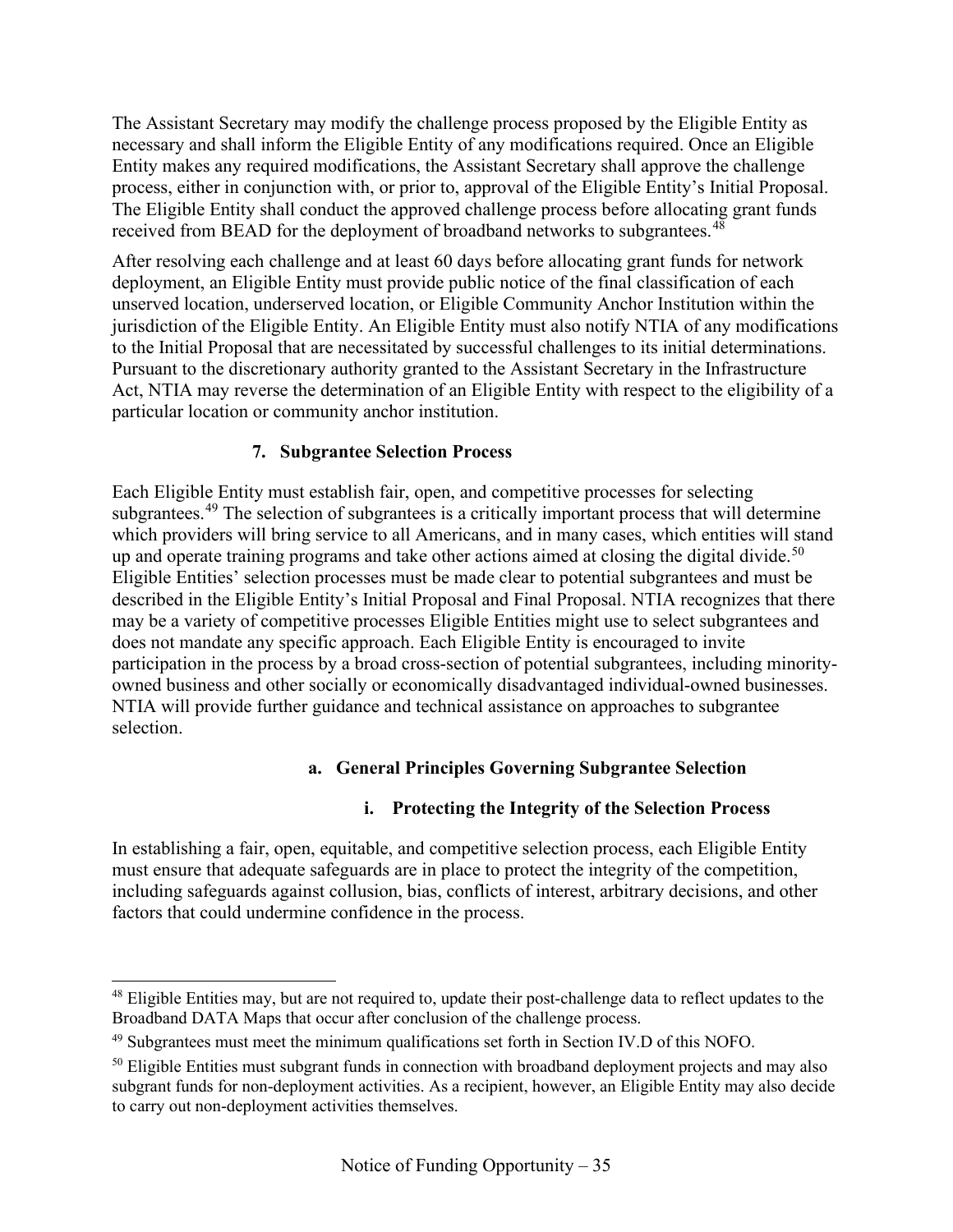#### **ii. Last-Mile Broadband Deployment Projects**

<span id="page-35-0"></span>When selecting subgrantees to provide broadband service to Unserved Service Projects, Underserved Service Projects, and Eligible Community Anchor Institutions ("last-mile broadband deployment projects"), each Eligible Entity must apply a process that abides by the following principles:

1. An "Unserved Service Project" or "Underserved Service Project" can be as small as a single unserved or underserved location, respectively. This principle will help ensure that isolated unserved and underserved locations that cannot be aggregated in groups that are 80 percent or more unserved or underserved are addressed by the BEAD Program.

2. An "Unserved Service Project" or "Underserved Service Project" may include Middle Mile Infrastructure in or through any area required to reach interconnection points or otherwise to ensure the technical feasibility and financial sustainability of a project providing service to an unserved location, underserved location, or eligible CAI.<sup>[51](#page-35-1)</sup>

3. In identifying an Unserved Service Project or Underserved Service Project, an Eligible Entity may not treat as "unserved" or "underserved" any location that is already subject to an enforceable federal, state, or local commitment to deploy qualifying broadband as of the date that the challenge process described in Section [IV.B.6](#page-33-0) of this NOFO is concluded.<sup>[52](#page-35-2)</sup> The

- Any grant, loan, or loan guarantee provided by an Eligible Entity to the provider of broadband service;
- Any grant, loan, or loan guarantee provided by the Secretary of Agriculture under:
	- o Title VI of the Rural Electrification Act of 1936 (7 U.S.C. § 950bb *et seq*.), including: any program to provide grants, loans, or loan guarantees under Sections 601 through 603 of that Act (7 U.S.C. § 950bb *et seq*.); and the Community Connect Grant Program established under Section 604 of that Act (7 U.S.C. § 950bb–3); or
	- o The broadband loan and grant pilot program known as the "Rural eConnectivity Pilot Program" or the "ReConnect Notice of Funding Opportunity Program" authorized under Section 779 of division A of the Consolidated Appropriations Act, 2018 (Public Law 115–141; 132 Stat. 348);
- Any high-cost universal service support provided under Section 254 of the Communications Act of 1934 (47 U.S.C. § 254), except that in the case of the Rural Digital Opportunity Fund, a location will be considered to have an enforceable commitment for qualifying broadband only (a) after the Federal Communications Commission has announced in a Public Notice that RDOF support for that location is ready-to-authorize or is authorized, and (b) the provider does not rely on satellite technologies to deliver service;
- Any grant provided under Section 6001 of the American Recovery and Reinvestment Act of 2009 (47 U.S.C. § 1305);
- Amounts made available for the Education Stabilization Fund established under the heading "DEPARTMENT OF EDUCATION" in title VIII of division B of the CARES Act (Public Law 116–136; 134 Stat. 564), and funded under the CARES Act, the Coronavirus Response and Relief Supplemental Appropriations Act (CRRSA Act), and the American Rescue Plan Act (ARP Act);

<span id="page-35-1"></span><sup>51</sup> *See* Infrastructure Act § 60102(h)(4)(E).

<span id="page-35-2"></span> $52$  An enforceable commitment for the deployment of qualifying broadband to a location exists when the commitment to deploy qualifying broadband service to that location was made as a condition of: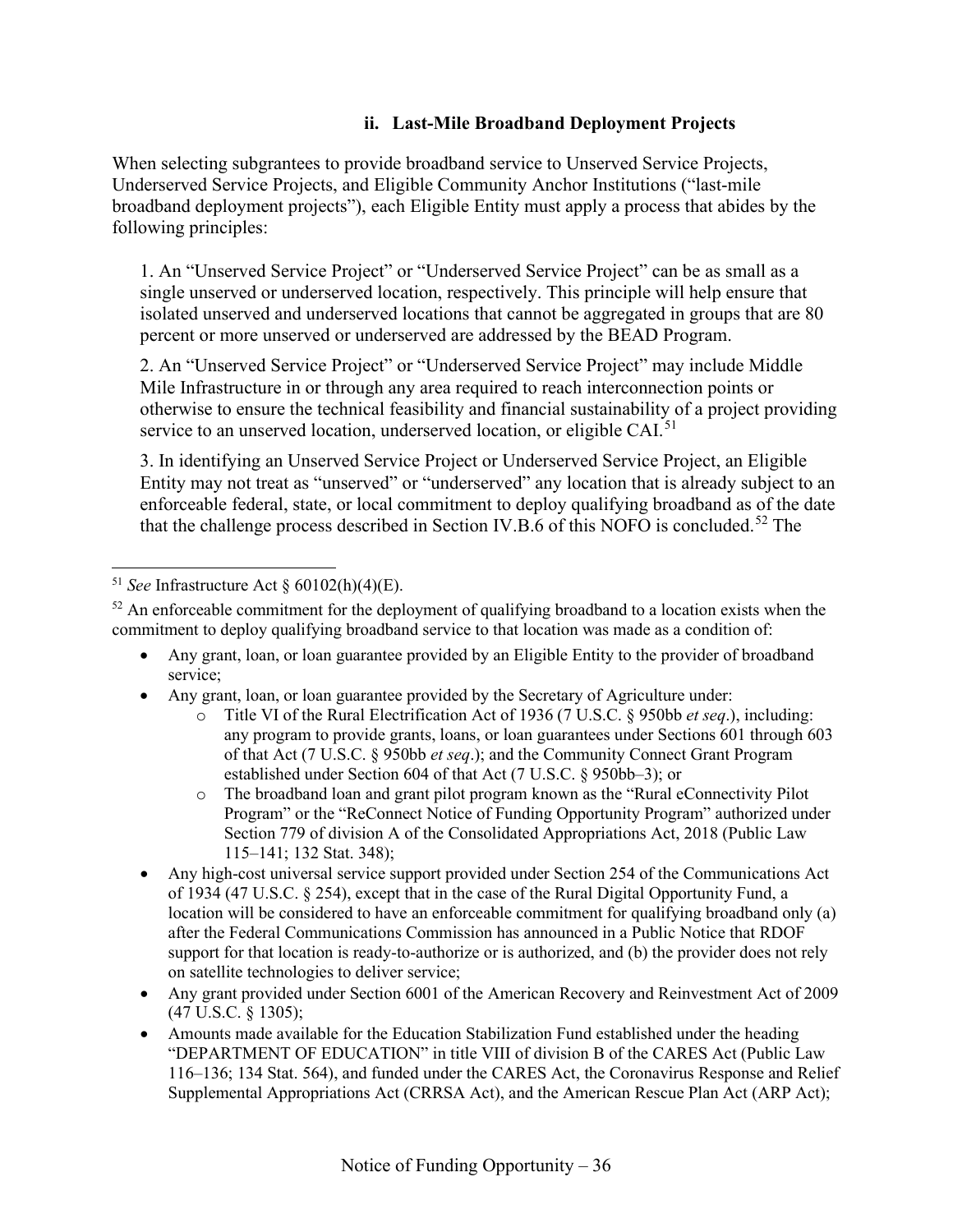Assistant Secretary may waive such treatment of locations or areas with prior enforceable commitments at the request of the Eligible Entity in cases where the Eligible Entity can demonstrate to the satisfaction of the Assistant Secretary that such treatment of such locations or areas is necessary to achieve the goals of the program, including where purported commitments do not have the appropriate documentation with respect to Tribal lands consistent with requirements set out above.<sup>[53](#page-36-0)</sup> For the purposes of the subgrantee selection process, "qualifying broadband" to a location that is not a CAI is Reliable Broadband Service with (i) a speed of not less than 100 Mbps for downloads; and (ii) a speed of not less than 20 Mbps for uploads; and (iii) latency less than or equal to 100 milliseconds; "qualifying broadband" to a CAI is Reliable Broadband Service with (i) a speed of not less than 1 Gbps for downloads and uploads alike and (ii) latency less than or equal to 100 milliseconds.

4. An Eligible Entity must establish a competitive process designed to maximize the public benefits achieved through the subgrant process by increasing subgrantee-provided match and reducing costs to consumers. The type of competitive process selected is at the discretion of the Eligible Entity, subject to the Assistant Secretary's approval in reviewing the Eligible Entity's Initial Proposal and to the criteria and other requirements set forth in this NOFO.

5. The Eligible Entity may seek proposals to serve unserved locations, underserved locations, and CAIs collectively or separately, so long as the Eligible Entity awards funding in a manner that prioritizes Unserved Service Projects and once it certifies that it will ensure coverage of all unserved locations within the Eligible Entity, prioritizes Underserved Service Projects.

6. The Eligible Entity may not exclude, as a class, cooperatives, nonprofit organizations, public-private partnerships, private companies, public or private utilities, public utility districts, or local governments from eligibility as a subgrantee.

- Amounts made available for the Capital Projects Fund established by Section 604 of the Social Security Act, as added by Section 9901 of ARPA; or
- Any other grant, loan, or loan guarantee provided by, or funded in whole or in part by, the federal government or a State or Territorial government for the provision of broadband service.

Eligible Entities may fund Unserved Service Projects and Underserved Service Projects that include locations in an area that has an enforceable commitment for the deployment of qualifying broadband to less than 100 percent of the locations in that area. *See, e.g.*, 47 C.F.R. § 54.308(a). Eligible Entities must, however, seek to identify as part of the challenge process described in Section [IV.B.6](#page-33-0) of this NOFO those unserved locations and underserved that will not be served by qualifying broadband service as a result of such enforceable commitment, and use that information in determining whether to treat each location as unserved or underserved within the relevant area.

Further, for unserved locations and underserved on Tribal Lands, a commitment that otherwise meets the criteria set forth above shall not constitute an enforceable commitment for the deployment of qualifying broadband unless it includes a legally binding agreement, which includes a Tribal Government Resolution, between the Tribal Government of the Tribal Lands encompassing that location, or its authorized agent, and a service provider offering qualifying broadband service to that location.

<span id="page-36-0"></span><sup>53</sup> *See supra* note [52.](#page-35-0)

<sup>•</sup> Amounts made available for the Coronavirus State and Local Fiscal Recovery Funds (SLFRF) established under the American Rescue Plan Act of 2021 (Public Law 117–2; 135 Stat. 4) (ARPA);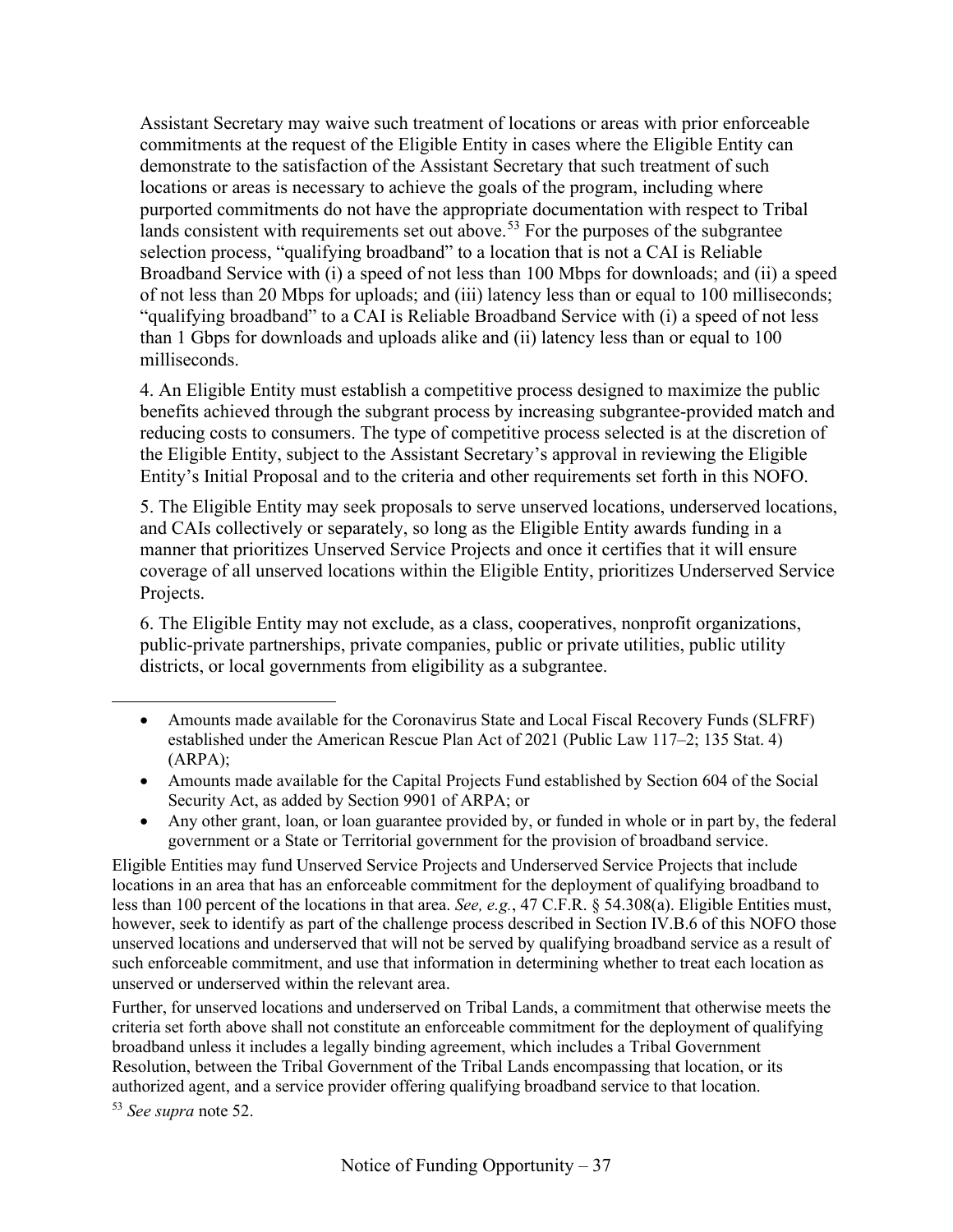7. The Eligible Entity may solicit proposals from prospective subgrantees at the geographic level of its choosing—for example, on a per-location basis, per-census block basis, per-town, per-county or another geographic unit. An Eligible Entity may alternatively solicit proposals for project areas it defines or ask prospective subgrantees to define their own proposed project areas. If the Eligible Entity allows prospective subgrantees to define proposed project areas, it must develop a mechanism for de-conflicting overlapping proposals (for example, by de-scoping some locations from a provider's proposed project area) to allow for like-to-like comparison of competing proposals. Whatever process is selected, the Eligible Entity must ensure it has a plan for serving all unserved and (where it has sufficient funding) underserved locations.

8. Each Eligible Entity must require that each proposal from a prospective subgrantee identify, for each location to be served in the proposal, the amount of BEAD funding the prospective subgrantee is seeking to serve that location.

9. If, after soliciting proposals, the Eligible Entity has received no proposals to serve a location or group of locations that are unserved, underserved, or a combination unserved and underserved, the Eligible Entity may engage with existing providers and/or other prospective subgrantees to find providers willing to expand their existing or proposed service areas. An Eligible Entity may consider inducements such as use of state funding toward the match requirement set forth in Section [III.B](#page-19-0) or benefits during the grant selection process (*e.g.*, points or credits). The Eligible Entity shall, in this circumstance, work to ensure that its approach is as transparent as possible. For the avoidance of doubt, this provider-specific outreach is only appropriate after the Eligible Entity has solicited proposals and failed to obtain one or more proposals to serve the location or locations at issue.

10. As discussed further in Section [IV.B.9.b,](#page-46-0) if an Eligible Entity's Final Proposal includes plans to deploy broadband to Unserved Service Projects or Underserved Service Projects that include any locations on Tribal Lands, the Eligible Entity must submit proof of the Tribal Government's consent to such deployment.

11. Notwithstanding any of the above:

- o An Eligible Entity may decline to select a proposal that requires a BEAD subsidy that exceeds the Extremely High Cost Per Location Threshold for any location to be served in the proposal if use of an alternative Reliable Broadband Service technology meeting the BEAD Program's technical requirements would be less expensive. Subject to the overarching requirement to run a fair, open, and competitive process, the Eligible Entity has discretion to design a selection process that allows it to engage with a prospective subgrantee to revise the proposal to ensure that no location requires a subsidy that exceeds the Extremely High Cost Per Location Threshold.
- o If no Reliable Broadband Service technology meeting the BEAD Program's technical requirements would be deployable for a subsidy of less than the Extremely High Cost Per Location Threshold at a given location, an Eligible Entity is authorized to select a proposal involving a less costly technology for that location, even if that technology does *not* meet the definition of Reliable Broadband Service but otherwise satisfies the Program's technical requirements.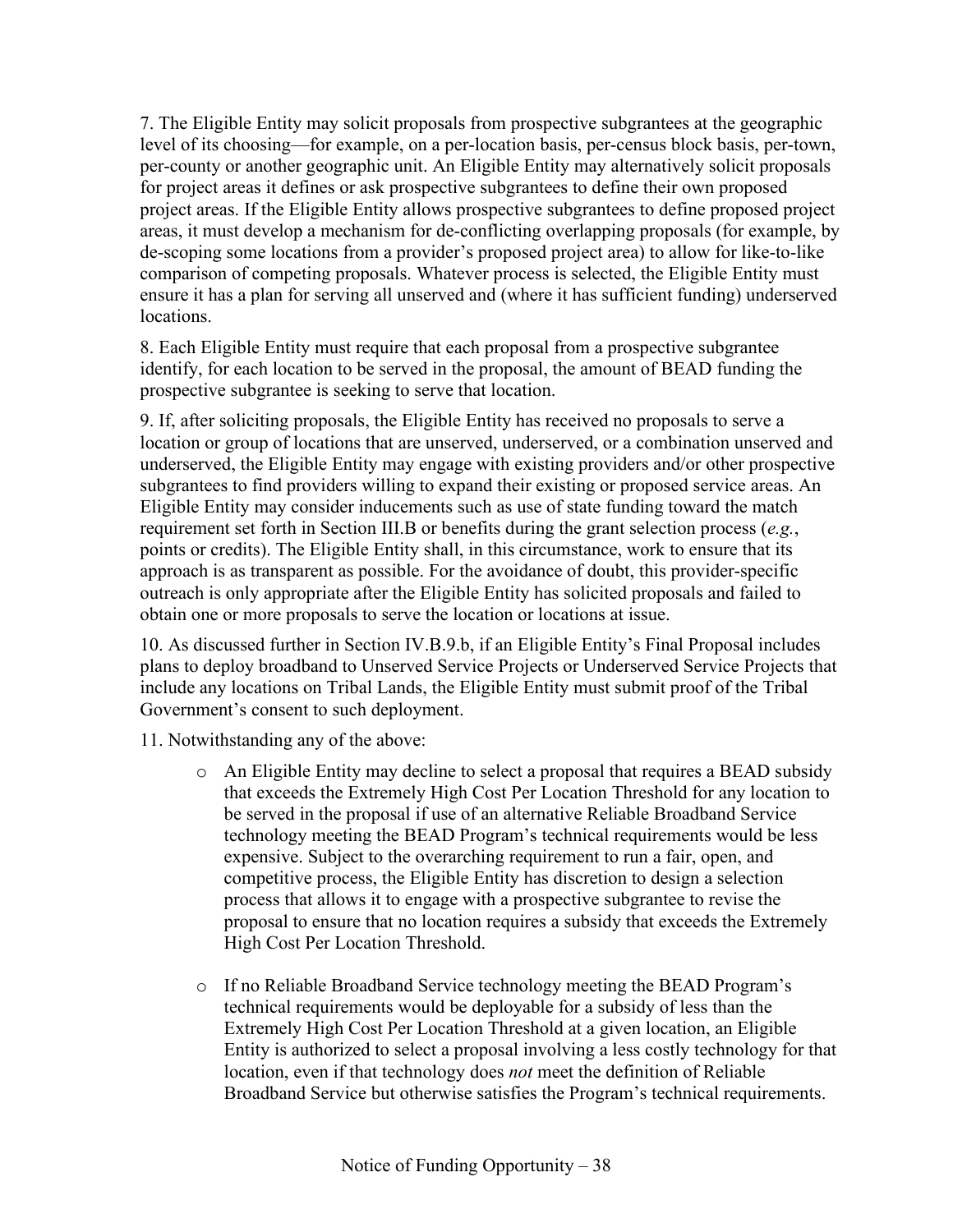In this instance, Eligible Entities are directed to seek out the most robust, affordable, and scalable technologies achievable under the circumstances particular to that location.

Eligible uses of funding in connection with last-mile broadband deployment projects include the following: $54$ 

- 1. Construction, improvement, and/or acquisition of facilities and telecommunications equipment required to provide qualifying broadband service, including infrastructure for backhaul, middle- and last-mile networks, and multi-tenant buildings.
- 2. Long-term leases (for terms greater than one year) of facilities required to provide qualifying broadband service, including indefeasible right-of-use (IRU) agreements.
- 3. Deployment of internet and Wi-Fi infrastructure within an eligible multi-family residential building.
- 4. Engineering design, permitting, and work related to environmental, historical and cultural reviews.
- 5. Personnel costs, including salaries and fringe benefits for staff and consultants providing services directly connected to the implementation of the BEAD Program (such as project managers, program directors, and subject matter experts).
- 6. Network software upgrades, including, but not limited to, cybersecurity solutions.
- 7. Training for cybersecurity professionals who will be working on BEAD-funded networks.
- 8. Workforce development, including Registered Apprenticeships and pre-apprenticeships, and community college and/or vocational training for broadband-related occupations to support deployment, maintenance, and upgrades.

# **iii. Non-Deployment Uses**

<span id="page-38-2"></span>As detailed above, an Eligible Entity that can demonstrate it has a plan for bringing affordable, high-speed broadband service to all unserved and underserved locations within its jurisdiction may also allocate funding to non-deployment activities. Such eligible non-deployment uses include, but are not limited to, the following:

- 1. User training with respect to cybersecurity, privacy, and other digital safety matters.
- 2. Remote learning or telehealth services/facilities.
- 3. Digital literacy/upskilling (from beginner-level to advanced).
- 4. Computer science, coding and cybersecurity education programs.
- 5. Implementation of Eligible Entity digital equity plans (to supplement, but not to duplicate or supplant, Planning Grant funds received by the Eligible Entity in connection with the Digital Equity Act of  $2021$ ).<sup>[55](#page-38-1)</sup>

<span id="page-38-0"></span><sup>&</sup>lt;sup>54</sup> These also are the uses to which an Eligible Entity must in the first instance devote funding in the initial 20 percent funding distribution, pursuant to Sectio[n IV.B.7](#page-45-0) of this NOFO.

<span id="page-38-1"></span><sup>&</sup>lt;sup>55</sup> Note that an Eligible Entity that wishes to obtain a Digital Equity Capacity Grant under the Digital Equity Act of 2021 must first apply for and receive a Digital Equity Planning Grant in order to do so. The application for BEAD funding will not be considered an application for a grant under the Digital Equity Act of 2021. Use of BEAD funds for digital equity purposes will not alone render the Eligible Entity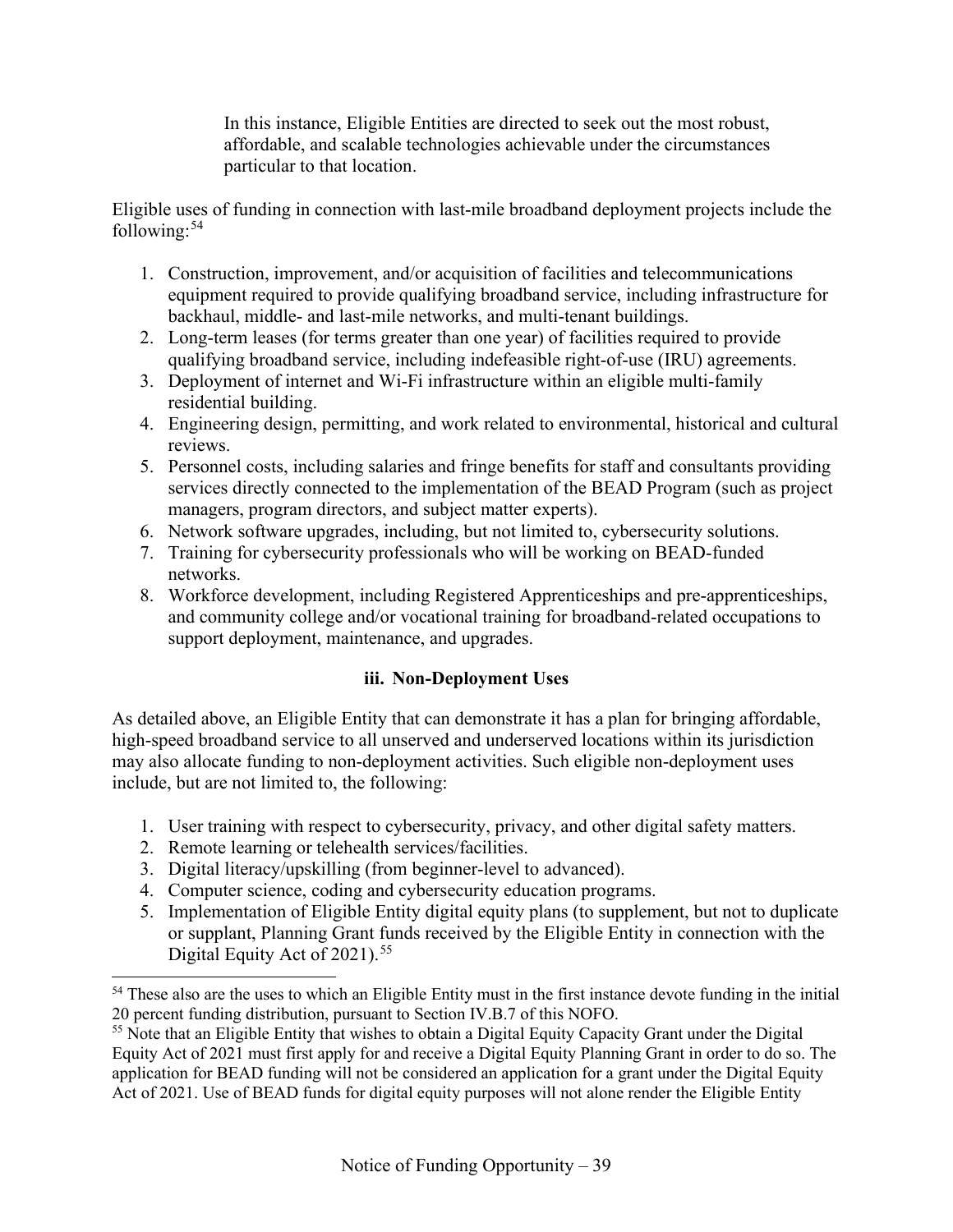- 6. Broadband sign-up assistance and programs that provide technology support.
- 7. Multi-lingual outreach to support adoption and digital literacy.
- 8. Prisoner education to promote pre-release digital literacy, job skills, online jobacquisition skills, *etc*.
- 9. Digital navigators.  $56$
- 10. Direct subsidies for use toward broadband subscription, where the Eligible Entity shows the subsidies will improve affordability for the end user population (and to supplement, but not to duplicate or supplant, the subsidies provided by the Affordable Connectivity Program).
- 11. Costs associated with stakeholder engagement, including travel, capacity-building, or contract support.
- 12. Other allowable costs necessary to carrying out programmatic activities of an award, not to include ineligible costs described below in Section [V.H.2](#page-81-0) of this NOFO.

When selecting subgrantees for non-deployment uses of BEAD funds, an Eligible Entity must adhere to the Infrastructure Act's requirement that subgrants be awarded "competitively."<sup>[57](#page-39-1)</sup> NTIA recognizes that the breadth of potential non-deployment eligible activities could necessitate a broad range of subgrantee selection processes, even within a single Eligible Entity, and that such processes might even require the Eligible Entity to compare and choose among very different proposals (*e.g.*, whether to allocate funds to an affordability program, a cybersecurity training program, or a digital literacy drive).<sup>[58](#page-39-2)</sup> Accordingly, NTIA does not prescribe any specific framework. NTIA reminds Eligible Entities that federal grant regulations "flow through" to subrecipients (*i.e.*, subgrantees), and that subrecipients are responsible for adherence to applicable Federal program requirements specified in the Federal award.<sup>[59](#page-39-3)</sup> As with deployment projects, NTIA encourages Eligible Entities to promote participation by minorityowned businesses and other socially or economically disadvantaged individual-owned businesses.

## **b. Prioritization and Scoring in Selection of Last-Mile Broadband Deployment Projects**

<span id="page-39-4"></span>An Eligible Entity may choose its own means of competitively selecting subgrantees for lastmile broadband deployment projects, subject to approval by the Assistant Secretary (during review of the Eligible Entity's Initial Proposal). Each Eligible Entity's subgrantee selection process must, however, incorporate the following principles to satisfy the Infrastructure Act's mandates and the BEAD Program's goals.

eligible for a Digital Equity Planning Grant.

<span id="page-39-0"></span><sup>&</sup>lt;sup>56</sup> "Digital Navigators are individuals who address the whole digital inclusion process — home connectivity, devices, and digital skills — with community members through repeated interactions." National Digital Inclusion Alliance, *The Digital Navigator Model: Adding Digital Equity to Our Social Safety Net*, *available at* [https://www.digitalinclusion.org/digital-navigator-model/.](https://www.digitalinclusion.org/digital-navigator-model/) 57 *See* Infrastructure Act § 60102(f).

<span id="page-39-1"></span>

<span id="page-39-2"></span><sup>&</sup>lt;sup>58</sup> An Eligible Entity could also run multiple competitions for different categories of activities.

<span id="page-39-3"></span><sup>59</sup> *See, e.g.*, 2 C.F.R. §§ 200.101(b)(2); 200.331.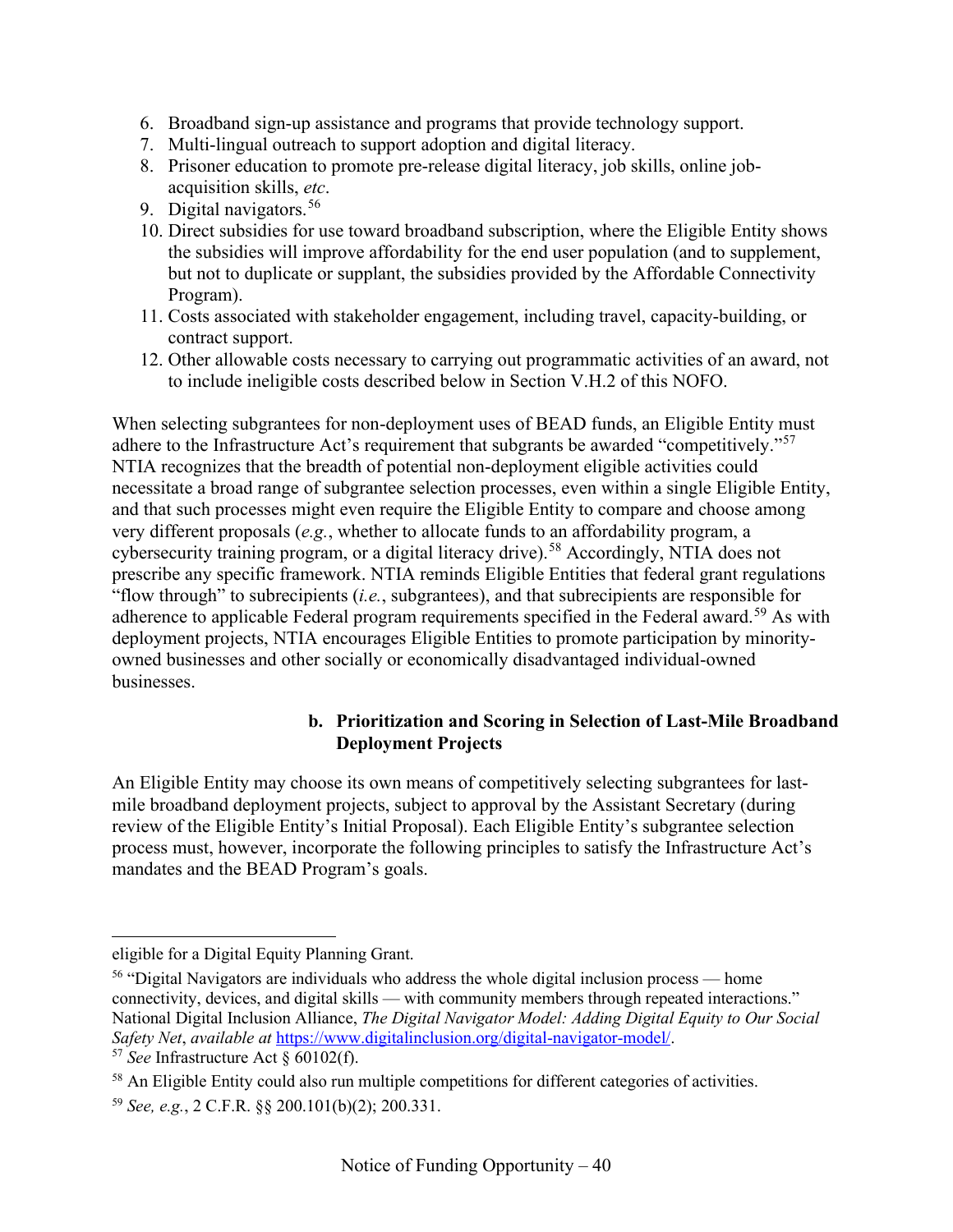1. *Complete Coverage of Unserved Locations and Underserved Locations, Followed by Prioritization of Eligible CAIs.* The Eligible Entity, in awarding subgrants for the deployment of a broadband network, shall award funding in a manner that ensures the deployment of service to all unserved locations within the Eligible Entity's jurisdiction. If the Eligible Entity has sufficient funds to ensure deployment of service to all underserved locations within its jurisdiction, it must ensure such deployment as well. If the Eligible Entity lacks sufficient funds to ensure deployment of service to all underserved locations, it must commit the remainder of its BEAD funds to ensure deployment to underserved locations. Eligible Entities must submit Initial Proposals and Final Proposals that will result in coverage for all unserved locations, and (to the extent funds are available) all underserved locations. The Assistant Secretary will only approve an Initial Proposal or Final Proposal that includes a plan to ensure deployment of broadband to all unserved and underserved locations within the State or Territory or that provides a strong showing that the Eligible Entity is financially incapable of ensuring universal coverage of all unserved and underserved locations. To the extent that an Eligible Entity demonstrates that there are insufficient funds available to fund deployment to all unserved, underserved, or eligible CAI locations, the Eligible Entity must prioritize projects within each of those categories based on a strong preference for projects in high poverty areas or persistent poverty counties.[60](#page-40-0)

In ensuring deployment of service to all unserved and underserved locations within its jurisdiction, the Eligible Entity may opt to fund deployment of Wi-Fi infrastructure to multi-family buildings that lack high-speed broadband access in their entirety or contain units that lack such access. Such an Eligible Entity must give priority to residential buildings that (1) have a substantial share of unserved households or (2) are in locations in which the percentage of individuals with a household income that is at or below 150 percent of the poverty line applicable to a family of the size involved<sup>[61](#page-40-1)</sup> is higher than the national percentage of such individuals.<sup>[62](#page-40-2)</sup>

NTIA strongly urges Eligible Entities that are able to fund deployment to all unserved and underserved locations to allocate remaining funds to eligible CAIs, and to move to alternative eligible uses only if they are able to fund deployments to all unserved locations, underserved locations, and eligible CAIs. An Eligible Entity that proposes to use BEAD funds to pursue objectives in lieu of the deployment of service to eligible CAIs must provide a strong rationale for doing so in its Initial Proposal.

The requirement that an Eligible Entity have a plan to ensure deployment to all unserved and underserved locations before contemplating non-deployment uses of funds does not

<span id="page-40-0"></span> $60$  For the purposes of this requirement, high poverty areas are areas in which the percentage of individuals with a household income that is at or below 150 percent of the poverty line applicable to a family of the size involved (as determined under Section 673(2) of the Community Services Block Grant Act (42 U.S.C. § 9902(2)) is higher than the national percentage of such individuals. Persistent poverty counties are counties that have had poverty rates of 20 percent or greater for at least 30 years as calculated by the Economic Research Service in the Department of Agriculture.

<span id="page-40-1"></span> $61$  For this purpose, the applicable poverty line for a family of the relevant size is to be determined consistent with section 673(2) of the Community Services Block Grant Act, 42 U.S.C. § 9902(2).

<span id="page-40-2"></span><sup>&</sup>lt;sup>62</sup> *See* Infrastructure Act  $\frac{60102(g)(1)(D)}{2}$ .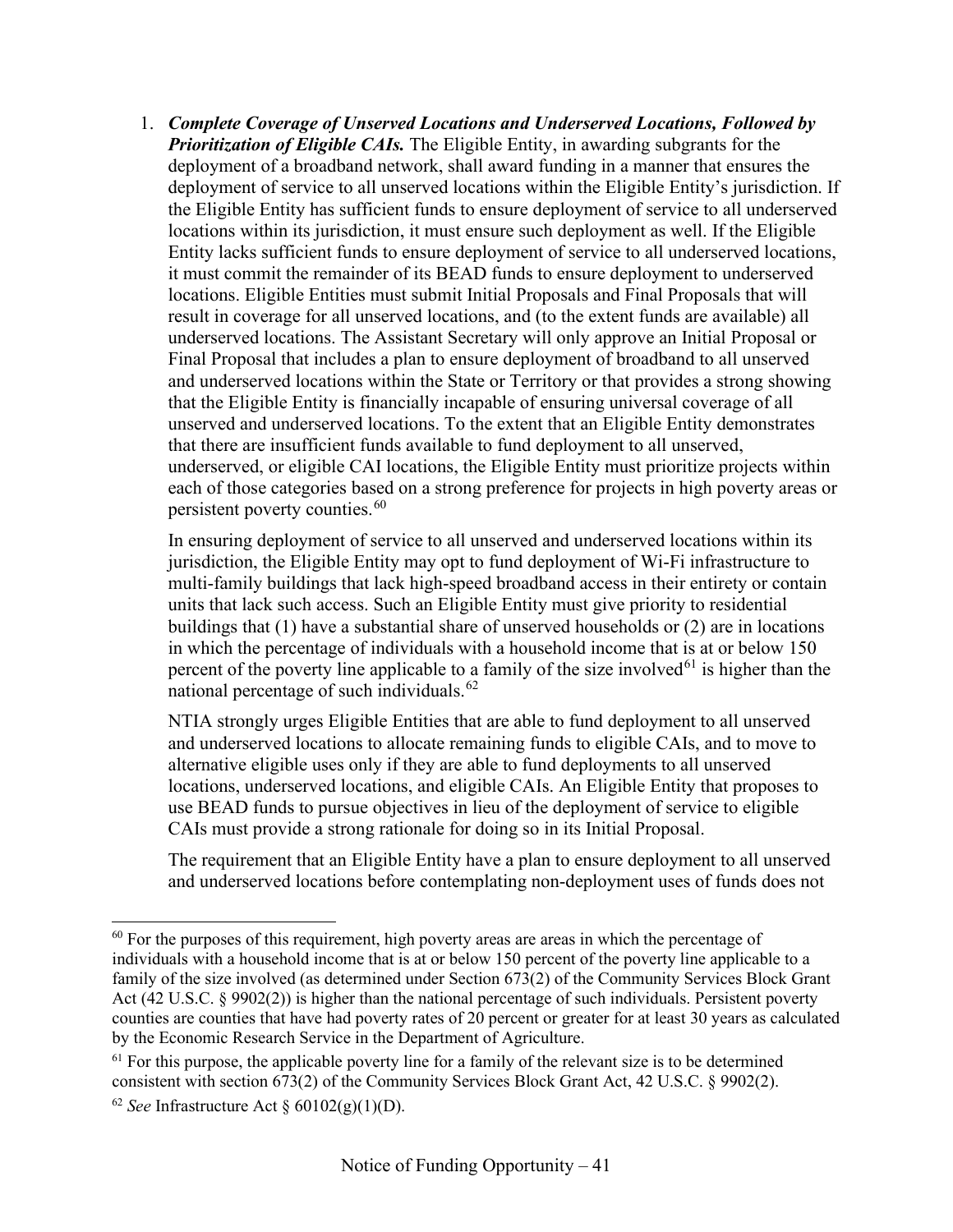impose any temporal requirement as to the order in which BEAD-funded initiatives are undertaken or completed. NTIA recognizes that broadband deployment projects often take months or years to complete, whereas certain other eligible uses of BEAD funds can be implemented more quickly. Thus, if an Eligible Entity has a plan to deploy service to all unserved and underserved locations within its jurisdiction, it may pursue nondeployment initiatives using BEAD funds before or while deployment projects are underway. For example, while an Eligible Entity is only permitted to pursue a devicesubsidy program using BEAD funds if it has a plan to deploy service to all unserved and underserved locations within its jurisdiction, an Eligible Entity proposing such a program is both permitted and encouraged to implement it as soon as is feasible once its Initial Proposal has been approved.

2. *Selection Among Competing Proposals for the Same Location or Locations.* An Eligible Entity's process in selecting subgrantees for last-mile broadband deployment projects must first assess which locations or sets of locations under consideration are subject to one or more proposals that (1) constitute Priority Broadband Projects and (2) satisfy all other requirements set out in this NOFO with respect to subgrantees. In the event there is just one proposed Priority Broadband Project in a location or set of locations, and that proposal does not exceed the Eligible Entity's Extremely High Cost Per Location Threshold, that proposal is the default winner, unless the Eligible Entity requests, and the Assistant Secretary grants, a waiver allowing the Eligible Entity to select an alternative project.<sup>[63](#page-41-0)</sup> To the extent there are multiple proposals in a location or set of locations that (1) constitute Priority Broadband Projects and (2) satisfy all other requirements with respect to subgrantees, the Eligible Entity shall use its approved competitive process to select a project subject to the selection criteria set forth below.

## **i. Selection Among Priority Broadband Projects**

**Definition.** The Infrastructure Act provides that a "priority broadband project" is one designed to (1) "provide broadband service that meets speed, latency, reliability, consistency in quality of service, and related criteria as the Assistant Secretary shall determine" and (2) "ensure that the network built by the project can easily scale speeds over time to … meet the evolving connectivity needs of households and businesses" and "support the deployment of 5G, successor wireless technologies, and other advanced services."<sup>[64](#page-41-1)</sup> NTIA has determined that "Priority" Broadband Projects" are those that use end-to-end fiber-optic architecture. Only end-to-end fiber will "ensure that the network built by the project can easily scale speeds over time to ... meet the evolving connectivity needs of households and businesses" and "support the deployment of 5G, successor wireless technologies, and other advanced services."<sup>[65](#page-41-2)</sup> End-to-end fiber networks can be updated by replacing equipment attached to the ends of the fiber-optic facilities, allowing for quick and relatively inexpensive network scaling as compared to other technologies. Moreover, new fiber deployments will facilitate the deployment and growth of 5G and other advanced wireless services, which rely extensively on fiber for essential backhaul.

<span id="page-41-0"></span><sup>&</sup>lt;sup>63</sup> The Eligible Entity need not seek a waiver before rejecting a project whose costs, on average or for a given location, exceed the Eligible Entity's Extremely High Cost Per Location Threshold.

<span id="page-41-1"></span><sup>&</sup>lt;sup>64</sup> Infrastructure Act  $\S 60102(a)(1)(I)$ .

<span id="page-41-2"></span><sup>65</sup> *Id.*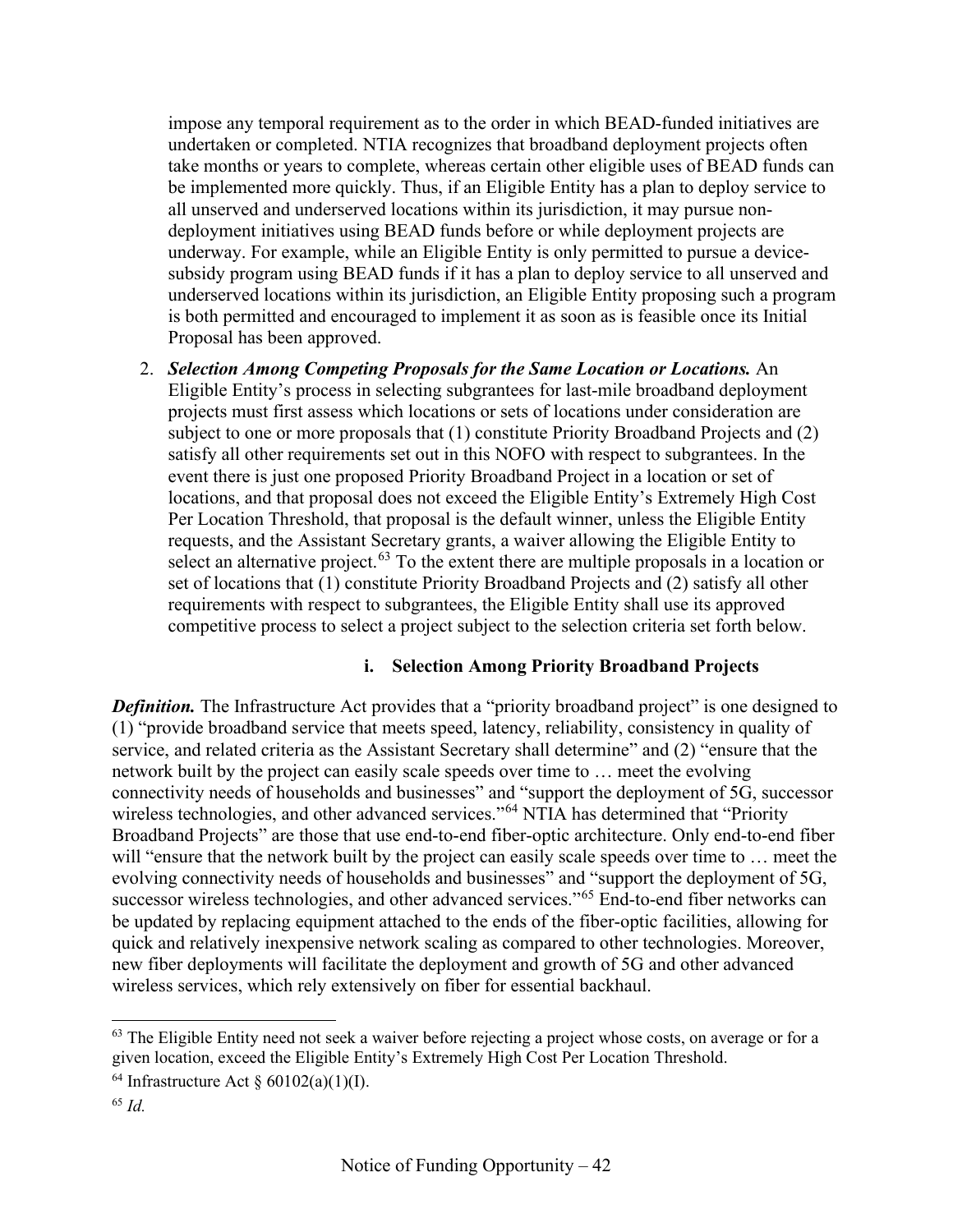*Primary Criteria.* In deciding among competing Priority Broadband Projects covering the same location or locations, Eligible Entities must give the greatest weight (*e.g.*, substantial points or credits) to the following criteria:  $66$ 

- *Minimal BEAD Program Outlay*. The total BEAD funding that will be required to complete the project, accounting for both total projected cost and the prospective subgrantee's proposed match (which must, absent a waiver, cover no less than 25 percent of the project cost), with the specific points or credits awarded increasing as the BEAD outlay decreases. In comparing the project's BEAD outlay and the prospective subgrantee's match commitments, Eligible Entities should consider the cost to the Program per location while accounting for any factors in network design that might make a project more expensive, but also more scalable or resilient.
- *Affordability*. The prospective subgrantee's commitment to provide the most affordable total price to the customer for 1 Gbps/1 Gbps service in the project area.
- *Fair Labor Practices*. Eligible Entities must give priority to projects based on a prospective subgrantee's demonstrated record of and plans to be in compliance with Federal labor and employment laws. New entrants without a record of labor and employment law compliance must be permitted to mitigate this fact by making specific, forward-looking commitments to strong labor and employment standards and protections with respect to BEAD-funded projects. This prioritization requirement is described in further detail in Section [IV.C.1.e](#page-55-0) of this NOFO.

*Secondary Criterion.* Eligible Entities must also give weight (*e.g.*, some number of points or quantity of credits less than the amount given to the criteria above) to the following criterion:

> • *Speed to Deployment.* All subgrantees that receive BEAD Program funds for network deployment must deploy the planned broadband network and begin providing services to each customer that desires broadband services within the project area not later than four years after the date on which the subgrantee receives the subgrant from the Eligible Entity. Eligible Entities must give secondary criterion prioritization weight to the prospective subgrantee's binding commitment to provide service by an earlier date certain, subject to contractual penalties to the Eligible Entity, with greater benefits awarded to applicants promising an earlier service provision date.<sup>[67](#page-42-1)</sup>

<span id="page-42-0"></span><sup>&</sup>lt;sup>66</sup> The primary criteria must collectively account for no less than three-quarters of the total benefits available across all the criteria the Eligible Entity employs in choosing between or among competing proposals.

<span id="page-42-1"></span> $67$  Nothing herein supersedes the requirement that, barring an extension granted by the Assistant Secretary, any subgrantee that receives BEAD Program funds for network deployment must deploy the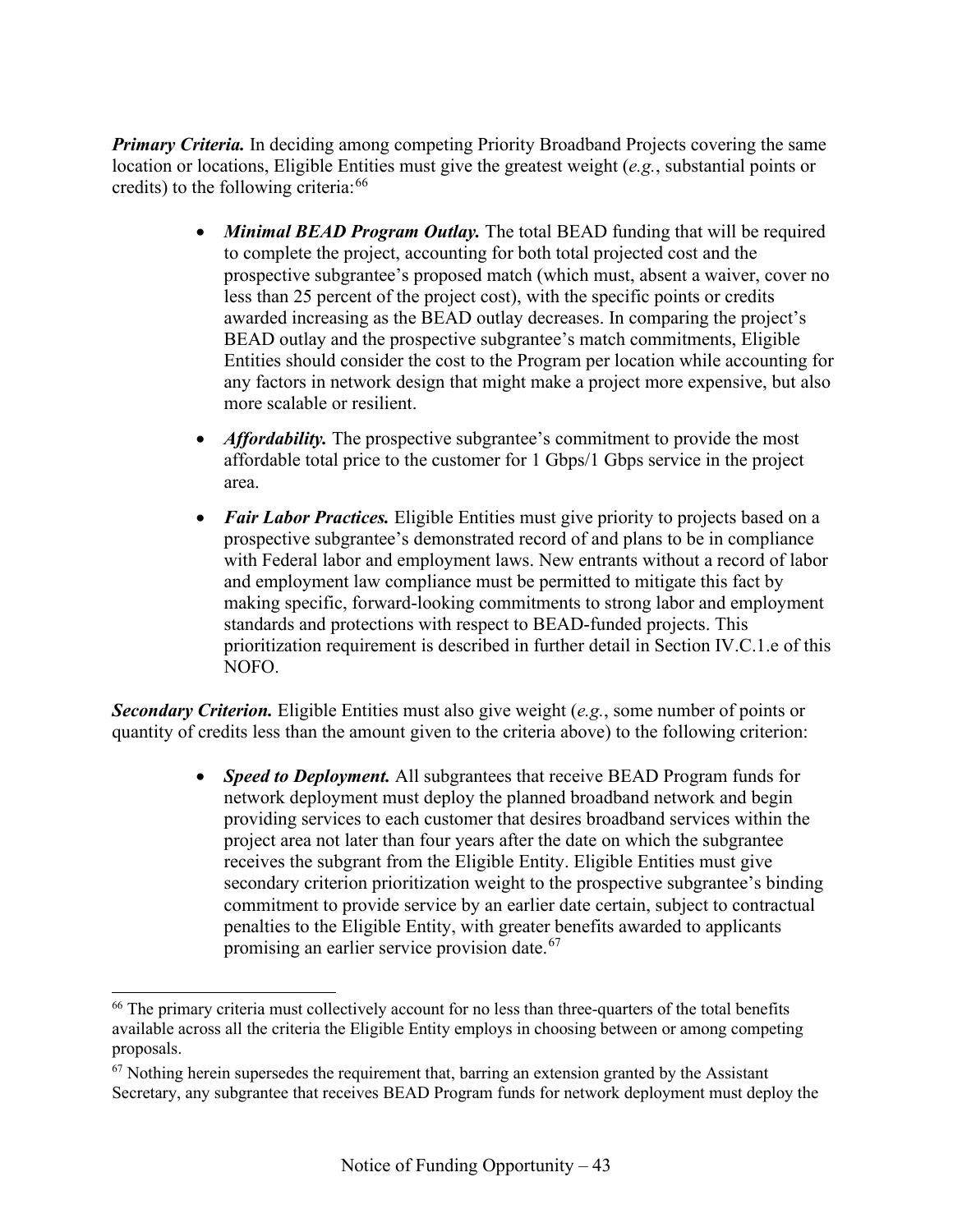*Additional Prioritization Factors.* Eligible Entities may develop additional secondary criteria to be given weights that align with Eligible Entity and local priorities, subject to the requirement to give the greatest weight to the primary criteria and the approval of the Assistant Secretary in the Initial and Final Proposal process. In particular, NTIA encourages Eligible Entities to incorporate the following as selection criteria:

- *Equitable Workforce Development and Job Quality.* NTIA encourages Eligible Entities to adopt selection criteria relating to the subgrantee's enforceable commitments with respect to advancing equitable workforce development and job quality objectives, *see* Section [IV.C.1.f](#page-57-0) of this NOFO.
- *Open Access.* NTIA encourages Eligible Entities to adopt selection criteria promoting subgrantees' provision of open access wholesale last-mile broadband service for the life of the subsidized networks, on fair, equal, and neutral terms to all potential retail providers.
- *Local and Tribal Coordination.* NTIA encourages Eligible Entities to adopt selection criteria reflecting a prospective subgrantee's support from the local and/or Tribal Government with oversight over the location or locations to be served.

## ii. **Selection Among Other Last-Mile Broadband Deployment Projects**

With respect to locations or sets of locations for which the Eligible Entity did not receive a proposal to deploy a Priority Broadband Project, the Eligible Entity shall first identify any locations with only one proposal that satisfies all other requirements with respect to subgrantees. In those locations or sets of locations, the entity submitting the sole proposal is the default winner, unless the Eligible Entity requests, and the Assistant Secretary grants, a waiver allowing the Eligible Entity to seek other potential subgrantees. To the extent there are multiple proposals seeking to serve a location or area that satisfy all other requirements with respect to subgrantees, the Eligible Entity shall undertake its competitive process to choose between or among those proposals.

*Primary Criteria.* In deciding among competing projects that are not Priority Broadband Projects covering the same locations or area, Eligible Entities must give the greatest weight (*e.g.*, substantial points or credits) to the following criteria:<sup>[68](#page-43-0)</sup>

> • *Minimal BEAD Program Outlay*. The total BEAD funding that will be required to complete the project, accounting for both total projected cost and the prospective subgrantee's proposed match (which must, absent a waiver, cover no

planned broadband network and begin providing services to each customer that desires broadband service within the project area not later than four years after the date on which the subgrantee receives the subgrant from the Eligible Entity.

<span id="page-43-0"></span><sup>&</sup>lt;sup>68</sup> The primary criteria must collectively account for no less than three-quarters of the total benefits available across all the criteria the Eligible Entity employs in choosing between or among competing proposals.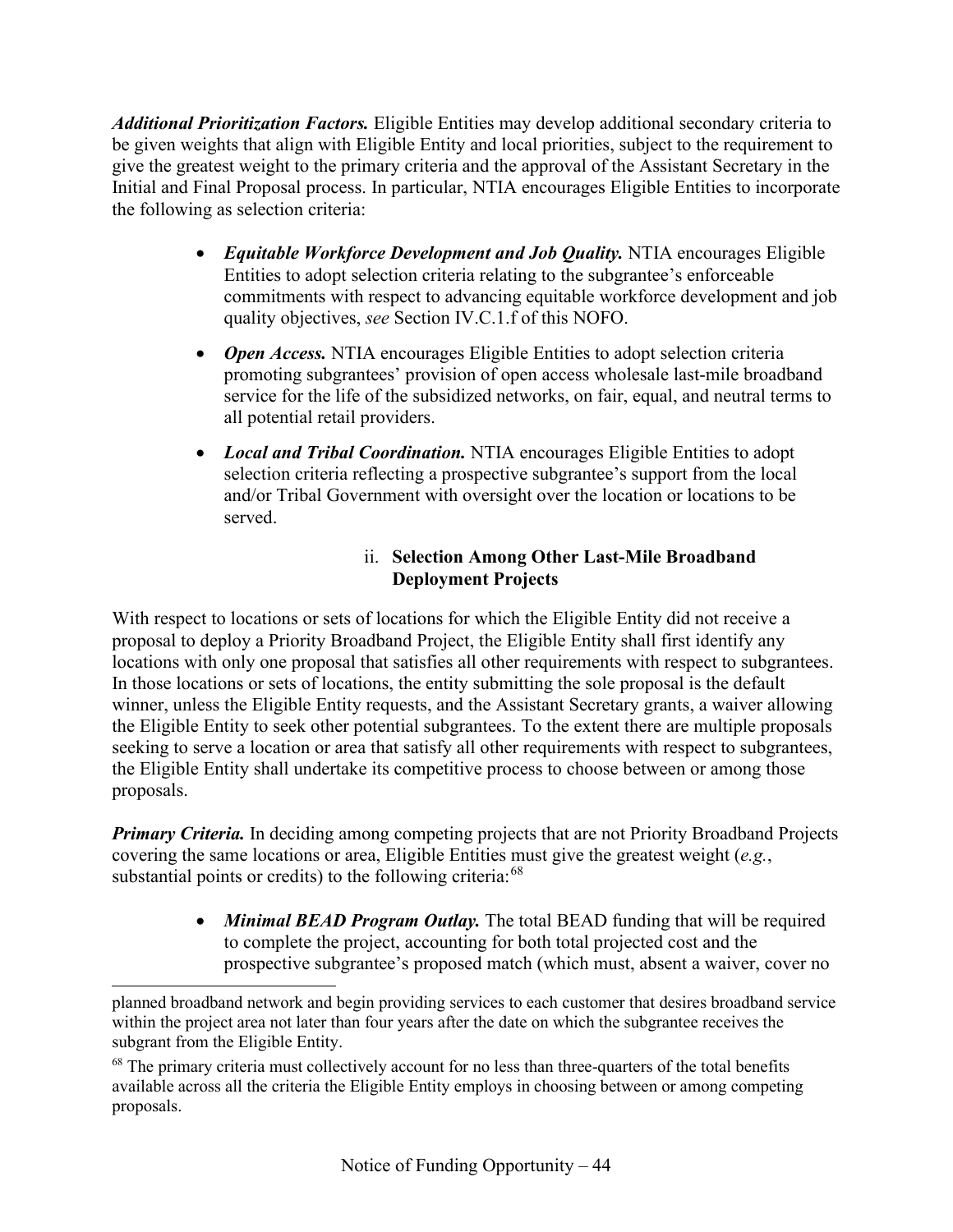less than 25 percent of the project cost), with the specific benefits awarded increasing as the BEAD outlay decreases. In comparing the project's BEAD outlay and the prospective subgrantee's match commitments, Eligible Entities should consider the cost to the Program per location while accounting for any factors in network design that might make a project more expensive, but also more scalable or resilient.

- *Affordability*. The prospective subgrantee's commitment to provide the most affordable total price to the customer for 100/20 Mbps service in the proposed service area.
- *Fair Labor Practices.* Eligible Entities must give priority to projects based on a prospective subgrantee's demonstrated record of and plans to be in compliance with Federal labor and employment laws. New entrants without a record of labor and employment law compliance must be permitted to mitigate this fact by making specific, forward-looking commitments to strong labor and employment standards and protections with respect to BEAD-funded projects. This prioritization requirement is described in further detail in Section [IV.C.1.e](#page-55-0) of this NOFO.

*Secondary Criteria.* Eligible Entities must also give weight (*e.g.*, some number of points or credits less than the amount given to the criteria above) to the following criteria:

- *Speed to Deployment*. The prospective subgrantee's binding commitment to provision service by a date certain, subject to contractual penalties to the Eligible Entity, with greater benefits awarded to prospective subgrantees promising an earlier service provision date.
- *Speed of Network and Other Technical Capabilities.* Eligible Entities must weigh the speeds, latency, and other technical capabilities of the technologies proposed by prospective subgrantees seeking to deploy projects that are not Priority Broadband Projects. Applications proposing to use technologies that exhibit greater ease of scalability with lower future investment (as defined by the Eligible Entity) and whose capital assets have longer useable lives should be afforded additional weight over those proposing technologies with higher costs to upgrade and shorter capital asset cycles.

*Additional Prioritization Factors.* Eligible Entities may develop additional secondary criteria to be given weights that align with Eligible Entity and local priorities, subject to the requirement to give the greatest weight to the primary criteria and the approval of the Assistant Secretary in the Initial and Final Proposal process. In particular, NTIA encourages Eligible Entities to incorporate the following as selection criteria:

> • *Equitable Workforce Development and Job Quality.* NTIA encourages Eligible Entities to adopt selection criteria relating to the subgrantee's enforceable commitments with respect to advancing equitable workforce development and job quality objectives, *see* Section [IV.C.1.f](#page-57-0) of this NOFO.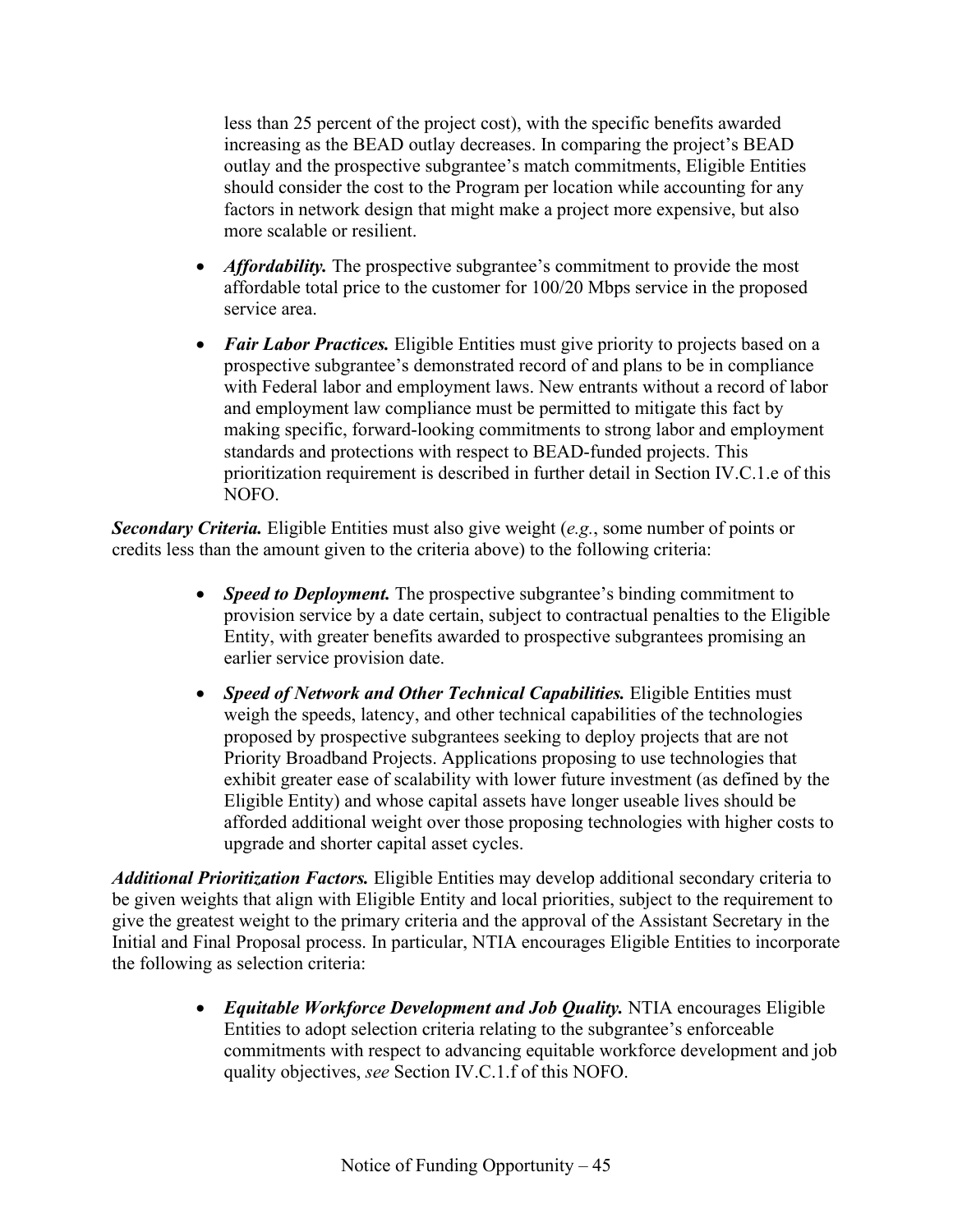- *Open Access.* NTIA encourages Eligible Entities to adopt selection criteria promoting subgrantees' provision of open access wholesale last-mile broadband service for the life of the subsidized networks, on fair, equal, and neutral terms to all potential retail providers.
- *Local and Tribal Coordination.* NTIA encourages Eligible Entities to adopt selection criteria reflecting a prospective subgrantee's support from the local and/or Tribal Government with oversight over the location or locations to be served.

# **8. 20 Percent Funding Release and Eligible Uses**

<span id="page-45-0"></span>If the Assistant Secretary determines that the Initial Proposal meets the standards set forth in Section [IV.B.5.c,](#page-32-0) the Assistant Secretary shall make available to the Eligible Entity 20 percent of the grant funds that were allocated to the Eligible Entity, or a higher percentage at the sole discretion of the Assistant Secretary, for uses as described in Section [IV.B.3](#page-24-0) of this NOFO.

Upon completion of the challenge process described in Section [IV.B.6](#page-33-0) and the subgrantee selection process described in Section [IV.B.7,](#page-34-0) an Eligible Entity may use the funds made available under this Section to fully fund deployment projects that:

1. Consist of at least 80 percent unserved locations; and

2. Are in a location in which the percentage of individuals with a household income at or below 150 percent of the poverty line applicable to a family of the size involved (as determined under Section 673(2) of the Community Services Block Grant Act (42 U.S.C. § 9902(2)) that is higher than the national percentage of such individuals.

An Eligible Entity may use the funds made available under this Section of the NOFO for other eligible uses described under Section [IV.B.7](#page-34-0) of this NOFO (*i.e.*, for uses other than deployment of last-mile broadband infrastructure to unserved and underserved locations or eligible CAIs) only if the Eligible Entity is able to demonstrate to the satisfaction of the Assistant Secretary that the Eligible Entity has a plan to meet the unserved and underserved location broadband deployment commitments set forth in the Eligible Entity's Final Proposal, in which case the Assistant Secretary may waive, in whole or in part, limitations on the use of this funding round.<sup>[69](#page-45-1)</sup> Additional information on how to request the use of funds for other purposes and the associated documentation required to demonstrate such plan will be provided at a later date.

# **9. Final Proposal**

# **a. Timing**

To receive the remaining grant funds that were allocated to the Eligible Entity, an Eligible Entity shall submit a Final Proposal no later than twelve (12) months after the date upon which the Assistant Secretary approves the Eligible Entity's Initial Proposal. If an Eligible Entity fails to

<span id="page-45-1"></span><sup>&</sup>lt;sup>69</sup> As described above, moreover, the Eligible Entity need not wait for its last-mile deployment projects to be completed before it can pursue its approved non-deployment uses. Rather, it is both permitted and encouraged to undertake those non-deployment activities as soon as is feasible.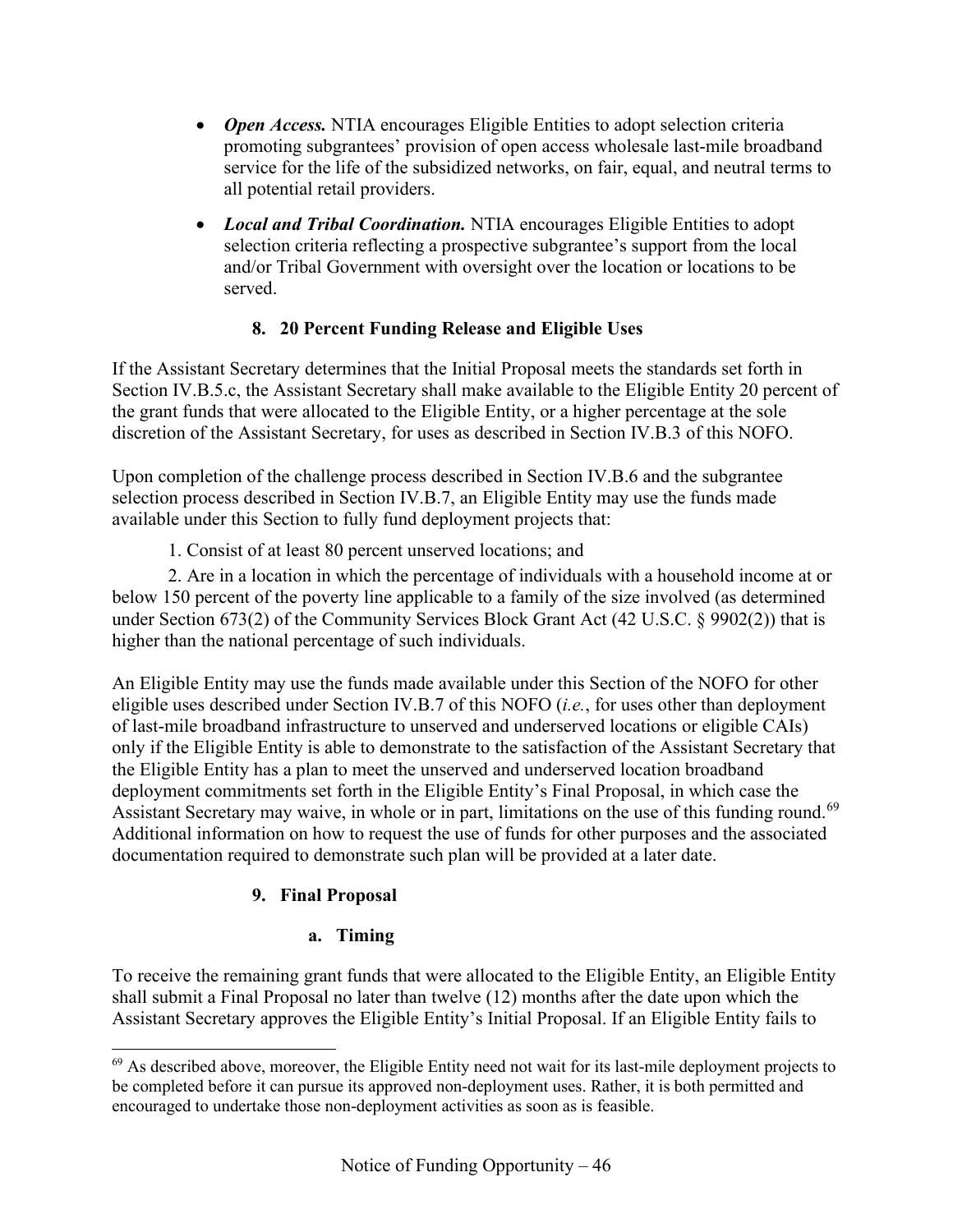submit a Final Proposal by this deadline, this will be treated as the Eligible Entity's application failure pursuant to Section [IV.B.10.](#page-49-0) The Assistant Secretary reserves the right to extend this deadline; however, the Assistant Secretary will not grant a waiver of the Final Proposal deadlines except in extraordinary circumstances.

## **b. Form and Content of Final Proposal**

<span id="page-46-0"></span>NTIA will provide Eligible Entities an online template for submission of the Final Proposal. An Eligible Entity may submit only one final proposal.

The Final Proposal must include, at a minimum:

1. A detailed plan that specifies the outcome of the Eligible Entity's subgrantee selection process and how the Eligible Entity will:

a. allocate grant funds to subgrantees for the deployment of broadband networks to unserved locations, underserved locations, and (if applicable) CAIs in accordance with the prioritization framework described in Section [IV.B.7.b](#page-39-4) of this NOFO; and

b. align the grant funds allocated to the Eligible Entity under the BEAD Program, where practicable, with the use of other funds for broadband that the Eligible Entity receives from the federal government, an Eligible Entity, or any other source.

3. A timeline for implementation of the detailed plan and completion of each project and other eligible activity to be funded;

4. Processes for oversight and accountability to ensure the proper use of the grant funds allocated to the Eligible Entity under the BEAD Program consistent with Section [IX.G](#page-95-0) of this NOFO;

5. Certification that the Eligible Entity has conducted coordination, including with Tribal Governments, local community organizations, and unions and worker organizations, consistent with the requirements set forth in Section [IV.C.1.c](#page-50-0) of this NOFO, a description of the coordination conducted, and a summary of the impact such coordination had on the content of the Final Proposal;

6. Description of the results of the challenge process conducted by the Eligible Entity under Section [IV.B.6;](#page-33-0)

7. Certification that the Eligible Entity will provide service to all unserved and underserved locations, if the Eligible Entity is seeking to use BEAD funding for deployment to CAIs or for other eligible activities;

8. A detailed description of all planned uses of BEAD funding that are not last-mile broadband deployment projects, including the nature of each funded initiative, how those uses are consistent with Section [IV.B.7.a.iii](#page-38-2) of this NOFO, how the Eligible Entity expects the initiative to address the needs of the Eligible Entity's residents, the ways in which engagement with localities and stakeholders informed the selection of such eligible activities, and any efforts the Eligible Entity undertook to determine whether other uses of the funds might have been more effective in achieving the BEAD Program's equity, access, and deployment goals;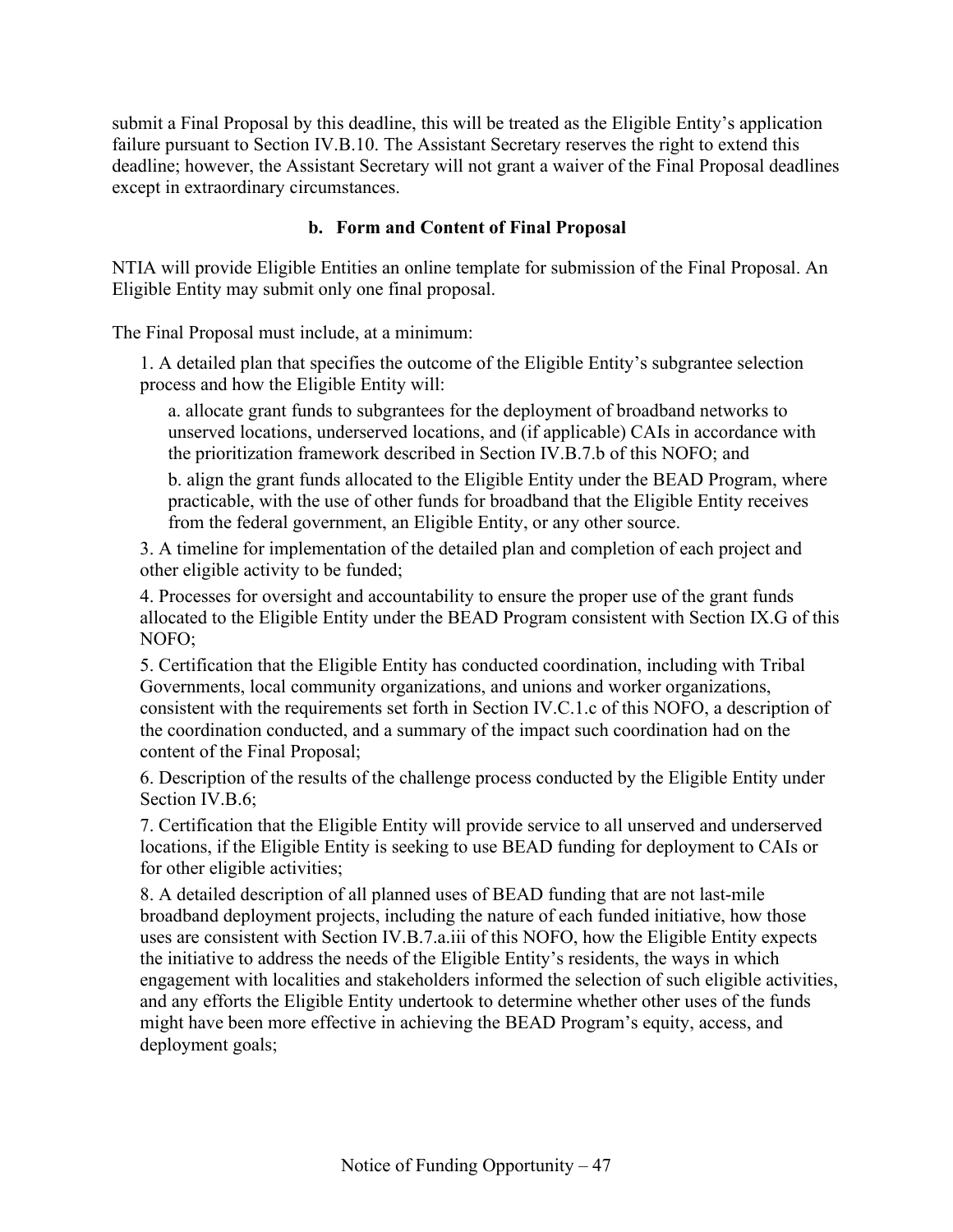9. The means by which subgrantees for non-deployment eligible activities were selected, if the Eligible Entity pursued those initiatives via subgrant, or, alternatively, how the Eligible Entity determined that it should undertake the initiative itself;

10. A description of efforts undertaken by the Eligible Entity to ensure the participation of non-traditional broadband providers (such as municipalities or political subdivisions, cooperatives, non-profits, Tribal Governments, and utilities), including an explanation for awards to traditional broadband providers when one or more non-traditional providers submitted competing proposals to serve an area consistent with the requirements of Section [IV.C.1.a;](#page-49-1)

11. Implementation status of plans described in the Initial Proposal related to:

a. Steps that the Eligible Entity has taken or intends to take to promote streamlined permitting processes and cost-effective access to poles, conduits, easements, and rights of way, including the imposition of reasonable access requirements;

b. Labor and workforce activities, including how the Eligible Entity implemented and applied the labor-related subgrantee selection criterion required herein;

c. Utilization of minority businesses, women-owned business enterprises, and labor surplus area firms;

d. Low-cost plan requirements; and

e. Climate change and resilience;

12. Information regarding specific commitments made by provisionally selected subgrantees to warrant a project's treatment as a Priority Broadband Project;

13. Information regarding specific commitments made by provisionally selected subgrantees to warrant benefits in the Eligible Entity's subgrantee selection process (*e.g.*, the primary and secondary criteria);

14. Environmental documentation associated with any construction and/or ground-disturbing activities and a description of how the Eligible Entity will comply with applicable environmental and national historical preservation requirements.

15. To the extent an Eligible Entity's Final Proposal includes plans to deploy broadband to Unserved Service Projects or Underserved Service Projects on Tribal Lands, the Eligible Entity must submit a Resolution of Consent from each Tribal Government, from the Tribal Council or other governing body, upon whose Tribal Lands the infrastructure will be deployed<sup>70</sup>.

<span id="page-47-0"></span> $70$  In the case of consortiums, a Tribal resolution is required from each Tribal Government on whose Tribal Lands the infrastructure will be deployed. For projects deploying to locations on Tribal Lands in Hawaii, consent must be obtained from the Department of Hawaiian Home Lands. For projects deploying to locations in Alaska, with the exception of deployments on the Metlakatla Reservation, an Eligible Entity must gain the consent (by Tribal resolution) of 51 percent or more of the federally recognized tribal governments in the Alaska Native Region in which the infrastructure will be deployed. Consent from the Metlakatla Reservation will not be required for deployments in the Southeast Alaska Region Village. Conversely, deployments within the Metlakatla Reservation will require only the consent (via Tribal resolution) of the Metlakatla Reservation's Tribal Government. If a Tribal Government is not meeting due to COVID-19 restrictions or will not meet between release of this NOFO and submission of the Eligible Entity's Initial Proposal, NTIA will allow the submission of a Letter of Consent from the Governing Body of the Tribe with the Eligible Entity's Final Proposal.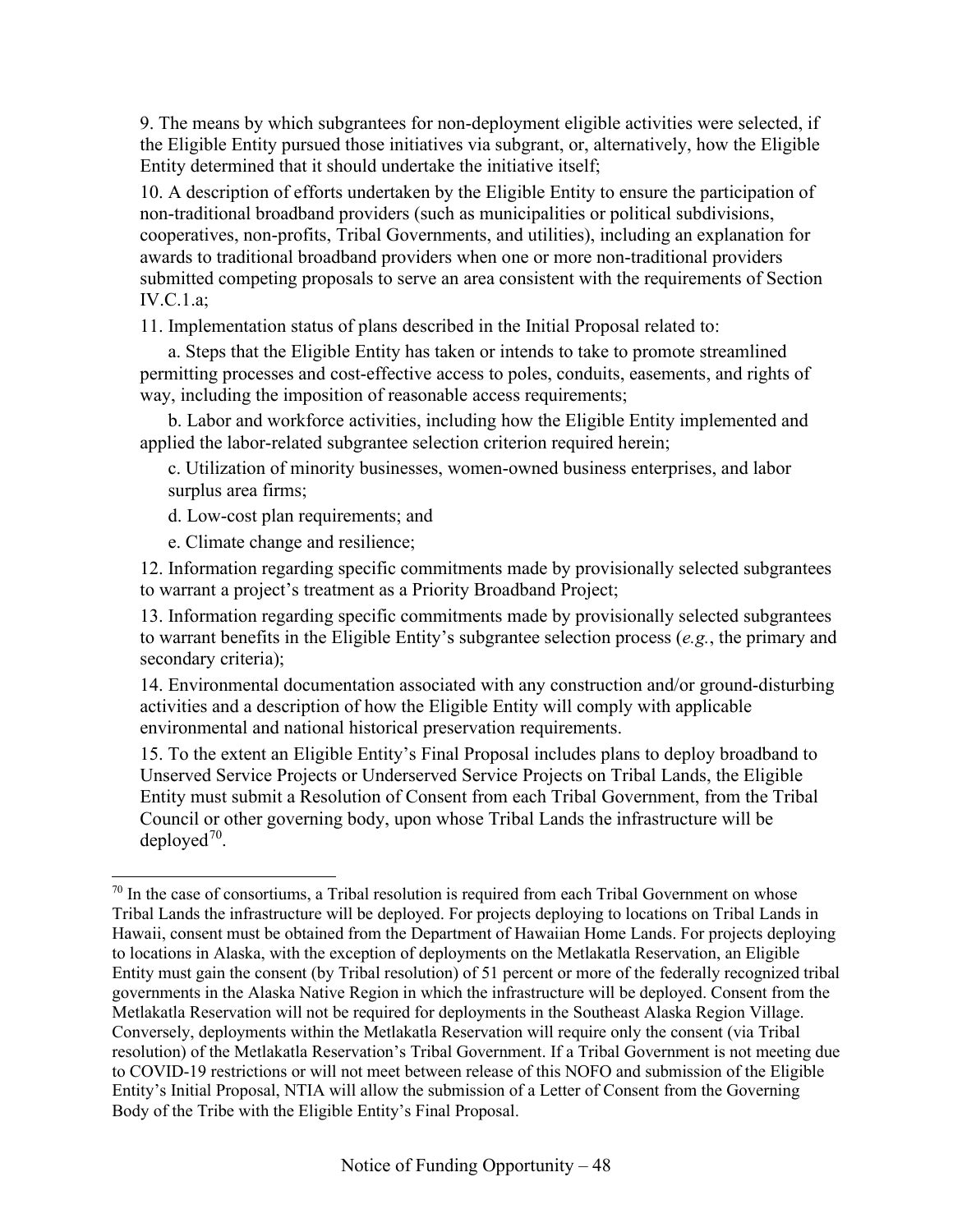16. A description of (1) each unsuccessful application that was affected by laws of the Eligible Entity concerning broadband, utility services, or similar subjects, whether they predate or postdate enactment of the Infrastructure Act, that the Eligible Entity did not waive for purposes of BEAD Program project selection and that either (a) preclude certain public sector providers from participation in the subgrant competition or (b) impose specific requirements on public sector entities, such as limitations on the sources of financing, the required imputation of costs not actually incurred by the public sector entity, or restrictions on the service a public sector entity can offer; and (2) how those laws impacted the decision to deny each such application.

<span id="page-48-0"></span>Additional requirements for the Final Proposal may be provided to Eligible Entities when the approval of the Initial Proposal is granted.

## **c. Review process**

After receipt of a Final Proposal, the Assistant Secretary shall acknowledge receipt and begin the review process in the order in which Final Proposals are received. Upon determination that the Final Proposal is complete, the Assistant Secretary shall determine whether the use of funds proposed in the Final Proposal:

- 1. Complies with Section 60102(f) of the Infrastructure Act;
- 2. Is in the public interest; and
- 3. Effectuates the purposes of the Infrastructure Act.

The Assistant Secretary may request and accept corrections to the Final Proposal of an Eligible Entity after the Final Proposal has been submitted.

## **d. Actions Upon Completion of Review**

## **i. Approval**

If the Assistant Secretary determines that the Final Proposal meets the standards set forth in Section [IV.B.9.c,](#page-48-0) the Assistant Secretary shall approve the Final Proposal, so inform the Eligible Entity, and make available to the Eligible Entity the remaining Program funds identified in the Eligible Entity's Notice of Available Amounts to be used to implement the Eligible Entity's Final Proposal.

## **ii. Disapproval**

If the Final Proposal is incomplete, or the Assistant Secretary determines that the use of funds proposed in the Final Proposal does not meet the standards set forth in Section [IV.B.9.c,](#page-48-0) the Assistant Secretary will notify the Eligible Entity of the deficiencies in the proposal, provide the Eligible Entity with an opportunity to resubmit the Final Proposal, and establish a deadline for resubmission. If an Eligible Entity fails to resubmit its Final Proposal remedying the deficiencies identified by the Assistant Secretary or otherwise does not satisfy the standards set forth in Section IV.B.9.c by the applicable deadline, the Eligible Entity's application may be treated as an application failure pursuant to Section [IV.B.10.](#page-49-0)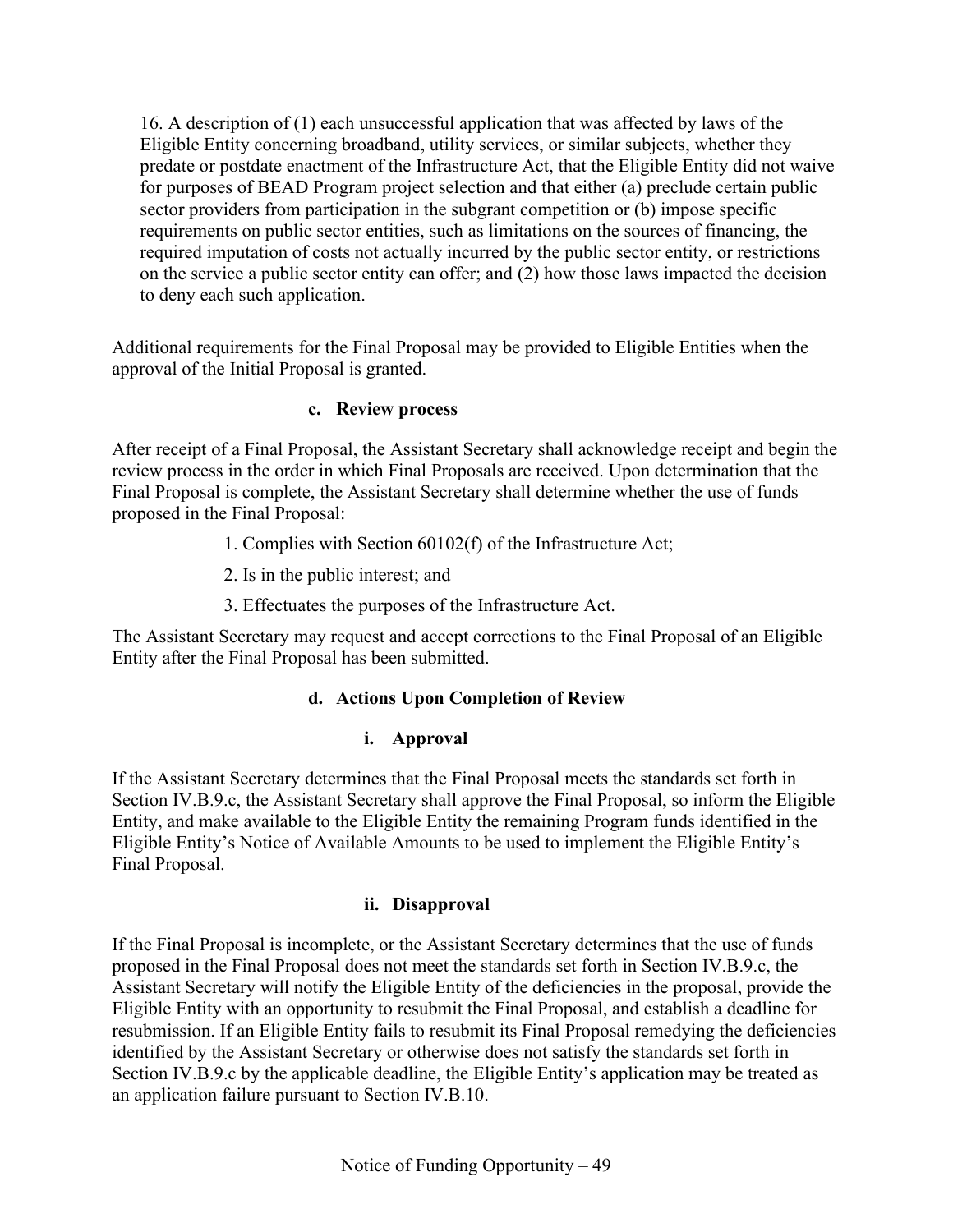## **10. Application Failures**

<span id="page-49-0"></span>If an Eligible Entity fails to submit a covered application (*i.e.*, a Letter of Intent, Initial Proposal, or Final Proposal) by the applicable deadline (and following any relevant opportunity to cure deficiencies), NTIA will issue a public notice inviting a political subdivision or consortium of political subdivisions of the Eligible Entity (a "Substitute Entity") to submit the applicable type of covered application in place of the Eligible Entity. In the case where an Eligible Entity has missed a deadline opening the process to a Substitute Entity, NTIA will publish a public notice to facilitate meaningful participation of political subdivisions.

In the case of a Substitute Entity that submits a covered application:

1. The Assistant Secretary shall, if necessary, establish revised deadlines for the Substitute Entity to meet the requirements of this NOFO; and

2. Any reference in this NOFO to an Eligible Entity in a geographic sense shall be deemed to refer to the Eligible Entity in whose place the Substitute Entity submitted the covered application.

If no Substitute Entity applies or if the Substitute Entity fails to meet a submission deadline without the grant of extension, an Eligible Entity's Program funds may be reallocated pursuant to Section [II.D](#page-18-0) above.

## **C. Program Requirements**

As set forth in the Infrastructure Act and outlined in greater detail below, the programmatic requirements applicable to Eligible Entities and subgrantees are as follows:

- 1. Eligible Entity Obligations
	- a. Consider All Provider Types
	- b. Ensure Subgrantee Accountability
	- c. Local Coordination
	- d. Equitable and Nondiscriminatory Distribution of Funds
	- e. Fair Labor Practices and Highly Skilled Workforce
	- g. Civil Rights and Nondiscrimination Law Compliance
	- h. Climate Resilience
- 2. Subgrantee Obligations
	- a. Network Capabilities
	- b. Deployment Requirements
	- c. Service Obligations

## **1. Eligible Entity Obligations**

#### **a. Consider All Provider Types**

<span id="page-49-1"></span>Competition among broadband providers has the potential to offer consumers more affordable, high-quality options for broadband service. As required by the Infrastructure Act, in awarding subgrants for the deployment of a broadband network using grant funds, Eligible Entities may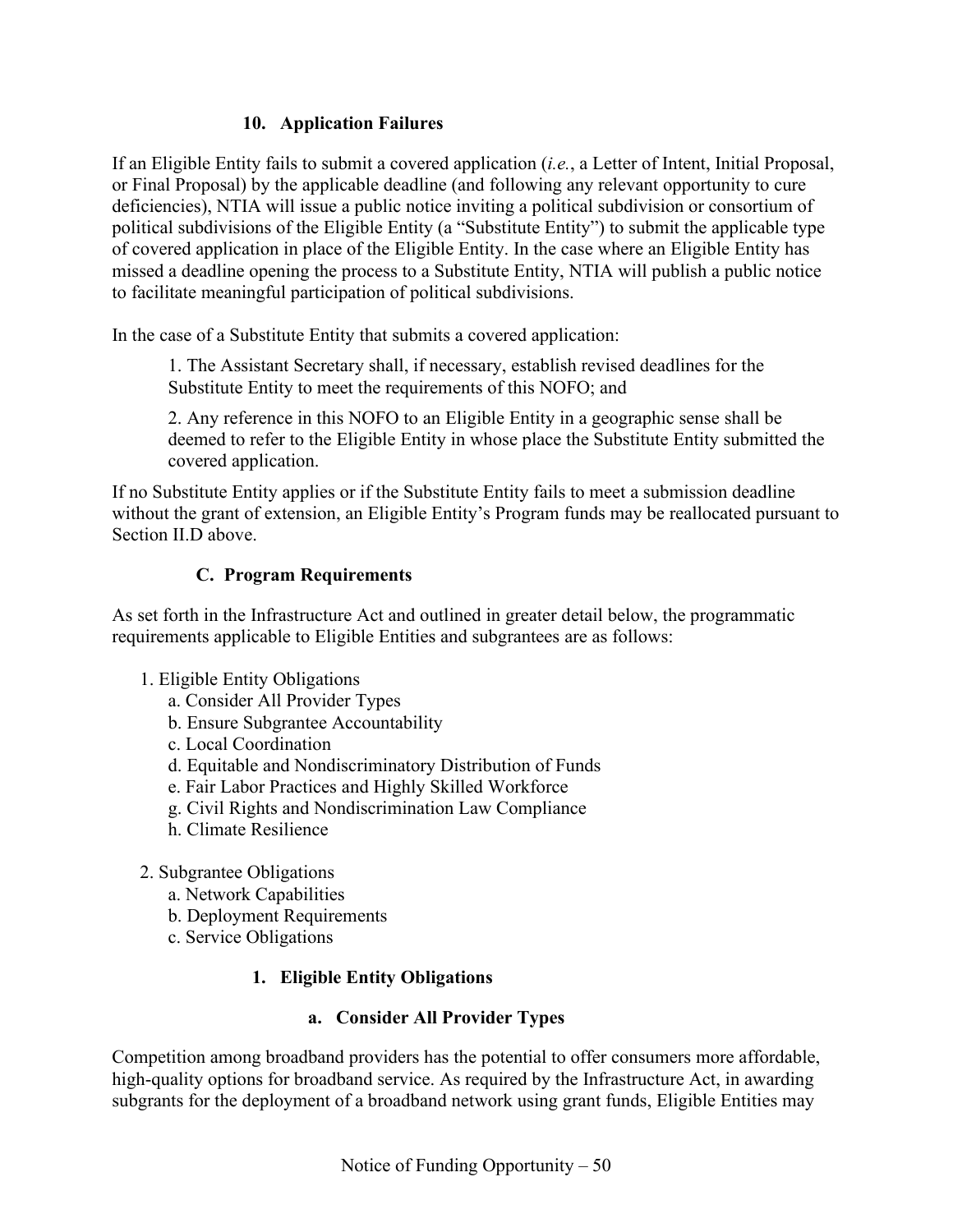not exclude cooperatives, nonprofit organizations, public-private partnerships, private companies, public or private utilities, public utility districts, or local governments ("potential providers") from eligibility for grant funds. In determining whether to approve an Eligible Entity's Initial or Final Proposal, NTIA will consider whether the Eligible Entity has, after the enactment of the Infrastructure Act, adopted new laws, regulations, policies, procedures or any other form of rule or restriction that, in the determination of NTIA, seeks to exclude or has the effect of excluding any potential providers from eligibility for its subgrant competition. This could include new laws that have the effect of excluding providers from offering broadband service or rendering them incapable of effectively competing for subgrants.

Some laws of Eligible Entities concerning broadband, utility services, or similar subjects that *predate* the enactment of the Infrastructure Act may either preclude certain public sector providers from participation in the subgrant competition or may impose specific requirements on public sector entities, such as limitations on the sources of financing, the required imputation of costs not actually incurred by the public sector entity, or restrictions on the service a public sector entity can offer. NTIA strongly encourages Eligible Entities to waive all such laws for purposes of the Program. If an Eligible Entity does not do so, the Eligible Entity must identify all such laws in its Initial Proposal and describe how the laws will be applied in connection with the competition for subgrants. Such Eligible Entity must, in its Final Proposal, disclose each unsuccessful application affected by such laws and describe how those laws impacted the decision to deny the application.

## **b. Ensure Subgrantee Accountability**

<span id="page-50-1"></span>In addition to demonstrating how it expects to satisfy the subrecipient monitoring and management requirements identified in 2 C.F.R. Part 200 Subpart D, each Eligible Entity must include sufficient accountability procedures within its program to ensure subgrantee compliance with all applicable Program requirements. Each Eligible Entity must, at a minimum, include in any subgrant agreement reasonable provisions allowing for recovery of funds in the event of a subgrantee's noncompliance with the BEAD Program's requirements, including but not limited to failure to deploy network infrastructure in accordance with mandated deadlines. Each Eligible Entity must, at a minimum, employ the following practices: (1) distribution of funding to subgrantees for, at a minimum, all deployment projects on a reimbursable basis (which would allow the Eligible Entity to withhold funds if the subgrantee fails to take the actions the funds are meant to subsidize); (2) the inclusion of clawback provisions (*i.e.*, provisions allowing recoupment of funds previously disbursed) in agreements between the Eligible Entity and any subgrantee; (3) timely subgrantee reporting mandates; and (4) robust subgrantee monitoring practices. NTIA will review proposed subgrant processes during the Initial Proposal and Final Proposal review phases and will reject Proposals that fail to provide sufficient recourse against subgrantees that do not fulfill their legal and contractual responsibilities. NTIA likewise will pursue clawback of funds directly from Eligible Entities that fail to ensure subgrantee accountability to the fullest extent of the law.

## **c. Local Coordination**

<span id="page-50-0"></span>Each Eligible Entity must develop a comprehensive local coordination approach that will begin in the development of the Five-Year Action Plan and continue at each stage of the BEAD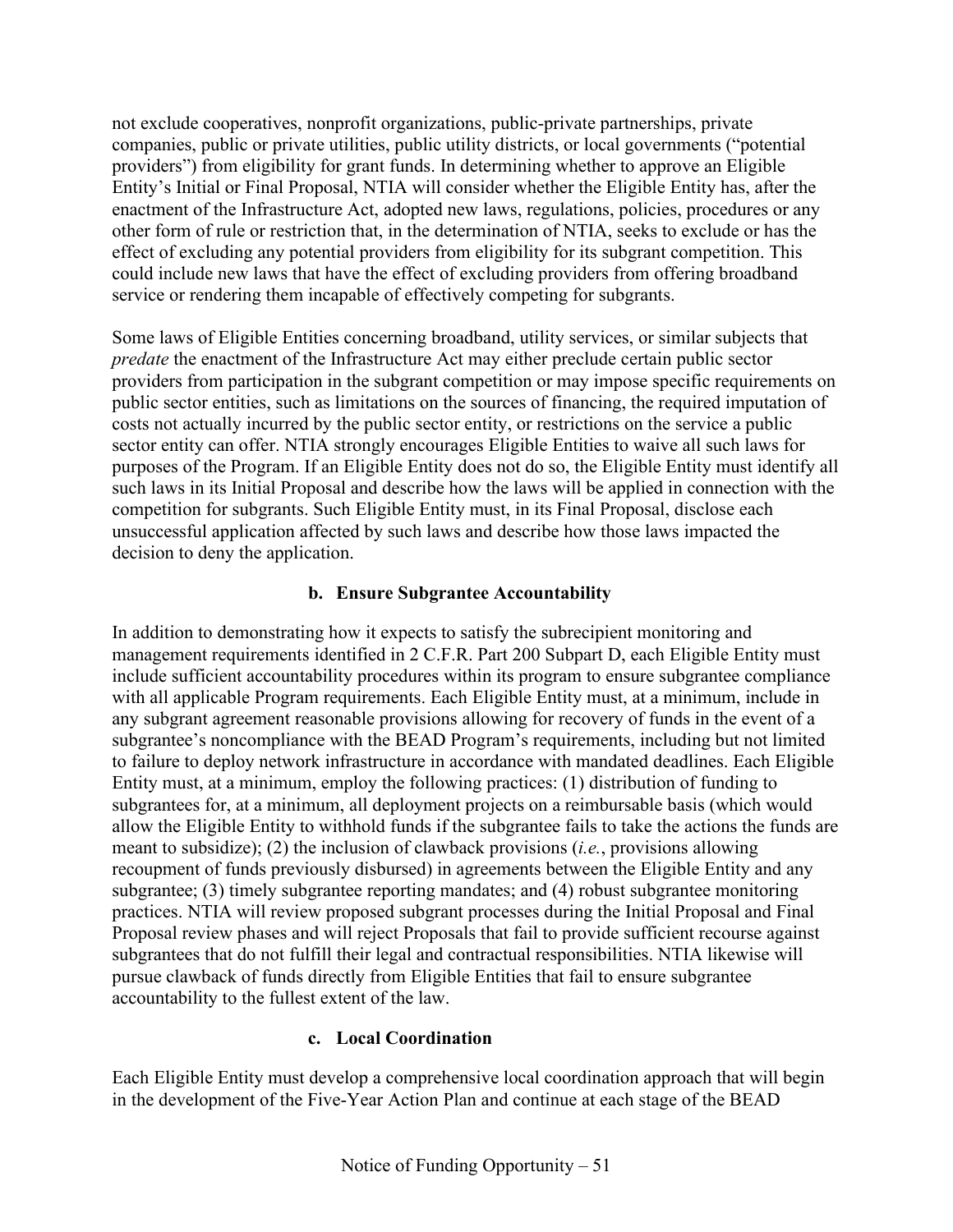Program through the awarding of all subgrant funding. Local and Tribal coordination and stakeholder engagement is critical to the BEAD Program's success, to eliminating barriers to broadband access and adoption, and to rapidly and economically building out new broadband networks. NTIA views strong involvement between Eligible Entities and local and Tribal communities as key to ensuring that the broadband needs of all unserved and underserved locations and underrepresented communities are accounted for in Initial and Final Plans. Local coordination promotes alignment of priorities between Eligible Entity and local and Tribal officials and helps ensure visibility of local needs and preferences. Robust engagement efforts increase initial adoption rates once the broadband is deployed in an area and stimulate awareness about the programs that can support the local community.

Accordingly, each Eligible Entity is required to coordinate with political subdivisions, Tribal Governments, local and community-based organizations, and unions and worker organizations within its territory to ensure full representation and inclusion of unserved, underserved, and underrepresented communities throughout the planning and deployment processes. Each Eligible Entity must document its local coordination and outreach activities by providing a detailed description of their efforts to engage local governments, community groups, union and worker organizations, Tribal Governments, and underrepresented populations in its Five-Year Action Plan, Initial Proposal, and Final Proposal, relative to each stage in the BEAD Program process. Each Eligible Entity is strongly encouraged to integrate its local coordination efforts with any outreach and coordination efforts it is required to undertake pursuant to the Digital Equity Act*. See* Section [V](#page-75-0) of this NOFO for additional information concerning application materials.

In evaluating whether local coordination and outreach efforts meet the programmatic requirements, the Assistant Secretary will assess whether plans and activities undertaken ensure: (1) full geographic coverage of the Eligible Entity; (2) meaningful engagement and outreach to diverse stakeholder groups, labor organizations, and community organizations, including to promote the recruitment of women and other historically marginalized populations for workforce development opportunities and jobs related to BEAD-funded eligible activities; (3) utilization of multiple awareness and participation mechanisms and different methods to convey information and outreach; (4) transparency of processes, to include the documentation and publication of results and outcomes of such coordination and outreach efforts, including additions or changes to the Eligible Entity's Initial Proposal and/or Final Proposal; and (5) outreach to and direct engagement of unserved and underserved communities to include historically underrepresented and marginalized groups and/or communities. These requirements are designed to allow Eligible Entities to tailor the program for the unique environments within its boundaries. In evaluating the sufficiency of local coordination efforts, the Assistant Secretary will consider quantitative measures as well as the quality of the engagements.

The requirements of this section are critical to ensuring that Eligible Entities are coordinating with all communities, including their marginalized and underrepresented populations. Broadband availability, or lack thereof, is not new to localities and in many instances, they have undertaken data collection, planning and outreach and engagement efforts to identify the specific and unique needs of their communities. Bringing these stakeholders to the table will not only result in Eligible Entities developing and implementing a successful broadband plan that carries out the intent of the Infrastructure Act, but fosters buy-in from the people the plan and these programs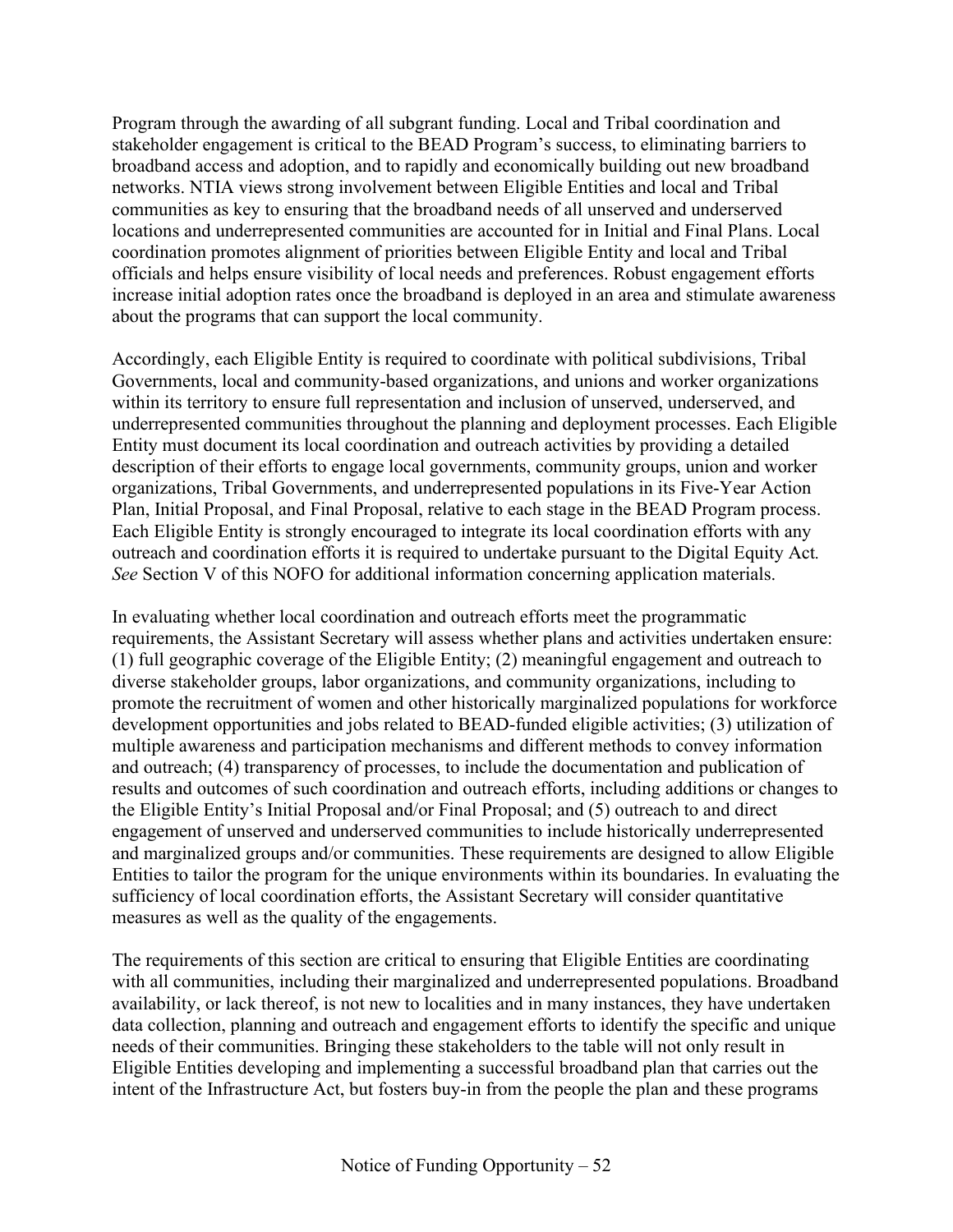are meant to serve. It also builds stronger relationships between Eligible Entities and localities and creates opportunities for them to further coordinate with each other. Eligible Entities should track all engagement efforts they conduct and provide a synopsis of the needs identified and if they were addressed (or not) in the appropriate portions of their Initial Proposals, Final Proposals, and reporting to NTIA.

#### **i. Geographic Coverage**

Each Eligible Entity must demonstrate that its engagement with its political subdivisions and applicable Tribal Governments include sufficient geographic granularity to demonstrate full participation within the Eligible Entity. Engagement must include Tribal, rural, suburban, and urban areas to the extent applicable in the Eligible Entity and must address diverse stakeholder groups. Each political subdivision and federally recognized Tribe must be given an opportunity to submit its own plan<sup>[71](#page-52-0)</sup> to the Eligible Entity for consideration in the development of the Eligible Entity's Proposals. Likewise, each political subdivision and federally recognized Tribe must be given an opportunity to comment on the Proposals of the Eligible Entity before submission to the Assistant Secretary. The Eligible Entity must detail how it addressed each submitted plan in each relevant Proposal.

#### **ii. Diverse stakeholder groups**

Throughout its local coordination and outreach activities, each Eligible Entity must ensure that a diverse set of stakeholders is involved in development of its Five-Year Action Plan, Initial Proposal, and Final Proposal. To the extent the Eligible Entity encompasses sovereign Tribal or Native entities, the Eligible Entity must ensure that such entities are involved in development of the Eligible Entity's plans, including, but not limited to a formal Tribal consultation process with the Eligible Entity. In addition, Eligible Entities must coordinate with local stakeholders—such as entities that carry out workforce development programs and labor unions—to provide a written explanation of their approach to ensuring a reliable supply of skilled workers, eliciting feedback on plans for creating good-paying jobs, and to recruiting and hiring women and other historically marginalized groups for the job opportunities created through the BEAD program. Other examples of stakeholder groups for consideration include but are not limited to the following:

- State and Territorial agencies, including departments and offices charged with overseeing transportation, economic development, community development, education, information technology, health and human services, labor, agriculture, and natural resources; County and municipal governments and regional associations of governments;
- Tribal Governments, Alaska Native entities, and Native Hawaiian organizations;
- Community anchor institutions;
- Nonprofit and community-based organizations;
- Civil rights organizations;
- Labor organizations and unions;

<span id="page-52-0"></span> $71$  Plans in this context refer to formal, local broadband plans addressing deployment, equity, or other issues relevant to the BEAD program goals.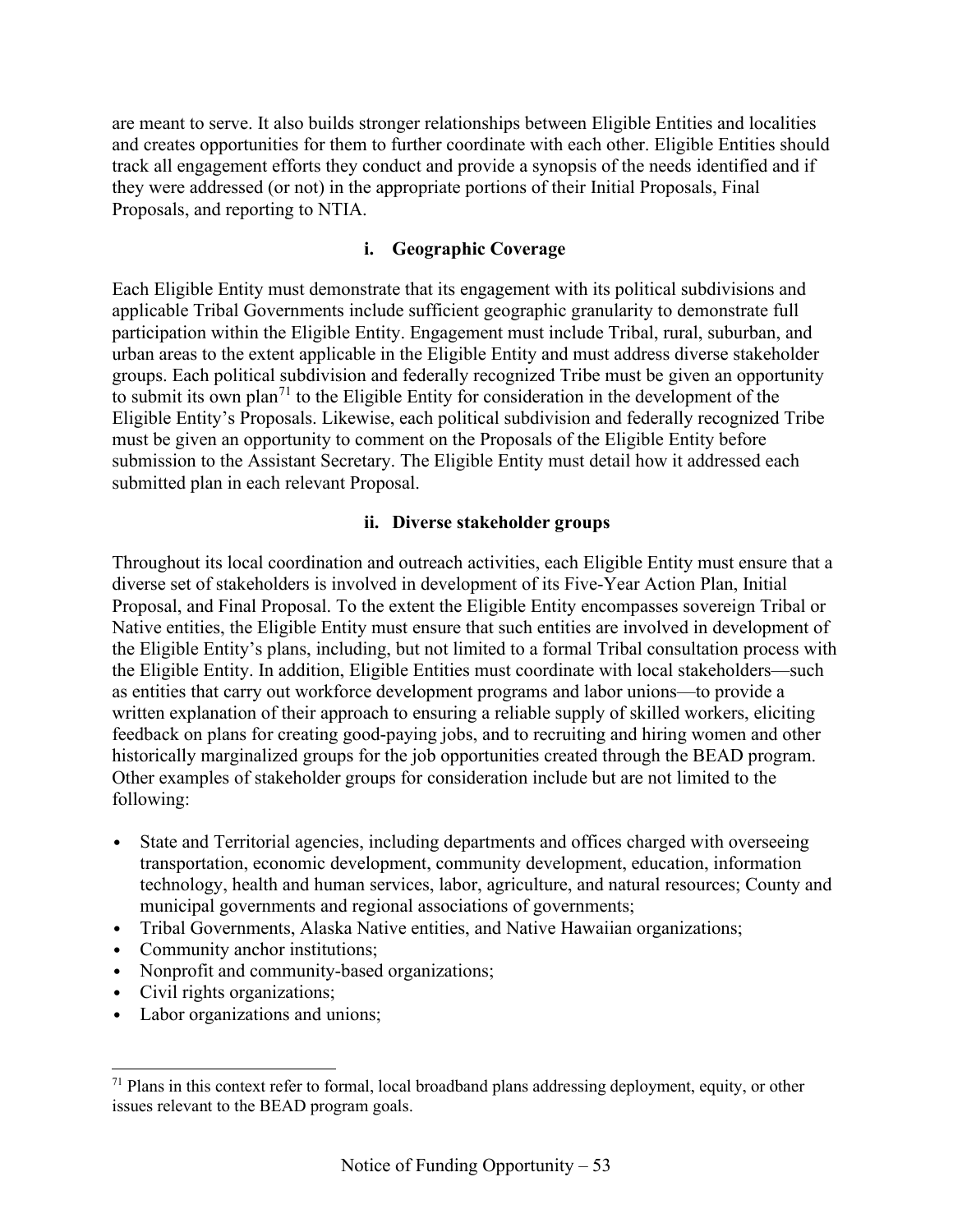- Entities that carry out workforce development programs, including labor-management partnership training programs (like Registered Apprenticeship programs and preapprenticeships tied to Registered Apprenticeships);
- Higher education institutions, including community colleges, Historically Black Colleges and Universities (HBCUs), Tribal Colleges and Universities (TCUs), and Minority-Serving Institutions (MSIs);
- Local educational agencies;
- Eligible Entity agencies that are responsible for administering or supervising adult education and literacy activities in the Eligible Entity;
- Public housing authorities or owners/operators of HUD-assisted housing in the Eligible Entity;
- Organizations that represent:
	- Individuals with disabilities, including organizations that represent children with disabilities;
	- Individuals who are 60 years of age or older;
	- Individuals with language barriers, including English learners and individuals with low levels of literacy;
	- People of color;
	- LGBTQI+ people;
	- Immigrants;
	- Veterans; and
	- Individuals in that Eligible Entity who are incarcerated;
- Economic development organizations, local businesses/chambers of commerce, including small and disadvantaged businesses and chambers of commerce (*e.g.*, chambers of commerce serving underrepresented groups);
- Internet Service Providers (ISPs) of all types;
- Public Utility Commissions (PUCs) and equivalents;
- Consumer advocates and advocacy groups;
- Faith-based organizations;
- Neighborhood associations; and
- <span id="page-53-0"></span>• Other organizations that serve as representatives of underrepresented communities.

## **iii. Awareness, Outreach and Participation Mechanisms**

Successful coordination requires multiple mechanisms to ensure broad awareness and participation. Each Eligible Entity must design and implement efforts that promote inclusivity. This should be accomplished through facilitating broad outreach efforts that promote engagement in different ways to ensure that all unserved, underserved and underrepresented communities are included. Examples of such methods include but are not limited to:

- 1. Listening sessions, or public meetings (in-person within the community and virtual);
- 2. Eligible Entity websites and/or email address to submit comments directly;
- 3. Informational materials such as fact sheets, brochures, Frequently Asked Questions, and newsletters;
- 4. Social media (blogs, Twitter, Facebook, Instagram, *etc*.);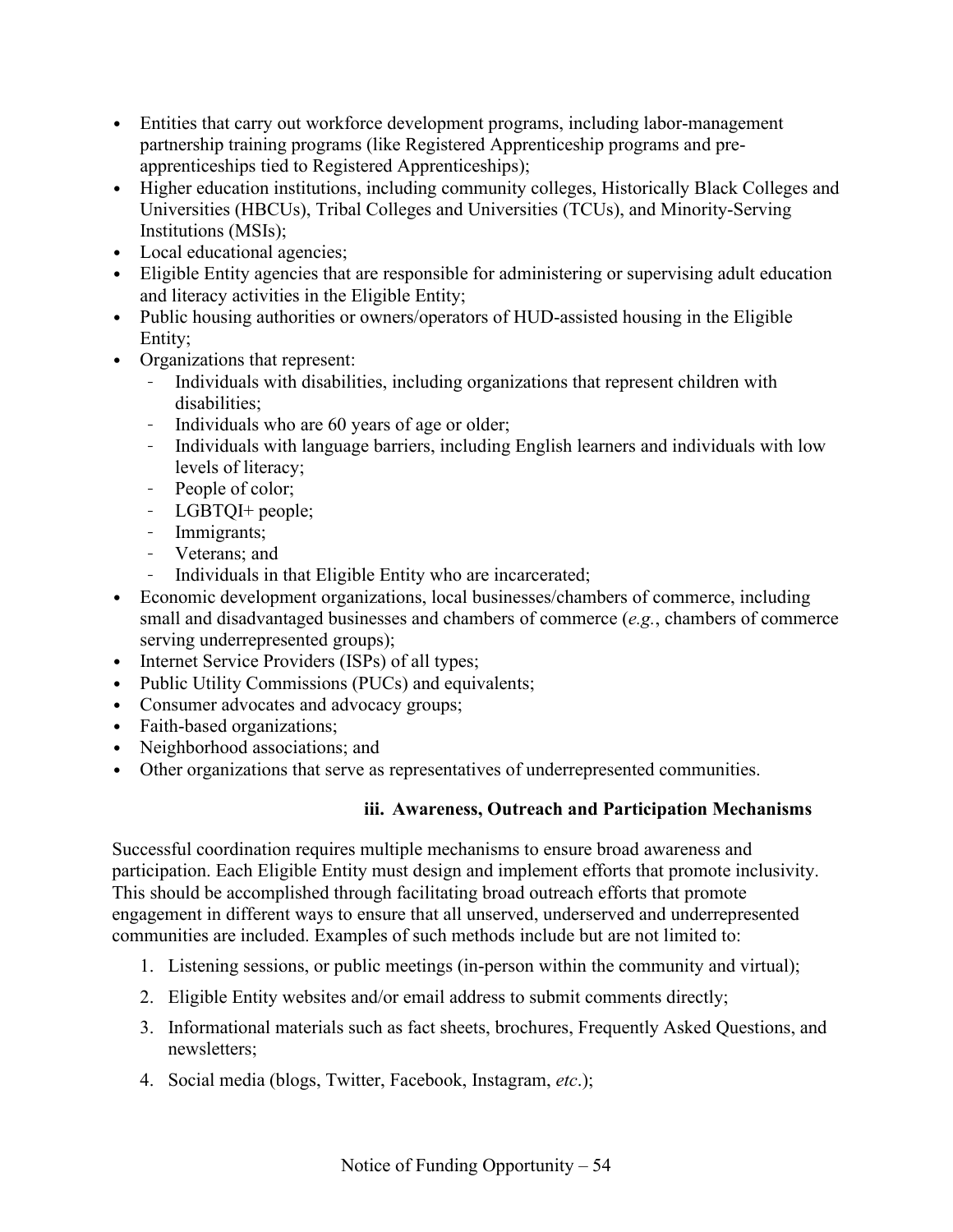- 5. Email notifications and use of traditional mail;
- 6. Utilization of community anchor institutions to help promote and distribute information); and
- 7. Local Advertisements and Public Service Announcements.

#### **iv. Transparency**

In conducting local coordination and outreach activities, Eligible Entities must establish, document, and adhere to clear procedures to ensure transparency. This includes publicly posting the Proposals prior to submission to NTIA as well as plans or comments submitted by local political subdivisions or Tribal Governments and explanations of how local recommendations were addressed. Examples of ways to promote and document transparency include but are not limited to publicly available information and easily navigable websites with up-to-date information, periodic reporting/reports to local and community stakeholders, and involvement of diverse stakeholders in the planning, implementation and execution of coordination and outreach efforts and activities, and in-person meetings and mailings.

## **v. Underrepresented Engagement**

Specific engagement efforts must be targeted at underrepresented communities within the Eligible Entity. Underrepresented communities have historically faced barriers in participating in federal programs and therefore Eligible Entities must identify these communities and determine specific outreach and engagement strategies tailored to their needs, including providing outreach in the languages used in the communities these eligible activities serve. Examples of activities that might be used to reach unserved, underserved, and underrepresented communities include but are not limited to:

- 1. The creation of an Eligible Entity-wide task force or advisory board with representatives from underrepresented communities;
- 2. Frequent engagement with State, Territorial, county, Tribal, and municipal associations that may have a greater reach to these communities through their local elected official members;
- 3. Engagement with other Eligible Entity departments or agencies that regularly serve these communities and can help identify and engage with them, such as Eligible Entity departments of education, health and human services, workforce development, and/or public health;
- 4. Utilization of the mechanisms listed in Section [IV.C.1.c.iii](#page-53-0) that demonstrates a targeted focus on the above identified communities; and
- 5. Investment in surveys, data collection, and mapping initiatives to better understand gaps in connectivity and needs.

Each Eligible Entity should combine multiple strategies to develop a comprehensive approach that ensures equitable and broad participation from all stakeholders. Each Eligible Entity also must document, publish and integrate its local coordination activities with the outreach and coordination efforts it will undertake pursuant to the Digital Equity Act*.* It is strongly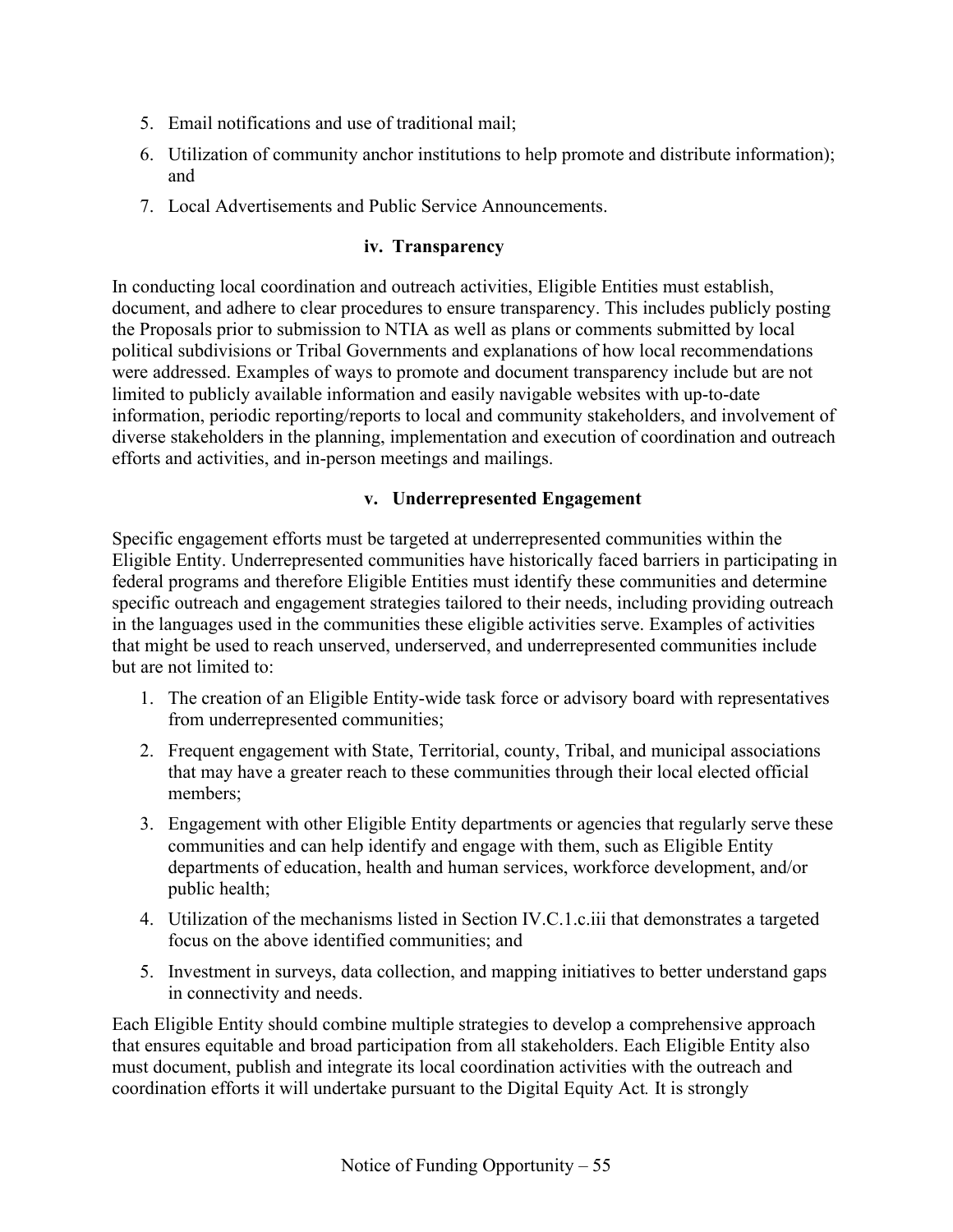recommended that Eligible Entities conduct BEAD and Digital Equity Act program local coordination efforts in tandem as one cohesive effort.

## **d. Equitable and Nondiscriminatory Distribution of Funds**

Consistent with Section  $60102(g)(2)(C)$  of the Infrastructure Act, Eligible Entities must distribute funds in an equitable and nondiscriminatory manner and ensure, through stipulations in any subgrantee contracts, that each subgrantee uses the funds in an equitable and nondiscriminatory manner.

## **e. Fair Labor Practices and Highly Skilled Workforce**

<span id="page-55-0"></span>As set forth above in Section [IV.B.7,](#page-34-0) Eligible Entities must give priority to projects based on (among other things) a demonstrated record of and plans to be in compliance with federal labor and employment laws. Eligible Entities are required to give preferential weight to projects based on the strength of the showing in their application on this factor. Doing so will help ensure that projects are carried out in accordance with the law, assist Eligible Entities in ensuring that a prospective subgrantee is capable of carrying out activities funded by a subgrant in a competent manner in compliance with all applicable federal, state, and local laws, and promote the effective and efficient completion of high-quality broadband infrastructure projects by ensuring a reliable supply of skilled workers and minimizing disruptive and costly delays.

Evaluation of a prospective subgrantee's demonstrated record of and plans to be in compliance with federal labor and employment laws requires focus on several components. First, Eligible Entities must obtain and evaluate information on the prospective subgrantee's record of compliance with federal labor and employment laws, as well as the records of any other entities that will participate in the project, including contractors and subcontractors. This information must include, at a minimum, information on these entities' compliance with federal labor and employment laws on broadband deployment projects in the last three years. For example, the Eligible Entity should collect data on a prospective subgrantee's historical use of contracting and subcontracting arrangements, including staffing plans, and at least one example of each contractor and subcontractor's past performance in the context of a similar project. Eligible Entities will be required to describe in their Initial and Final Proposals what specific information they will require prospective subgrantees to provide in their applications and how they will weight that information in their competitive selection process. This should include, but not be limited to, (1) a certification from an Officer/Director-level employee (or equivalent) of the prospective subgrantee evidencing consistent past compliance with federal labor and employment laws by the subgrantee, as well as all contractors and subcontractors, and (2) written confirmation that the prospective subgrantee discloses any instances in which it or its contractors or subcontractors have been found to have violated laws such as the Occupational Safety and Health Act, the Fair Labor Standards Act, or any other applicable labor and employment laws for the preceding three years.

Second, Eligible Entities must require submission of, and evaluate, the prospective subgrantee's plans for ensuring compliance with Federal labor and employment laws. These plans must address, at a minimum, how the prospective subgrantee will ensure compliance in its own labor and employment practices, as well as that of its contractors and subcontractors, including (1)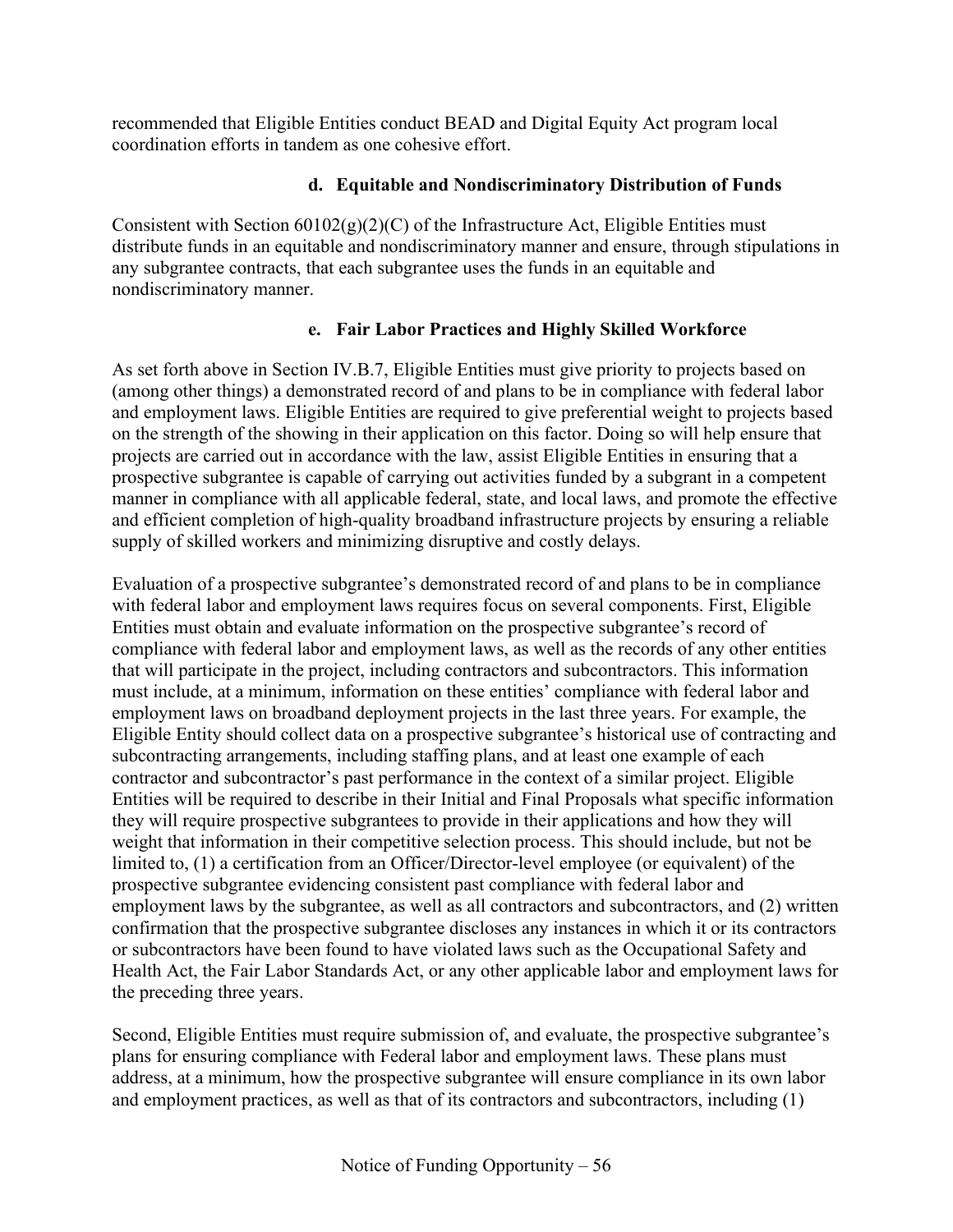information on applicable wage scales and wage and overtime payment practices for each class of employees expected to be involved directly in the physical construction of the broadband network and (2) how the subgrantee will ensure the implementation of workplace safety committees that are authorized to raise health and safety concerns in connection with the delivery of deployment projects. Eligible Entities will be required to describe in their Initial and Final Proposals what specific information they will require prospective subgrantees to provide in their applications and how they will weight that information in their competitive selection processes.

An effective plan for compliance with federal labor and employment laws can include a subgrantee's binding commitment to strong labor standards and protections for the project workforce (including contractors and subcontractors), which include:

- Using a directly employed workforce, as opposed to a subcontracted workforce;
- Paying prevailing wages and benefits to workers, including compliance with Davis-Bacon and Service Contract Act requirements, where applicable, and collecting the required certified payrolls;
- Using project labor agreements (*i.e.*, pre-hire collective bargaining agreements between unions and contractors that govern terms and conditions of employment for all workers on a construction project);
- Use of local hire provisions;
- Commitments to union neutrality;
- Use of labor peace agreements;  $72$
- Use of an appropriately skilled workforce, *e.g.*, through Registered Apprenticeships or other joint labor-management training programs that serve all workers, particularly those underrepresented or historically excluded);
- Use of an appropriately credentialed workforce (*i.e.*, satisfying requirements for appropriate and relevant pre-existing occupational training, certification, and licensure); and
- Taking steps to prevent the misclassification of workers.

If an Eligible Entity includes any of these as mandatory requirements for all subgrantees (including contractors and subcontractors), it should describe these requirements in detail its Initial and Final Proposal and explain how it will incorporate them as binding legal commitments in the subgrants it makes. An Eligible Entity taking this approach can reduce the showing that prospective subgrantees need to make in their applications regarding their plans to comply with federal labor and employment laws.

- By a governmental entity: Where a governmental entity receives NTIA grant funds, whether directly as an Eligible Entity or as a subgrantee, and the governmental entity uses those funds for the construction of facilities over which it will maintain a proprietary interest (*e.g.*, governmental ownership of the network), it is authorized and encouraged to require labor peace agreements, unless prohibited by state or local law.
- By a non-governmental subgrantee: Subgrantees that are non-governmental entities, and construct broadband facilities over which no governmental entity maintains a proprietary interest, are authorized and encouraged to require labor peace agreements, unless prohibited by state or local law.

<span id="page-56-0"></span> $72$  Ability to require labor peace agreements: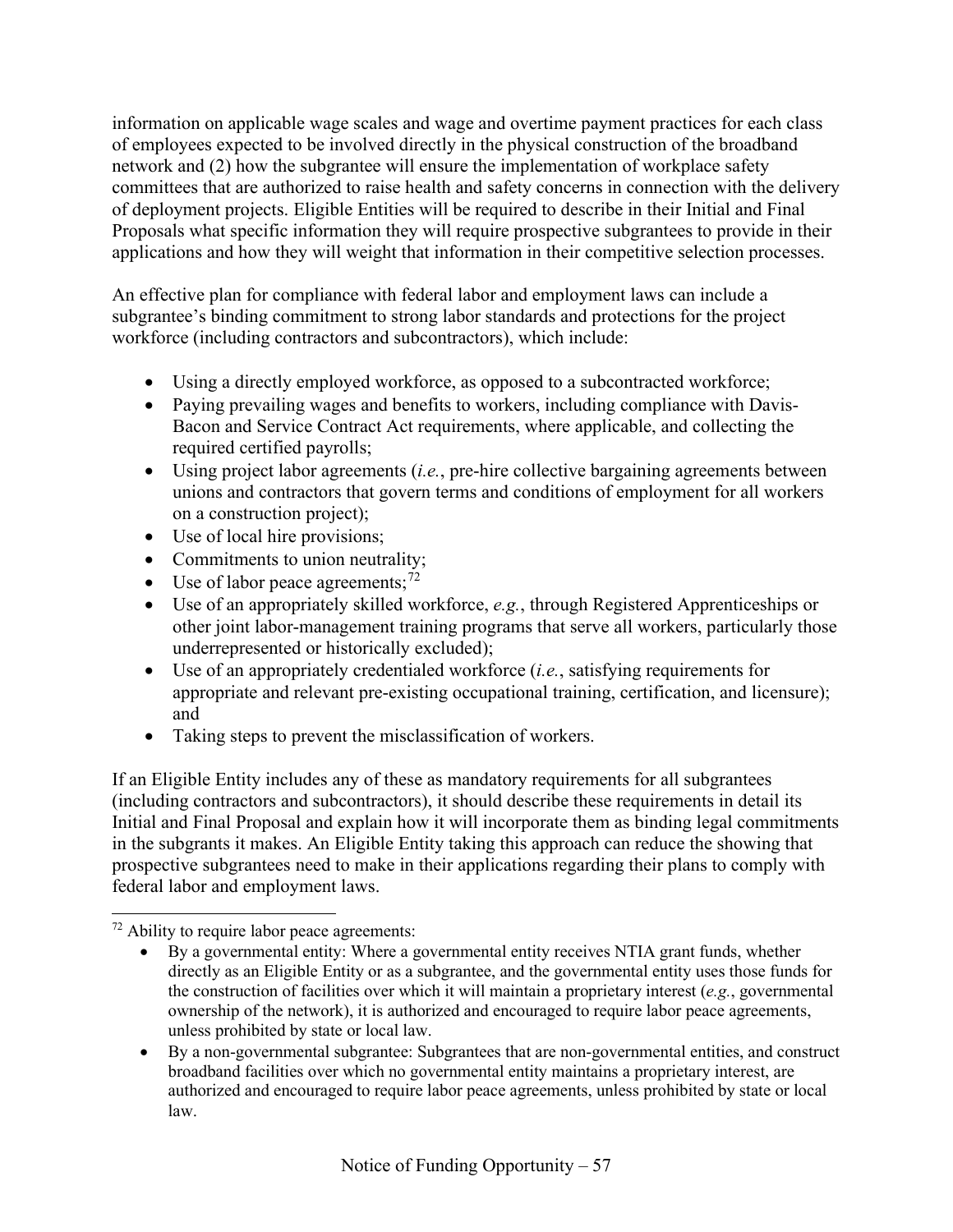To ensure that subgrantees have the technical and operational capacity to carry out the subgrant, prospective subgrantees must have a plan for ensuring that the project workforce will be an appropriately skilled and credentialed workforce (including by the subgrantee and each of its contractors and subcontractors). For purposes of this section, the "project workforce" includes those employees of the subgrantee, its contractors, or subcontractors directly engaged in the physical construction of the broadband network. The plan for a highly skilled workforce should include the following information:

- The ways in which the subgrantee will ensure the use of an appropriately skilled workforce, *e.g.*, through Registered Apprenticeships or other joint labor-management training programs that serve all workers;
- The steps that will be taken to ensure that all members of the project workforce will have appropriate credentials, *e.g.*, appropriate and relevant pre-existing occupational training, certification, and licensure;
- Whether the workforce is unionized;
- Whether the workforce will be directly employed or whether work will be performed by a subcontracted workforce; and
- The entities that the proposed subgrantee plans to contract and subcontract with in carrying out the proposed work.

If the project workforce or any subgrantee's, contractor's, or subcontractor's workforce is not unionized, the subgrantee must also provide with respect to the non-union workforce:

- The job titles and size of the workforce (FTE positions, including for contractors and subcontractors) required to carry out the proposed work over the course of the project and the entity that will employ each portion of the workforce;
- For each job title required to carry out the proposed work (including contractors and subcontractors), a description of:
	- o safety training, certification, and/or licensure requirements (*e.g.*, OSHA 10, OSHA 30, confined space, traffic control, or other training as relevant depending on title and work), including whether there is a robust in-house training program with established requirements tied to certifications, titles; and
	- o information on the professional certifications and/or in-house training in place to ensure that deployment is done at a high standard.

## **f. Advancing Equitable Workforce Development and Job Quality Objectives**

<span id="page-57-0"></span>A skilled workforce is critical to meeting infrastructure buildout timelines under the Infrastructure Act and connecting households across the country to reliable, affordable, highspeed broadband. A highly skilled workforce will also allow for the safe deployment of sustainable networks. To meet the workforce needs of this program, Eligible Entities and their subgrantees should make appropriate investments to develop a skilled, diverse workforce for the jobs that the subgrantees need to fill.<sup>[73](#page-57-1)</sup>

<span id="page-57-1"></span> $73$  Workforce development programs that provide high-skilled workers that support BEAD-funded projects are an eligible use of grant funds. *See* Section [V.K](#page-80-0) for eligible uses.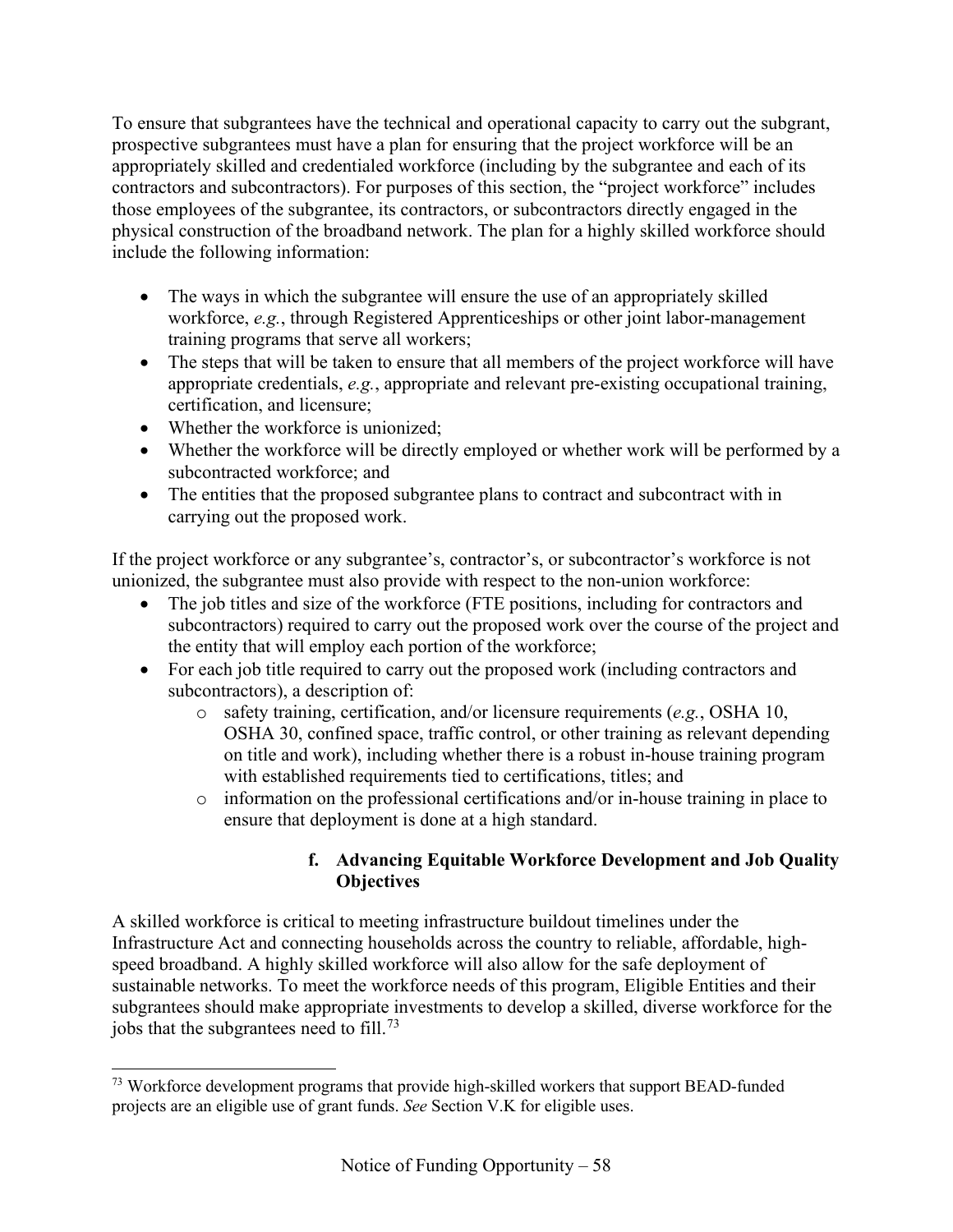**i. Requirements.** Eligible Entities are required to include in their Initial and Final Proposals:

- 1. A description of how the Eligible Entity will ensure that subgrantees support the development and use of a highly skilled workforce capable of carrying out work in a manner that is safe and effective.
- 2. A description of how the Eligible Entity will develop and promote sector-based partnerships among employers, education and training providers, the public workforce system, unions and worker organizations, and community-based organizations that provide relevant training (including through Registered Apprenticeships and preapprenticeships that are integrated with Registered Apprenticeships, or other quality work-based learning programs) and provide wrap-around services to support workers to access and complete training (such as child care, transportation, mentorship, *etc.*), to attract, train, retain, or transition to meet local workforce needs and increase high-quality job opportunities.[74](#page-58-0)
- 3. A description of how the Eligible Entity will plan to create equitable on-ramps into broadband-related jobs (*e.g.*, how entities plan to engage or partner with stakeholders like State, Territorial, and local workforce boards, training partners, labor and community organizations); maintain job quality for new and incumbent workers engaged in the sector; and continually engage with labor organizations and community-based organizations to maintain worker voice throughout the planning and implementation process;
- 4. A description of how the Eligible Entity will ensure that the job opportunities created by the BEAD Program and other broadband funding programs are available to a diverse pool of workers, including by engaging in targeted outreach, and seek subgrantees with effective plans for outreach, to populations that have traditionally been underrepresented in broadband and information technology jobs, including but not limited to women and people of color. Eligible Entities should be prepared to report on the demographics of each subgrantee workforce that is engaged on a project or other eligible activity utilizing BEAD grant funding (this will be aggregate workforce data only, not personally identifiable information), and should expect that this data will be made public.

**ii. Other Considerations.** NTIA encourages Eligible Entities to consider workforce development goals when selecting subgrantees. This could include setting requirements applicable to all subgrantees or establishing scoring factors. Eligible Entities can accomplish this in various ways, including the following:

1. Ensuring that subgrantees require their contractors and subcontractors to provide Registered Apprenticeships and pre-apprenticeships tied to a Registered Apprenticeship, joint labor management partnerships, and other high-quality, on-the-job training opportunities, which may include minimum requirements of contractor or subcontractor job hours to be performed by apprentices; and ensuring that such programs lead to

<span id="page-58-0"></span><sup>&</sup>lt;sup>74</sup> For additional information on sector-based partnerships, Eligible Entities should review the Economic Development Administration's Good Jobs Challenge NOFO, EDA-HDQ-ARPGJ-2021-2006964, *available at* [https://www.grants.gov/web/grants/view-opportunity.html?oppID=334720.](https://www.grants.gov/web/grants/view-opportunity.html?oppID=334720)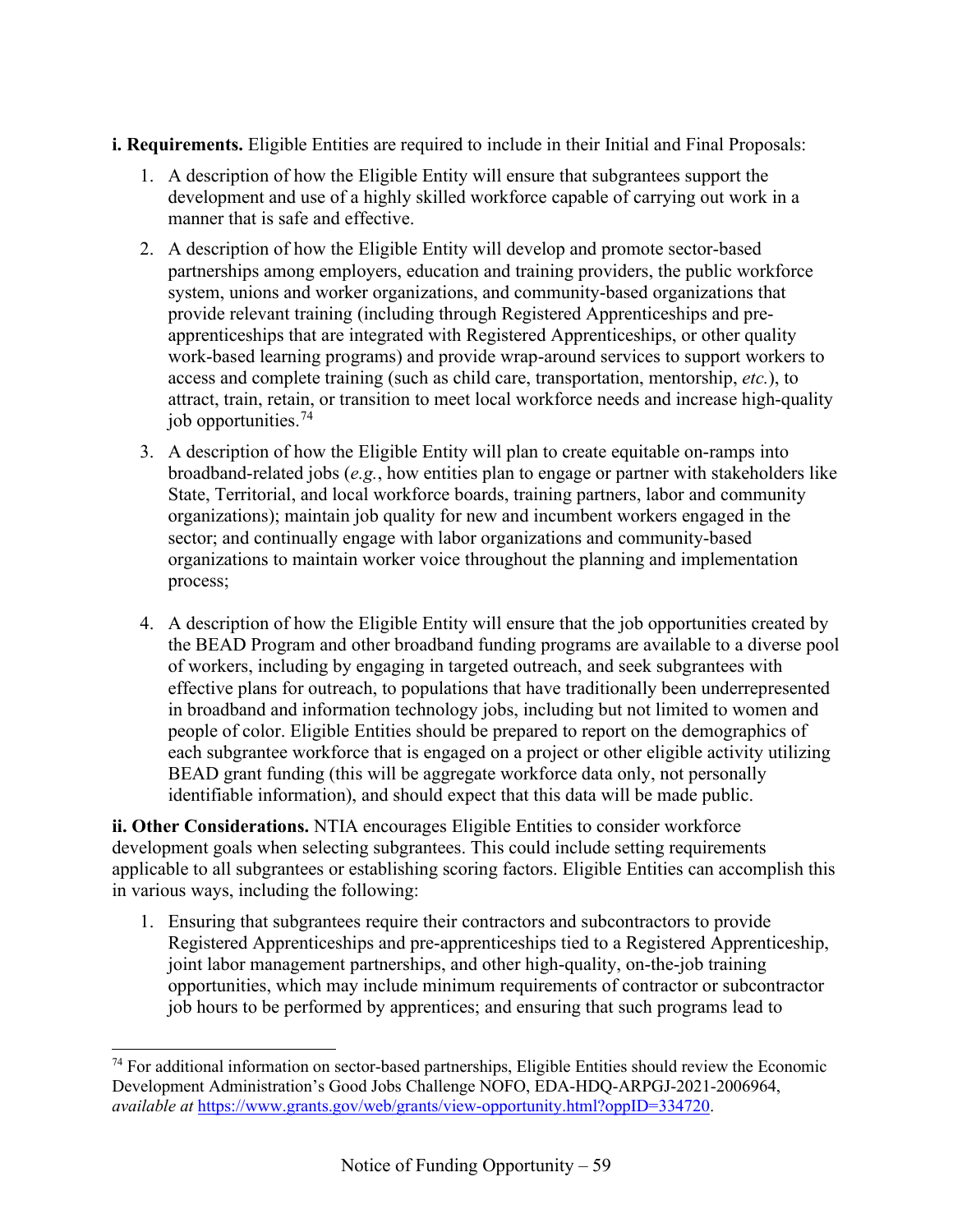employment with wages at rates not less than the rates prevailing on projects and other eligible activities of a similar character in the locality as determined by the Secretary of Labor in accordance with subchapter IV of chapter 31 of title 40, United States Code.

- 2. Ensuring that subgrantees offer "quality" jobs.<sup>[75](#page-59-0)</sup> For example, an Eligible Entity should consider scoring applicants based in part on the extent to which they will deliver on the quality jobs standard.
- 3. Ensuring that subgrantees prioritize hiring local workers and have robust and specific plans to recruit historically underrepresented populations facing labor market barriers and ensure that they have reasonable access to the job opportunities created by subgrantees. Such populations may include communities of color, women, and other groups (such as persons with disabilities, LGBTQI+ people, disconnected youth, individuals in recovery, individuals with past criminal records, including justice-impacted and reentry participants, serving trainees participating in the SNAP, TANF, and WIC, and veterans and military spouses).

## **g. Civil Rights and Nondiscrimination Law Compliance**

No person in the United States may, on the ground of actual or perceived race, color, national origin, sex, gender identity, sexual orientation, age, disability, or handicap, be excluded from participation in, be denied the benefits of, or be subject to discrimination under, any program or activity receiving federal financial assistance. Prior to distributing any BEAD funding to a subgrantee, an Eligible Entity must require the subgrantee to agree, by contract or other binding commitment, to abide by the non-discrimination requirements set forth in the following legal authorities, to the extent applicable, and to acknowledge that failure to do so may result in cancellation of any award and/or recoupment of funds already disbursed:

1. Title VI of the Civil Rights Act of 1964 (42 U.S.C. §§ 2000d *et seq*.) and the Department of Commerce's implementing regulations, published at 15 C.F.R. Part 8, which prohibit discrimination on the grounds of race, color, or national origin under programs or activities receiving federal financial assistance;

2. Title IX of the Education Amendments of 1972 (20 U.S.C. §§ 1681 *et seq*.) which prohibits discrimination on the basis of sex under federally assisted education programs or activities;

3. The Americans with Disabilities Act of 1990 (42 U.S.C. §§ 12101 *et seq*.) which prohibits discrimination on the basis of disability under programs, activities, and services provided or made available by Eligible Entity and local governments or instrumentalities or agencies thereto, as well as public or private entities that provide public transportation;

<span id="page-59-0"></span><sup>&</sup>lt;sup>75</sup> A "quality job" is defined as a job that  $(1)$  exceeds the local prevailing wage for an industry in the region, includes basic benefits (*e.g.*, paid leave, health insurance, retirement/savings plan), and/or is unionized, and (2) helps the employee develop the skills and experiences necessary to advance along a career path. *See* Economic Development Administration*,* ARPA Good Jobs Challenge NOFO, EDA-HDQ-ARPGJ-2021-2006964, at n. 1, *available at* [https://www.grants.gov/web/grants/view](https://www.grants.gov/web/grants/view-opportunity.html?oppId=334720)[opportunity.html?oppId=334720.](https://www.grants.gov/web/grants/view-opportunity.html?oppId=334720)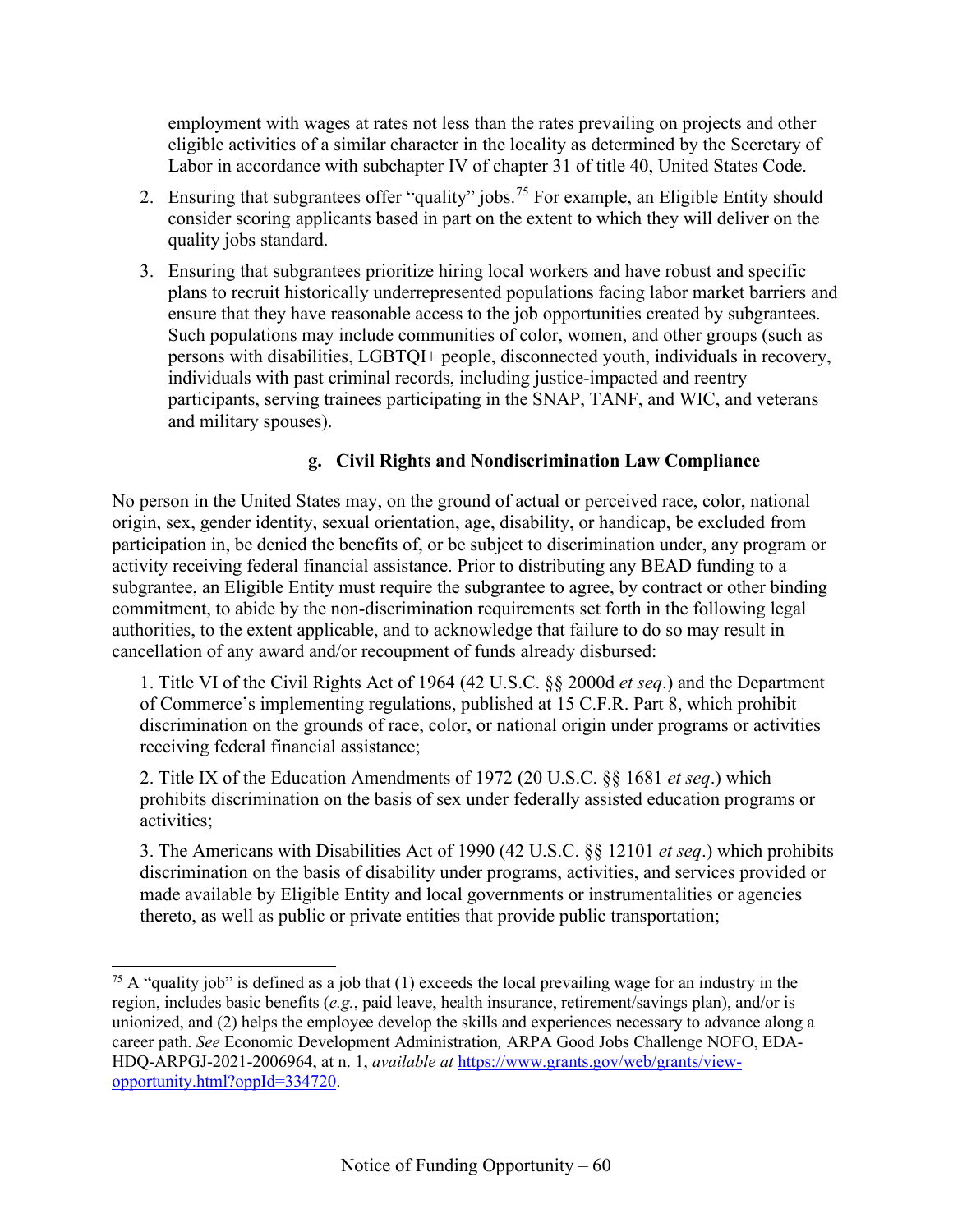4. Section 504 of the Rehabilitation Act of 1973, as amended (29 U.S.C. § 794), and Department of Commerce implementing regulations published at 15 C.F.R. Part 8b, which prohibit discrimination on the basis of handicap under any program or activity receiving or benefiting from federal assistance;

5. The Age Discrimination Act of 1975, as amended (42 U.S.C. §§ 6101 *et seq*.), and Department of Commerce implementing regulations published at 15 C.F.R. Part 20, which prohibit discrimination on the basis of age in programs or activities receiving federal financial assistance;

6. Title VII of the Civil Rights Act of 1964, 42 U.S.C. §§ 2000e *et seq*., which provides that it is an unlawful employment practice for an employer to discharge any individual or otherwise to discriminate against an individual with respect to compensation, terms, conditions, or privileges of employment because of such individual's race, color, religion, sex, or national origin. Note in this regard that Title VII, 42 U.S.C. § 2000e-1(a), expressly exempts from the prohibition against discrimination based on religion "a religious corporation, association, educational institution, or society with respect to the employment of individuals of a particular religion to perform work connected with the carrying on by such corporation, association, educational institution, or society of its activities;" and

7. Any other applicable non-discrimination law(s). Application requirements, award terms, and conditions do not impose civil rights and nondiscrimination law compliance requirements on Indian Tribes or Native Entities beyond what would otherwise apply under federal law.

In addition, each Eligible Entity must demonstrate in its Initial Proposal and Final Proposal that its selection of subgrantees will account for and satisfy the following authorities:

1. Parts II and III of Executive Order 11246, Equal Employment Opportunity (30 Fed. Reg. 12319), which requires that federally assisted construction contracts incorporate and fulfill the nondiscrimination provisions of §§ 202 and 203 of E.O. 11246 and Department of Labor regulations implementing E.O. 11246 (41 C.F.R. § 60-1.4(b)).<sup>[76](#page-60-0)</sup>

2. Executive Order 13166, Improving Access to Services for Persons with Limited English Proficiency (65 Fed. Reg. 50121), which requires federal agencies to examine the services that they provide, identify any need for services to those with limited English proficiency (LEP), and develop and implement a system to provide those services so LEP persons can have meaningful access to them. Note that the Department of Commerce issued policy guidance on March 24, 2003 (68 Fed. Reg. 14180) to articulate the Title VI prohibition against national origin discrimination affecting LEP persons and to help ensure that nonfederal entities provide meaningful access to their LEP applicants and beneficiaries.

3. Executive Order 13798, Promoting Free Speech and Religious Liberty, and Office of Management and Budget, M-20-09—Guidance Regarding Federal Grants and Executive

<span id="page-60-0"></span> $76$  Among other things, entities undertaking either wholly or partially federally funded construction projects may not "discriminate against any employee or applicant for employment because of race, color, religion, sex, sexual orientation, gender identity, or national origin," and must "take affirmative action to ensure that applicants are employed, and that employees are treated during employment, without regard to their race, color, religion, sex, sexual orientation, gender identity, or national origin." Executive Order 11246 § 202.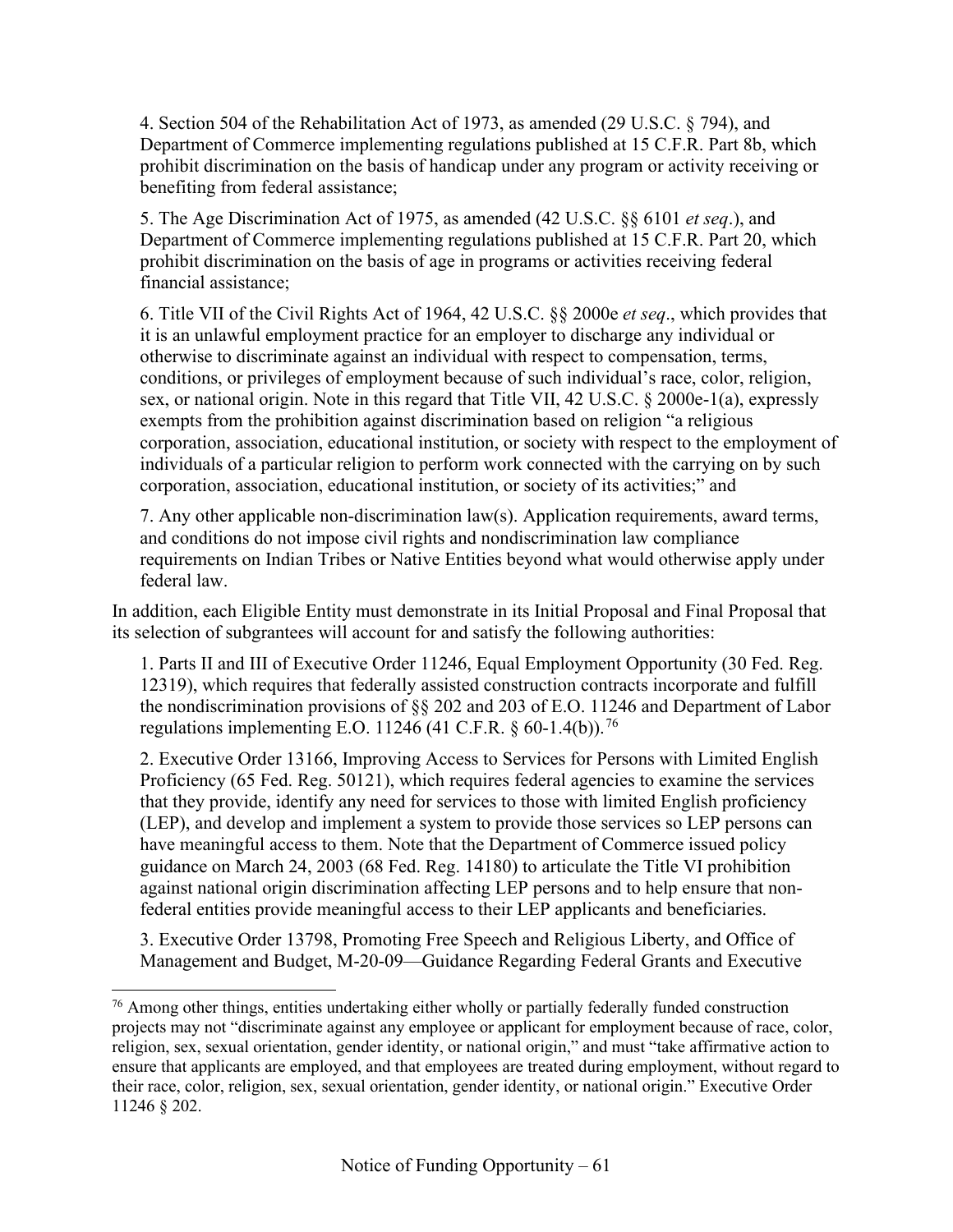Order 13798 (January 16, 2020), which provide that States or other public grantees may not condition sub-awards of federal grant money in a manner that would disadvantage grant applicants based on their religious character.

#### **h. Climate Resilience**

In establishing their Initial Proposals and Final Proposals, Eligible Entities must demonstrate that they have sufficiently accounted for current and future weather- and climate-related risks to new infrastructure projects. At present, weather- and climate-related risks to broadband networks include wildfires, extreme heat and cold, inland and coastal flooding, and the extreme winds produced by weather events such as tornadoes, hurricanes, and other weather events. Because retrofitted and new infrastructure for broadband might be expected to have a lifetime of 20 years or more, Eligible Entities must account not only for current risks but also for how the frequency, severity, and nature of these extreme events may plausibly evolve as our climate continues to change over the coming decades. Future projected climate change is expected to continue to result in higher seasonal temperatures and an increased likelihood of extreme heat events, higher risk of wildfires, more intense rainfall events, sea level rise and coastal inundation, permafrost thaw in Alaska, and the potential for stronger hurricanes when they do form, and other climate change related impacts.<sup>[77](#page-61-0)</sup>

Communities that lack broadband are also often the most vulnerable to extreme weather and climate events. This combination often results in a lack of crucial communications infrastructure to respond during these emergencies. Building climate-resilient broadband infrastructure for such communities provides emergency response preparedness and thus greater climate resilience for the community itself.

In light of the above, Eligible Entities should make use of available tools and resources from the National Oceanic and Atmospheric Administration (NOAA) and other federal agencies, as well as Eligible Entity-level resources and centers of expertise, in drawing up their Proposals pursuant to the BEAD Program. Each Eligible Entity must explain in its Initial and Final Proposal how it has utilized these tools and resources to account for, mitigate, and where possible, avoid the known and identifiable risks of current and future projected weather and climate conditions. Eligible Entities also should explain how they addressed these risks through measures such as (but not necessarily limited to) choice of a technology platform suitable to the climate risks of the region, reliance on alternative siting of facilities (*e.g.*, underground construction where appropriate), retrofitting or hardening of existing assets that are critical to BEAD-funded offerings, additional onsite and in-home power resources, use of established plans and processes to deal with extreme weather related risks, the speed of restoration of service in the case of an outage, and use of network and facility redundancies to safeguard against threats to infrastructure. In particular, in its Initial Proposal and Final Proposal, each Eligible Entity should, at a minimum, clearly do each of the following:

<span id="page-61-0"></span><sup>&</sup>lt;sup>77</sup> For example, in accordance with Section  $2(a)(1)$  of Executive Order 11988, as amended by Executive Order 13690, before taking an action, the applicant, in coordination with NTIA, must determine whether a proposed action will occur in a floodplain.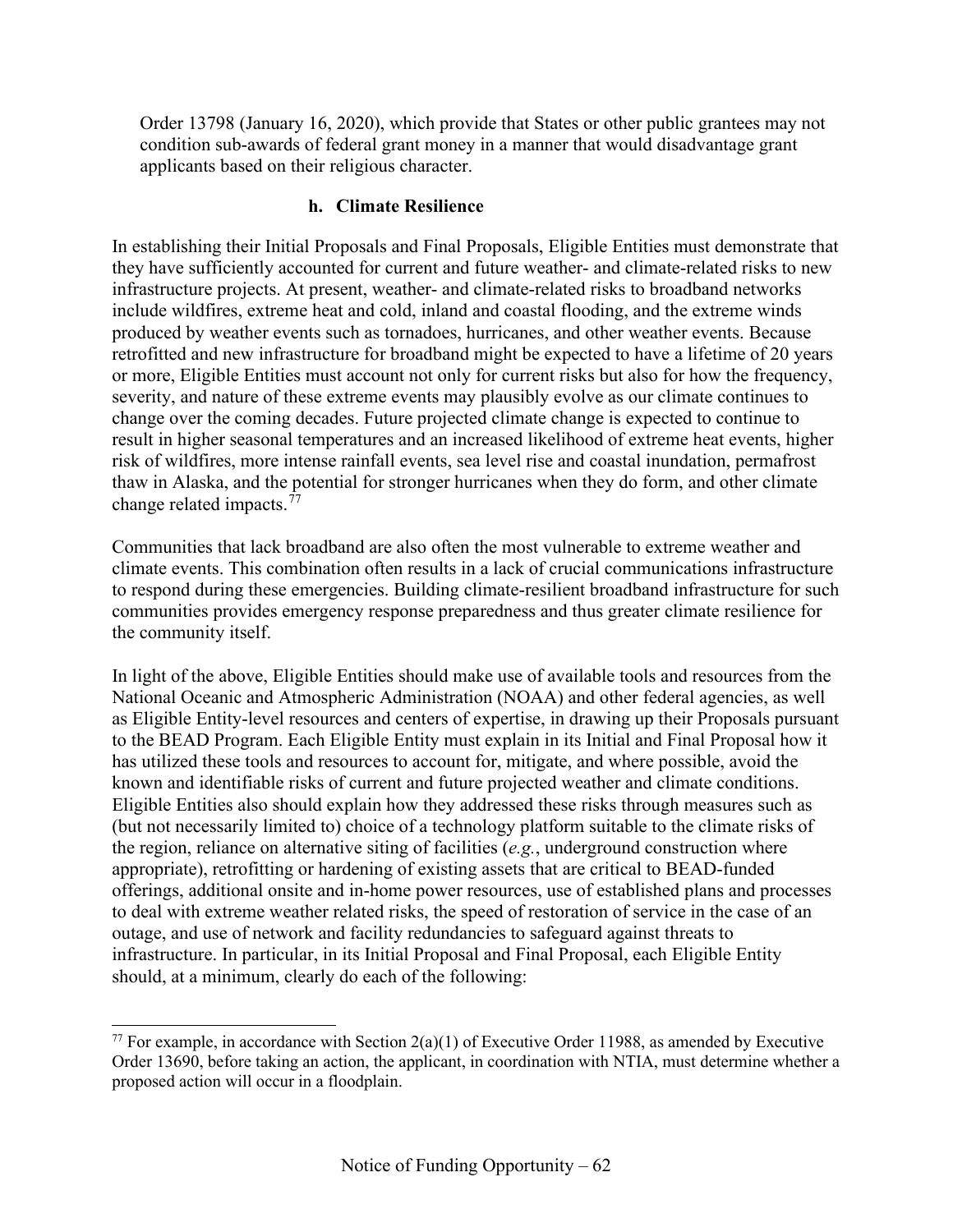1. Identify the geographic areas that should be subject to an initial hazard screening for current and future weather- and climate-related risks and the time scales for performing such screenings;

2. Identify which weather and climate hazards may be most important to account for and respond to in these areas and over the relevant time horizons, utilizing the tools and resources recommended below or other resources available to the Eligible Entity;

3. Characterize any weather and climate risks to new infrastructure deployed using BEAD Program funds for the 20 years following deployment;

4. Identify how the proposed plan will avoid and/or mitigate the weather and climate risks identified; and

5. Detail the Eligible Entity's plans for periodically repeating this process over the life of the Program to ensure that evolving risks are understood, characterized and addressed, and that the most up-to-date tools and information resources are utilized.

For flooding hazards, the Eligible Entity should take into account the Federal Flood Risk Management Standard and Implementing Guidelines established through in Executive Order 14030, *Climate-Related Financial Risk* (86 FR 27967) and Executive Order 13690, *Establishing a Federal Flood Risk Management Standard and a Process for Further Soliciting and Considering Stakeholder Input* (80 FR 6425). The Executive Orders and Guidelines can be found at [https://www.fema.gov/floodplain-management/intergovernmental/federal-flood-risk](https://gcc02.safelinks.protection.outlook.com/?url=https%3A%2F%2Furldefense.com%2Fv3%2F__https%3A%2F%2Fwww.fema.gov%2Ffloodplain-management%2Fintergovernmental%2Ffederal-flood-risk-management-standard__%3B!!FiG2giev53vN!520aGQUe5RpvE1BAzM7ywzFEbv0ydzcRbA-PAcF_Fh9u1SYGSfypRM8xyFcSvWhyzj5oNli7BHRVt_2YyeJRZPHuMOmaJ2c%24&data=05%7C01%7Crhanser%40ntia.gov%7C74d517a7c5f644522f6d08da2e1be584%7Cd6cff1bd67dd4ce8945dd07dc775672f%7C0%7C0%7C637872994609891602%7CUnknown%7CTWFpbGZsb3d8eyJWIjoiMC4wLjAwMDAiLCJQIjoiV2luMzIiLCJBTiI6Ik1haWwiLCJXVCI6Mn0%3D%7C3000%7C%7C%7C&sdata=Suknq9f4Q3m9fLIrd6USMB%2BybiMnDj267%2F8baLzwi94%3D&reserved=0)[management-standard.](https://gcc02.safelinks.protection.outlook.com/?url=https%3A%2F%2Furldefense.com%2Fv3%2F__https%3A%2F%2Fwww.fema.gov%2Ffloodplain-management%2Fintergovernmental%2Ffederal-flood-risk-management-standard__%3B!!FiG2giev53vN!520aGQUe5RpvE1BAzM7ywzFEbv0ydzcRbA-PAcF_Fh9u1SYGSfypRM8xyFcSvWhyzj5oNli7BHRVt_2YyeJRZPHuMOmaJ2c%24&data=05%7C01%7Crhanser%40ntia.gov%7C74d517a7c5f644522f6d08da2e1be584%7Cd6cff1bd67dd4ce8945dd07dc775672f%7C0%7C0%7C637872994609891602%7CUnknown%7CTWFpbGZsb3d8eyJWIjoiMC4wLjAwMDAiLCJQIjoiV2luMzIiLCJBTiI6Ik1haWwiLCJXVCI6Mn0%3D%7C3000%7C%7C%7C&sdata=Suknq9f4Q3m9fLIrd6USMB%2BybiMnDj267%2F8baLzwi94%3D&reserved=0)

In implementing the above requirements, Eligible Entities should make use of the user-friendly resources and tools provided below. The information contained within these tools and resources should be carefully reviewed to understand key characteristics of the information and data provided (*e.g.*, geographic scale of the information, timeframe of the information, levels of confidence in the information).

1. For broad, coarse-level screening of current and projected future weather- and climaterelated risks for the region and Eligible Entity, review and cite the regional chapters found in the 2018 National Climate Assessment [\(https://nca2018.globalchange.gov/\)](https://nca2018.globalchange.gov/).

2. For more Eligible Entity-specific information on current and projected climate conditions and risks, refer to NOAA's 2022 state climate summaries [\(https://statesummaries.ncics.org/\)](https://statesummaries.ncics.org/).

3. In assessing current weather-related risks for specific regions, Eligible Entities can use NOAA's disaster and risk mapping tool [\(https://www.ncdc.noaa.gov/billions/mapping\)](https://www.ncdc.noaa.gov/billions/mapping). and NOAA's storms event database [\(https://www.ncdc.noaa.gov/stormevents/\)](https://www.ncdc.noaa.gov/stormevents/).

4. The NOAA tools [Climate Explorer](https://crt-climate-explorer.nemac.org/) and [Digital Coast](https://coast.noaa.gov/digitalcoast/) (updated with recently-published regional sea level rise scenarios) allow users to look up historic and future projected environmental variables (*e.g.*, changes in temperature thresholds, sea level rise) for their region.

5. FEMA's National Risk Index [\(https://hazards.fema.gov/nri/learn-more\)](https://hazards.fema.gov/nri/learn-more) provides a composite risk index for all regions across the United States, incorporating a range of natural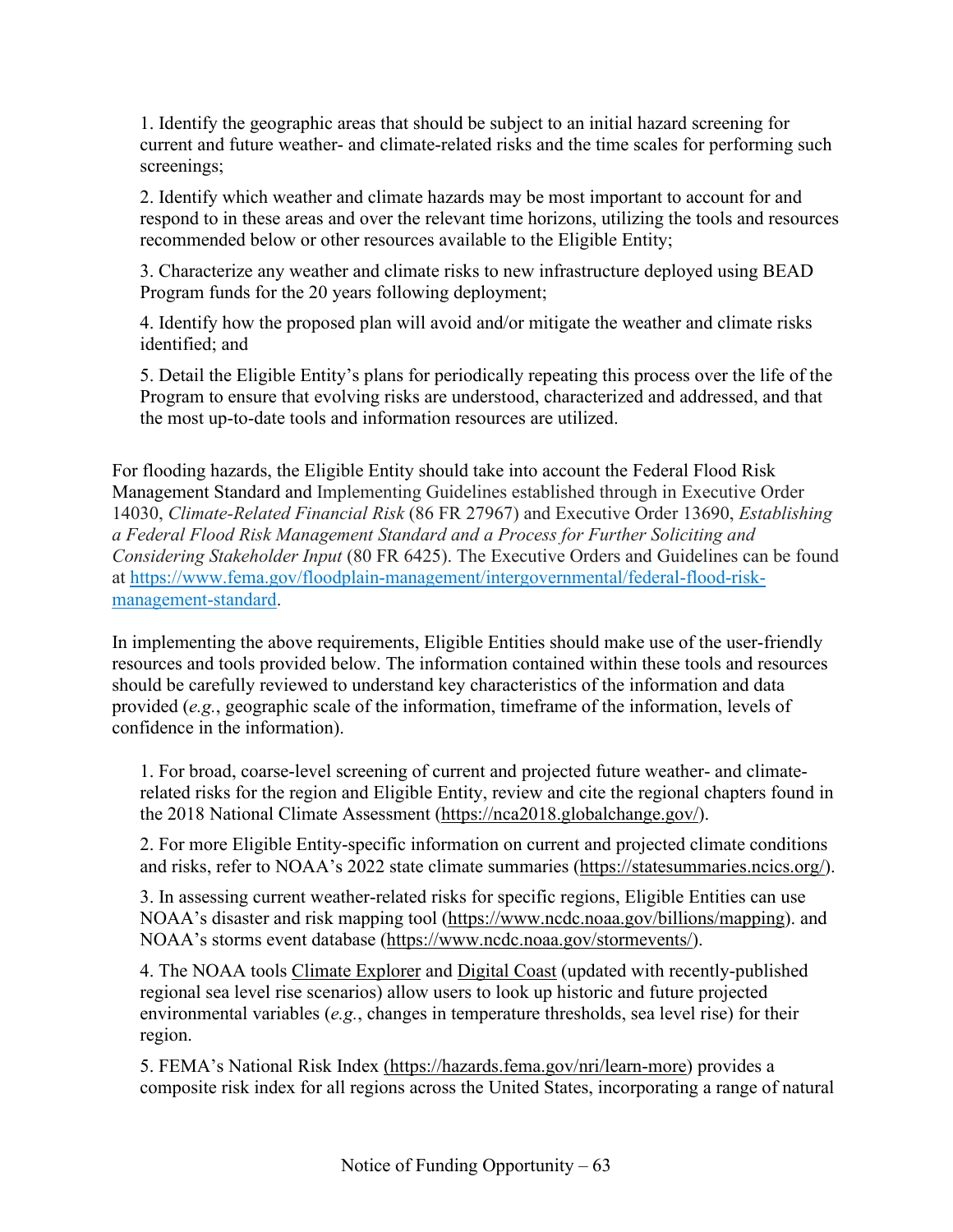hazards (most of which, but not all, are weather- and climate-related). FEMA's flood risk maps [\(https://msc.fema.gov/portal/home\)](https://msc.fema.gov/portal/home) for current conditions and for specific locations.

6. Eligible Entities are also encouraged to consult their FEMA-approved Hazard Mitigation Plans to help identify key risks and hazards.

To understand and access climate and weather information, Eligible Entities are encouraged to work with NOAA and its partners at the State and regional levels (National Weather Service Weather Forecast Offices [\(https://www.weather.gov/srh/nwsoffices\)](https://www.weather.gov/srh/nwsoffices), Regional Climate Centers [\(https://www.ncei.noaa.gov/regional/regional-climate-centers\)](https://www.ncei.noaa.gov/regional/regional-climate-centers), Regional Climate Services Directors [\(https://www.ncei.noaa.gov/regional/regional-climate-services-directors\)](https://www.ncei.noaa.gov/regional/regional-climate-services-directors), academic and other partners under NOAA's RISA program [\(https://cpo.noaa.gov/Meet-the-](https://cpo.noaa.gov/Meet-the-Divisions/Climate-and-Societal-Interactions/RISA/RISA-Teams)[Divisions/Climate-and-Societal-Interactions/RISA/RISA-Teams\)](https://cpo.noaa.gov/Meet-the-Divisions/Climate-and-Societal-Interactions/RISA/RISA-Teams), State climatologists [\(https://stateclimate.org/state\\_programs/\)](https://stateclimate.org/state_programs/), and any other relevant centers of expertise at the Eligible Entity and local level.

# **2. Obligations for Subgrantees Deploying Network Projects**

## **a. Network Capabilities**

Eligible Entities shall ensure that any subgrant agreement for a Funded Network permits the subgrantee to use the subgrant to deploy broadband infrastructure in or through any area required to reach interconnection points or otherwise to ensure the technical feasibility and financial sustainability of a project providing broadband service to an unserved location, underserved location, or Eligible Community Anchor Institution.

Pursuant to Section  $60102(g)(1)(A)$  of the Infrastructure Act, which directs the Assistant Secretary to establish quality-of-service standards to which each subgrantee must comply, each Eligible Entity shall ensure that every Funded Network meets the following criteria:

## **i. Speed and Latency**

To ensure that Funded Networks meet current and future use cases and to promote consistency across federal agencies, NTIA adopts the compliance standards and testing protocols for speed and latency established and used by the Commission in multiple contexts, including the Connect America Fund and the Rural Digital Opportunity Fund.<sup>[78](#page-63-0)</sup> In order to demonstrate continued compliance with these standards, subgrantees must perform speed and latency tests from the customer premises of an active subscriber to a remote test server at an end-point consistent with the requirements for a Commission-designated IXP.<sup>[79](#page-63-1)</sup>

Subject to the exceptions identified in Section [IV.B.7.a,](#page-34-1) Funded Networks shall deliver Reliable Broadband Service with speeds of not less than 100 Mbps for downloads and 20 Mbps for

<span id="page-63-0"></span><sup>78</sup> *See, e.g., Connect America Fund*, WC Docket No. 10-90, Order, 33 FCC Rcd 6509 (WCB/WTB/OET 2018) (*Performance Measures Order*); *Connect America Fund*, Order on Reconsideration, WC Docket No. 10-90, 34 FCC Rcd 10109 (2019) (*Performance Measures Reconsideration Order*).

<span id="page-63-1"></span><sup>79</sup> *See Performance Measures Reconsideration Order*, 34 FCC Rcd at 10114-16, paras. 17-19.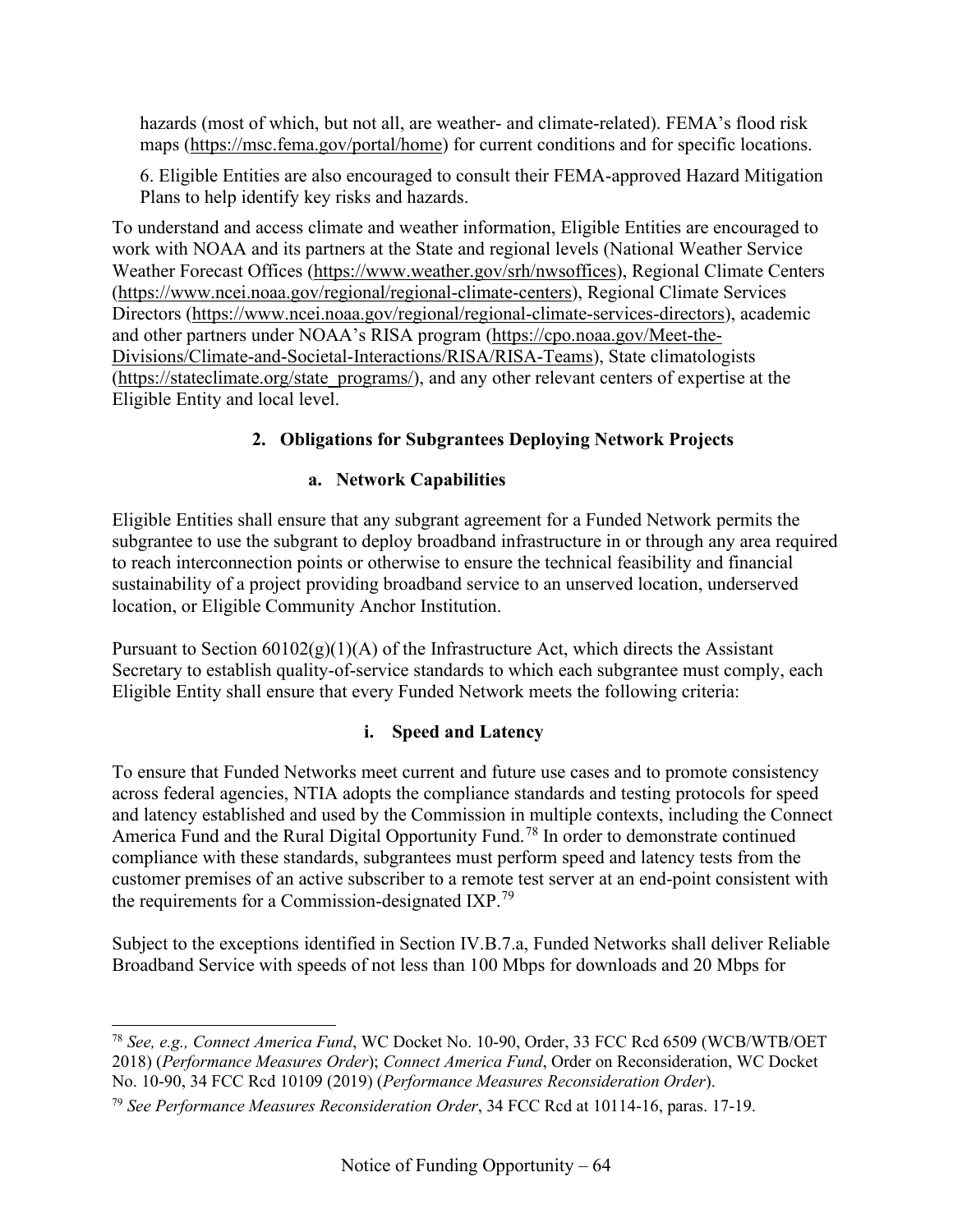uploads.<sup>[80](#page-64-0)</sup> In addition, 95 percent of latency measurements during testing windows must fall at or below 100 milliseconds round-trip time.  $81$  This approach ensures a connection that supports reasonably foreseeable real-time applications. In the limited circumstance where even a fiber deployment cannot achieve this latency threshold (for example in a remote territory), NTIA may expand the latency threshold for specific Funded Networks at the request of an Eligible Entity.

Funded Network connections to Eligible Community Anchor Institutions shall be capable of delivering service at speeds not less than 1 Gigabit per second for downloads and 1 Gigabit per second for uploads.<sup>[82](#page-64-2)</sup> Eligible Entities shall ensure that such connections can be used to provide business data services. [83](#page-64-3)

## **ii. Network Outages**

Each Funded Network's outages should not exceed, on average, 48 hours over any 365-day period except in the case of natural disasters or other force majeure occurrence. Each Eligible Entity should ensure a prospective network is designed to meet this requirement and should develop metrics for measuring outages to be utilized in connection with this requirement once the network is operational.

## **b. Deployment Requirements**

## **i. Deployment Deadlines and Benchmarks**

Eligible Entities shall ensure that each subgrantee deploys its Funded Networks and begins providing broadband service to each customer that desires broadband service not later than four years after the date on which the subgrantee receives the subgrant for the applicable network.<sup>[84](#page-64-4)</sup> Eligible Entities shall establish interim buildout milestones, enforceable as conditions of the subgrant, sufficient to ensure that subgrantees are making reasonable progress toward meeting the four-year deployment deadline. Eligible Entities may, following consultation with the NTIA and with the approval of the Assistant Secretary, extend the deadlines under this subparagraph if the Eligible Entity reasonably determines that (i) the subgrantee has a specific plan for use of the grant funds, with project completion expected by a specific date not more than one year after the four-year deadline; (ii) the construction project is underway; or (iii) extenuating circumstances require an extension of time to allow the project to be completed.

<span id="page-64-0"></span><sup>&</sup>lt;sup>80</sup> 80 percent of a provider's download and upload measurements must be at or above 80 percent of the required speed (*i.e.*, an 80/80 standard). *See Performance Measures Order*, 34 FCC Rcd at 6528, para. 51.

<span id="page-64-1"></span><sup>81</sup> *See id.*, 34 FCC Rcd at 6527-28, para. 50.

<span id="page-64-2"></span><sup>&</sup>lt;sup>82</sup> These requirements are consistent with § 60401(e)(3)(C) of the Infrastructure Act.

<span id="page-64-3"></span><sup>&</sup>lt;sup>83</sup> The term "business data service" refers to the dedicated point-to-point transmission of data at certain guaranteed speeds and service levels using high-capacity connections. *See Business Data Services in an Internet Protocol Environment et al.*, WC Docket No. 16-143 *et al*., Report and Order, 32 FCC Rcd 3459, 3463 para. 6 (2017).

<span id="page-64-4"></span><sup>&</sup>lt;sup>84</sup> As detailed below, each subgrantee that uses BEAD Funding to undertake a broadband infrastructure deployment project has a continuing obligation to provide access to broadband service to each customer served by the project that desires such service on terms and conditions that are reasonable and nondiscriminatory. *See* Section [IV.C.2.c.iii](#page-67-0) of this NOFO.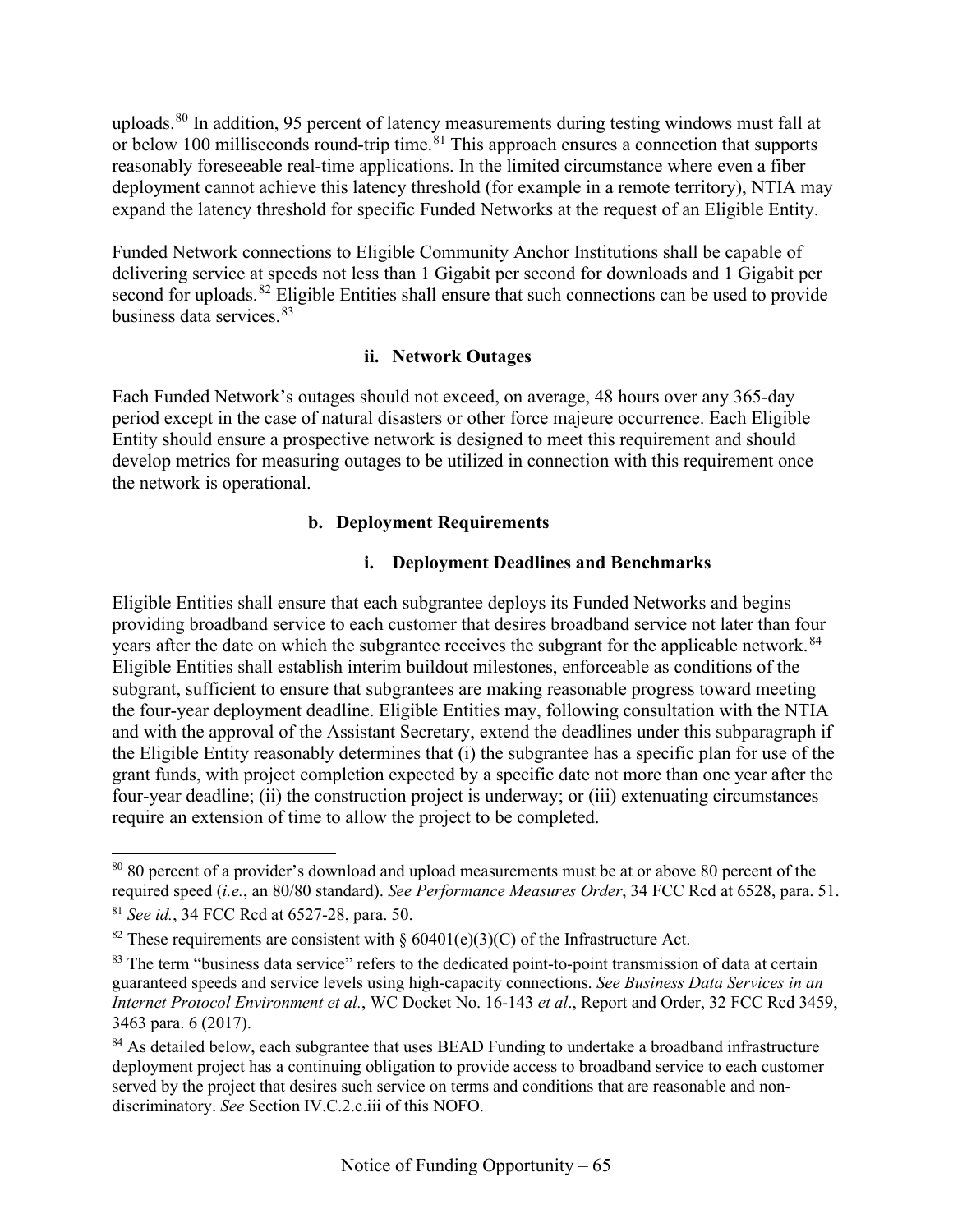#### **ii. Conduit Access Points**

Any Funded Network deployment project that involves laying fiber-optic cables or conduit underground or along a roadway must include interspersed conduit access points at regular and short intervals for interconnection by unaffiliated entities. Where a project proposes to lay conduit, Eligible Entities shall require prospective subgrantees to propose to deploy a reasonable amount of excess conduit capacity and to propose a conduit access point interval as part of the grant application process and shall consider the adequacy of the prospective subgrantee's proposed excess conduit capacity and access points when evaluating the application.

#### **c. Service Obligations**

## **i. Affordability and Low-Cost Plans**

The Infrastructure Act's BEAD provisions are premised on Congress's determination that "[a]ccess to affordable, reliable, high-speed broadband is essential to full participation in modern life in the United States," and that "[t]he persistent 'digital divide' in the United States is a barrier to" the nation's "economic competitiveness [and the] equitable distribution of essential public services, including health care and education."[85](#page-65-0) Accordingly, each Eligible Entity must include in its Initial and Final Proposals a middle-class affordability plan to ensure that *all* consumers have access to *affordable* high-speed internet. We expect that Eligible Entities will adopt diverse strategies to achieve this objective. For example, some Eligible Entities might require providers receiving BEAD funds to offer low-cost, high-speed plans to all middle-class households using the BEAD-funded network. Others might provide consumer subsidies to defray subscription costs for households not eligible for the Affordable Connectivity Benefit or other federal subsidies. Others may use their regulatory authority to promote structural competition. Some might assign especially high weights to selection criteria relating to affordability and/or open access in selecting BEAD subgrantees.<sup>[86](#page-65-1)</sup> And others might employ a combination of these methods, or other methods not mentioned here. Ultimately, however, each Eligible Entity must submit a plan to ensure that high-quality broadband services are available to all middle-class families in the BEAD-funded network's service area at reasonable prices. Eligible Entities will be required to ensure that services offered over Funded Networks allow subscribers in the service area to utilize the ACP.

In addition, the Infrastructure Act requires that each subgrantee receiving BEAD funding to deploy network infrastructure offer at least one low-cost broadband service option. Each Eligible Entity must consult with the Assistant Secretary and prospective subgrantees regarding a proposed definition of the term "low-cost broadband service option." Each Eligible Entity shall thereafter submit a proposed definition to the Assistant Secretary for approval in its Final Proposal. The Infrastructure Act directs the Assistant Secretary to define the subscribers eligible for such low-cost plans.

Eligible Entities must propose low-cost broadband service option parameters that best serve the needs of residents within their jurisdictions. Low-cost broadband service options must remain

<span id="page-65-0"></span><sup>85</sup> Infrastructure Act § 60101.

<span id="page-65-1"></span><sup>86</sup> *See supra* Section [IV.B.7.](#page-34-0)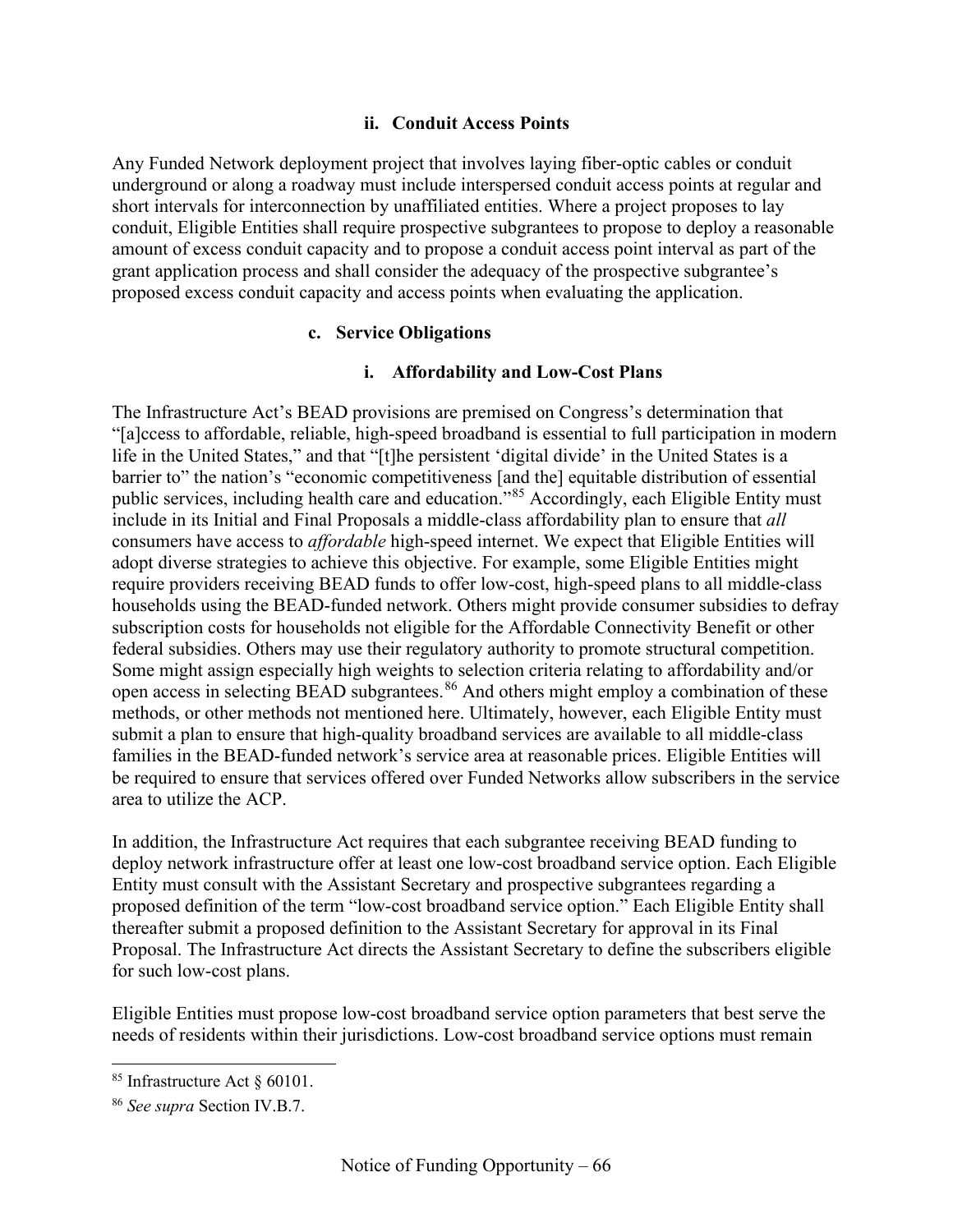available for the useful life of the network assets. In crafting proposals, NTIA emphasizes that access to *affordable* broadband is among the Infrastructure Act's objectives. In determining whether to approve an Eligible Entity's proposed definition of "low-cost broadband service option," the Assistant Secretary will consider, among other factors, (1) whether prospective subgrantees will be required to participate in the Affordable Connectivity Program, any successor program, and/or any other household broadband subsidy programs; (2) the expected cost (both monthly and non-recurring charges) to an Eligible Subscriber for a typical broadband internet access service plan after the application of any subsidies; and (3) the performance characteristics of the proposed options, including download and upload speeds, latency, data caps, and reliability commitments.

A definition of low-cost broadband service option should address, at a minimum: (1) all recurring charges to the subscriber, as well as any non-recurring costs or fees to the subscriber (*e.g.*, service initiation costs); (2) the plan's basic service characteristics (download and upload speeds, latency, any limits on usage or availability, and any material network management practices, (3) whether a subscriber may use any Affordable Connectivity Benefit subsidy toward the plan's rate; and (4) any provisions regarding the subscriber's ability to upgrade to any new low-cost service plans offering more advantageous technical specifications. For example, a definition of low-cost broadband service option could be as follows:

1. The proposed service option:

a. Costs \$30 per month or less, inclusive of all taxes, fees, and charges if the subscriber does not reside on Tribal Lands, or \$75 per month or less, inclusive of all taxes, fees, and charges if the subscriber resides on Tribal Lands, with no additional non-recurring costs or fees to the consumer;

b. Allows the end user to apply the Affordable Connectivity Benefit subsidy to the service price;

c. Provides the greater of (a) typical download speeds of at least 100 Mbps and typical upload speeds of at least 20 Mbps, or the fastest speeds the infrastructure is capable of if less than 100 Mbps/20 Mbps or (b) the performance benchmark for fixed terrestrial broadband service established by the Federal Communications Commission pursuant to Section 706(b) of the Communications Act of 1934, as amended;[87](#page-66-0)

d. Provides typical latency measurements of no more than 100 milliseconds; and

e. Is not subject to data caps, surcharges, or usage-based throttling, and is subject only to the same acceptable use policies to which subscribers to all other broadband internet access service plans offered to home subscribers by the participating subgrantee must adhere;

f. In the event the provider later offers a low-cost plan with higher speeds downstream and/or upstream, permits Eligible Subscribers that are subscribed to a

<span id="page-66-0"></span><sup>87</sup> 47 U.S.C. § 1302(b). The current performance benchmark for fixed terrestrial broadband service is 25 Mbps for downloads and 3 Mbps for uploads. *See Inquiry Concerning Deployment of Advanced Telecommunications Capability to All Americans in a Reasonable and Timely Fashion*, Fourteenth Broadband Deployment Report, GN Docket No. 20-269, 36 FCC Rcd 836, 841 para. 12 (2021).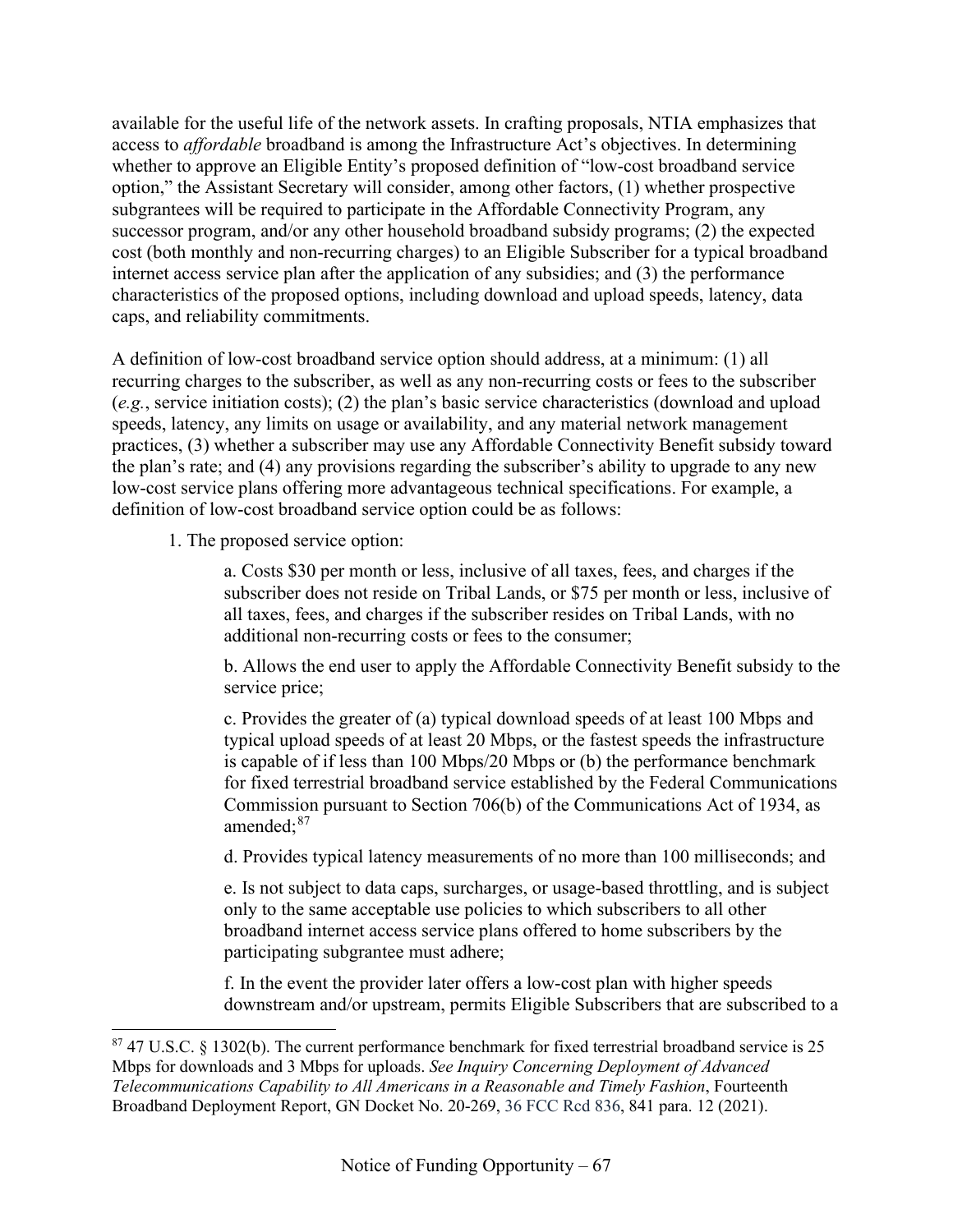low-cost broadband service option to upgrade to the new low-cost offering at no cost; [88](#page-67-1)

2. Subgrantees are required to participate in the Affordable Connectivity Program or any successor program, and Eligible Subscribers that are eligible for a broadband service subsidy can apply the subsidy to the proposed service option.

NTIA recognizes, however, that different Eligible Entities face different circumstances. NTIA will review and consider any definition proposed by an Eligible Entity in accordance with the terms of the BEAD statute. In all cases, an Eligible Entity must explain in its Initial and Final Proposal why the selected definition best effectuates the purposes of the program. NTIA may provide additional guidance to Eligible Entities on the development of the low-cost broadband service option definition.

## **ii. Consumer Protections**

Each Eligible Entity shall ensure that each prospective subgrantee does not impose data usage caps on any plans offered over a Funded Network or impose unjust or unreasonable network management practices. <sup>[89](#page-67-2)</sup> Subgrantees shall certify through the semiannual reporting requirements described in Section V[II.E](#page-88-0) of this NOFO that the plans offered over Funded Networks do not contain data usage caps for subscribers.

## **iii. Access to Service**

<span id="page-67-0"></span>Operators of Funded Networks shall provide access to broadband service to each customer served by the project that desires broadband service on terms and conditions that are reasonable and non-discriminatory.

## **iv. Public Notice**

Eligible Entities shall require subgrantees to carry out public awareness campaigns in their service areas that are designed to highlight the value and benefits of broadband service in order to increase the adoption of broadband service by consumers. Awareness campaigns must include information about low-cost service plans and any federal subsidies for low-income households such as the Lifeline Program, the Affordable Connectivity Program, and any successor programs. Further, awareness campaigns must be conducted in an equitable and nondiscriminatory manner. Subgrantees must utilize a variety of communications media (*e.g.*, online, print, radio) and provide information in languages other than English when warranted based on the demographics of the community.

Eligible Entities shall require that once a Funded Network has been deployed, each subgrantee shall provide public notice, online and through other means, of that fact to individuals residing in

<span id="page-67-1"></span><sup>&</sup>lt;sup>88</sup> By way of example, if a customer is subscribed to a low-cost broadband service option that provides service at 100/20 Mbps and the customer's service provider offers a new low-cost broadband service option at 200/20 Mbps after the FCC issues a new report pursuant to section 706(a) of the Communications Act of 1934, as amended, the customer would be allowed to upgrade to the 200/20 Mbps offering at no charge.

<span id="page-67-2"></span><sup>&</sup>lt;sup>89</sup> Providers may apply otherwise-applicable acceptable use policies to BEAD-funded networks.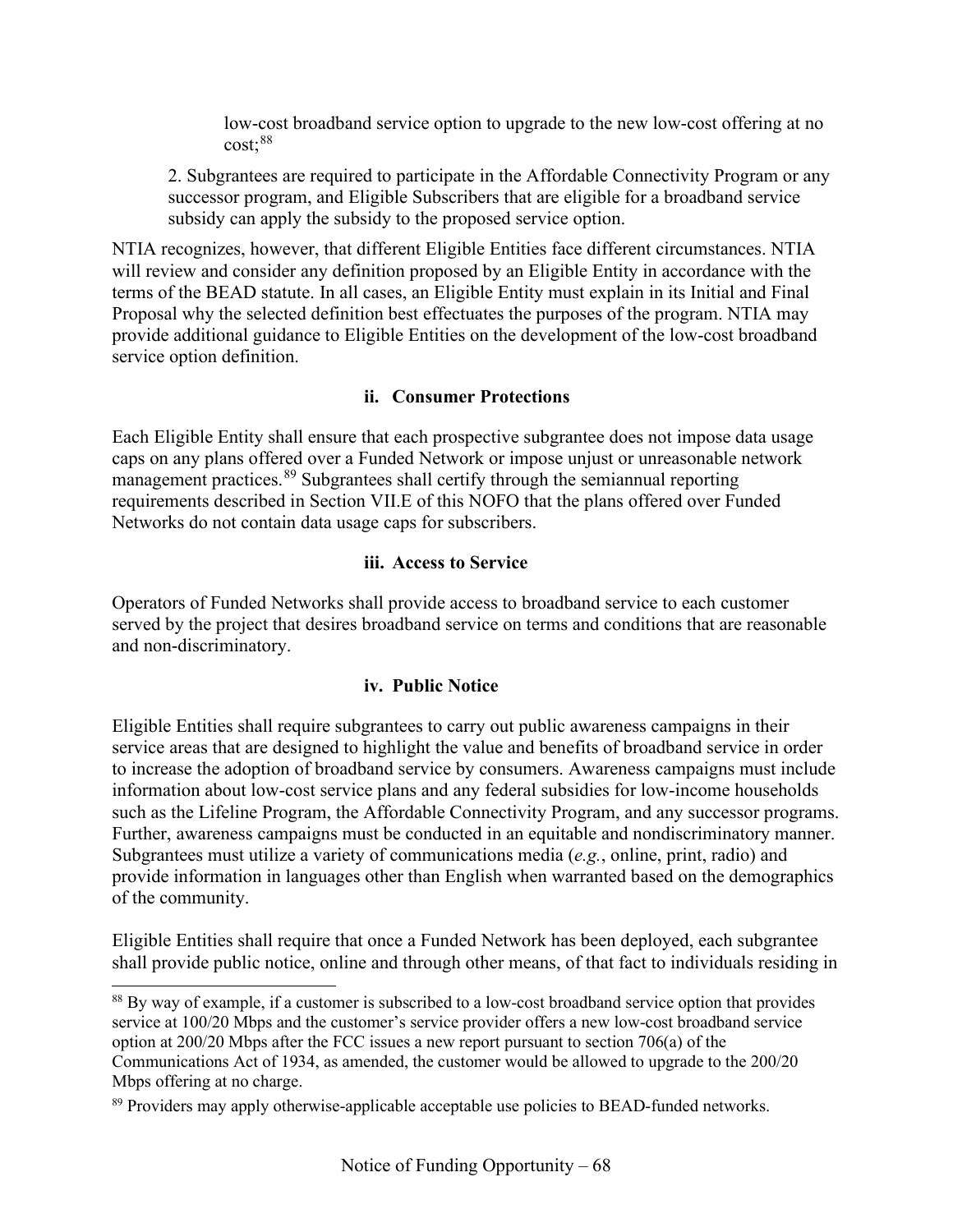the locations to which broadband service has been provided and share the public notice with the Eligible Entity that awarded the subgrant. Each Eligible Entity shall require each prospective subgrantee seeking to deploy or upgrade network facilities to explain in its application how it intends to notify relevant populations of the new or newly upgraded offerings available in each area. Such proposals shall be designed in a manner that reflects any unique needs of the specific demographics of the area at issue (including, for example, languages prominently spoken in the area and the best means of ensuring that the population is likely to encounter the subgrantee's public notice).

#### **v. Interconnection Requirements and Wholesale Access**

Any subgrantee receiving funds to deploy Middle Mile Infrastructure under this Program in connection with service to an Unserved Service Project or an Underserved Service Project shall permit other broadband service providers to interconnect with its funded Middle Mile Infrastructure network facilities on a just, reasonable, and nondiscriminatory basis. An Eligible Entity awarding funds for construction of Middle Mile Infrastructure shall require the subgrantee, via contract or other binding mandate, to allow such interconnection at any technically feasible point on the Middle Mile Infrastructure network (without exceeding current or reasonably anticipated capacity limitations). This duty includes, at a minimum, the physical interconnection of the subgrantee's Middle Mile Infrastructure to a requesting party's facilities for the exchange of traffic. In addition, subgrantees shall connect to the public internet directly or indirectly and provide requesting parties with an ability to connect to the internet. Rates and terms for interconnection shall be reasonable and nondiscriminatory. Each Eligible Entity shall require each subgrantee that obtains funding for the deployment or upgrade of Middle Mile Infrastructure to negotiate in good faith with any requesting party (including public, Tribal, private, non-profit, or other parties) making a bona fide request for interconnection. Subgrantees shall report through the subgrantee reporting process established in Section V[II.E.2](#page-89-0) of this NOFO any interconnection requests made to the subgrantee during that year and the status of those requests. In selecting subgrantees for last-mile deployments to Unserved Service Projects and Underserved Service Projects, NTIA encourages Eligible Entities to give preference to prospective subgrantees who commit to offering wholesale broadband services at rates and terms that are reasonable and nondiscriminatory.

Eligible Entities shall require that if a subgrantee, at any time, is no longer able to provide broadband service to the end user locations covered by the subgrant at any time on a retail basis remedial action be taken to ensure continuity of service. In consultation with NTIA, the Eligible Entity shall require the subgrantee to sell the network capacity at a reasonable, wholesale rate on a nondiscriminatory basis to one or more other broadband service providers or public-sector entities or sell the network in its entirety to a new provider who commits to providing services under the terms of the BEAD Program.<sup>[90](#page-68-0)</sup> The Eligible Entity may pursue either remedial action so long as such action results in continued retail service to end users in the grant area.

<span id="page-68-0"></span><sup>&</sup>lt;sup>90</sup> If the subgrantee is no longer viable as a going concern, or if it is unable to provide sustained service over the network at issue, the Eligible Entity should work with the subgrantee and NTIA to assist in sale of the assets to a new owner that can assume the original subgrantee's service and programmatic responsibilities.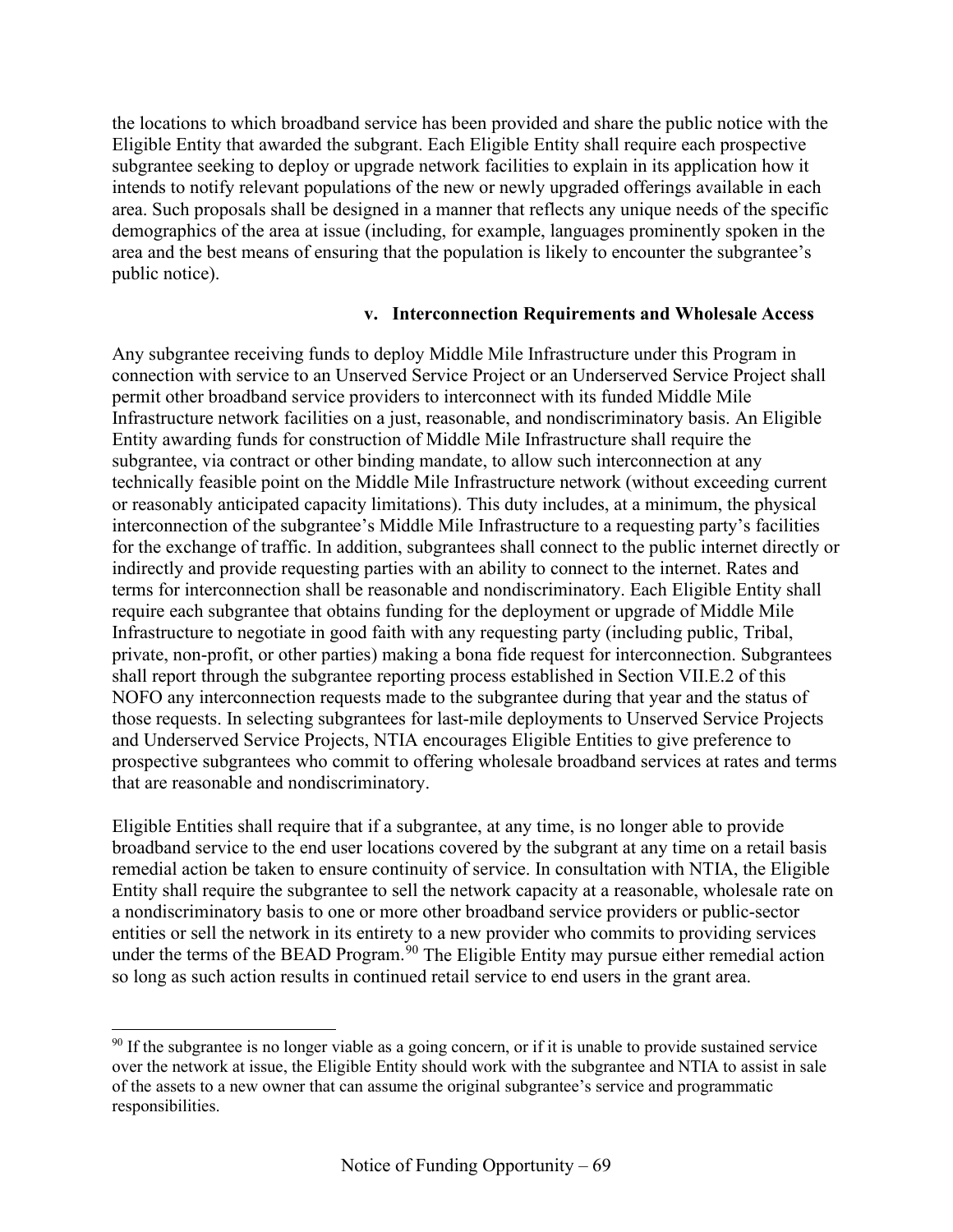## **vi. Cybersecurity and Supply Chain Risk Management**

The Infrastructure Act directs the Assistant Secretary to specify prudent cybersecurity and supply-chain risk management practices for subgrantees deploying or upgrading broadband networks using BEAD funds. NTIA recognizes the importance of (a) protecting American communications networks and those who use them from domestic and international threat actors, and (b) promoting the natural evolution of cybersecurity and supply-chain risk management practices in a manner that allows flexibility in addressing evolving threats. To that end, we impose baseline requirements herein, though an Eligible Entity may propose additional measures it believes necessary to safeguard networks and users falling within its jurisdiction for consideration by the Assistant Secretary.

With respect to cybersecurity, prior to allocating any funds to a subgrantee, an Eligible Entity shall, at a minimum, require a prospective subgrantee to attest that:

1. The prospective subgrantee has a cybersecurity risk management plan (the plan) in place that is either:

a. operational, if the prospective subgrantee is providing service prior to the award of the grant; or

b. ready to be operationalized upon providing service, if the prospective subgrantee is not yet providing service prior to the grant award;

2. The plan reflects the latest version of the National Institute of Standards and Technology (NIST) Framework for Improving Critical Infrastructure Cybersecurity (currently Version 1.1) and the standards and controls set forth in Executive Order 14028 and specifies the security and privacy controls being implemented;

3. The plan will be reevaluated and updated on a periodic basis and as events warrant; and

4. The plan will be submitted to the Eligible Entity prior to the allocation of funds. If the subgrantee makes any substantive changes to the plan, a new version will be submitted to the Eligible Entity within 30 days. The Eligible Entity must provide a subgrantee's plan to NTIA upon NTIA's request.

With respect to supply chain risk management (SCRM), prior to allocating any funds to a subgrantee, an Eligible Entity shall, at a minimum, require a prospective subgrantee to attest that:

1. The prospective subgrantee has a SCRM plan in place that is either:

a. operational, if the prospective subgrantee is already providing service at the time of the grant; or

b. ready to be operationalized, if the prospective subgrantee is not yet providing service at the time of grant award;

2. The plan is based upon the key practices discussed in the NIST publication NISTIR 8276, *Key Practices in Cyber Supply Chain Risk Management: Observations from Industry* and related SCRM guidance from NIST, including NIST 800-161, *Cybersecurity Supply Chain Risk Management Practices for Systems and Organizations* and specifies the supply chain risk management controls being implemented;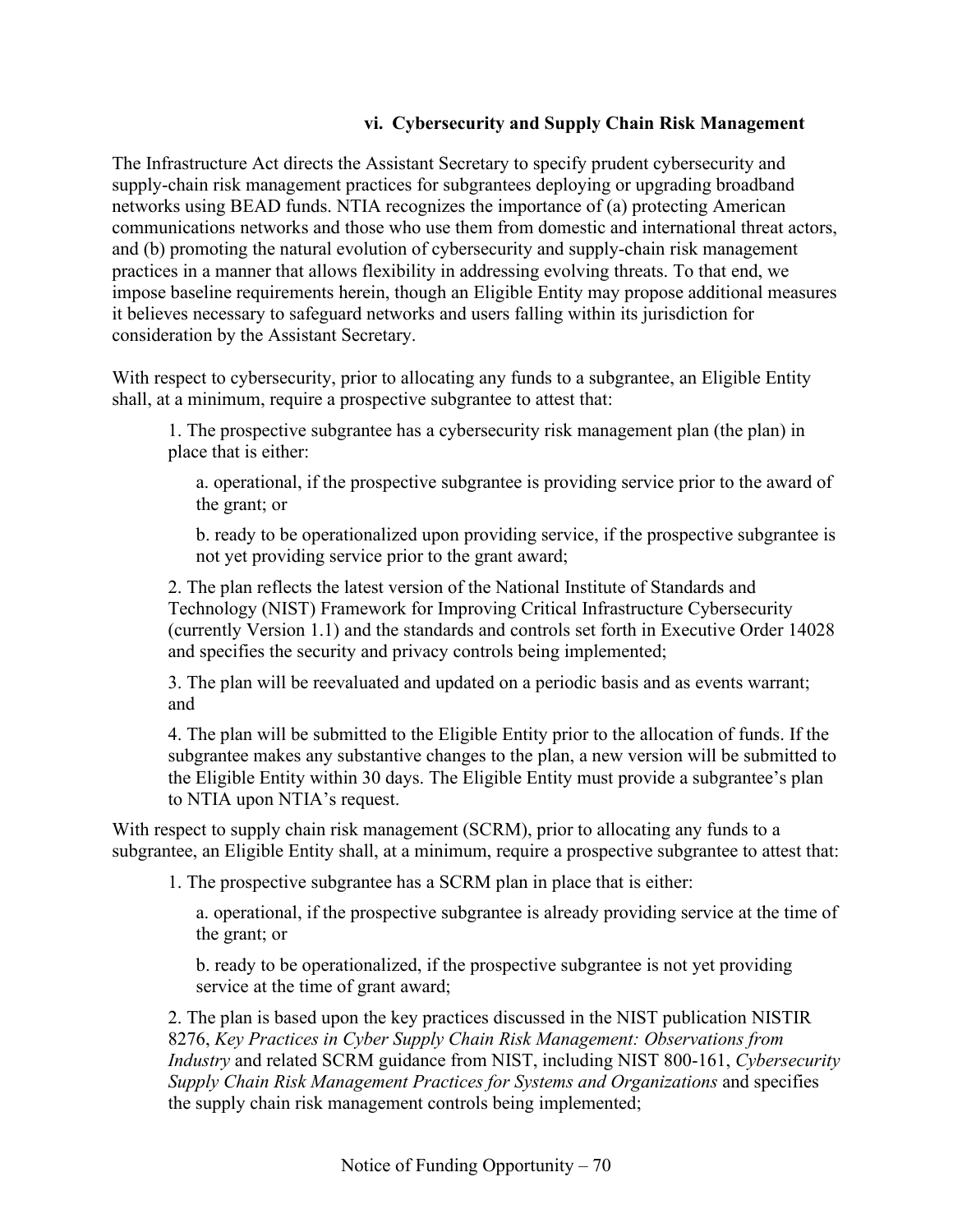3. The plan will be reevaluated and updated on a periodic basis and as events warrant; and

4. The plan will be submitted to the Eligible Entity prior to the allocation of funds. If the subgrantee makes any substantive changes to the plan, a new version will be submitted to the Eligible Entity within 30 days. The Eligible Entity must provide a subgrantee's plan to NTIA upon NTIA's request

An Eligible Entity also must ensure that, to the extent a BEAD subgrantee relies in whole or in part on network facilities owned or operated by a third party (*e.g.*, purchases wholesale carriage on such facilities), obtain the above attestations from its network provider with respect to both cybersecurity and supply chain risk management practices.

## **D. Subgrantee Qualifications**

Eligible Entities shall ensure that any prospective subgrantee is capable of carrying out activities funded by the subgrant in a competent manner and in compliance with all applicable federal, State, Territorial, and local laws. Eligible Entities also shall ensure that prospective subgrantees have the *competence*, *managerial* and *financial* capacity to meet the commitments of the subgrant and any requirements of the Program, as well as the *technical* and *operational*  capability to provide the services promised in the subgrant in the manner contemplated by the subgrant award.

Specific showings that Eligible Entities must require from prospective subgrantees seeking to deploy network facilities using BEAD funds are further detailed in Section [IV.D.2.](#page-71-0) NTIA acknowledges that prospective subgrantees may be able to, or required, to demonstrate their capabilities in a variety of manners. A newly established special purpose vehicle established by a consortium of entities may point to the capabilities and experience of those entities in support of its application. A prospective subgrantee that has significant experience deploying broadband networks but no experience operating them may be able to demonstrate operational capability by entering a binding contract with another entity with such experience. The types of evidence available to municipal entities seeking to demonstrate financial capability may well differ from the kinds of evidence expected of commercial enterprises; Eligible Entities should accommodate these differences in establishing their requirements. The Assistant Secretary invites Eligible Entities to propose alternatives to the specific showings set forth herein if they are necessary and sufficient to ensure that the Program's objectives are met.

## **1. General Qualifications**

Prior to entering into any subgrantee agreement, each Eligible Entity shall ensure that any prospective subgrantee:

1. Is capable of carrying out activities funded by the subgrant in a competent manner in compliance with all applicable federal, Eligible Entity, and local laws;

2. Has the financial and managerial capacity to meet the commitments of the subgrantee under the subgrant, the requirements of the Program and such other requirements as have been prescribed by the Assistant Secretary or the Eligible Entity; and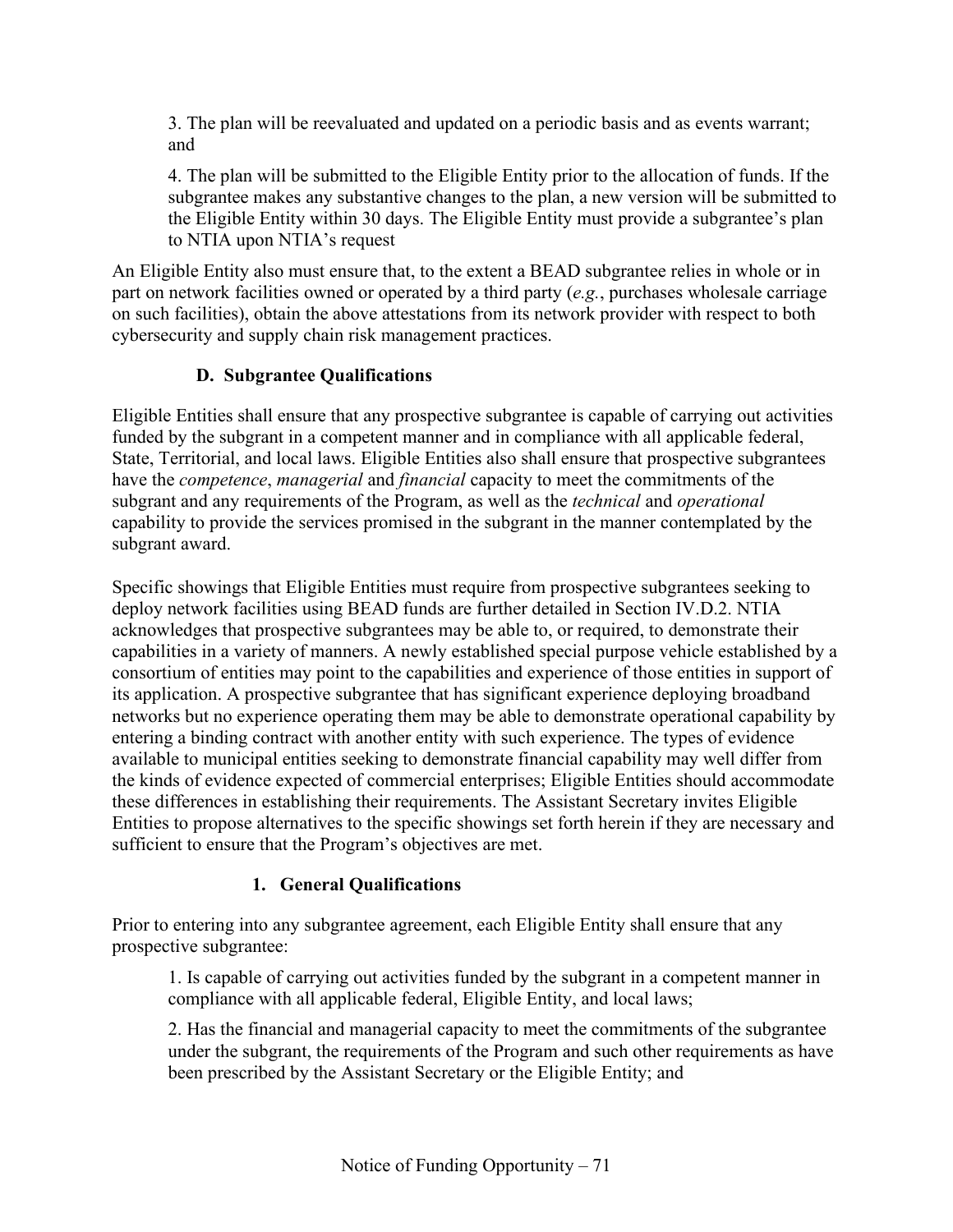3. Has the technical and operational capability to provide the services promised in the subgrant in the manner contemplated by the subgrant award.

<span id="page-71-0"></span>Eligible Entities shall, *at a minimum*, take the steps detailed below to evaluate the ability of a prospective subgrantee to meet the requirements set forth above prior to entering into any subgrant agreement.

# **2. Specific Qualifications for Subgrantees Deploying Network Facilities**

# **a. Financial Capability**

With the exception of the certifications required under Section [IV.D.2.a.i](#page-71-1) below, Eligible Entities may, with the permission of the Assistant Secretary, allow prospective subgrantees that have the ability to issue public bonds (*e.g.*, municipalities) to provide comparable evidence in support of their financial capabilities. NTIA will provide additional guidance regarding acceptable comparable evidence after publication of this NOFO.

# **i. Certifications**

<span id="page-71-1"></span>Prospective subgrantees must certify that they are financially qualified to meet the obligations associated with a Project, that they will have available funds for all project costs that exceed the amount of the grant, and that they will comply with all Program requirements, including service milestones. To the extent the Eligible Entity disburses funding to subgrantees only upon completion of the associated tasks (a practice that NTIA encourages Eligible Entities to adopt, as described in Section [IV.C.1.b](#page-50-1) of this NOFO), each prospective subgrantee must also certify that it has and will continue to have sufficient financial resources to cover its eligible costs for the Project until such time as the Eligible Entity authorizes additional disbursements.

# **ii. Letter of Credit**

Each Eligible Entity shall establish a model letter of credit substantially similar to the model letter of credit established by the Commission in connection with the Rural Digital Opportunity Fund (RDOF). $91$ 

During the application process, prospective subgrantees shall be required to submit a letter from a bank that meets eligibility requirements consistent with those set forth in 47 C.F.R. § 54.804(c)(2) committing to issue an irrevocable standby letter of credit, in the required form, to the prospective subgrantee. The letter shall at a minimum provide the dollar amount of the letter of credit and the issuing bank's agreement to follow the terms and conditions of the Eligible Entity's model letter of credit.

Prior to entering into any subgrantee agreement, each prospective subgrantee shall obtain an irrevocable standby letter of credit, which shall be acceptable in all respects to the Eligible Entity

<span id="page-71-2"></span><sup>91</sup> *Rural Digital Opportunity Fund Order*, 35 FCC Rcd at 773-77, Appx. C.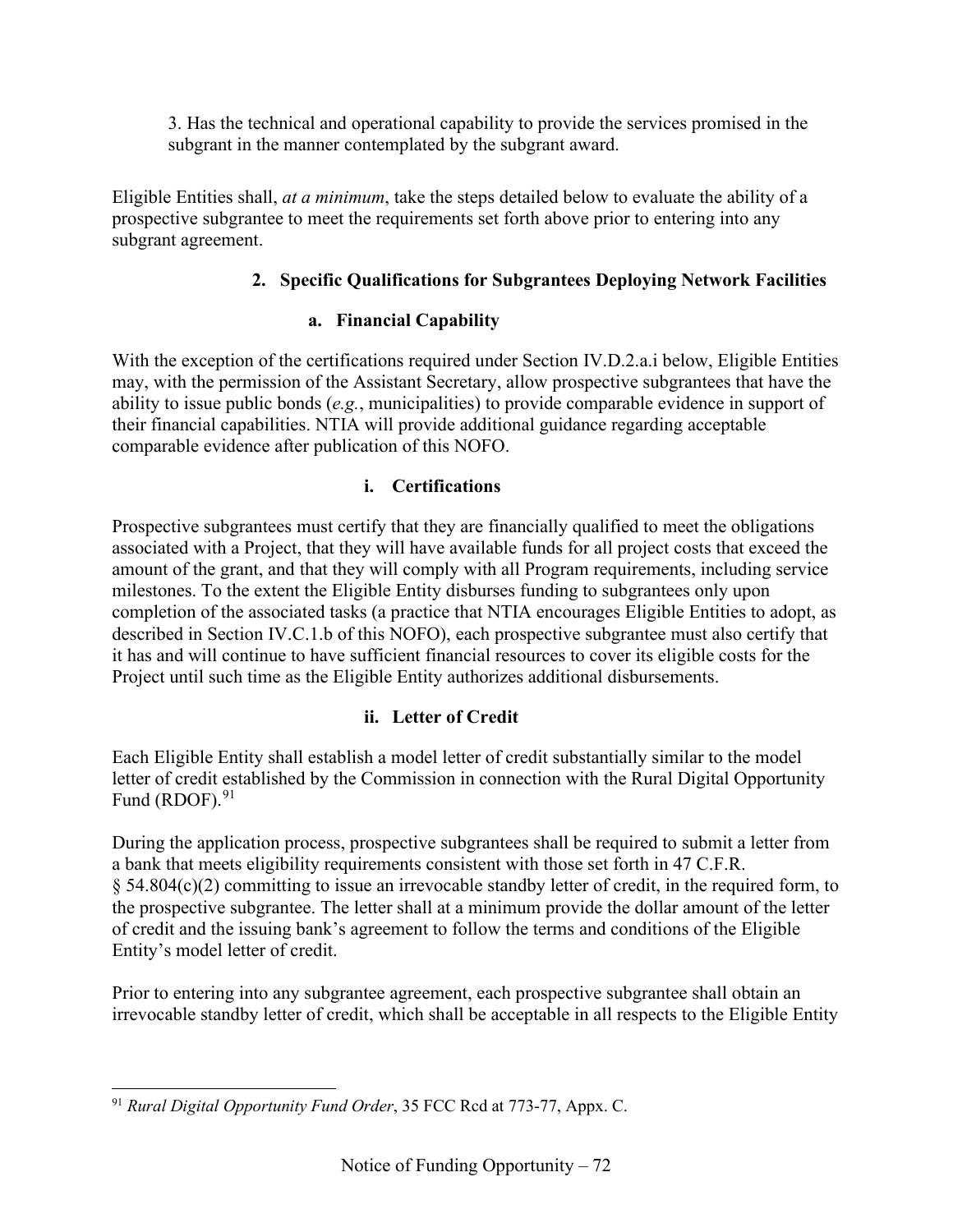and in a value of no less than 25 percent of the subaward amount.<sup>[92](#page-72-0)</sup> Eligible Entities may adopt rules under which a subgrantee may obtain a new letter of credit or renew its existing letter of credit so that it is valued at a lesser amount than originally required by the Eligible Entity upon verification that the subgrantee has met optional or required service milestones.<sup>[93](#page-72-1)</sup> In no event, however, shall the letter of credit have a value of less than 25 percent of the subaward amount.

A prospective subgrantee shall provide with its letter of credit an opinion letter from legal counsel clearly stating, subject only to customary assumptions, limitations, and qualifications, that in a proceeding under Title 11 of the United States Code, 11 U.S.C. § 101 *et seq*. (the "Bankruptcy Code"), the bankruptcy court would not treat the letter of credit or proceeds of the letter of credit as property of the winning subgrantee's bankruptcy estate under Section 541 of the Bankruptcy Code.

### **iii. Audited Financial Statements**

Each prospective subgrantee shall submit to the Eligible Entity from which it seeks funding financial statements from the prior fiscal year that are audited by an independent certified public accountant. If the potential subgrantee has not been audited during the ordinary course of business, in lieu of submitting audited financial statements, it must submit unaudited financial statements from the prior fiscal year and certify that it will provide financial statements from the prior fiscal year that are audited by an independent certified public accountant by a deadline specified by the Eligible Entity.

An Eligible Entity shall not approve any grant for the deployment or upgrading of network facilities unless it determines that the documents submitted to it demonstrate the prospective subgrantee's financial capability with respect to the proposed project.

#### **iv. Sustainability / Pro Forma Analyses of Proposed Project**

The Eligible Entity shall require prospective subgrantees to submit business plans and related analyses that substantiate the sustainability of the proposed project. This can be provided in the form of pro forma statements or analyses, inclusive of cash flow and balance sheet projections and should include at least three years of operating cost and cash flow projections post targeted completion of project.

## **b. Managerial Capability**

Prospective subgrantees shall submit to the Eligible Entity resumes for all key management personnel and any necessary organizational chart(s) detailing all parent, subsidiaries, and affiliates. Each prospective subgrantee must also provide a narrative describing the prospective subgrantee's readiness to manage a broadband services network. This narrative should describe the experience and qualifications of key management for undertaking this project, its experience

<span id="page-72-0"></span> $92$  At this step, the subgrantee must obtain an actual letter of credit, in contrast to bank's commitment to issue the letter of credit, which is what is required during the application process.

<span id="page-72-1"></span><sup>93</sup> *See, e.g.*, 47 C.F.R. § 54.804(c)(1).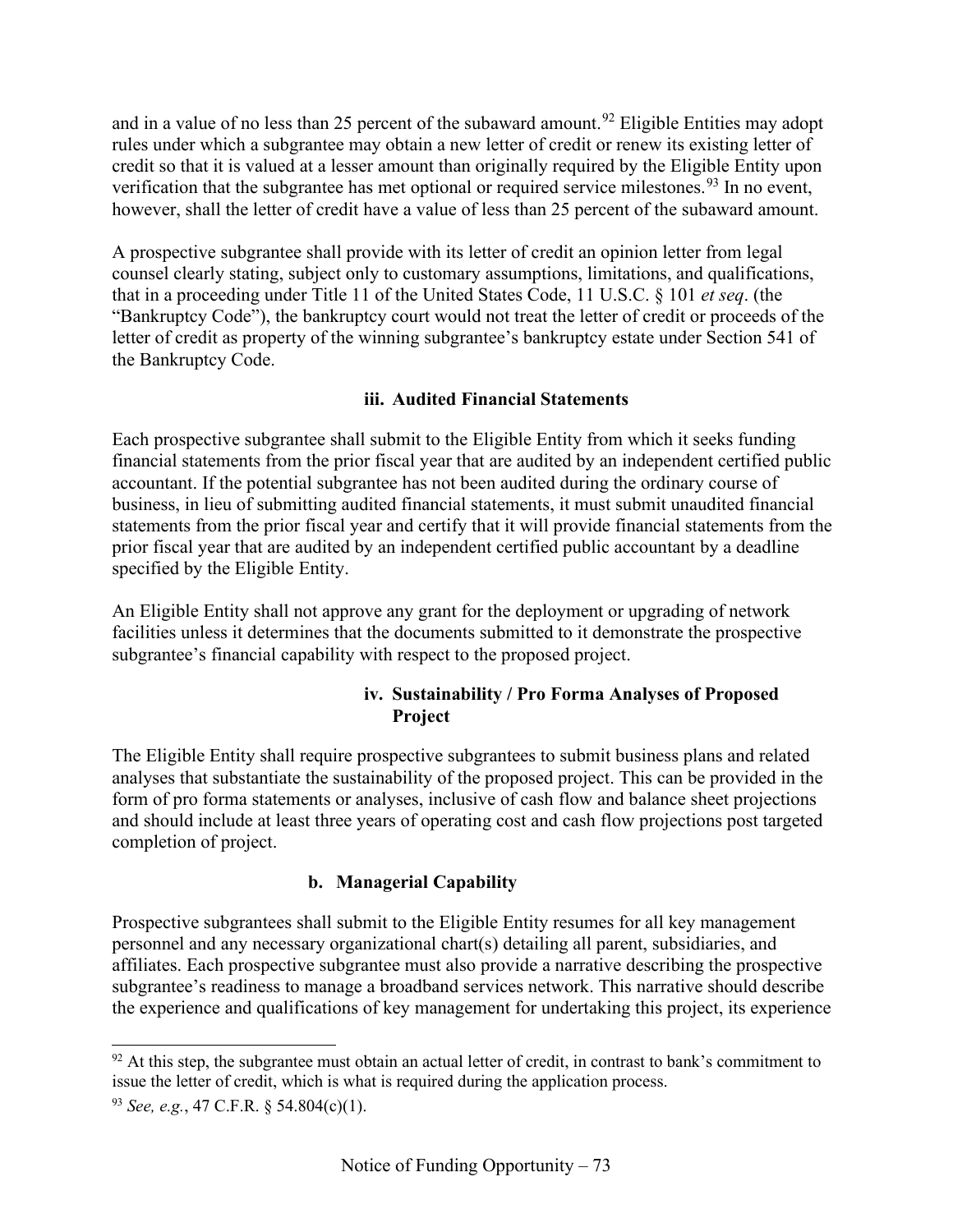undertaking projects of similar size and scope, recent and upcoming organizational changes including mergers and acquisitions, and relevant organizational policies. An Eligible Entity shall not approve any grant for the deployment or upgrading of network facilities unless it determines that the documents submitted to it demonstrate the prospective subgrantee's managerial capability with respect to the proposed project.

Eligible Entities may require a prospective subgrantee to agree to special grant conditions relating to maintaining the validity of representations a prospective subgrantee has made regarding its organizational structure and key personnel.

## **c. Technical Capability**

Each prospective subgrantee seeking funding to deploy or upgrade a broadband network must certify that it is technically qualified to complete and operate the Project and that it is capable of carrying out the funded activities in a competent manner, including that it will use an appropriately skilled and credentialed workforce (*see* Section [IV.C.1.e](#page-55-0) of this NOFO).

Prospective subgrantees must submit a network design, diagram, project costs, build-out timeline and milestones for project implementation, and a capital investment schedule evidencing complete build-out and the initiation of service within four years of the date on which the entity receives the subgrant, all certified by a professional engineer, stating that the proposed network can deliver broadband service that meets the requisite performance requirements to all locations served by the Project. An Eligible Entity shall not approve any grant for the deployment or upgrading of network facilities unless it determines that the materials submitted to it demonstrate the prospective subgrantee's technical capability with respect to the proposed project.

## **d. Compliance With Laws**

Each prospective subgrantee must demonstrate that it is capable of carrying out funded activities in a competent manner in compliance with all applicable Federal, State, Territorial, and local laws. To ensure that a subgrantee complies with occupational safety and health requirements, subgrantees must permit workers to create worker-led health and safety committees that management will meet with upon reasonable request.

## **e. Operational Capability**

Prospective subgrantees must certify that they possess the operational capability to qualify to complete and operate the Project. A prospective subgrantee that has provided a voice, broadband, and/or electric transmission or distribution service for at least the two (2) consecutive years prior to the date of its application submission or that it is a wholly owned subsidiary of such an entity, must submit a certification that attests to these facts and specifies the number of years the prospective subgrantee or its parent company has been operating.

If the prospective subgrantee has provided a voice and/or broadband service it must certify that it has timely filed Commission Form 477s and the Broadband DATA Act submission, if applicable, as required during this time period, and otherwise has complied with the Commission's rules and regulations. Alternatively, a prospective subgrantee should explain any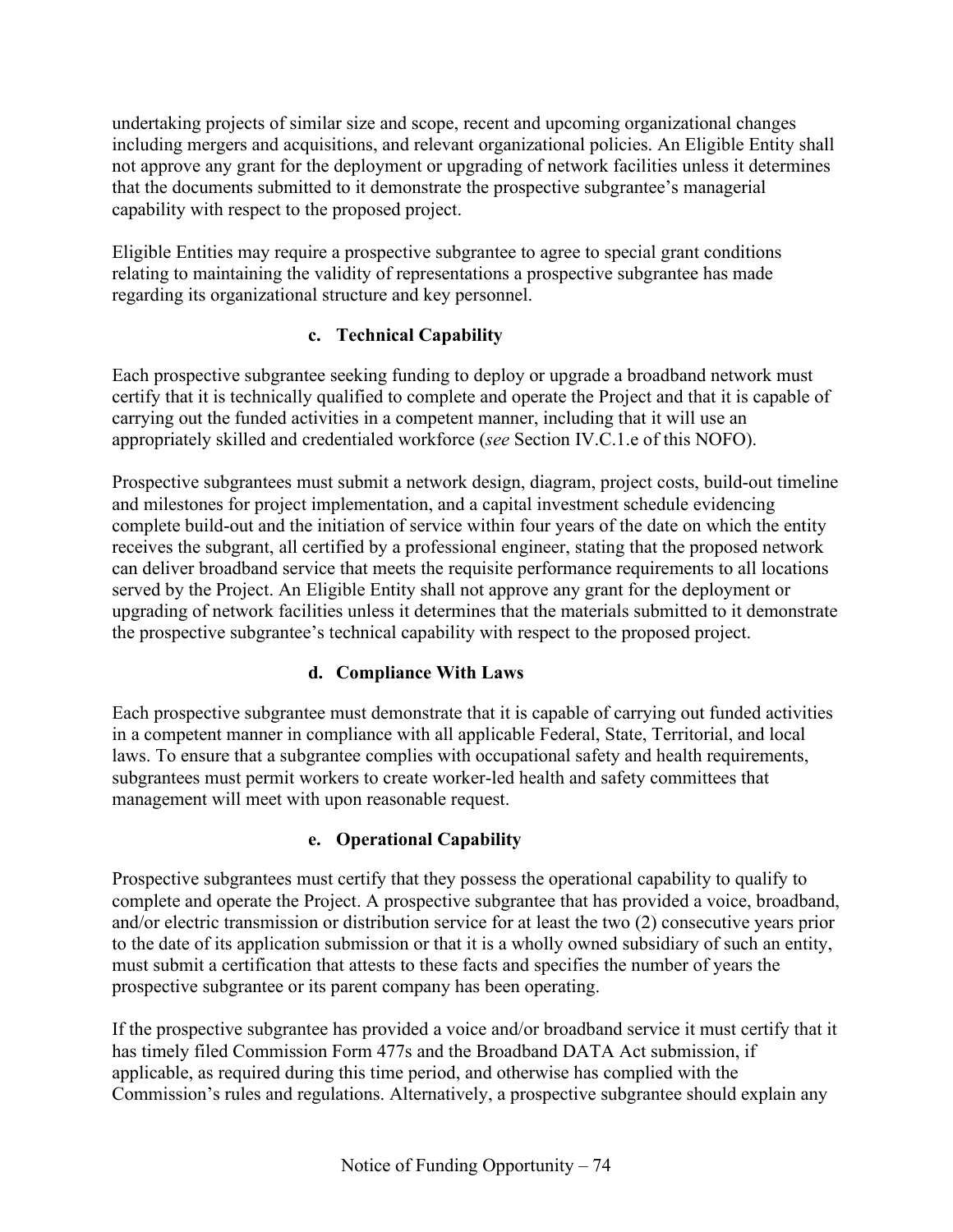pending or completed enforcement action, civil litigation, or other matter in which it failed to comply or was alleged to have failed to comply with Commission rules or regulations.

If the prospective subgrantee has operated only an electric transmission or distribution service, it must submit qualified operating or financial reports that it has filed with the relevant financial institution for the relevant time period along with a certification that the submission is a true and accurate copy of the reports that were provided to the relevant financial institution.<sup>[94](#page-74-0)</sup>

For a new entrant to the broadband market, a prospective subgrantee must provide evidence sufficient to demonstrate that the newly formed entity has obtained, through internal or external resources, sufficient operational capabilities. Such evidence may include resumes from key personnel, project descriptions and narratives from contractors, subcontractors, or other partners with relevant operational experience, or other comparable evidence.

An Eligible Entity shall not approve any grant for the deployment or upgrading of network facilities unless it determines that the documents submitted to it demonstrate the prospective subgrantee's operational capability with respect to the proposed project.

### **f. Ownership**

Eligible Entities shall require each prospective subgrantee to provide ownership information consistent with the requirements set forth in 47 C.F.R.  $\S$  1.2112(a)(1)-(7).

### **g. Other Public Funding**

Eligible Entities shall require each prospective subgrantee to disclose, for itself and for its affiliates,<sup>[95](#page-74-1)</sup> any application the subgrantee or its affiliates have submitted or plan to submit, and every broadband deployment project that the subgrantee or its affiliates are undertaking or have committed to undertake at the time of the application using public funds, including but not limited to funds provided under: the Families First Coronavirus Response Act (Public Law 116- 127; 134 Stat. 178); the CARES Act (Public Law 116-136; 134 Stat. 281), the Consolidated Appropriations Act, 2021 (Public Law 116-260; 134 Stat. 1182); or the American Rescue Plan of 2021 (Public Law 117-2; 135 Stat. 4), any federal Universal Service Fund high-cost program (*e.g.*, RDOF, CAF), or any Eligible Entity or local universal service or broadband deployment funding program. At a minimum, the Eligible Entity shall require the disclosure, for each broadband deployment project, of: (a) the speed and latency of the broadband service to be provided (as measured and/or reported under the applicable rules), (b) the geographic area to be

<span id="page-74-0"></span><sup>&</sup>lt;sup>94</sup> Acceptable submissions for this purpose will be the Rural Utilities Service (RUS) Form 7, Financial and Operating Report Electric Distribution; the RUS Form 12, Financial and Operating Report Electric Power Supply; the National Rural Utilities Cooperative Finance Corporation (CFC) Form 7, Financial and Statistical Report; the CFC Form 12, Operating Report; or the CoBank Form 7; or the functional replacement of one of these reports. *See Rural Digital Opportunity Fund Order*, 35 FCC Rcd at 719, n. 202.

<span id="page-74-1"></span><sup>&</sup>lt;sup>95</sup> The term "affiliate" shall be defined consistent with 47 U.S.C. § 153(2) ("The term 'affiliate' means a person that (directly or indirectly) owns or controls, is owned or controlled by, or is under common ownership or control with, another person. For purposes of this paragraph, the term "own" means to own an equity interest (or the equivalent thereof) of more than 10 percent.").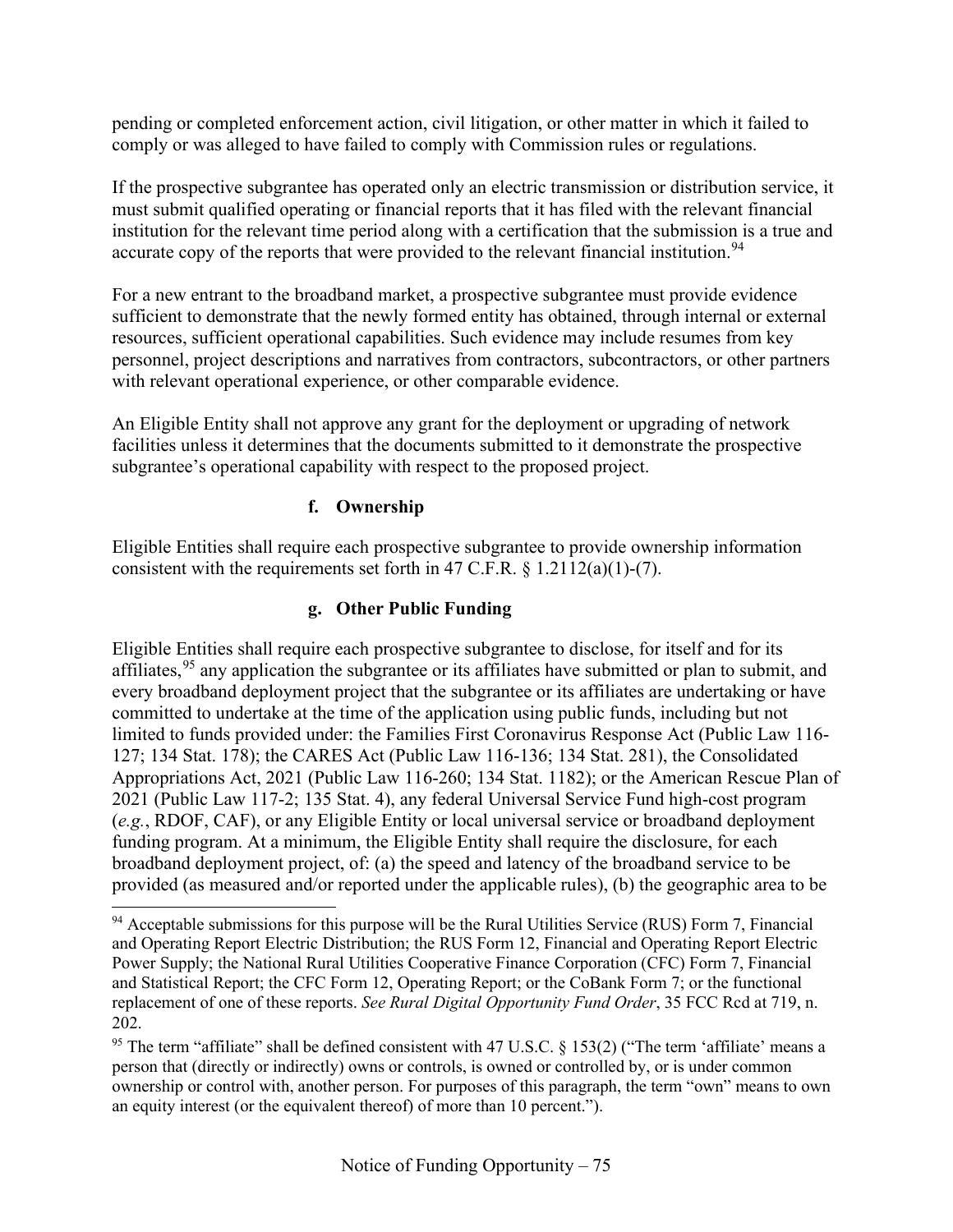covered, (c) the number of unserved and underserved locations committed to serve (or, if the commitment is to serve a percentage of locations within the specified geographic area, the relevant percentage),  $96$  (d) the amount of public funding to be used, (e) the cost of service to the consumer, and (f) the matching commitment, if any, provided by the subgrantee or its affiliates.

## **V. Application and Submission Information**

This Section sets out information regarding how Eligible Entities may apply for and use BEAD Program funding, including a link to the online application portal, formatting instructions, certification requirements, submission timelines, and eligible uses for funding. It also provides information regarding certifications that prospective subgrantees must make in order to be eligible for subgrants.

## **A. Single Application**

The governor (or equivalent official) of an Eligible Entity that wishes to be awarded a grant under the BEAD Program shall select an administering entity for that Eligible Entity, which shall serve as the recipient of, and administering agent for, any BEAD Program grant awarded to the Eligible Entity under this Section. An Eligible Entity may submit only one LOI, request for Initial Planning Funds, one Initial Proposal, and one Final Proposal, subject to the revision provisions described in Sections [IV.B.5.d.ii](#page-33-0) and [IV.B.9.d.ii.](#page-48-0)

# **B. Address to Request Application Package**

Application forms and instructions are available at [https://grants.ntia.gov/.](https://grants.ntia.gov/%20.) Applications will be accepted until the deadline and will be processed as received. Application packages, or portions thereof, submitted by email, paper, or facsimile will not be accepted.

With respect to electronic methods for providing information about funding opportunities or accepting applicants' submissions of information, NTIA is responsible for compliance with Section 508 of the Rehabilitation Act of 1973, as amended by the Workforce Act of 1998.

# **C. Content and Form of Applications**

*See* Section [IV.B](#page-22-0) .

# **D. Certifications Regarding Debarment and Suspension**

By signing and submitting an application for funding pursuant to the BEAD Program, the Eligible Entity is making the following certifications (*see* Line 21 on Form SF-424, Application for Federal Assistance):

<span id="page-75-0"></span><sup>96</sup> *See, e.g.*, 47 C.F.R. § 54.802.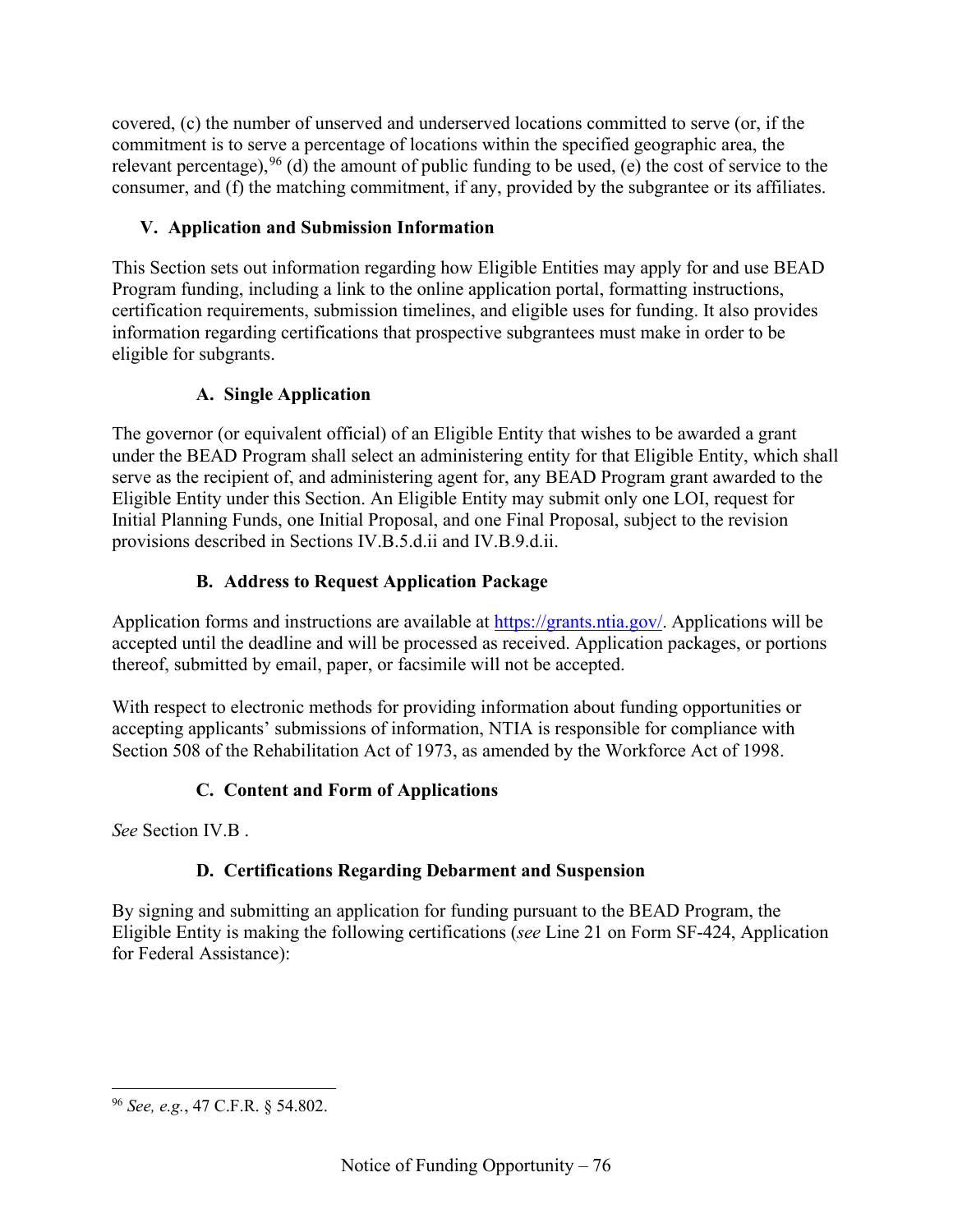#### **1. Instructions for Primary Tier Participant Certification:**

- 1. By signing and submitting this proposal, the prospective primary tier participant is providing the certification set out below and agrees to comply with the requirements of 2 C.F.R. Parts 180, 1200 and 1326.
- 2. The inability of a person to provide the certification required below will not necessarily result in denial of participation in this covered transaction. The prospective primary tier participant shall submit an explanation of why it cannot provide the certification set out below. The certification or explanation will be considered in connection with the department or agency's determination whether to enter into this transaction. However, failure of the prospective primary tier participant to furnish a certification or an explanation shall disqualify such person from participation in this transaction.
- 3. The certification in this clause is a material representation of fact upon which reliance was placed when the department or agency determined to enter into this transaction. If it is later determined that the prospective primary tier participant knowingly rendered an erroneous certification, in addition to other remedies available to the federal government, the department or agency may terminate this transaction for cause or default or may pursue suspension or debarment.
- 4. The prospective primary tier participant shall provide immediate written notice to the department or agency to which this proposal is submitted if at any time the prospective primary tier participant learns its certification was erroneous when submitted or has become erroneous by reason of changed circumstances.
- 5. The terms *covered transaction, civil judgment, debarment, suspension, ineligible, participant, person, principal, and voluntarily excluded, as used in this clause, are* defined in 2 C.F.R. Parts 180, 1200 and 1326. You may contact the department or agency to which this proposal is being submitted for assistance in obtaining a copy of those regulations.
- 6. The prospective primary tier participant agrees by submitting this proposal that, should the proposed covered transaction be entered into, it shall not knowingly enter into any lower tier covered transaction with a person who is proposed for debarment under 48 C.F.R. Part 9, Subpart 9.4, debarred, suspended, declared ineligible, or voluntarily excluded from participation in this covered transaction, unless authorized by the department or agency entering into this transaction.
- 7. The prospective primary tier participant further agrees by submitting this proposal that it will include the clause titled "Instructions for Lower Tier Participant Certification" including the "Certification Regarding Debarment, Suspension, Ineligibility and Voluntary Exclusion-Lower Tier Covered Transaction," provided by the department or agency entering into this covered transaction, without modification, in all lower tier covered transactions and in all solicitations for lower tier covered transactions and will require lower tier participants to comply with 2 C.F.R. Parts 180, 1200 and 1326.
- 8. A participant in a covered transaction may rely upon a certification of a prospective participant in a lower tier covered transaction that it is not proposed for debarment under 48 C.F.R. Part 9, Subpart 9.4, debarred, suspended, ineligible, or voluntarily excluded from the covered transaction, unless it knows that the certification is erroneous. A participant is responsible for ensuring that its principals are not suspended, debarred, or otherwise ineligible to participate in covered transactions. To verify the eligibility of its principals, as well as the eligibility of any prospective lower tier participants, each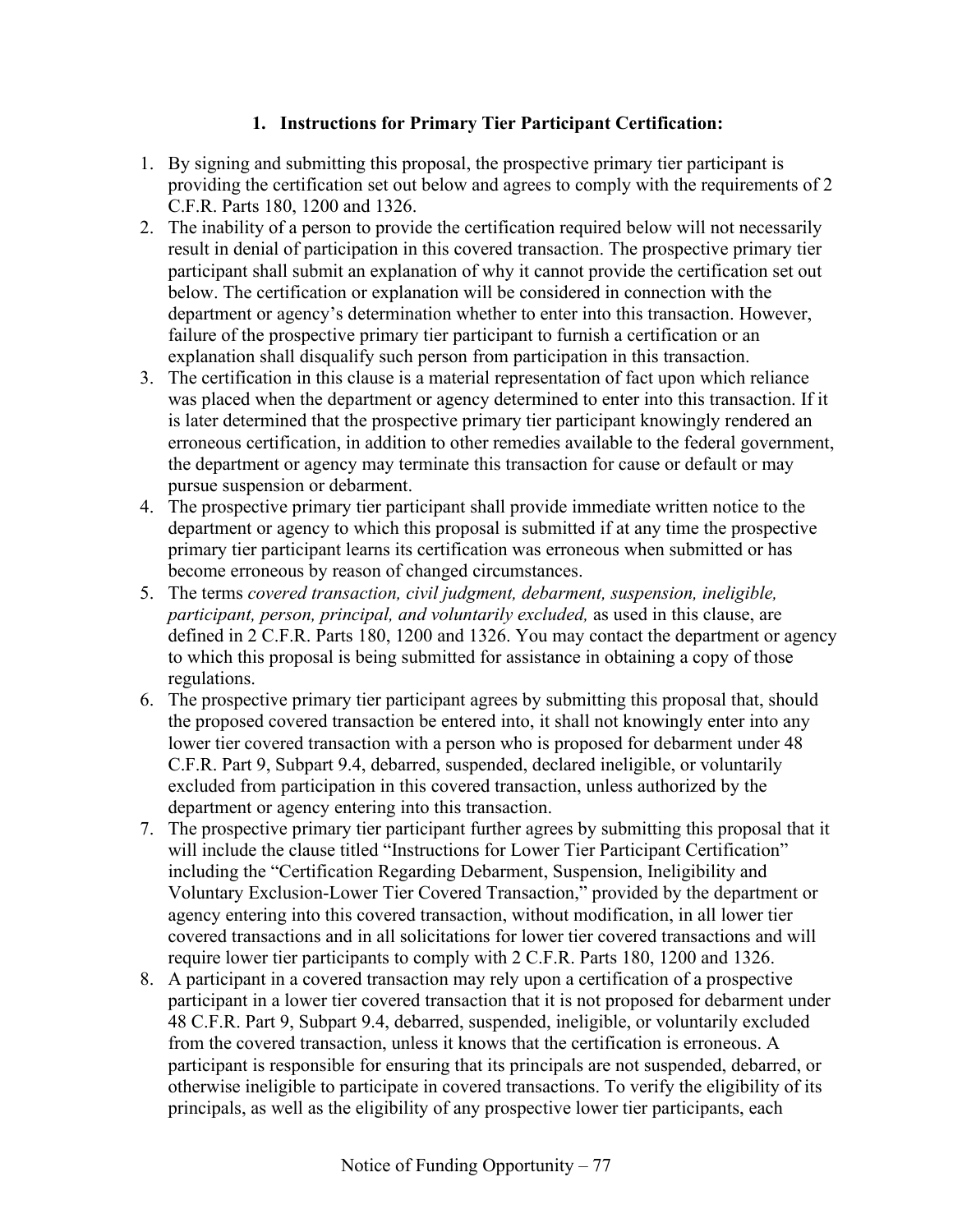participant may, but is not required to, check the System for Award Management Exclusions website [\(https://www.sam.gov/\)](https://www.sam.gov/)*.*

- 9. Nothing contained in the foregoing shall be construed to require establishment of a system of records in order to render in good faith the certification required by this clause. The knowledge and information of a participant is not required to exceed that which is normally possessed by a prudent person in the ordinary course of business dealings.
- 10. Except for transactions authorized under paragraph 6 of these instructions, if a participant in a covered transaction knowingly enters into a lower tier covered transaction with a person who is proposed for debarment under 48 C.F.R. Part 9, Subpart 9.4, suspended, debarred, ineligible, or voluntarily excluded from participation in this transaction, in addition to other remedies available to the federal government, the department or agency may terminate the transaction for cause or default.

#### **2. Certification Regarding Debarment, Suspension, and Other Responsibility Matters - Primary Tier Covered Transactions:**

- 1. The prospective primary tier participant certifies to the best of its knowledge and belief, that it and its principals:
	- a. Are not presently debarred, suspended, proposed for debarment, declared ineligible, or voluntarily excluded from participating in covered transactions by any federal department or agency;
		- i. Have not within a three-year period preceding this proposal been convicted of or had a civil judgment rendered against them for commission of fraud or a criminal offense in connection with obtaining, attempting to obtain, or performing a public (federal, Eligible Entity, or local) transaction or contract under a public transaction; violation of federal or Eligible Entity antitrust statutes or commission of embezzlement, theft, forgery, bribery, falsification or destruction of records, making false statements, or receiving stolen property;
		- ii. Are not presently indicted for or otherwise criminally or civilly charged by a governmental entity (federal, Eligible Entity or local) with commission of any of the offenses enumerated in paragraph 1.a.i of this certification; and
		- iii. Have not within a three-year period preceding this application/proposal had one or more public transactions (federal, Eligible Entity, or local) terminated for cause or default.
- 2. Where the prospective primary tier participant is unable to certify to any of the statements in this certification, such prospective participant shall attach an explanation to this proposal.

#### **3. Instructions for Lower Tier Participant Certification (applies to subgrantees):**

1. By submitting this proposal and accepting federal funding, the prospective lower tier participant is providing the certification set out below and agrees to comply with the requirements of 2 C.F.R. Parts 180, 1200 and 1326.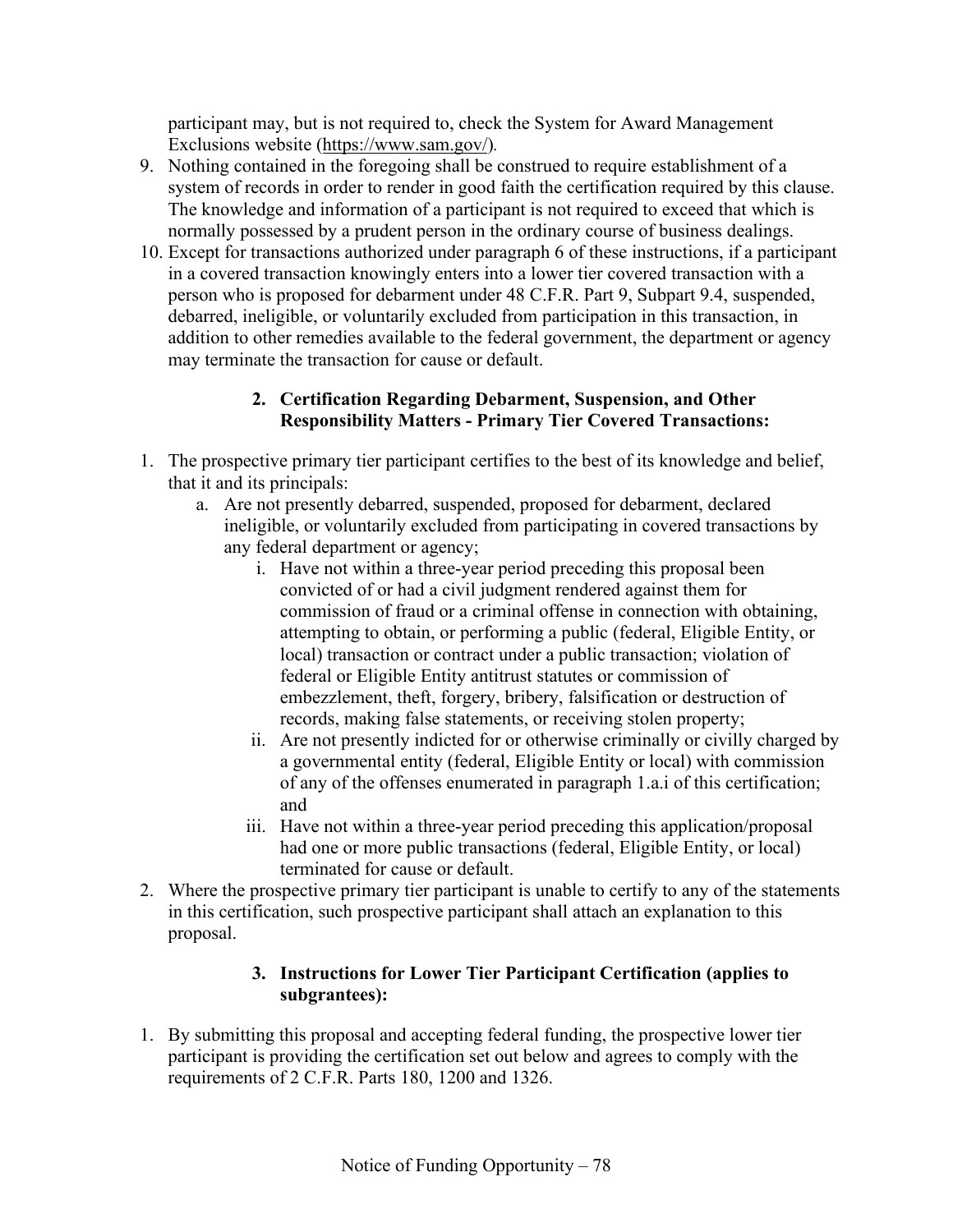- 2. The certification in this clause is a material representation of fact upon which reliance was placed when this transaction was entered into. If it is later determined that the prospective lower tier participant knowingly rendered an erroneous certification, in addition to other remedies available to the federal government, the department or agency with which this transaction originated may pursue available remedies, including suspension or debarment.
- 3. The prospective lower tier participant shall provide immediate written notice to the person to which this proposal is submitted if at any time the prospective lower tier participant learns that its certification was erroneous when submitted or has become erroneous by reason of changed circumstances.
- 4. The terms *covered transaction, civil judgment, debarment, suspension, ineligible, participant, person, principal, and voluntarily excluded, as used in this clause, are* defined in 2 C.F.R. Parts 180, 1200 and 1326. You may contact the person to whom this proposal is submitted for assistance in obtaining a copy of those regulations.
- 5. The prospective lower tier participant agrees by submitting this proposal that, should the proposed covered transaction be entered into, it shall not knowingly enter into any lower tier covered transaction with a person who is proposed for debarment under 48 C.F.R. Part 9, Subpart 9.4, debarred, suspended, declared ineligible, or voluntarily excluded from participation in this covered transaction, unless authorized by the department or agency with which this transaction originated.
- 6. The prospective lower tier participant further agrees by submitting this proposal that it will include the clause titled "Instructions for Lower Tier Participant Certification" including the "Certification Regarding Debarment, Suspension, Ineligibility and Voluntary Exclusion- Lower Tier Covered Transaction," without modification, in all lower tier covered transactions and in all solicitations for lower tier covered transactions and will require lower tier participants to comply with 2 C.F.R. Parts 180 and 1200.
	- a. A participant in a covered transaction may rely upon a certification of a prospective participant in a lower tier covered transaction that it is not proposed for debarment under 48 C.F.R. Part 9, Subpart 9.4, debarred, suspended, ineligible, or voluntarily excluded from the covered transaction, unless it knows that the certification is erroneous. A participant is responsible for ensuring that its principals are not suspended, debarred, or otherwise ineligible to participate in covered transactions. To verify the eligibility of its principals, as well as the eligibility of any prospective lower tier participants, each participant may, but is not required to, check the System for Award Management Exclusions website [\(https://www.sam.gov\)](https://www.sam.gov/)*.*
	- b. Nothing contained in the foregoing shall be construed to require establishment of a system of records in order to render in good faith the certification required by this clause. The knowledge and information of a participant is not required to exceed that which is normally possessed by a prudent person in the ordinary course of business dealings.
	- c. Except for transactions authorized under paragraph 5 of these instructions, if a participant in a covered transaction knowingly enters into a lower tier covered transaction with a person who is proposed for debarment under 48 C.F.R. Part 9, Subpart 9.4, suspended, debarred, ineligible, or voluntarily excluded from participation in this transaction, in addition to other remedies available to the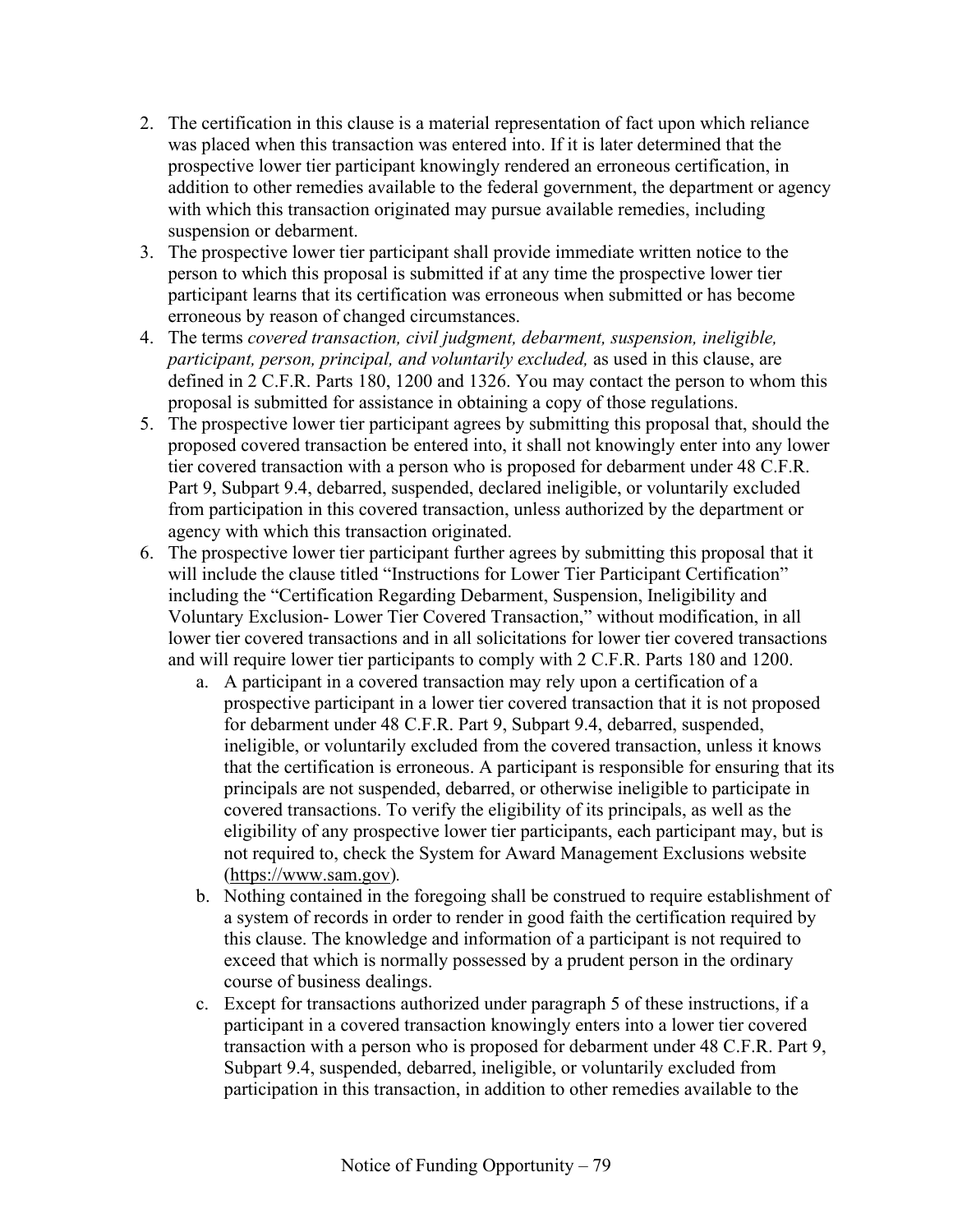federal government, the department or agency with which this transaction originated may pursue available remedies, including suspension or debarment.

### **4. Certification Regarding Debarment, Suspension, Ineligibility and Voluntary Exclusion - Lower Tier Covered Transactions:**

- 1. The prospective lower tier participant certifies, by submission of this proposal, that neither it nor its principals is presently debarred, suspended, proposed for debarment, declared ineligible, or voluntarily excluded from participating in covered transactions by any federal department or agency.
- 2. Where the prospective lower tier participant is unable to certify to any of the statements in this certification, such prospective participant shall attach an explanation to this proposal.

## **E. Unique Entity Identifier and System for Award Management**

Pursuant to 2 C.F.R. Part 25, an applicant or recipient (as the case may be) is required to: (i) be registered in the System for Award Management (SAM) before submitting its complete application packet; (ii) provide a valid unique entity identifier in its application; and (iii) continue to maintain an active SAM registration with current information at all times during which it has an active federal award or an application or plan under consideration by a federal awarding agency, unless otherwise excepted from these requirements pursuant to 2 C.F.R. § 25.110. NTIA will not make a federal award to an applicant until the applicant has complied with all applicable unique entity identifier and SAM requirements and, if an applicant has not fully complied with the requirements by the time that NTIA is ready to make a federal award pursuant to this NOFO, NTIA may determine that the applicant is not qualified to receive a federal award.

## **1. Unique Entity Identifier**

The U.S. government will use the unique entity identifier (UEI), found in an entity's SAM.gov registration, for federal awards management, including but not limited to, contracts, grants, and cooperative agreements. The UEI is the primary key to identify an entity throughout the federal awarding lifecycle and in SAM gov. Each Eligible Entity must obtain a UEI.

Each subrecipient must obtain a UEI and provide it to the Eligible Entity. Subrecipients are not required to complete full SAM registration to obtain a UEI. 2 C.F.R. § 25.300.

The SAM-generated UEI (SAM) became the official identifier in April 2022.

For more information on the establishment of an entity's UEI, please visit [http://www.sam.gov.](http://www.sam.gov/)

## **2. System for Award Management**

Eligible Entities must register in the SAM before submitting any submissions through the application portal. Additionally, the Eligible Entity must maintain an active SAM registration with current information at all times during which it has an active federal award or an application or plan under consideration by a federal awarding agency. Entities can register for the SAM at [https://www.sam.gov/.](https://www.sam.gov/)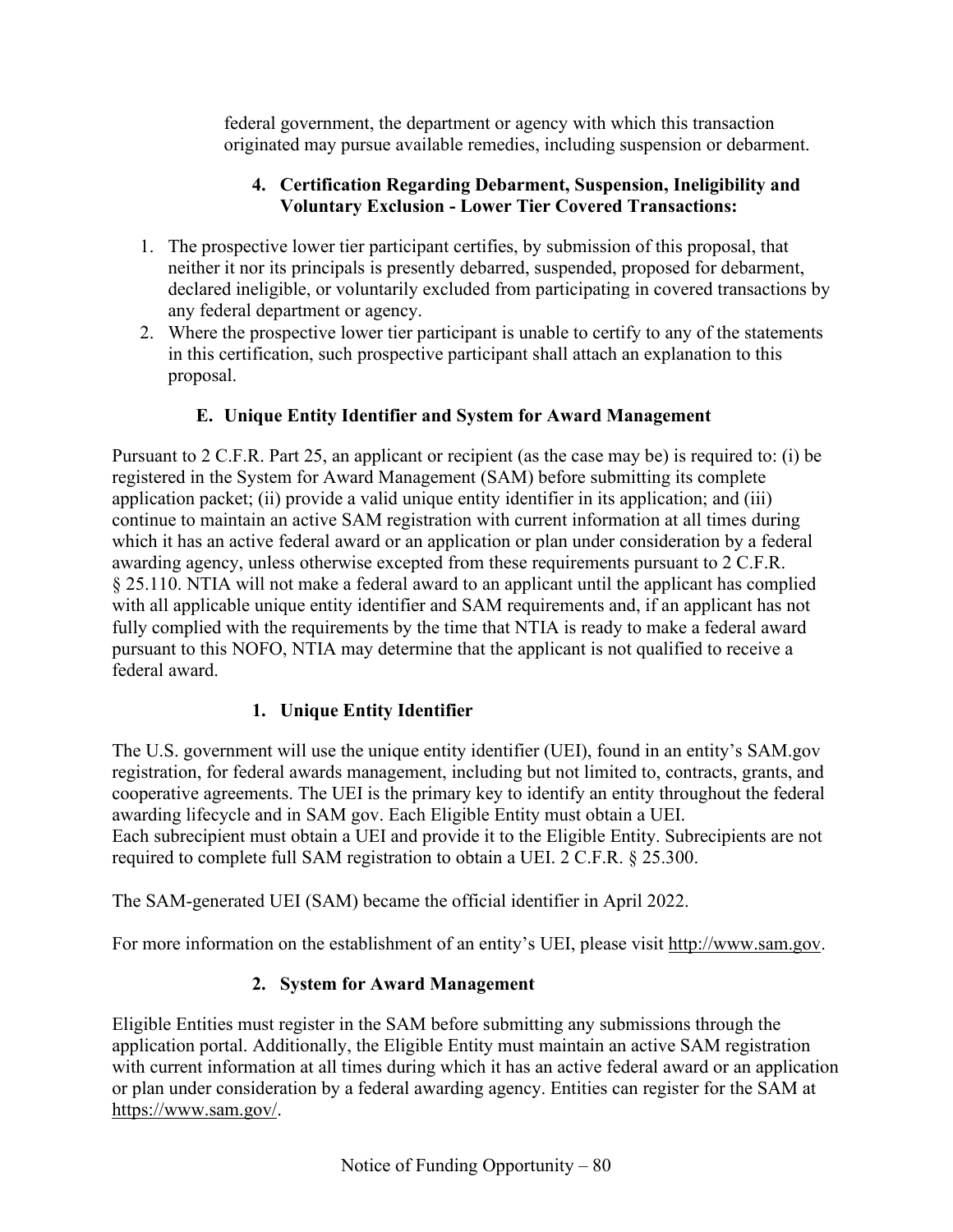### **F. Submission Dates and Times**

Completed letters of intent must be received by NTIA through the application portal no later than 11:59 p.m. Eastern Daylight Time (EDT) on **July 18, 2022.** Eligible Entities that wish to request Initial Planning Funds must submit their requests and required documentation by 11:59 p.m. Eastern Daylight Time (EDT) August 15, 2021. Eligible Entities that receive Initial Planning Funds must submit their Five-Year Action Plans to NTIA within 270 days of their receipt of Initial Planning Funds.

Eligible Entities will be notified of future submission deadlines after the Commission's Broadband DATA Maps are released and the Initial Proposal and Final Proposal process begins. Initial Proposals will be due to NTIA no later than 180 days after issuance of their Notice of Available Amounts.

Submissions submitted by postal mail, courier, email, facsimile, or other means aside from those detailed herein will not be accepted. All application forms and documents must be included with an applicant's complete application packet submission via NTIA's application portal.

When developing the submission timeline, each eligible applicant should keep in mind that: (1) all applicants are required to have current registrations in the electronic System for Award Management (SAM.gov) and the free annual registration process in SAM.gov generally takes between three (3) and five (5) business days but can take more than three weeks. Please note that a federal assistance award cannot be issued if the designated recipient's registration in SAM.gov is not current at the time of the award.

## **G. Intergovernmental Review**

Applications from an Eligible Entity or a political subdivision of the Eligible Entity under this Program are subject to Executive Order 12372, "Intergovernmental Review of Federal Programs," which requires intergovernmental consultation with State, Territorial, and local officials. All applicants are required to submit a copy of their applications to their designated Single Point of Contact (SPOC) offices.<sup>[97](#page-80-0)</sup>

## **H. Funding Restrictions**

# **1. Eligible Uses of BEAD Program Funds**

Grant recipients may only use federal award funds and any non-federal cost share committed to an award to pay for allowable costs under the BEAD Program. Allowable costs are determined in accordance with the cost principles identified in 2 C.F.R. Part 200, including Subpart E of such regulations for States and non-profit organizations, and in 48 C.F.R. Part 31 for commercial organizations,[98](#page-80-1) as well as in the grant program's authorizing legislation. In addition, costs must

<span id="page-80-0"></span><sup>97</sup> *See* 7 C.F.R. Part 3015, Subpart V.

<span id="page-80-1"></span><sup>&</sup>lt;sup>98</sup> The government has established a set of principles for determining eligible or allowable costs. Allowable costs are determined in accordance with the cost principles applicable to the entity incurring the costs. For example, the allowability of costs incurred by State, Territorial, local or Federally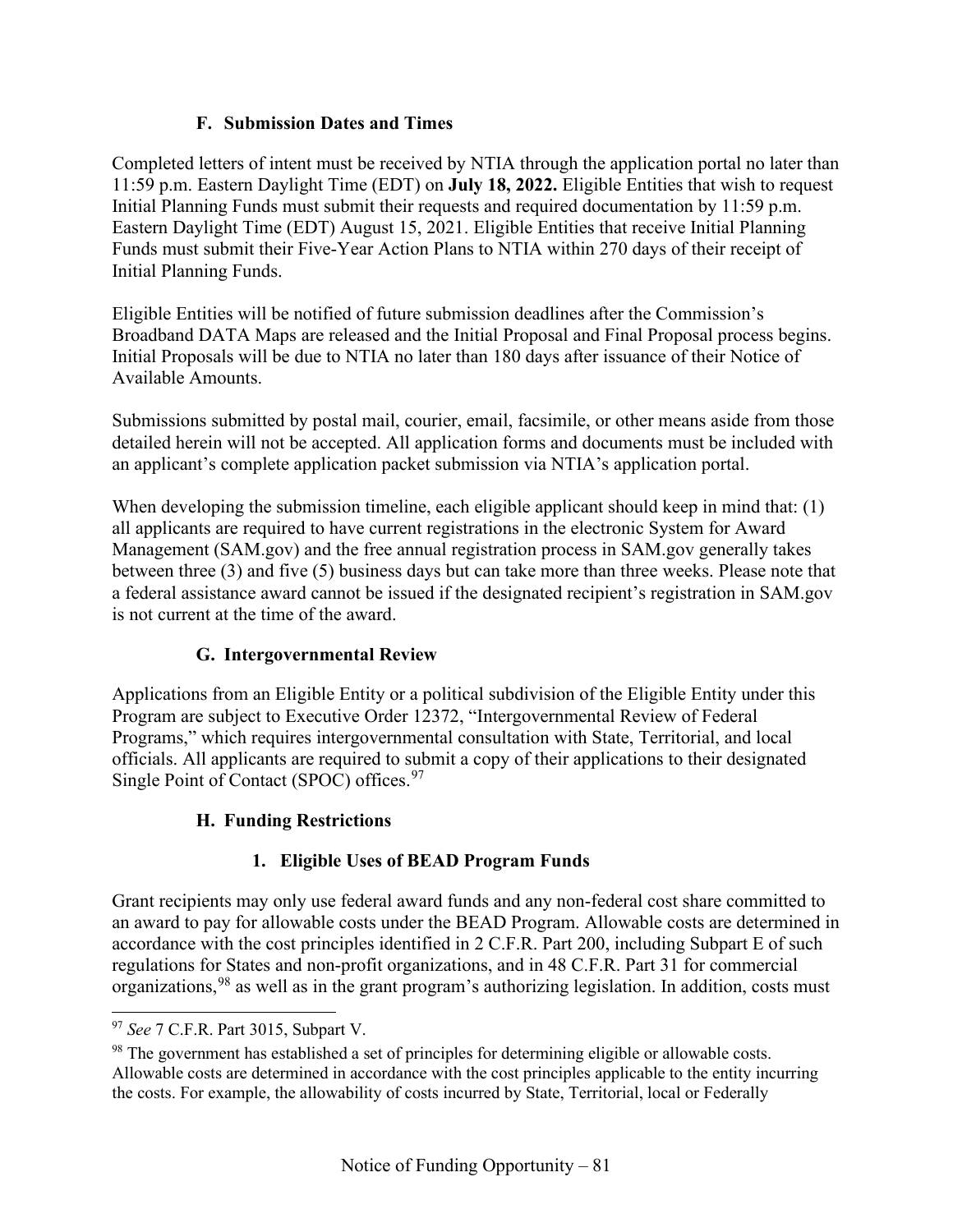be reasonable, necessary, allocable, and allowable for the proposed project or other eligible activity and conform to generally accepted accounting principles. Funds committed to an award may only be used to cover allowable costs incurred during the period of performance, except for reasonable pre-award expenses as described above, and for allowable closeout costs incurred during the grant closeout process.

### **2. Ineligible Costs**

Ineligible costs include those costs that are unallowable under the applicable federal cost principles. Please note that costs ineligible for the BEAD Program may not be paid for with matching funds committed to an award. If an Eligible Entity is found to have used grant or matching funds on a prohibited cost, the Assistant Secretary may take remedial action, including but not limited to deobligation or clawback of funding.

In addition, grant funds awarded to an Eligible Entity under this program shall be used to supplement, and not supplant, the amounts that the Eligible Entity would otherwise make available for the purposes for which the grant funds may be used.

The following costs are specifically identified as prohibited under the BEAD Program:

#### **a. Prohibition On Use of Grant Funds for Covered Communications Equipment or Services under the Secure and Trusted Communications Networks Act**

An Eligible Entity or subgrantee (including contractors and subcontractors of subgrantees) may not use grant funds received under the BEAD Program to purchase or support any covered communications equipment or service (as defined in Section 9 of the Secure and Trusted Communications Networks Act of 2019 (47 U.S.C. § 1608)).

#### **b. Prohibition on Profit and Fees**

A profit, fee, or other incremental charge above actual cost incurred by an Eligible Entity or subgrantee is not an allowable cost under this Program.

#### **c. Prohibition on Use of Grant Funds to Support or Oppose Collective Bargaining**

An Eligible Entity or a subgrantee may not use grant funds, whether directly or indirectly, to support or oppose collective bargaining.

Recognized Indian Tribal Governments is determined in accordance with the provisions of 2 C.F.R. Part 200, Subpart E and the allowability of costs for commercial organizations is determined in accordance with the provisions of 48 C.F.R. Part 31, unless the Grants Officer decides in writing to apply the cost principles in 2 C.F.R. Part 200, Subpart E, to commercial organizations pursuant to 2 C.F.R. §  $200.101(a)(2)$ .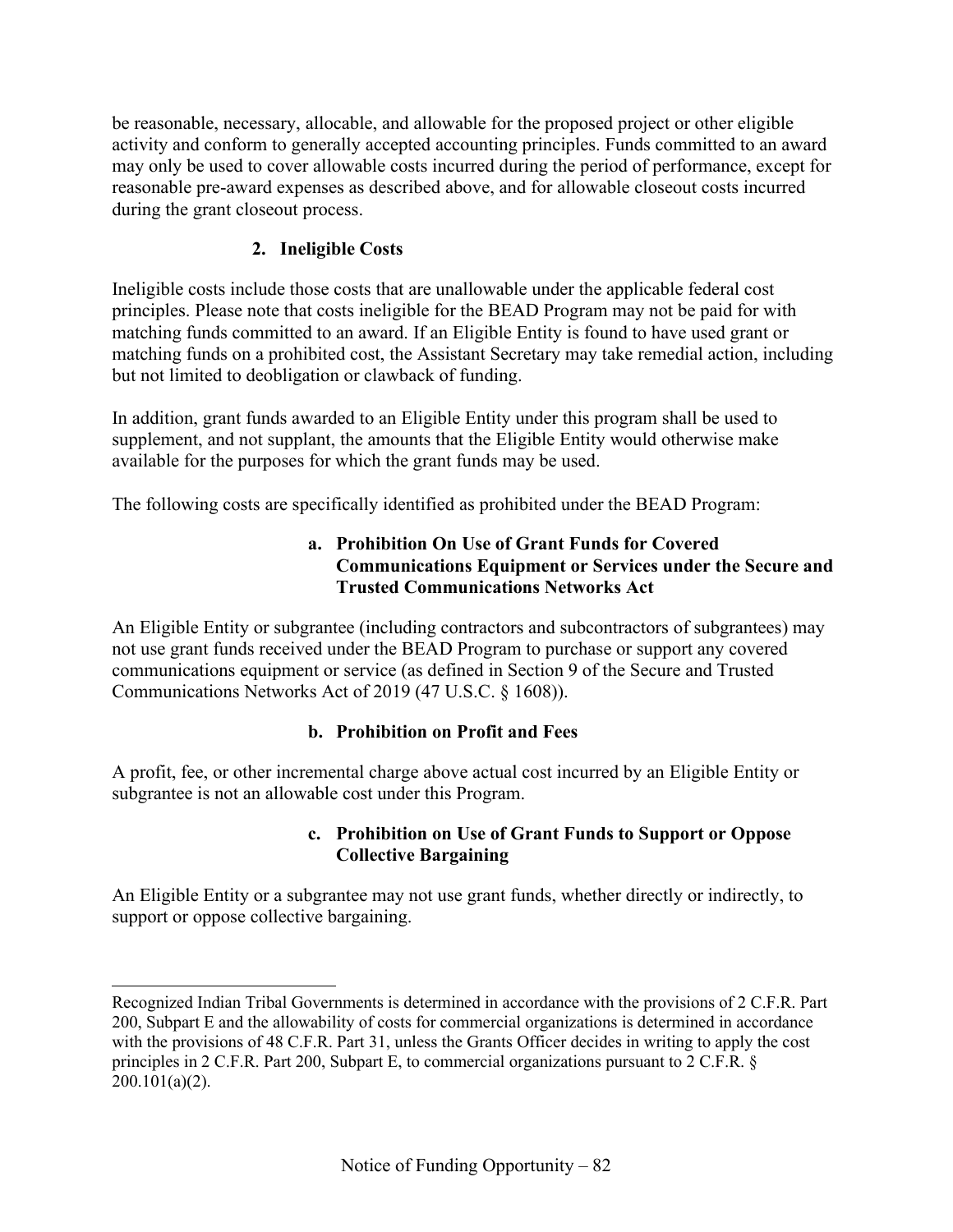## **3. Administrative Expenses**

An Eligible Entity may not use more than two percent of the grant amounts received under the BEAD Program for expenses relating (directly or indirectly) to administration of the grant under Section  $60102(d)(2)(B)$  of the Infrastructure Act. NTIA will release further guidance on what expenses qualify as "expenses relating (directly or indirectly) to administration of the grant" subject to the statutory two percent limitation on these expenses.

### **I. Material Representations and Public Disclosure of Applications**

All forms and supporting documents submitted as part of the Letter of Intent, Initial Proposal, and Final Proposal will be treated as material representations of fact upon which NTIA will rely in awarding grants. Applicants should acknowledge that NTIA may make all or portions of their applications for grants under the BEAD Program publicly available consistent with applicable federal law. See Section [IX.B](#page-93-0) of this NOFO for additional information concerning the confidentiality of information contained in an application.

### **J. Other Submission Requirements**

Complete applications for the BEAD Program must be electronically submitted through grants.ntia.gov. Late or incomplete applications and applications submitted by mail, courier, or by facsimile will not be accepted.

### **1. How to Register to Apply and Submit an Application**

Applicants should carefully follow specific instructions on the application site at [https://grants.ntia.gov/.](https://grants.ntia.gov/)

## **2. Timely Receipt Requirements and Proof of Timely Submission**

Applicants should carefully follow specific instructions on the application site at <https://grants.ntia.gov/> to successfully submit an application or other required materials. Applicants, specifically the Authorized Organization Representative submitting the application and materials, will receive a time and date stamped email from the NTIA Grants Portal confirming the submission and receipt of the application or other required documents, *e.g.*, Letter of Intent, Initial Proposal, Final Proposal.

#### **3. Amendments**

Any amendments to this NOFO or additional Program guidance will be announced on NTIA.gov and BroadbandUSA.NTIA.gov.

#### **VI.Application Review Information**

This Section briefly describes the review process that NTIA will undertake in assessing submissions by Eligible Entities in connection with the BEAD Program.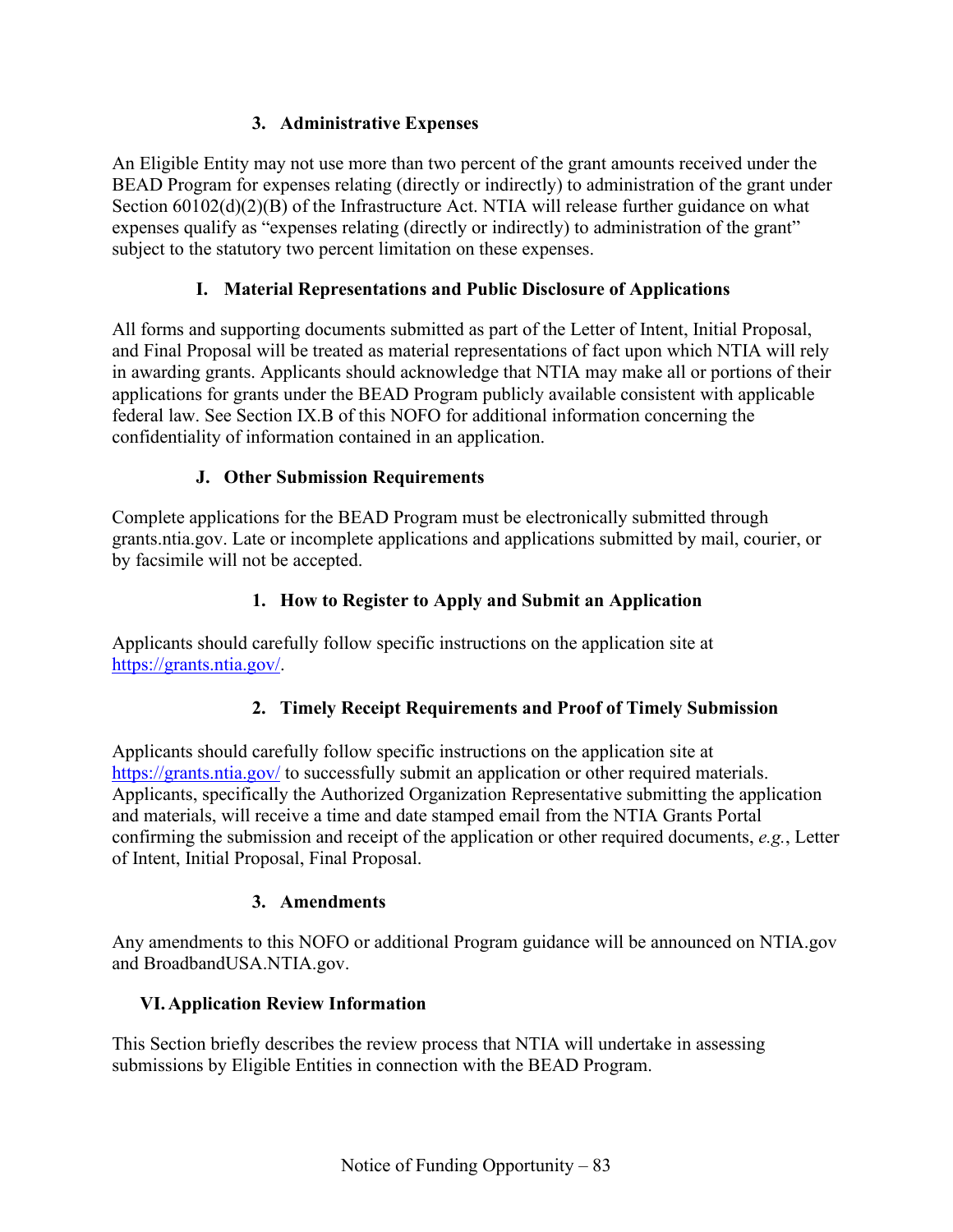### **A. Review Process for the BEAD Program**

<span id="page-83-0"></span>Letters of Intent, Initial Planning Funds requests, Initial Proposals, and Final Proposals will be evaluated by the Assistant Secretary to determine compliance with all necessary requirements outlined in the Infrastructure Act, this NOFO, and additional regulations and/or guidance that may be issued by NTIA.

After receipt of a completed Initial Proposal, the Assistant Secretary shall determine whether the use of funds proposed in the Initial Proposal complies with applicable Program guidelines, is in the public interest, and effectuates the purposes of the Infrastructure Act. Based on that assessment, the Assistant Secretary will approve or disapprove the Initial Proposal. If the Initial Proposal is approved, the Assistant Secretary will make at least 20 percent of the total allocation available to the Eligible Entity. If the Initial Proposal is incomplete or is disapproved, the Assistant Secretary shall notify the Eligible Entity and provide the Eligible Entity with an opportunity to resubmit the Initial Proposal for consideration under the factors mentioned above.

After receipt of a completed Final Proposal, the Assistant Secretary shall determine whether the use of funds proposed in the Final Proposal complies with applicable Program guidelines, is in the public interest, and effectuates the purposes of the Infrastructure Act. Based on that assessment, the Assistant Secretary will approve or disapprove the Final Proposal. If the Final Proposal is approved, the Assistant Secretary will make the remainder of the grant funds allocated available to the Eligible Entity. If the Final Proposal is incomplete or is disapproved the Assistant Secretary shall notify the Eligible Entity and provide the Eligible Entity with an opportunity to resubmit the Final Proposal for consideration under the factors mentioned above. If an Eligible Entity fails to meet any applicable deadline and has not secured an extension from the Assistant Secretary before the applicable deadline, a political subdivision or consortium of political subdivisions of the Eligible Entity may submit the applicable type of covered application in place of the Eligible Entity.

Eligible Entities are encouraged to maintain an ongoing dialogue with NTIA throughout proposal development as a part of the technical assistance process. This partnership allows Eligible Entities to receive interim feedback and ensure alignment of Eligible Entity and federal priorities.

## **B. Federal Awarding Agency Review of Risk Posed by Applicants**

After applications are proposed for funding by the Selecting Official for the BEAD Program (specifically, the Assistant Secretary or the Assistant Secretary's designee), the NIST Grants Management Division (GMD) will perform pre-award risk assessments in accordance with 2 C.F.R. § 200.206. Such assessments may include review of the financial stability of an applicant (*i.e.*, an Eligible Entity), the quality of the applicant's management systems, the history of performance, reports and findings from audits, and/or the applicant's ability to effectively implement statutory, regulatory, or other requirements imposed on non-federal entities. In addition, prior to making an award where the total federal share is expected to exceed the simplified acquisition threshold (currently \$250,000), NIST GMD will review and consider the non-publicly available information about that applicant in the Federal Awardee Performance and Integrity Information System (FAPIIS). Upon completion of the pre-award risk assessment,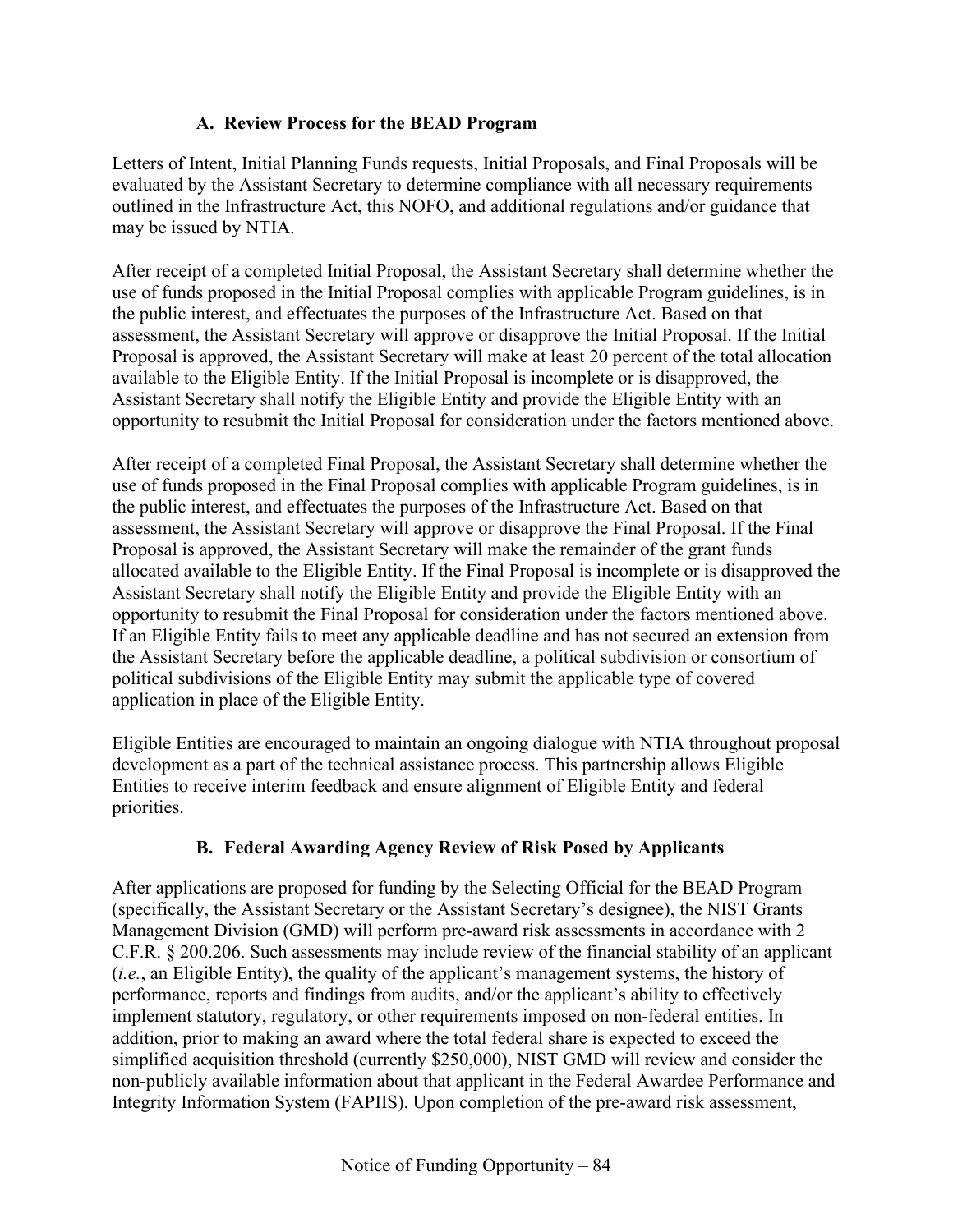NIST GMD will determine whether the applicant is qualified to receive the award and, if so, whether appropriate specific award conditions that correspond to the degree of risk posed by the applicant should be applied to the award.

## **C. Anticipated Announcement and Award Dates**

NTIA will review Letters of Intent, requests for Initial Planning Funds, Initial Proposals, and Final Proposals on a rolling basis. Additional timeline details will be provided to Eligible Entities once the Commission's Broadband DATA Maps have been released and allocations have been calculated.

## **VII. Federal Award Administration Information**

This Section explains the process NTIA will employ to approve applications, notify successful and unsuccessful applicants of the process's results, and various legal obligations applicable to grant recipients (including, but not limited to, those relating to domestic procurement preferences ("Buy American" requirements) and contracting with small and minority businesses, women's business enterprises, and labor surplus area firms).

## **A. Federal Award Notices**

The Assistant Secretary, or the Assistant Secretary's designee, will submit the applications recommended for funding, along with the bases for the recommendation, to the National Institute of Standards and Technology (NIST) Grants Officer, who serves as the Grants Officer for the BEAD program. The final approval of selected applications and the issuance of awards will be made by the NIST Grants Officer. The award decisions of the NIST Grants Officer are final.

An applicant will be notified in writing by the NIST Grants Officer if its application is selected for an award. If the application is selected for funding, the NIST Grants Officer will issue the grant award (Form CD-450), which is the authorizing financial assistance award document. By signing the Form CD-450, the recipient agrees to comply with all award provisions, terms, and conditions.

If an applicant is awarded funding, neither NTIA nor NIST is under any obligation to provide any additional future funding in connection with that award or to make any future award(s). Amendment of an award to extend the period of performance is at the discretion of NTIA and the NIST Grants Officer.

# **B. Notification to Unsuccessful Applications.**

As detailed in Section [VI.A](#page-83-0) of this NOFO, Eligible Entities will be notified if either the Initial Proposal or Final Proposal is not approved by the Assistant Secretary and given a chance to resubmit the proposal.

# **C. Retention of Unsuccessful Applications.**

Unsuccessful applications will be retained in accordance with NTIA recordkeeping requirements.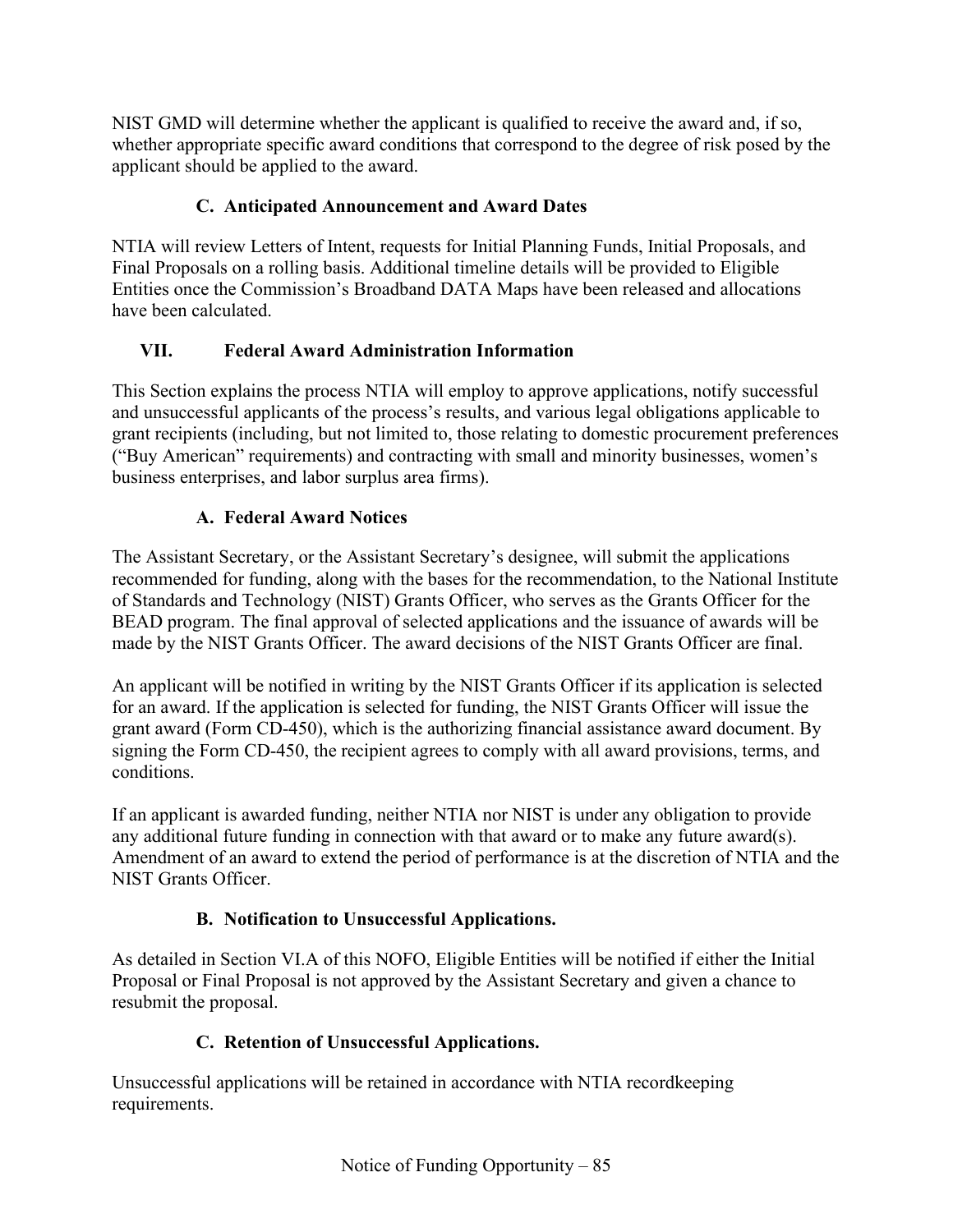### **D. Administrative and National Policy Requirements**

Grant recipients will comply with applicable statutes and regulations, including but not limited to:

### **1. Uniform Administrative Requirements, Cost Principles and Audit Requirements.**

Through 2 C.F.R. § 1327.101, the Department of Commerce adopted Uniform Administrative Requirements, Cost Principles, and Audit Requirements for Federal Awards at 2 C.F.R. Part 200, which apply to awards in this Program. Refer to<http://go.usa.gov/SBYh> and [http://go.usa.gov/SBg4.](http://go.usa.gov/SBg4)

#### **2. Department of Commerce Financial Assistance Standard Terms and Conditions.**

The Department of Commerce will apply to each award in this Program, the Financial Assistance Standard Terms and Conditions in effect on the date of award. The current version, dated November 12, 2020, is accessible at [Department of Commerce Financial Assistance Standard](https://www.commerce.gov/sites/default/files/2020-11/DOC%20Standard%20Terms%20and%20Conditions%20-%2012%20November%202020%20PDF_0.pdf)  [Terms and Conditions.](https://www.commerce.gov/sites/default/files/2020-11/DOC%20Standard%20Terms%20and%20Conditions%20-%2012%20November%202020%20PDF_0.pdf) Refer to Section [VIII](#page-92-0) of this NOFO (Federal Awarding Agency Contact(s)) if you need more information.

## **3. Pre-Award Notification Requirements.**

The Department of Commerce will apply the Pre-Award Notification Requirements for Grants and Cooperative Agreements dated December 30, 2014 (79 FR 78390), accessible at [http://go.usa.gov/hKkR.](http://go.usa.gov/hKkR) Refer to Section [VIII](#page-92-0) of this NOFO (Federal Awarding Agency Contact(s)) if you need more information.

## **4. Environmental and National Historical Preservation Requirements.**

Awarding agencies are required to analyze the potential environmental impacts, as required by the National Environmental Policy Act (NEPA) (42 U.S.C. § 4321 *et seq*.) and the National Historic Preservation Act (NHPA) (54 U.S.C. § 300101 *et seq*.) for Eligible Entity proposals and awardee projects and other eligible activities seeking funding under the BEAD Program. Eligible Entities with projects or other eligible activities containing construction and/or ground-disturbing activities are required to submit all required environmental documentation to NTIA with their Final Proposals, which also must describe how they will comply with applicable environmental and national historical preservation requirements. It is the Eligible Entity's and subgrantee's responsibility to obtain all necessary federal, Eligible Entity, and local governmental permits and approvals necessary for the proposed work to be conducted. Projects and other eligible activities are expected to be designed so that they minimize the potential for adverse impacts on the environment. Eligible Entities also will be required to cooperate with NTIA in identifying feasible measures to reduce or avoid any identified adverse environmental impacts of their proposed projects or other eligible activities. The failure to do so may be grounds for not making an award. Proposals will be reviewed to ensure that they contain sufficient information to allow agency staff to conduct a NEPA analysis so that appropriate NEPA documentation can be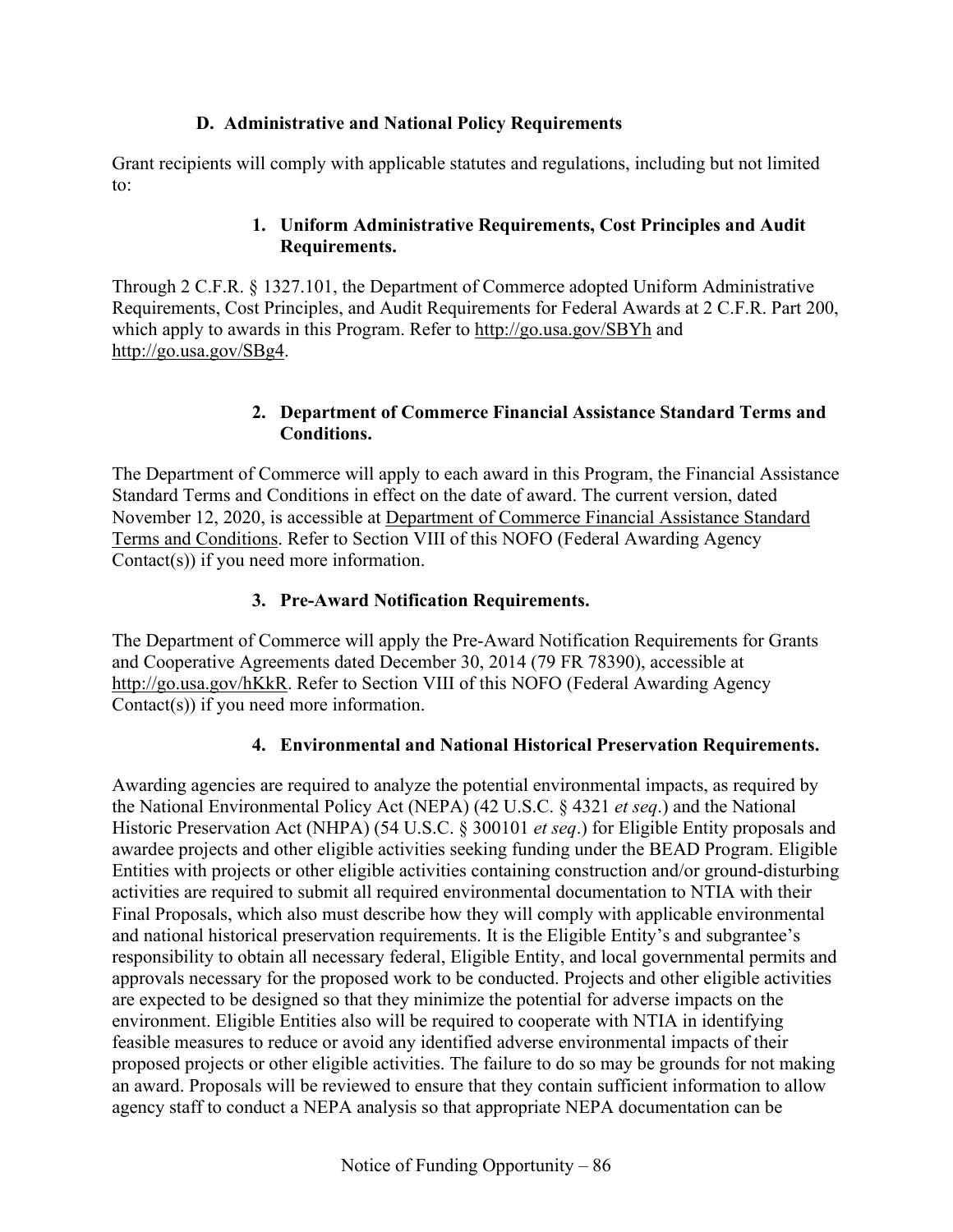submitted to NTIA, along with the recommendation for funding of the selected projects or other eligible activities. If additional information is required after an application is accepted for funding, funds can be withheld by NTIA under a specific award condition requiring the awardee to submit additional environmental compliance information sufficient for the agency to make an assessment of any impacts that a project or other eligible activity may have on the environment.

#### **5. Property Trust Relationship and Public Notice Filings for Grant-Acquired Property.**

In accordance with 2 C.F.R. § 200.316, any real property, equipment, or intangible property acquired or improved with a federal award must be held in trust by the Eligible Entity or subgrantee as trustee for the beneficiaries of the project, other eligible activity, or program under which the property was acquired or improved. This trust relationship exists throughout the duration of the property's estimated useful life, as determined by the Grants Officer in consultation with the Program Office, during which time the federal government retains an undivided, equitable reversionary interest in the property (Federal Interest). In this connection, NTIA may require the non-federal entity to record liens or other appropriate notices of record to indicate that personal or real property has been acquired or improved with a federal award and that use and disposition conditions apply to the property. Awards issued pursuant to this NOFO may contain specific award conditions pertaining to the use and disposition of grant-acquired property and to a requirement that the recipient or subgrantee file certain public notices (*e.g.*, UCC-1, Covenant of Purpose, Use and Ownership, *etc*.) with respect to grant-acquired property. NTIA will provide information regarding the useful life schedules associated with assets acquired with grant funds.

## **6. Domestic Preference for Procurements (Buy American).**

The Infrastructure Act presents an important opportunity to ensure that American taxpayer dollars are spent procuring needed products and supplies from American workers and businesses, strengthening and growing U.S. domestic manufacturing capacity. Accordingly, all funds made available through the BEAD Program for broadband infrastructure must comply with the Build America, Buy America Act.<sup>[99](#page-86-0)</sup> The Build America, Buy America Act requires that all of the iron, steel, manufactured products (including but not limited to fiber-optic communications facilities), and construction materials used in the project or other eligible activities are produced in the United States unless a waiver is granted. Under the Build America, Buy America Act and the Buy America Guidance issued by the Office of Management and Budget on April 18, 2022,  $^{100}$  $^{100}$  $^{100}$ the Secretary of Commerce (Secretary) may waive the application of this preference when (1) applying the domestic content procurement preference would be inconsistent with the public interest; (2) types of iron, steel, manufactured products, or construction materials are not produced in the United States in sufficient and reasonably available quantities or of a satisfactory

<span id="page-86-0"></span><sup>99</sup> Infrastructure Investment and Jobs Act of 2021, Division G, Public Law 117-58, 135 Stat. 429 (November 15, 2021).

<span id="page-86-1"></span><sup>100</sup> *See* Shalanda D. Young, Director, OMB, *Initial Implementation Guidance on Application of Buy America Preference in Federal Financial Assistance Programs for Infrastructure*, M-22-11 (Apr. 18, 2022), *available at* <https://www.whitehouse.gov/wp-content/uploads/2022/04/M-22-11.pdf> (Buy America Guidance).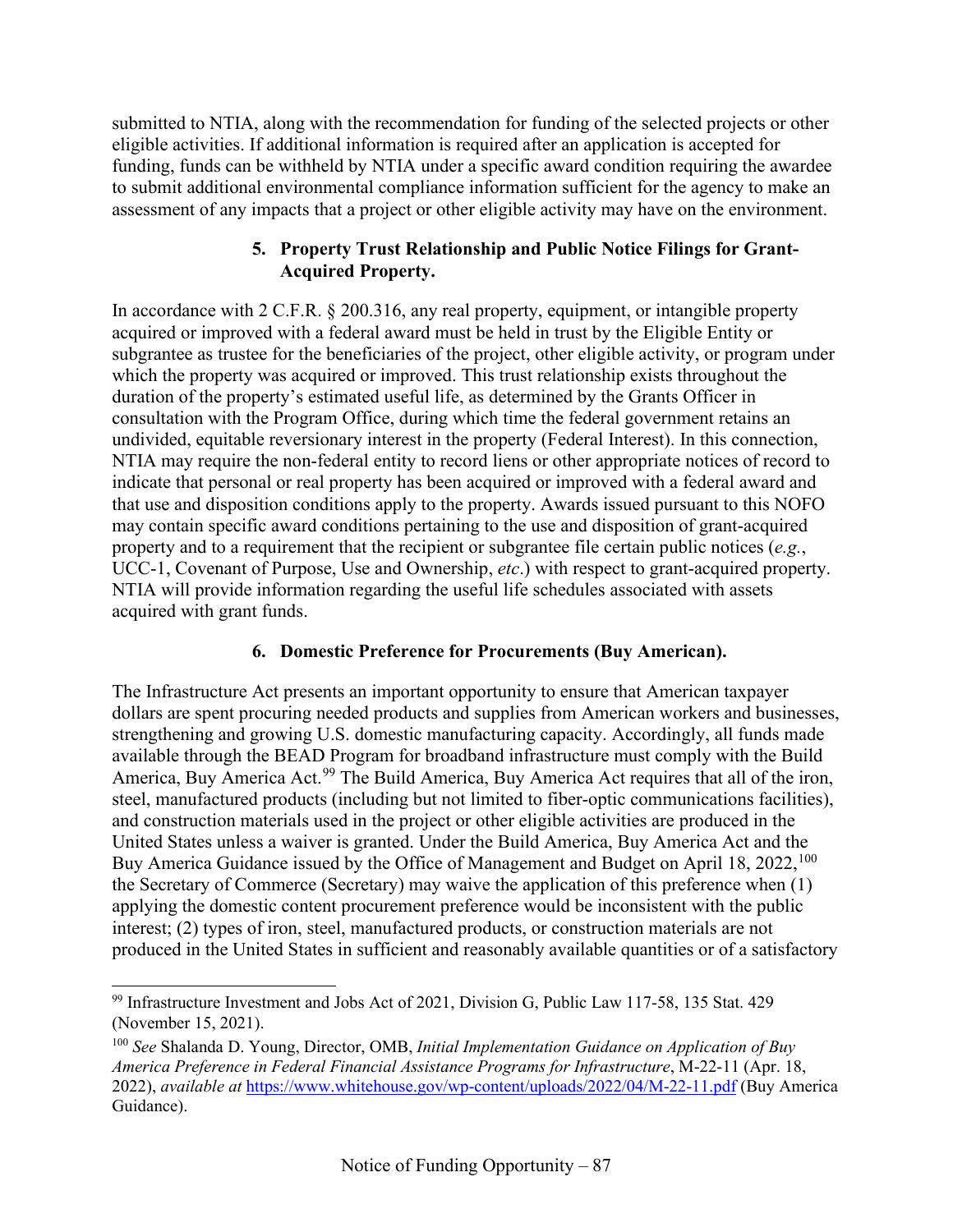quality; or (3) the inclusion of iron, steel, manufactured products, or construction materials produced in the United States will increase the cost of the overall project or other eligible activities by more than 25 percent. Consistent with the waiver principles detailed in Sec. 70921(b)(1) of the Build America, Buy America Act and the Buy America Guidance, the Secretary will seek to minimize waivers, and any waivers will be limited in duration and scope.

In determining whether a product is produced in America, subgrantees must comply with definitions included in Section 70912 of the Build America, Buy America Act, which provides that a manufactured product is considered produced in the United States if the manufactured product was manufactured in the United States and the cost of the components of the manufactured product that are mined, produced, or manufactured in the United States is greater than 55 percent of the total cost of all components of the manufactured product, unless another standard for determining the minimum amount of domestic content of the manufactured product has been established under applicable law or regulation.

In addition to the provisions above, subgrantees may not use BEAD funding to purchase or support any covered communications equipment or service, as defined in Section 9 of the Secure and Trusted Communications Networks Act of 2019 (47 U.S.C. § 1608).

Additionally, the Infrastructure Act expressly prohibits subgrantees from using BEAD funding to purchase or support fiber optic cable and optical transmission equipment manufactured in the People's Republic of China unless a waiver of this requirement is received from the Assistant Secretary. Waivers of the ban on Chinese-made fiber will be based on a demonstration from the Eligible Entity that application of this prohibition would unreasonably increase the cost of or delay the project or other eligible activities. Waiver applicants will need to provide concrete evidence of this circumstance and will be held to a high burden of proof. Waiver policy in this case will be guided by the same principles set out in Section 70921(b)(1) of the Build America, Buy America Act, meaning that the Assistant Secretary will be disposed against waivers. In addition, NTIA will consider any national security issues particular to Chinese-made fiber, and even where domestic production is not feasible, will be reluctant to waive the ban if another foreign supplier could meet the need at similar cost.

### **7. Contracting with Small and Minority Businesses, Women's Business Enterprises, and Labor Surplus Area Firms**

Minority Businesses Enterprises (MBEs) and Women's Business Enterprises (WBEs) are major catalysts for economic growth and job creation. However, data shows that MBEs and WBEs historically face significant contracting disparities compared to other businesses. Pursuant to 2 C.F.R. § 200.321, Eligible Entities must take all necessary affirmative steps to assure that minority businesses, women's business enterprises, and labor surplus area firms are used when possible. Affirmative steps must include:

- 1. Placing qualified small and minority businesses and women's business enterprises on solicitation lists;
- 2. Assuring that small and minority businesses, and women's business enterprises are solicited whenever they are potential sources;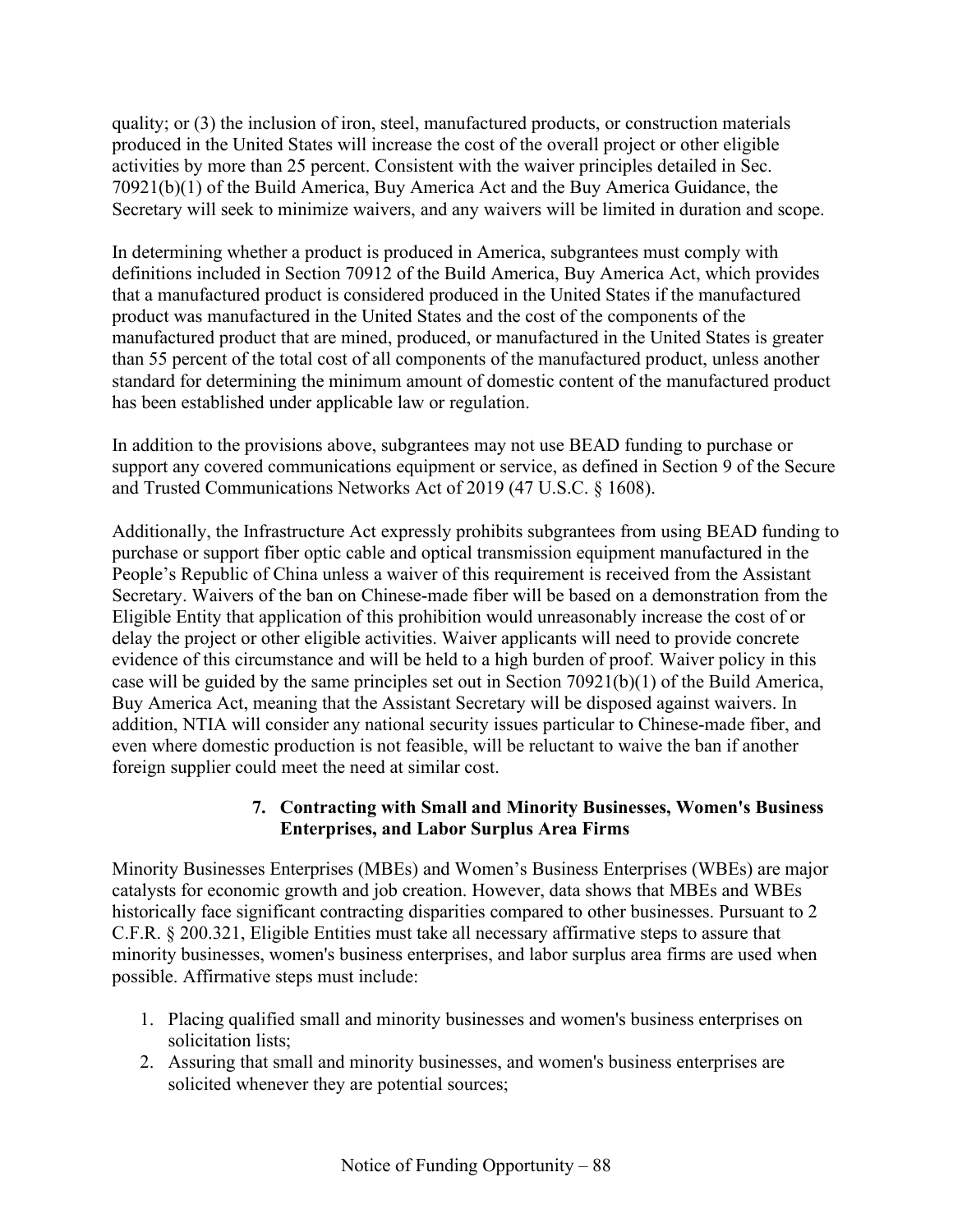- 3. Dividing total requirements, when economically feasible, into smaller tasks or quantities to permit maximum participation by small and minority businesses, and women's business enterprises;
- 4. Establishing delivery schedules, where the requirement permits, which encourage participation by small and minority businesses, and women's business enterprises;
- 5. Using the services and assistance, as appropriate, of such organizations as the Small Business Administration and the Minority Business Development Agency of the Department of Commerce; and
- 6. Requiring subgrantees to take the affirmative steps listed above as it relates to its subcontractors.

Eligible Entities are strongly encouraged to establish MBE and WBE utilization plans consistent with their Initial and Final Proposals.

# **E. Reporting**

Both Eligible Entities and subgrantees will be required to comply with reporting requirements. In addition to the reporting requirements found in 2 C.F.R. Part 200, NTIA will provide additional reporting instructions in connection with the requirements set forth in this Section, including details on the manner and format that Eligible Entities will be required to report information in support of federal agency obligations under the ACCESS BROADBAND Act, 47 USC § 1307, and Infrastructure Act  $\delta$  60105.<sup>[101](#page-88-0)</sup>

## **1. Reporting Requirements - Eligible Entities**

Not later than 90 days after receiving any Program grant funds, for the sole purposes of providing transparency and providing information to inform future federal broadband planning, an Eligible Entity shall submit to the Assistant Secretary an **initial report** that (i) describes the planned and actual use of funds; (ii) describes the planned and actual subgrant process; (iii) identifies the establishment of appropriate mechanisms by the Eligible Entity to ensure that all subgrantees of the Eligible Entity comply with the eligible uses prescribed under the BEAD Program and (iv) includes any other information required by the Assistant Secretary.

Not later than 1 year after receiving grant funds under this Section, and semiannually thereafter until the funds have been expended, an Eligible Entity shall submit to the Assistant Secretary a **semiannual report**, with respect to the 6-month period immediately preceding the report date, that tracks the progress the Eligible Entity is making against its approved plans. Any such report should include, at a minimum, the following information: (i) a description of how the Eligible Entity expended the grant funds; (ii) a description of each service provided with the grant funds and the status of projects or other eligible activities supported by such funds; (iii) a description of the locations at which broadband service was made or will be made available using the grant funds, the locations at which broadband service was utilized, and the comparative demographics of those served; and (iv) a certification that the Eligible Entity complied with the requirements of this Section and with any additional reporting requirements prescribed by the Assistant

<span id="page-88-0"></span><sup>&</sup>lt;sup>101</sup> In addition to the requirements set forth herein, Eligible Entities and subgrantees must comply with the mandates set out in Section [VI.F](#page-91-0) of this NOFO.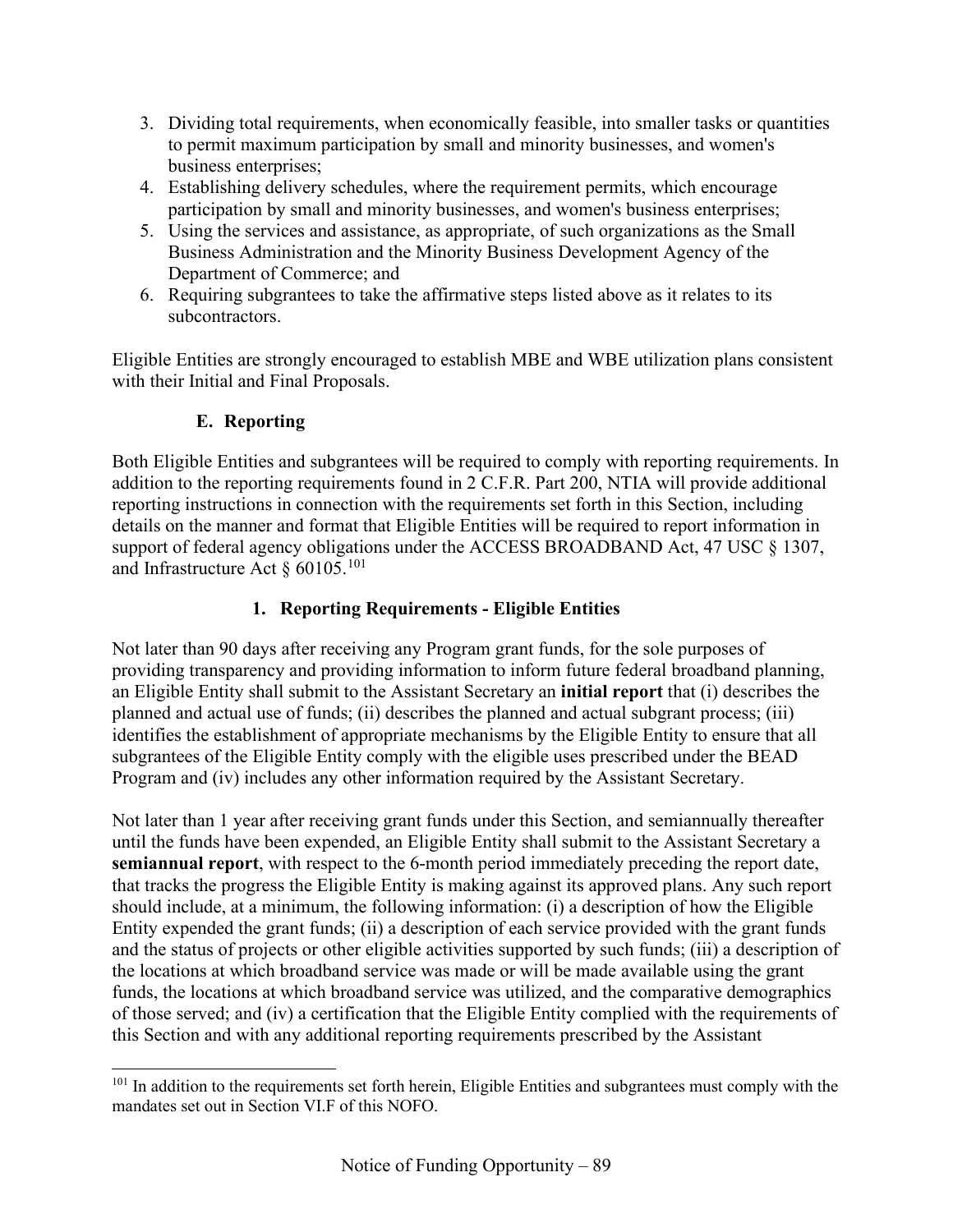Secretary. The semiannual report must also include an SF-425 and a Federal Financial Report and must meet the requirements described in 2 C.F.R. §§ 200.328 and the [Department of](https://www.commerce.gov/sites/default/files/2020-11/DOC%20Standard%20Terms%20and%20Conditions%20-%2012%20November%202020%20PDF_0.pdf)  [Commerce Financial Assistance Standard Terms and Conditions](https://www.commerce.gov/sites/default/files/2020-11/DOC%20Standard%20Terms%20and%20Conditions%20-%2012%20November%202020%20PDF_0.pdf) (dated November 12, 2020), Section A.01 for Financial Reports. The semiannual report shall contain information as prescribed in 2 C.F.R. § 200.329.

Not later than one year after an Eligible Entity has expended all grant funds received under this Section, the Eligible Entity shall submit to the Assistant Secretary a final report that (i) describes how the Eligible Entity expended the funds; (ii) describes each service provided with the grant funds; (iii) describes the locations at which broadband service was made available using the grant funds, the locations at which broadband service was utilized, and the comparative demographics of those served; (iv) includes each report that the Eligible Entity received from a subgrantee under Section 60102(j) of the Infrastructure Act; and (v) certifies that the Eligible Entity complied with the requirements of this Section and with any additional reporting requirements prescribed by the Assistant Secretary.

<span id="page-89-0"></span>As noted below, an Eligible Entity must also make every report submitted to it by a subgrantee available to NTIA upon request.

## **2. Reporting Requirements - Subgrantees**

The recipient of a subgrant from an Eligible Entity under this Section shall submit to the Eligible Entity a regular reporting, at least semiannually, for the duration of the subgrant to track the effectiveness of the use of funds provided. Each report shall describe each type of project and/or other eligible activities carried out using the subgrant and the duration of the subgrant. Eligible Entities may add additional reporting requirements or increase the frequency of reporting with the approval of the Assistant Secretary and must make all subgrantee reports available to NTIA upon request. In the case of a broadband infrastructure project, the report must, at minimum:

- 1. Include a list of addresses or location identifications (including the Broadband Serviceable Location Fabric established under 47 U.S.C. 642(b)(1)(B)) that constitute the service locations that will be served by the broadband infrastructure to be constructed and the status of each project;
- 2. Identify new locations served within each project area at the relevant reporting intervals, and service taken (if applicable);
- 3. Identify whether each address or location is residential, commercial, or a community anchor institution;
- 4. Describe the types of facilities that have been constructed and installed;
- 5. Describe the peak and off-peak actual speeds of the broadband service being offered;
- 6. Describe the maximum advertised speed of the broadband service being offered;
- 7. Describe the non-promotional prices, including any associated fees, charged for different tiers of broadband service being offered;
- 8. List all interconnection agreements that were requested, and their current status;
- 9. Report the number and amount of contracts and subcontracts awarded by the subgrantee disaggregated by recipients of each such contract or subcontracts that are MBEs or WBEs;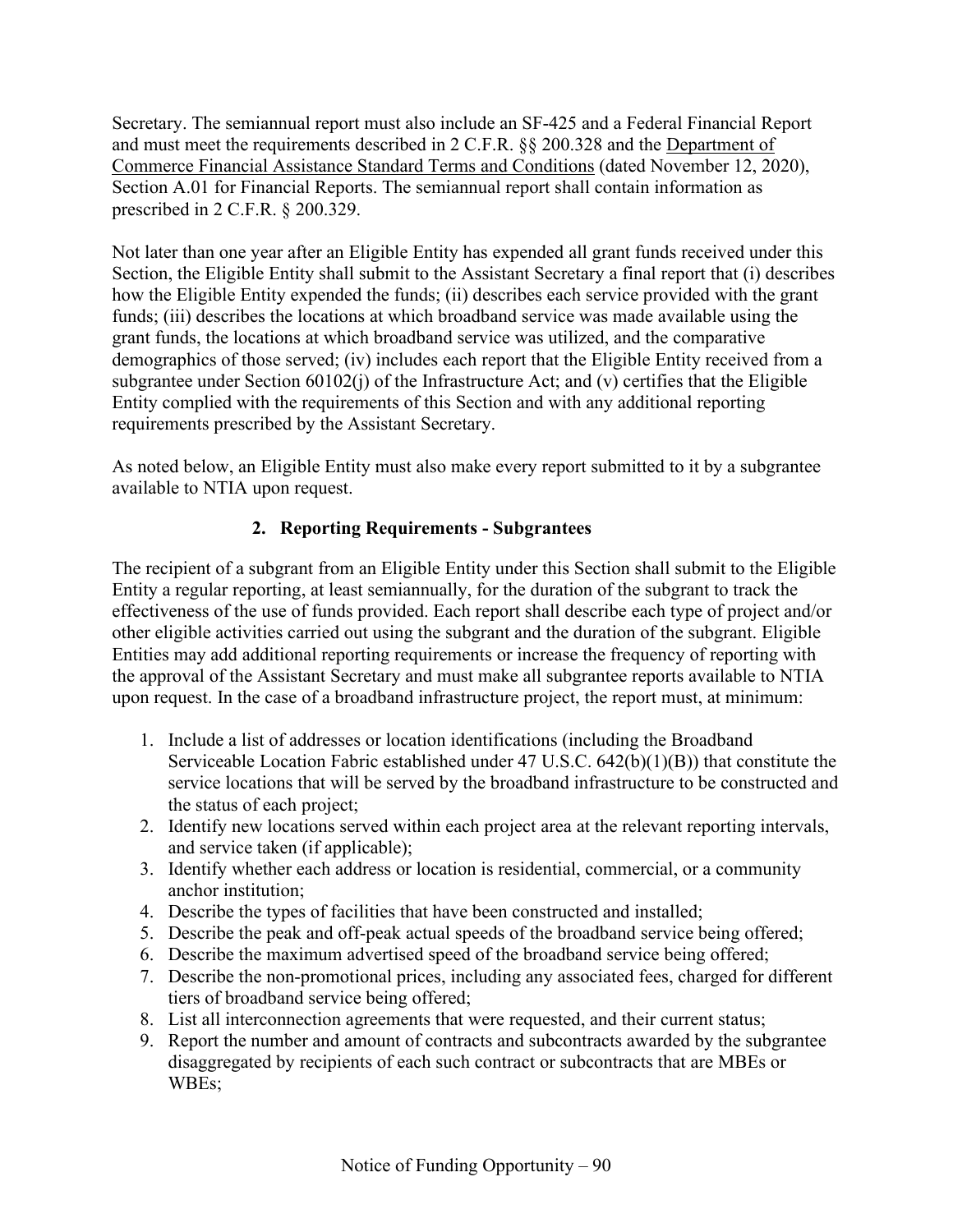- 10. Include any other data that would be required to comply with the data and mapping collection standards of the Commission under Section 1.7004 of title 47, Code of Federal Regulations, or any successor regulation, for broadband infrastructure projects;
- 11. Include an SF-425, Federal Financial Report and meet the requirements described in the [Department of Commerce Financial Assistance Standard Terms and](https://www.commerce.gov/sites/default/files/2020-11/DOC%20Standard%20Terms%20and%20Conditions%20-%2012%20November%202020%20PDF_0.pdf) Conditions (dated November 12, 2020), Section A.01 for Financial Reports;
- 12. For projects over \$5,000,000 (based on expected total cost):
	- a. A subgrantee may provide a certification that, for the relevant Project, all laborers and mechanics employed by contractors and subcontractors in the performance of such Project are paid wages at rates not less than those prevailing, as determined by the U.S. Secretary of Labor in accordance with subchapter IV of chapter 31 of title 40, United States Code (commonly known as the "Davis-Bacon Act"), for the corresponding classes of laborers and mechanics employed on projects of a character similar to the contract work in the civil subdivision of the State (or the District of Columbia) in which the work is to be performed, or by the appropriate State entity pursuant to a corollary State prevailing-wage-in-construction law (commonly known as "baby Davis-Bacon Acts"). If such certification is not provided, a Recipient must provide a project employment and local impact report detailing:
		- i. The number of contractors and sub-contractors working on the Project;
		- ii. The number of workers on the Project hired directly and hired through a third party;
		- iii. The wages and benefits of workers on the Project by classification; and
		- iv. Whether those wages are at rates less than those prevailing.<sup>[102](#page-90-0)</sup>
	- b. If a subgrantee has not provided a certification that a Project either will use a unionized project workforce or includes a project labor agreement, meaning a prehire collective bargaining agreement consistent with section 8(f) of the National Labor Relations Act (29 U.S.C. 158(f)), then the subgrantee must provide a project workforce continuity plan, detailing:
		- i. Steps taken and to be taken to ensure the Project has ready access to a sufficient supply of appropriately skilled and unskilled labor to ensure construction is completed in a competent manner throughout the life of the Project (as required in Section [IV.C.1.e\)](#page-55-0), including a description of any required professional certifications and/or in-house training, Registered Apprenticeships or labor-management partnership training programs, and partnerships with entities like unions, community colleges, or communitybased groups;

<span id="page-90-0"></span><sup>&</sup>lt;sup>102</sup> As determined by the U.S. Secretary of Labor in accordance with subchapter IV of chapter 31 of title 40, United States Code (commonly known as the "Davis-Bacon Act"), for the corresponding classes of laborers and mechanics employed on projects of a character similar to the contract work in the civil subdivision of the State (or the District of Columbia) in which the work is to be performed.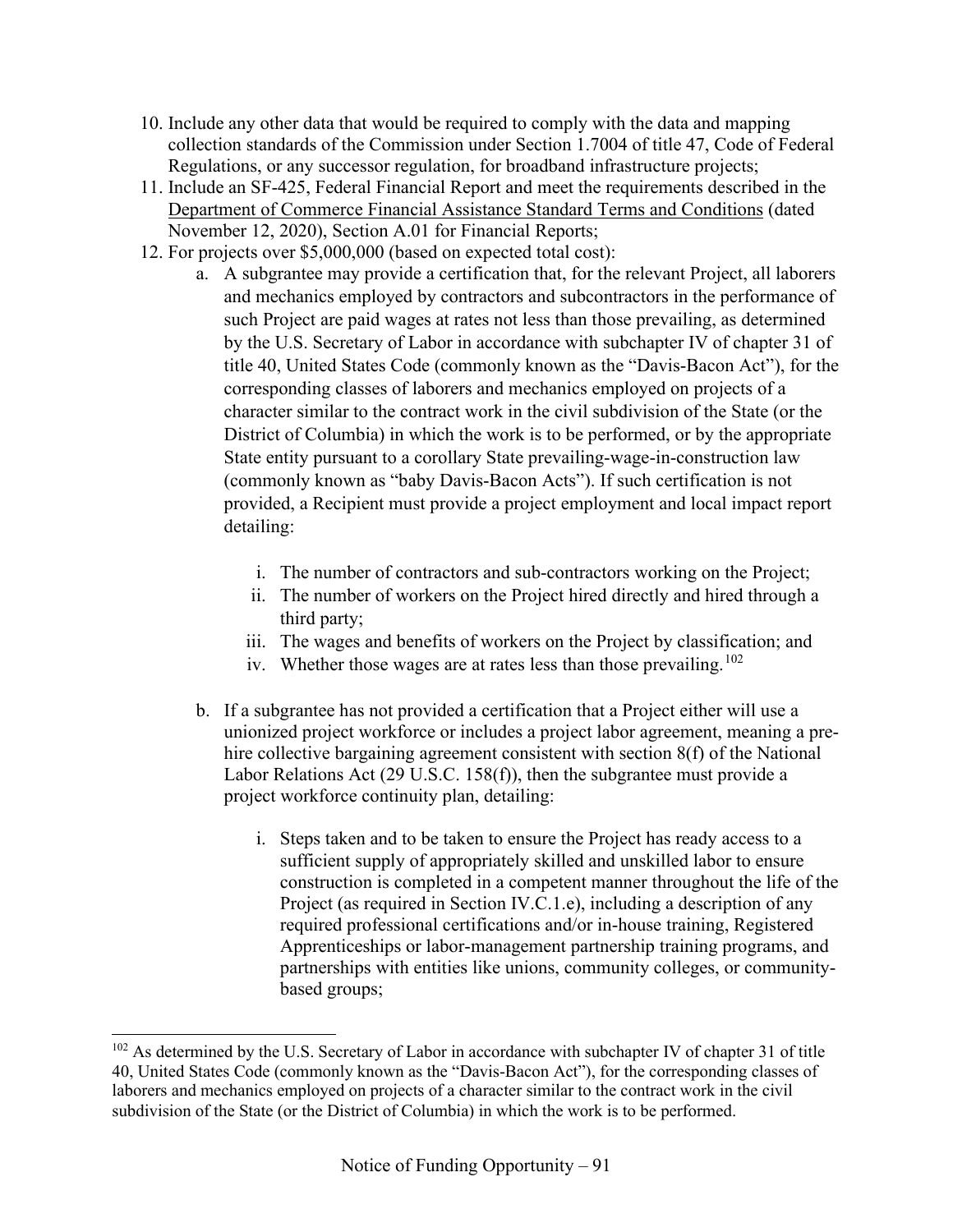- ii. Steps taken and to be taken to minimize risks of labor disputes and disruptions that would jeopardize timeliness and cost-effectiveness of the Project;
- iii. Steps taken and to be taken to ensure a safe and healthy workplace that avoids delays and costs associated with workplace illnesses, injuries, and fatalities, including descriptions of safety training, certification, and/or licensure requirements for all relevant workers (*e.g.*, OSHA 10, OSHA 30, confined space, traffic control, or other training required of workers employed by contractors), including issues raised by workplace safety committees and their resolution;
- iv. The name of any subcontracted entity performing work on the Project, and the total number of workers employed by each such entity, disaggregated by job title; and
- v. Steps taken and to be taken to ensure that workers on the Project receive wages and benefits sufficient to secure an appropriately skilled workforce in the context of the local or regional labor market.
- 13. Comply with any other reasonable reporting requirements determined by the Eligible Entity to meet the reporting requirements established by the Assistant Secretary; and certify that the information in the report is accurate.

Subgrantees must maintain sufficient records to substantiate all information above upon request.

## **3. Provision of Information to Federal Communications Commission and United States Department of Agriculture.**

The Assistant Secretary will provide the information collected under Section [I.E.2](#page-89-0) of this NOFO, and such other Program information as is necessary, to the Commission, the Department of Agriculture, the Department of the Treasury, and any other federal agency that funds broadband deployment, to be used, as applicable, in determining whether to award funds for the deployment of broadband under any program administered by those agencies.

# **F. Recipient Integrity and Performance Matters**

<span id="page-91-0"></span>In accordance with Section 872 of Public Law 110-417, as amended, *see* 41 U.S.C. § 2313, if the total value of a recipient's currently active grants, cooperative agreements, and procurement contracts from all federal awarding agencies exceeds \$10,000,000 for any period of time during the period of performance of an award made under this NOFO, then the recipient shall be subject to the requirements specified in Appendix XII to 2 C.F.R. Part  $200$ ,  $103$  for maintaining the currency of information reported to SAM that is made available in the Federal Awardee Performance and Integrity Information System (FAPIIS) about certain civil, criminal, or administrative proceedings involving the recipient.

<span id="page-91-1"></span><sup>103</sup> *See* 2 C.F.R. Part 200, Appendix XII, *available at* [http://go.usa.gov/cTBwC.](http://go.usa.gov/cTBwC)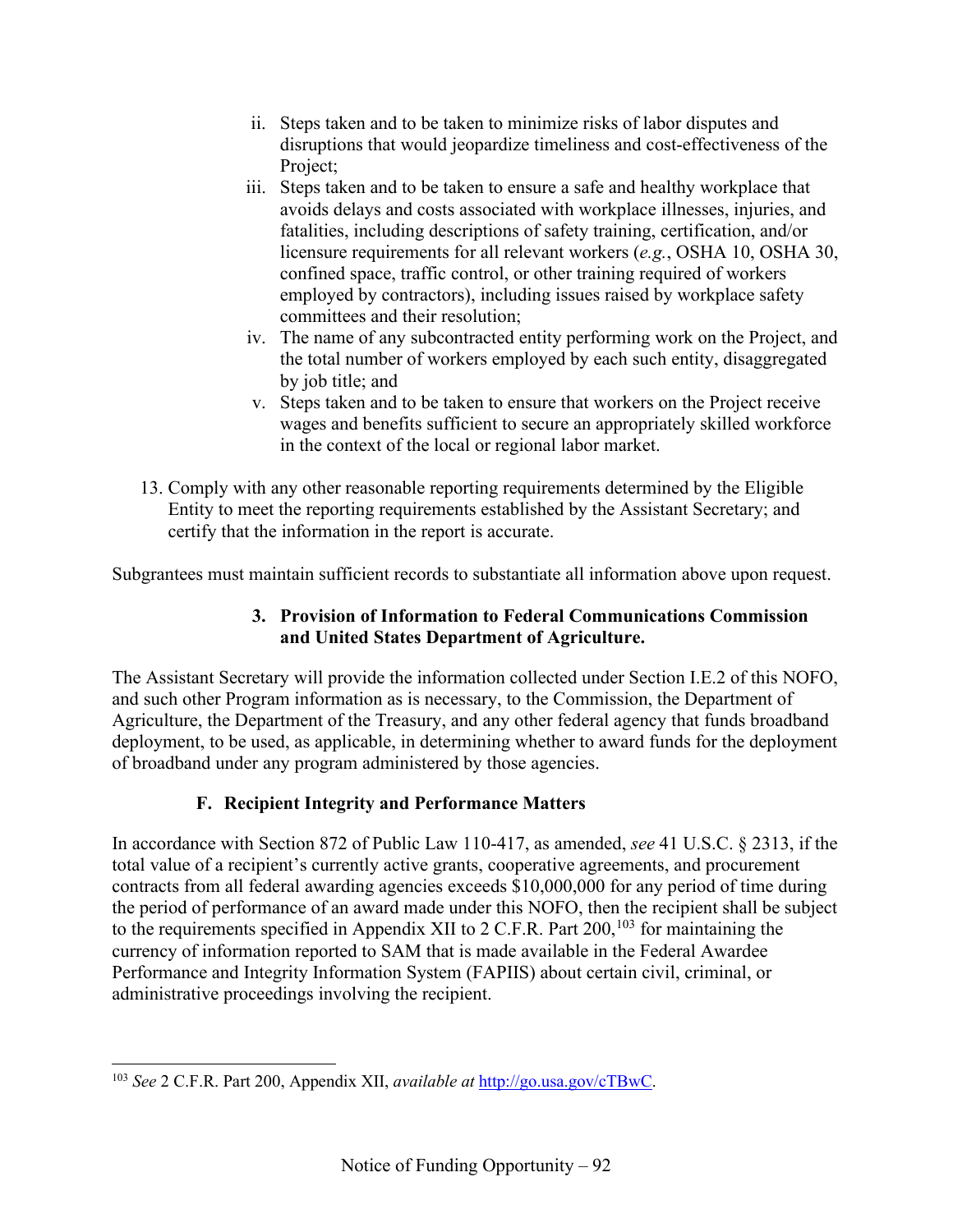#### **G. Audit Requirements**

2 C.F.R. Part 200, Subpart F, adopted by the Department of Commerce through 2 C.F.R. § 1327.101 requires any non-federal entity that expends federal awards of \$750,000 or more in the recipient's fiscal year to conduct a single or program-specific audit in accordance with the requirements set out in the Subpart. Additionally, unless otherwise specified in the terms and conditions of the award, entities that are not subject to Subpart F of 2 C.F.R. Part 200 (*e.g*., commercial entities) that expend \$750,000 or more in grant funds during their fiscal year must submit to the Grants Officer either: (i) a financial related audit of each DOC award or subaward in accordance with Generally Accepted Government Auditing Standards; or (ii) a programspecific audit for each award or subaward in accordance with the requirements contained in 2 C.F.R. § 200.507. Eligible Entities and its subgrantees are reminded that NTIA, the Department of Commerce Office of Inspector General, or another authorized federal agency may conduct an audit of an award at any time.

#### **H. Federal Funding Accountability and Transparency Act of 2006**

In accordance with 2 C.F.R. Part 170, all recipients of a federal award made on or after October 1, 2010, are required to comply with reporting requirements under the Federal Funding Accountability and Transparency Act of 2006 (Pub. L. No. 109-282). In general, all recipients are responsible for reporting sub-awards of \$30,000 or more. In addition, recipients that meet certain criteria are responsible for reporting executive compensation. Applicants must ensure they have the necessary processes and systems in place to comply with the reporting requirements should they receive funding.[104](#page-92-1)

## <span id="page-92-0"></span>**VIII. Federal Awarding Agency Contact(s)**

#### **Please direct programmatic inquiries to:**

#### **Evan Feinman**

Director of BEAD Office of Internet Connectivity and Growth National Telecommunications and Information Administration U.S. Department of Commerce 1401 Constitution Avenue, NW Washington, DC 20230 Phone: (202) 482-2048 Email: BEAD@ntia.gov

#### **Please direct grant management inquiries to:**

Scott McNichol NIST Grants Officer

<span id="page-92-1"></span><sup>104</sup> *See* OMB, Requirements for Federal Funding Accountability and Transparency Act Implementation, Interim final guidance to agencies with opportunity to comment, 75 FR 55663 (Sept. 14, 2010), *available at* [http://go.usa.gov/hKnQ.](http://go.usa.gov/hKnQ)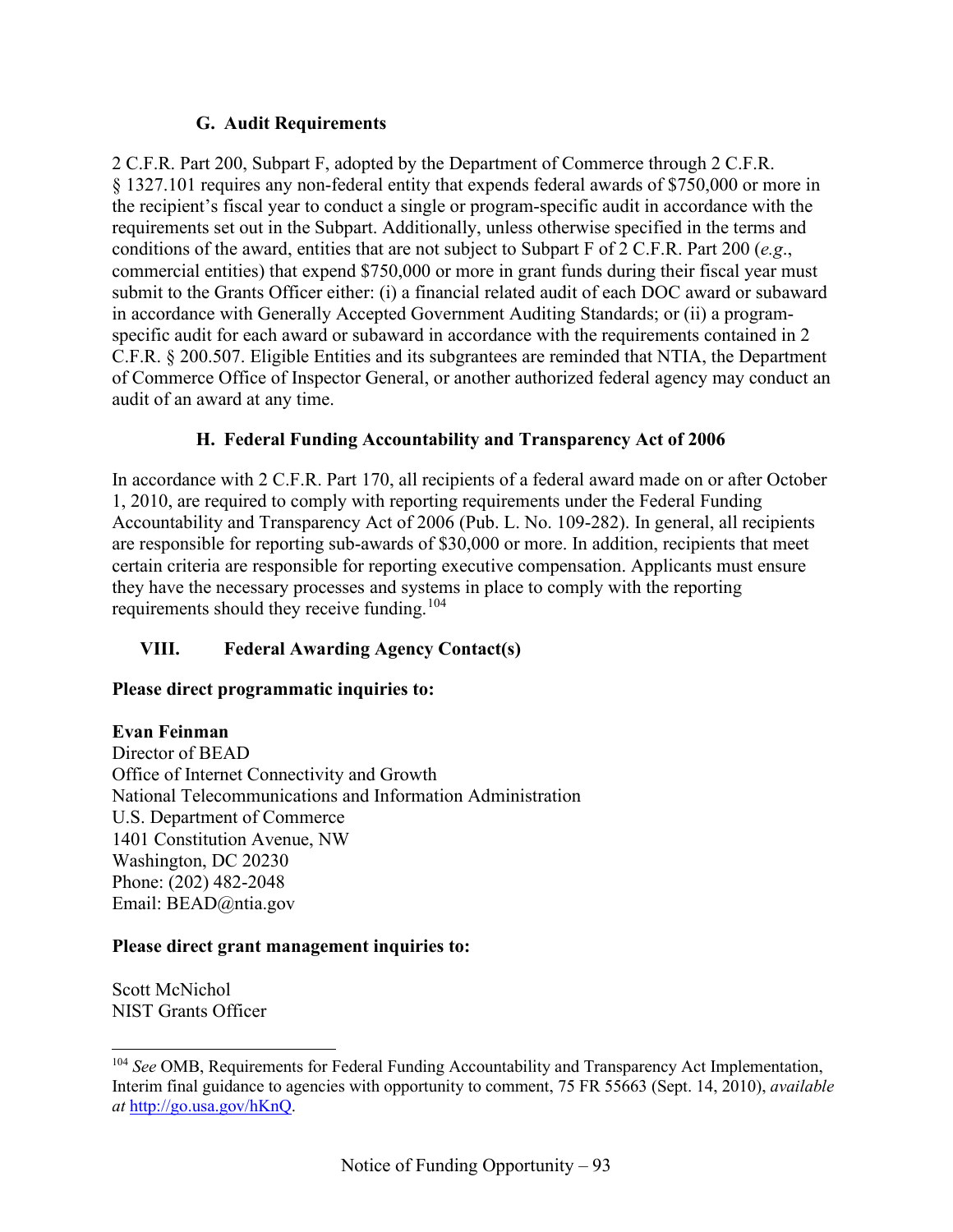Grants Management Division National Institute of Standards and Technology 325 Broadway Boulder, CO 80305 Phone: (301) 975-8449 Email: scott.mcnichol@nist.gov

#### **Please direct media inquiries to:**

Stephen F. Yusko Public Affairs Specialist Office of Public Affairs National Telecommunications and Information Administration U.S. Department of Commerce 1401 Constitution Avenue NW, Room 4897 Washington, DC 20230 Phone: (202) 482-7002 Email: press@ntia.doc.gov

#### **IX.Other Information**

This Section details information regarding topics including audit and reporting requirements, mandatory transparency, accountability, and oversight measures, and consequences associated with the unauthorized use of BEAD Program funds.

#### **A. Transparency**

The Infrastructure Act contains robust reporting requirements for Eligible Entities and subgrantees, and requires NTIA, the Commission, and other agencies to coordinate to make information regarding federal broadband funding, low-cost plans, and other aspects of the BEAD Program readily available to and understandable by the public. NTIA will fulfill its obligations to the fullest extent possible. Recipients of U.S. Department of Commerce and NTIA grants also should be cognizant of the access to records requirements set forth at 2 C.F.R. § 200.337.

#### **B. Protected and Proprietary Information**

<span id="page-93-0"></span>Eligible Entities and subgrantees acknowledge and understand that information and data contained in applications for financial assistance, as well as information and data contained in financial, performance, and other reports submitted by either entity, may be used by the Department of Commerce in conducting reviews and evaluations of its financial assistance programs and for statistical purposes. For this purpose, information and data may be accessed, reviewed, and evaluated by Department of Commerce employees, other federal employees, federal agents and contractors, and/or by non-federal personnel, all of whom enter into appropriate confidentiality and nondisclosure agreements covering the use of such information. As may be provided in the terms and conditions of a specific financial assistance award, Eligible Entities and subgrantees are expected to support Program reviews and evaluations by submitting required financial and performance information and data in an accurate and timely manner, and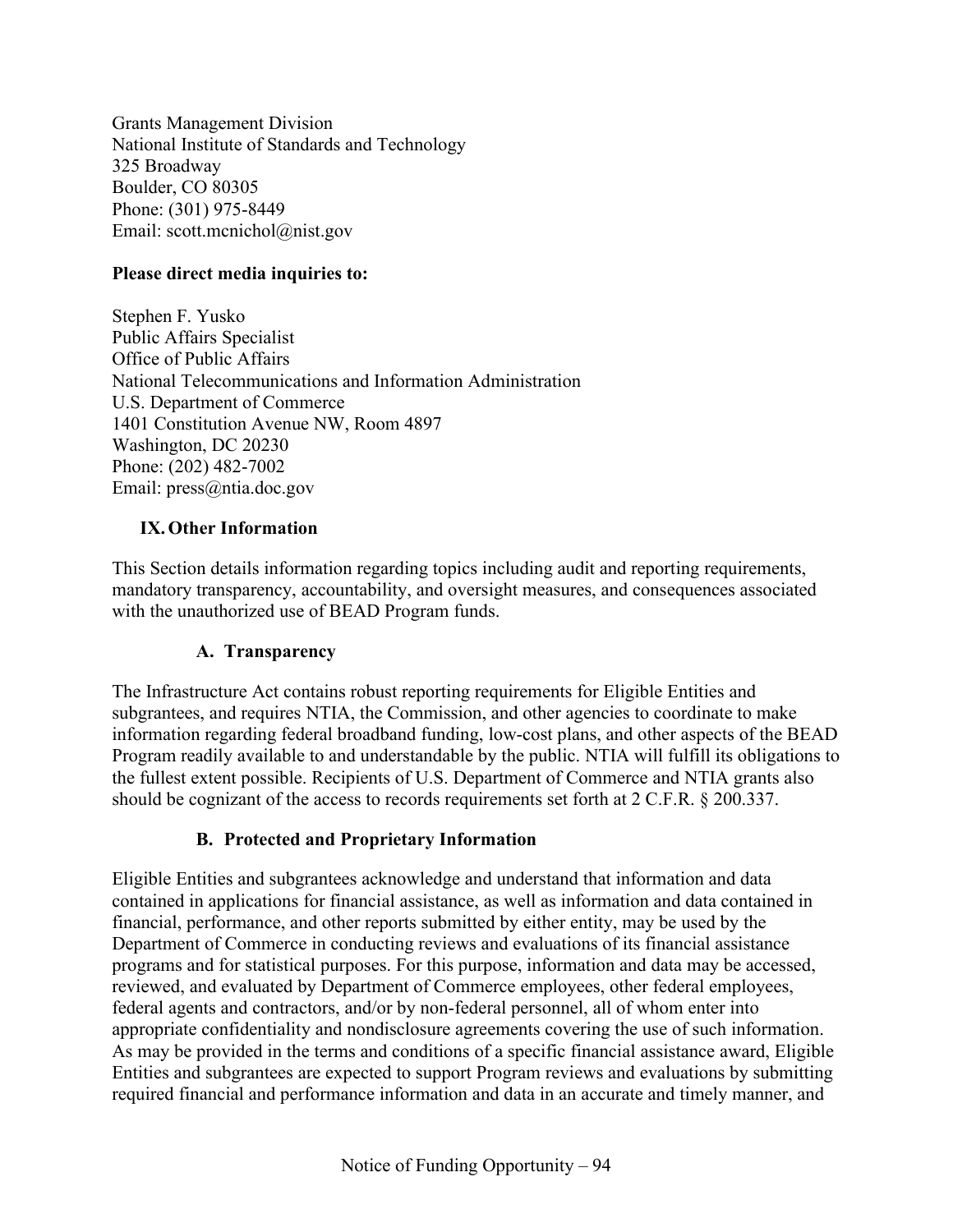by cooperation with the Department of Commerce and external program evaluators. In accordance with 2 C.F.R. § 200.303(e), Eligible Entities and subgrantees are reminded that they must take reasonable measures to safeguard protected personally identifiable information and other confidential or sensitive personal or business information created or obtained in connection with a Department of Commerce financial assistance award.

NTIA will protect confidential and proprietary information from public disclosure consistent with applicable law, including the Trade Secrets Act, as amended (18 U.S.C. 1905) and the Economic Espionage Act of 1996 (18 U.S.C. 1831 *et seq*.). In the event that a submission contains information or data deemed to be confidential commercial information or that otherwise should not be publicly disclosed, that information should be identified, bracketed, and marked as Privileged, Confidential, Commercial or Financial Information. Based on these markings, the confidentiality of the contents of those pages will be reviewed for protection consistent with applicable law.

Additionally, some of the information submitted in the course of applying for funding under this Program, or provided in the course of its grant management activities, may be considered law enforcement sensitive or otherwise important to national security interests. This may include threat, risk, and needs assessment information, and discussions of demographics, transportation, public works, and industrial and public health infrastructures. In the event that a submission contains such information or data, that information should be identified, bracketed, and marked appropriately. Based on these markings, the confidentiality of the contents of those pages will be reviewed for protection consistent with applicable law. The Eligible Entity and subgrantee should be familiar with the regulations governing Protected Critical Infrastructure Information (6 C.F.R. Part 29) and Sensitive Security Information (49 C.F.R. Part 1520), as these designations may provide additional protection to certain classes of homeland security information.

In addition to the public disclosure requirements of this program, the Eligible Entity is encouraged to consult its own laws and regulations regarding the release of information, which should be considered when reporting sensitive matters in the grant application. The Eligible Entity may consult with NTIA regarding concerns or questions about the release of information or how omitting sensitive information could impact NTIA's assessment of the Eligible Entity's application.

## **C. Funding Availability and Limitation of Liability**

Funding for the Program is contingent upon the continued availability of appropriations. Publication of this NOFO does not oblige NTIA, NIST or the Department of Commerce to award any specific project or other eligible activity or to obligate any available funds. NTIA will recommend for funding only projects and other eligible activities that are deemed likely to achieve the BEAD Program goals and for which funds are available.

## **D. Third Party Beneficiaries**

The BEAD Program is not intended to and does not create any rights enforceable by third party beneficiaries.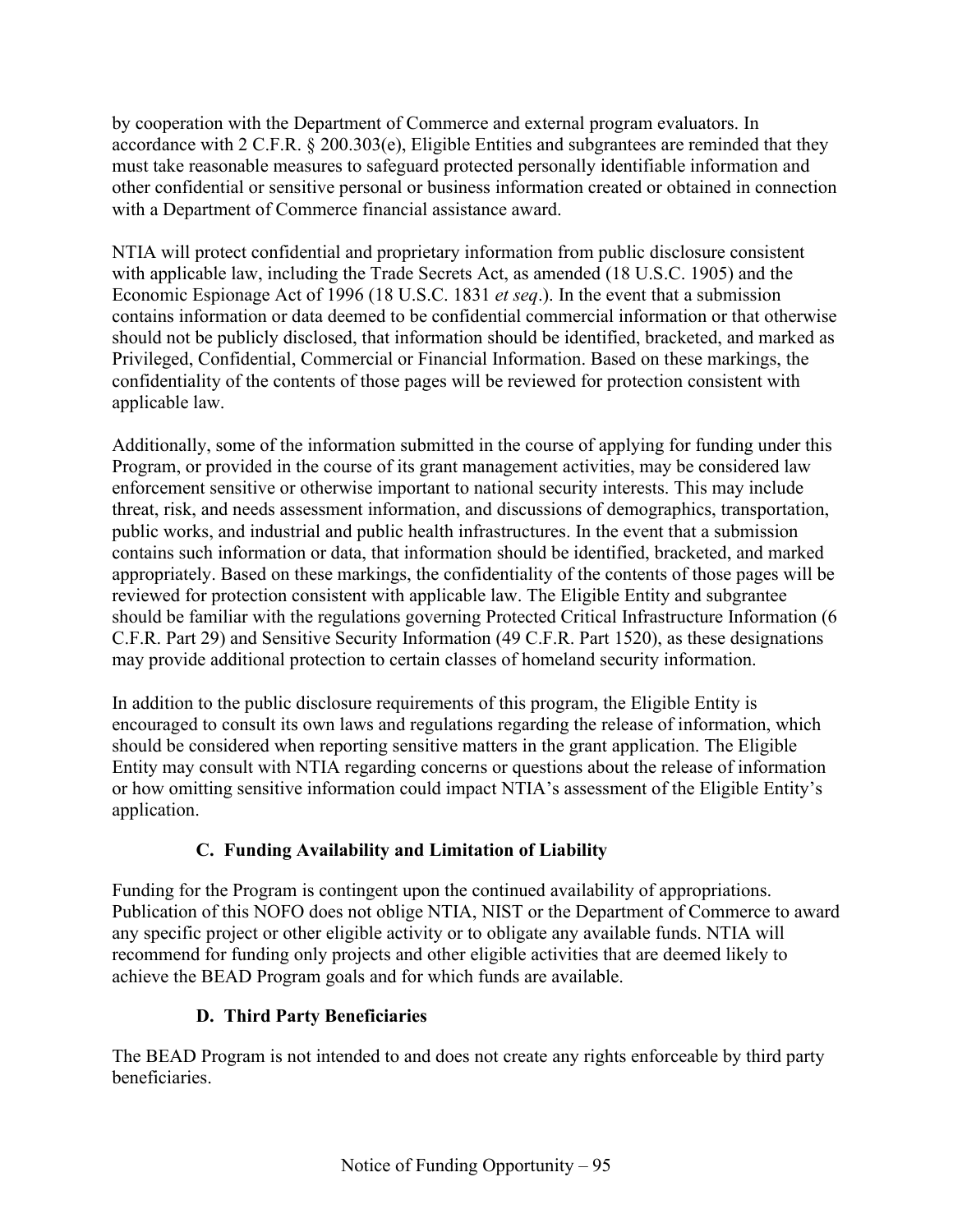### **E. Waiver Authority**

It is the general intent of NTIA not to waive any of the provisions set forth in this NOFO. However, at the discretion of the Assistant Secretary, NTIA, upon its own initiative or when requested, may waive the provisions in this NOFO. Waivers may only be granted for requirements that are discretionary and not mandated by statute or other applicable law. Any request for a waiver must set forth the circumstances for the request.

### **F. Paperwork Reduction Act and Administrative Procedures Act**

Section 60102(o) specifically exempts the BEAD Program from the requirements of the Paperwork Reduction Act (44 U.S.C. § 3506) and the Administrative Procedures Act.

### **G. Transparency, Accountability, And Oversight Required**

#### **1. Generally**

NTIA, Eligible Entities, and subgrantees each have a critical role to play in ensuring that the BEAD Program is implemented in a manner that ensures transparency, accountability, and oversight sufficient to, among other things:

- 1. Minimize the opportunity for waste, fraud, and abuse;
- 2. Ensure that recipients of grants under the Program use grant funds to further the overall purpose of the Program in compliance with the requirements of the Infrastructure Act, this NOFO, 2 C.F.R. Part 200, the terms and conditions of the award, and other applicable law; and
- 3. Allow the public to understand and monitor grants and subgrants awarded under the Program.

To that end, NTIA and Eligible Entities shall:

- 1. Conduct such audits of grantees and subgrantees as are necessary and appropriate, including audit requirements described in Section VII.G. Eligible Entities shall report the full results of any audits they conduct to the appropriate Federal Program Officer.
- 2. Develop monitoring plans, subject to the approval of the Assistant Secretary, which may include site visits or desk reviews, technical assistance, and random sampling of compliance requirements.
- 3. Impose specific conditions on grant awards designed to mitigate the risk of nonperformance where appropriate.

Each Eligible Entity and/or subgrantee shall, as appropriate:

1. Comply with the reporting requirements set forth in Section I.E of this NOFO.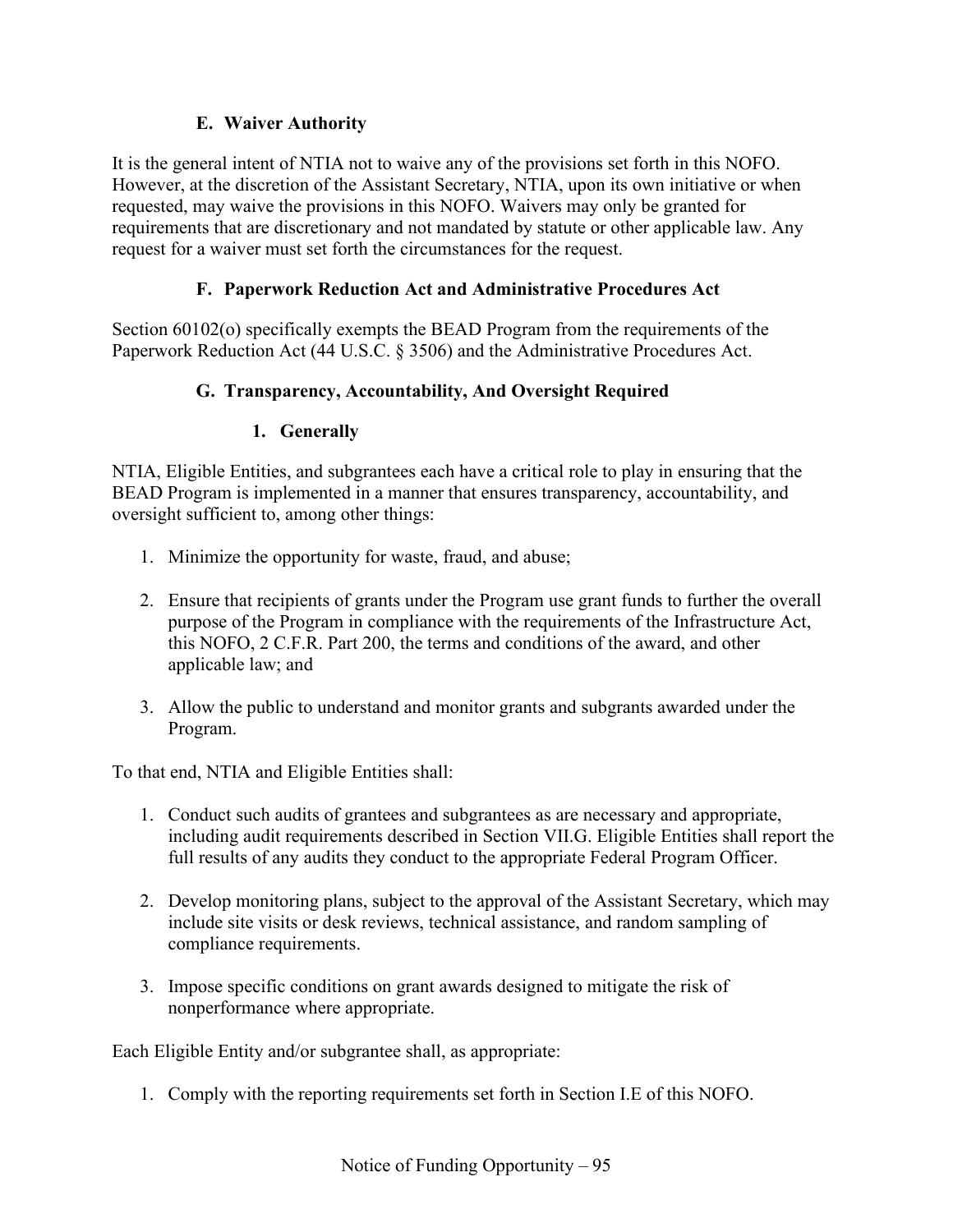- 2. Comply with the obligations set forth in 2 C.F.R. Part 200 and the Department of Commerce Financial Assistance Standard Terms and Conditions.
- 3. Establish and widely publicize telephone numbers and email addresses for the Eligible Entity's Office of Inspector General (or comparable entity) or subgrantees' internal ethics office (or comparable entity) for the purpose of reporting waste, fraud or abuse in the Program. Eligible Entities and subgrantees shall produce copies of materials used for such purpose upon request of the Federal Program Officer.

## **2. U.S. Department of Commerce Office of Inspector General**

The U.S. Department of Commerce Office of Inspector General (OIG) seeks to improve the efficiency and effectiveness of the Department's programs, including deterring and detecting fraud, waste, abuse and mismanagement. The OIG accomplishes this mission primarily through investigations, audits, and inspections of Department activities, including grants, cooperative agreements, loans, and contracts.

### **a. Disclosures**

Recipients of financial assistance originating from the U.S. Department of Commerce, including NTIA, shall timely disclose, in writing, to the OIG and awarding agency, whenever, in connection with the award, performance, or closeout of this grant or sub-award thereunder, the recipient has credible evidence that a principal, employee, agent, or sub-recipient has committed:

- 1. A violation of federal criminal law involving fraud, conflict of interest, bribery, or gratuity violations found in Title 18 of the United States Code; or
- 2. A violation of the civil False Claims Act (31 U.S.C. §§ 3729-3733).

## **b. Reporting**

The OIG maintains a hotline to receive allegations of fraud, waste, or abuse. To report such allegations, please visit https://www.oig.doc.gov/Pages/Hotline.aspx. Upon request, the OIG will take appropriate measures to protect the identity of any individual who reports misconduct, as authorized by the Inspector General Act of 1978, as amended. Reports to the OIG may also be made anonymously.

## **3. Whistleblower Protection**

Recipients, sub-recipients, and employees working on this grant award will be subject to the whistleblower rights and remedies established under 41 U.S.C. § 4712.

An employee of a recipient or sub-recipient may not be discharged, demoted, or otherwise discriminated against as a reprisal for disclosing information that the employee reasonably believes is evidence of: gross mismanagement of a federal contract or award; a gross waste of federal funds; an abuse of authority (*i.e.*, an arbitrary and capricious exercise of authority that is inconsistent with the mission of NTIA or the U.S. Department of Commerce or the successful